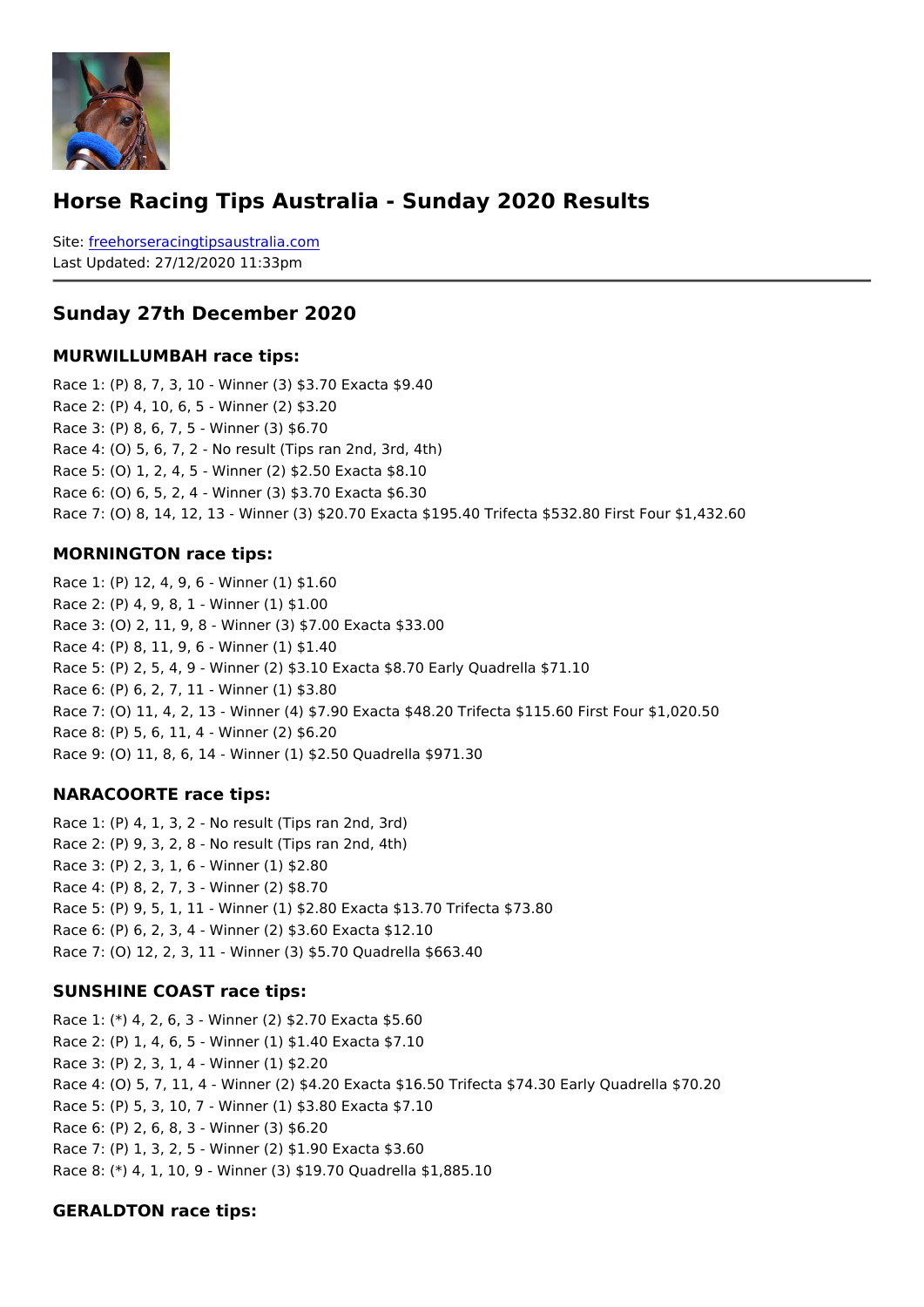Race 1: (O) 1, 9, 3, 10 - No result (Tips ran 3rd, 4th) Race 2: (O) 8, 12, 1, 9 - Winner (4) \$4.40 Exacta \$15.90 Trifecta \$81.20 Race 3: (P) 1, 5, 6, 7 - Winner (4) \$4.50 Race 4: (P) 6, 8, 3, 5 - Winner (3) \$9.70 Race 5: (P) 3, 1, 5, 4 - Winner (1) \$6.10 Exacta \$28.10 Trifecta \$50.60 Race 6: (O) 1, 9, 3, 8 - Winner (1) \$2.10 Race 7: (P) 4, 3, 7, 1 - Winner (1) \$4.70 Exacta \$17.20 Quadrella \$1,156.90

#### **NHILL race tips:**

Race 1: (P) 2, 6, 7, 3 - Winner (1) \$1.70 Exacta \$5.40 Trifecta \$12.50 First Four \$17.30 Race 2: (O) 1, 6, 7, 8 - Winner (2) \$13.10 Exacta \$45.00 Trifecta \$141.70 First Four \$722.00 Race 3: (P) 5, 4, 6, 1 - Winner (4) \$2.60 Exacta \$10.80 Trifecta \$76.60 First Four \$170.70 Race 4: (P) 5, 4, 6, 2 - No result (Tips ran 2nd, 3rd) Race 5: (P) 1, 4, 6, 2 - Winner (1) \$2.10 Exacta \$5.10 Trifecta \$31.20 Race 6: (P) 5, 3, 2, 4 - Winner (3) \$1.90 Exacta \$10.50 Trifecta \$16.10 First Four \$22.10 Race 7: (P) 3, 1, 4, 5 - Winner (2) \$1.80 Exacta \$6.10 Trifecta \$11.90

## **SAPPHIRE COAST race tips:**

Race 1: (P) 8, 6, 9, 10 - Winner (1) \$3.20 Exacta \$7.70 Race 2: (P) 2, 3, 4, 5 - Winner (2) \$5.50 Race 3: (P) 5, 4, 7, 9 - Winner (3) \$4.30 Exacta \$19.40 Trifecta \$98.60 Race 4: (P) 5, 8, 4, 2 - Winner (3) \$2.70 Early Quadrella \$140.60 Race 5: (O) 7, 2, 9, 3 - Winner (2) \$5.00 Race 6: (P) 4, 1, 7, 9 - Winner (2) \$2.30 Race 7: (O) 17, 12, 3, 9 - No result (Tips ran 2nd, 3rd)

#### **HOBART race tips:**

Race 1: (P) 5, 6, 2, 7 - Abandoned Race 2: (P) 6, 4, 3, 17 - Abandoned Race 3: (O) 5, 7, 11, 3 - Abandoned Race 4: (P) 4, 9, 5, 10 - Abandoned Race 5: (O) 7, 1, 11, 8 - Abandoned Race 6: (O) 2, 1, 6, 7 - Abandoned Race 7: (P) 2, 6, 4, 3 - Abandoned Race 8: (P) 2, 3, 1, 6 - Abandoned Race 9: (P) 2, 8, 5, 6 - Abandoned

# **Sunday 20th December 2020**

## **MORUYA race tips:**

Race 1: (P) 11, 6, 8, 10 - Winner (1) \$1.60 Exacta \$5.50 Race 2: (O) 8, 11, 9, 6 - No result (Tip ran 2nd) Race 3: (P) 9, 11, 10, 8 - Winner (1) \$2.30 Exacta \$8.00 Trifecta \$36.20 Race 4: (O) 8, 11, 6, 4 - No result (Tips ran 2nd, 3rd) Race 5: (O) 15, 13, 1, 4 - No result (Tip ran 3rd) Race 6: (O) 3, 11, 1, 5 - No result (Tip ran 4th) Race 7: (O) 10, 8, 3, 7 - Winner (2) \$14.30 Exacta \$187.70

#### **SALE race tips:**

Race 1: (P) 9, 8, 5, 2 - Winner (2) \$2.30 Exacta \$7.40 Trifecta \$44.10 Race 2: (P) 11, 6, 3, 4 - No result (Tips ran 2nd, 3rd) Race 3: (P) 11, 10, 12, 7 - Winner (1) \$1.60 Exacta \$2.80 Race 4: (P) 12, 2, 10, 8 - Winner (1) \$1.80 Exacta \$9.10 Trifecta \$45.50 First Four \$157.90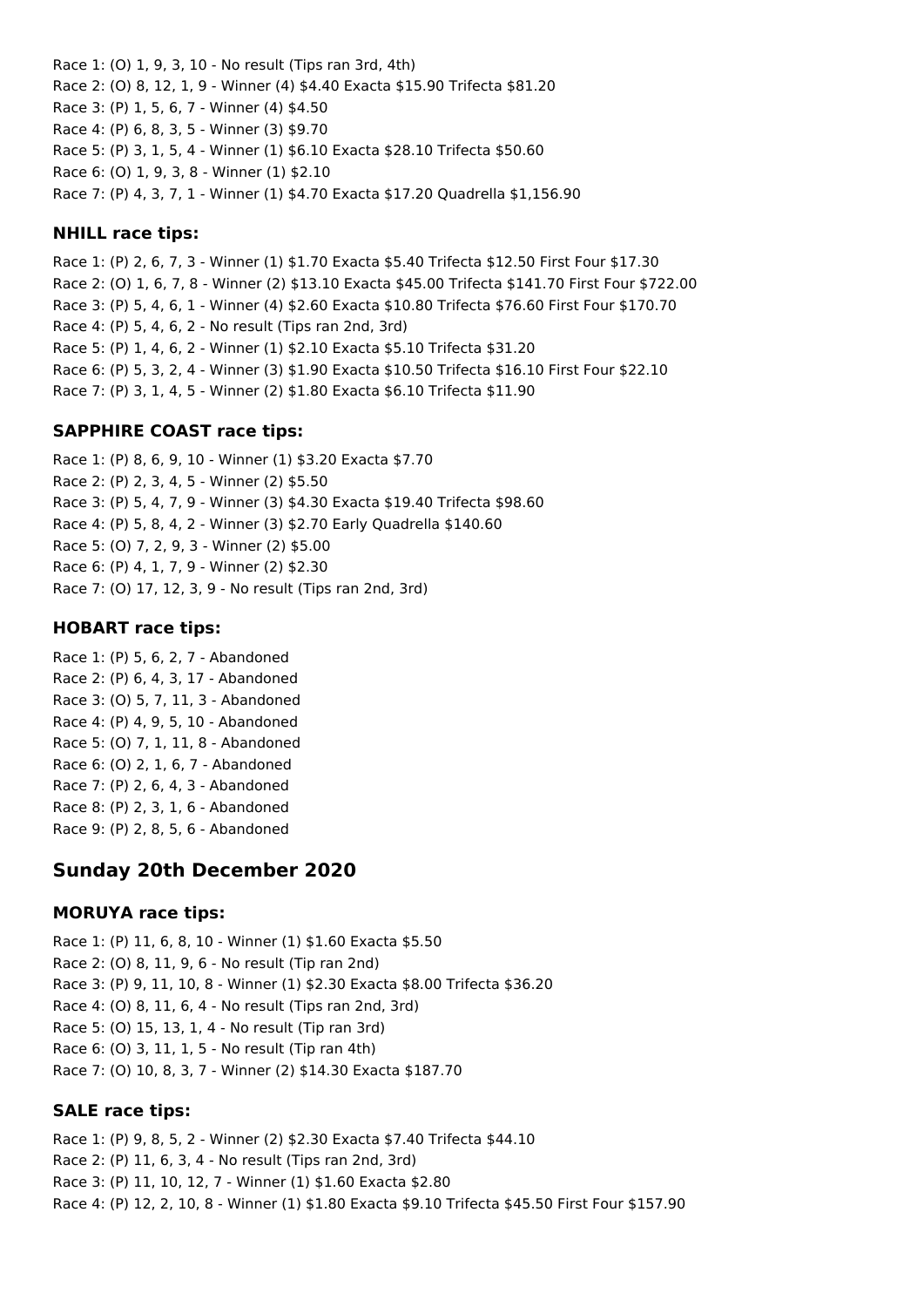Race 5: (P) 5, 3, 4, 2 - Winner (1) \$1.60 Race 6: (P) 6, 1, 7, 8 - No result (Tips ran 2nd, 4th) Race 7: (P) 4, 3, 1, 7 - Winner (1) \$1.80 Exacta \$5.20 Race 8: (P) 11, 6, 1, 4 - Winner (2) \$4.10 Exacta \$24.30

# **PORT LINCOLN race tips:**

Race 1: (P) 7, 2, 4, 6 - Winner (1) \$1.60 Exacta \$9.20 Race 2: (O) 7, 2, 6, 5 - Winner (2) \$3.90 Race 3: (P) 4, 3, 6, 1 - No result (Tips ran 2nd, 3rd) Race 4: (P) 2, 3, 4, 5 - Winner (4) \$3.00 Exacta \$8.90 Trifecta \$32.20 Race 5: (P) 4, 1, 2, 7 - Winner (1) \$2.40 Race 6: (P) 4, 5, 3, 6 - No result (Tips ran 2nd, 4th) Race 7: (O) 7, 3, 1, 5 - Winner (4) \$11.10 Race 8: (P) 7, 4, 9, 1 - Winner (4) \$3.60 Exacta \$11.30 Trifecta \$32.10

# **SUNSHINE COAST race tips:**

Race 1: (P) 5, 9, 4, 8 - Winner (1) \$4.60 Exacta \$19.60 Race 2: (P) 11, 9, 14, 2 - Winner (2) \$6.50 Race 3: (P) 4, 8, , - Winner (1) \$1.10 Exacta \$1.50 Race 4: (O) 4, 1, 7, 11 - No result (Tips ran 2nd, 4th) Race 5: (O) 12, 1, 10, 5 - Winner (3) \$3.90 Race 6: (P) 7, 9, 5, 12 - Winner (1) \$2.20 Race 7: (P) 10, 2, 6, 3 - No result (Tips ran 2nd, 3rd, 4th) Race 8: (P) 6, 1, 7, 5 - No result (Tips ran 2nd, 3rd)

# **BUNBURY race tips:**

Race 1: (P) 5, 2, 3, 6 - Winner (4) \$11.00 Exacta \$47.70 Trifecta \$65.00 Race 2: (P) 7, 1, 2, 5 - Winner (2) \$6.30 Exacta \$28.00 Trifecta \$58.90 Race 3: (P) 3, 7, 1, 2 - No result (Tips ran 2nd, 3rd, 4th) Race 4: (P) 4, 2, 7, 6 - Winner (2) \$4.40 Exacta \$24.80 Trifecta \$49.90 Race 5: (P) 8, 5, 7, 1 - No result (Tips ran 2nd, 3rd) Race 6: (P) 9, 2, 3, 8 - No result (Tips ran 3rd, 4th) Race 7: (O) 1, 2, 3, 7 - Winner (2) \$9.60 Exacta \$29.10 Race 8: (O) 6, 7, 10, 1 - Winner (4) \$3.70

# **HORSHAM race tips:**

Race 1: (P) 1, 4, 10, 8 - Winner (1) \$3.20 Exacta \$19.70 Race 2: (P) 12, 2, 3, 10 - Winner (4) \$7.80 Exacta \$30.90 Race 3: (P) 2, 3, 7, 12 - No result (Tips ran 3rd, 4th) Race 4: (O) 5, 3, 1, 7 - No result (Tip ran 2nd) Race 5: (O) 6, 8, 2, 7 - Winner (1) \$3.70 Exacta \$17.90 Race 6: (P) 7, 2, 6, 3 - Winner (1) \$2.60 Exacta \$8.20 Race 7: (O) 8, 12, 9, 13 - No result (Tips ran 3rd, 4th)

# **TAREE race tips:**

Race 1: (P) 10, 14, 2, 1 - Winner (1) \$2.40 Exacta \$9.10 Race 2: (O) 12, 9, 6, 2 - Winner (2) \$3.80 Exacta \$24.10 Trifecta \$96.50 First Four \$284.80 Race 3: (O) 20, 17, 8, 4 - Winner (1) \$13.00 Race 4: (O) 10, 13, 5, 6 - Winner (1) \$2.80 Exacta \$15.90 Early Quadrella \$286.80 Race 5: (O) 6, 4, 13, 17 - Winner (2) \$5.00 Race 6: (P) 2, 3, 4, 7 - Winner (1) \$6.10 Exacta \$21.10 Race 7: (O) 14, 7, 13, 2 - Winner (4) \$1.50 Race 8: (P) 6, 8, 10, 7 - Winner (1) \$3.70 Quadrella \$191.90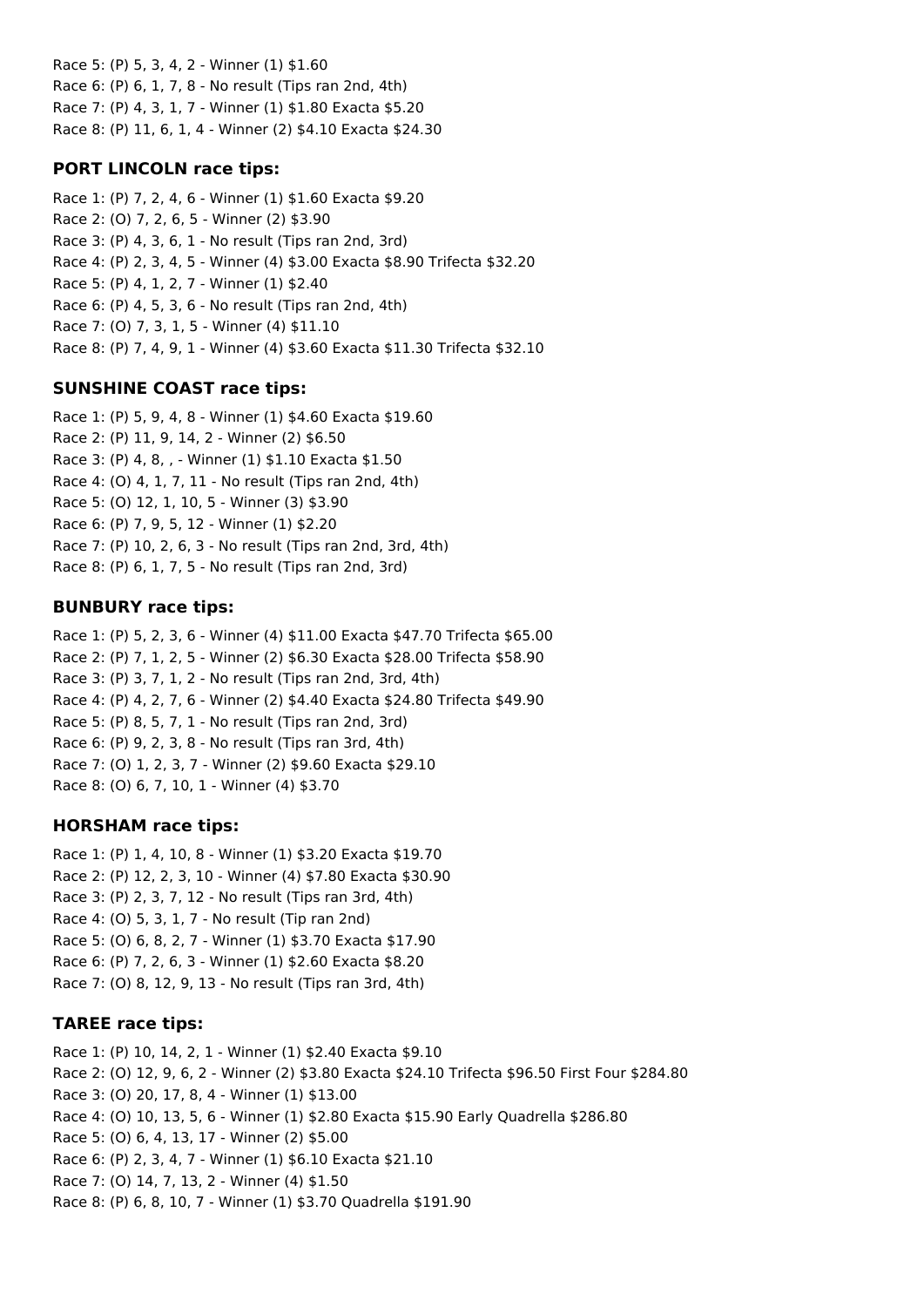#### **DEVONPORT race tips:**

Race 1: (P) 3, 7, 4, 2 - Winner (3) \$5.50 Exacta \$7.80 Race 2: (O) 8, 10, 3, 4 - No result (Tip ran 4th) Race 3: (P) 7, 8, 10, 5 - Winner (1) \$2.20 Race 4: (P) 7, 5, 3, 2 - Winner (4) \$3.00 Race 5: (P) 2, 8, 5, 6 - No result (Tips ran 3rd, 4th) Race 6: (P) 5, 2, 4, 6 - Winner (2) \$3.90 Race 7: (P) 1, 3, 7, 6 - No result (Tips ran 2nd, 3rd) Race 8: (P) 3, 2, 8, 6 - Winner (2) \$4.50

## **ALICE SPRINGS race tips:**

Race 1: (P) 1, 3, 2, 5 - Abandoned Race 2: (P) 2, 6, 1, 4 - Abandoned Race 3: (P) 3, 2, 5, 1 - Abandoned Race 4: (P) 2, 1, 6, 5 - Abandoned Race 5: (P) 4, 2, 3, 1 - Abandoned Race 6: (P) 2, 5, 4, 1 - Abandoned

# **Sunday 13th December 2020**

# **HAWKESBURY race tips:**

Race 1: (\*) 4, 2, 1, 8 - Winner (1) \$2.60 Race 2: (P) 6, 10, 2, 11 - Winner (3) \$4.10 Exacta \$15.00 Trifecta \$57.50 Race 3: (P) 9, 12, 1, 6 - Winner (1) \$2.10 Exacta \$11.90 Trifecta \$26.20 Race 4: (P) 2, 3, 12, 11 - Winner (2) \$4.50 Exacta \$18.30 Trifecta \$76.30 Early Quadrella \$289.30 Race 5: (P) 9, 14, 10, 15 - Winner (1) \$3.60 Exacta \$58.40 Race 6: (P) 1, 7, 5, 2 - Winner (2) \$2.70 Exacta \$10.40 Trifecta \$36.00 First Four \$104.90 Race 7: (\*) 6, 5, 12, 10 - Winner (1) \$3.00 Quadrella \$236.50

# **BENDIGO race tips:**

Race 1: (P) 3, 1, 6, 2 - Winner (4) \$5.50 Race 2: (P) 6, 11, 3, 12 - Winner (1) \$1.80 Exacta \$3.70 Trifecta \$8.30 First Four \$16.00 Race 3: (P) 5, 3, 9, 12 - Winner (1) \$2.10 Race 4: (P) 9, 8, 5, 3 - No result (Tip ran 2nd) Race 5: (P) 5, 2, 1, 6 - Winner (3) \$2.70 Exacta \$10.40 Trifecta \$55.40 Race 6: (P) 4, 8, 3, 11 - No result (Tip ran 4th) Race 7: (P) 7, 3, 2, 6 - Winner (3) \$4.90 Race 8: (O) 4, 10, 6, 12 - No result Race 9: (P) 4, 8, 3, 1 - Winner (2) \$3.90 Exacta \$13.60 Trifecta \$71.80

## **BORDERTOWN race tips:**

Race 1: (P) 2, 4, 1, 6 - Winner (1) \$3.00 Exacta \$7.90 Trifecta \$13.40 Race 2: (P) 2, 6, 5, 3 - Winner (1) \$2.70 Exacta \$9.90 Trifecta \$16.30 First Four \$43.10 Race 3: (P) 3, 2, 6, 1 - Winner (2) \$2.60 Exacta \$14.20 Trifecta \$42.80 First Four \$120.90 Race 4: (O) 11, 5, 7, 3 - Winner (3) \$3.80 Exacta \$8.50 Trifecta \$38.20 Early Quadrella \$105.00 Race 5: (P) 2, 3, 4, 5 - Winner (2) \$2.40 Exacta \$9.30 Race 6: (P) 2, 3, 5, 6 - No result (Tips ran 2nd, 3rd) Race 7: (P) 4, 5, 2, 8 - No result (Tips ran 3rd, 4th) Race 8: (O) 2, 7, 10, 8 - No result (Tips ran 3rd, 4th)

## **SUNSHINE COAST race tips:**

Race 1: (P) 5, 3, 9, 4 - No result (Tips ran 2nd, 3rd, 4th)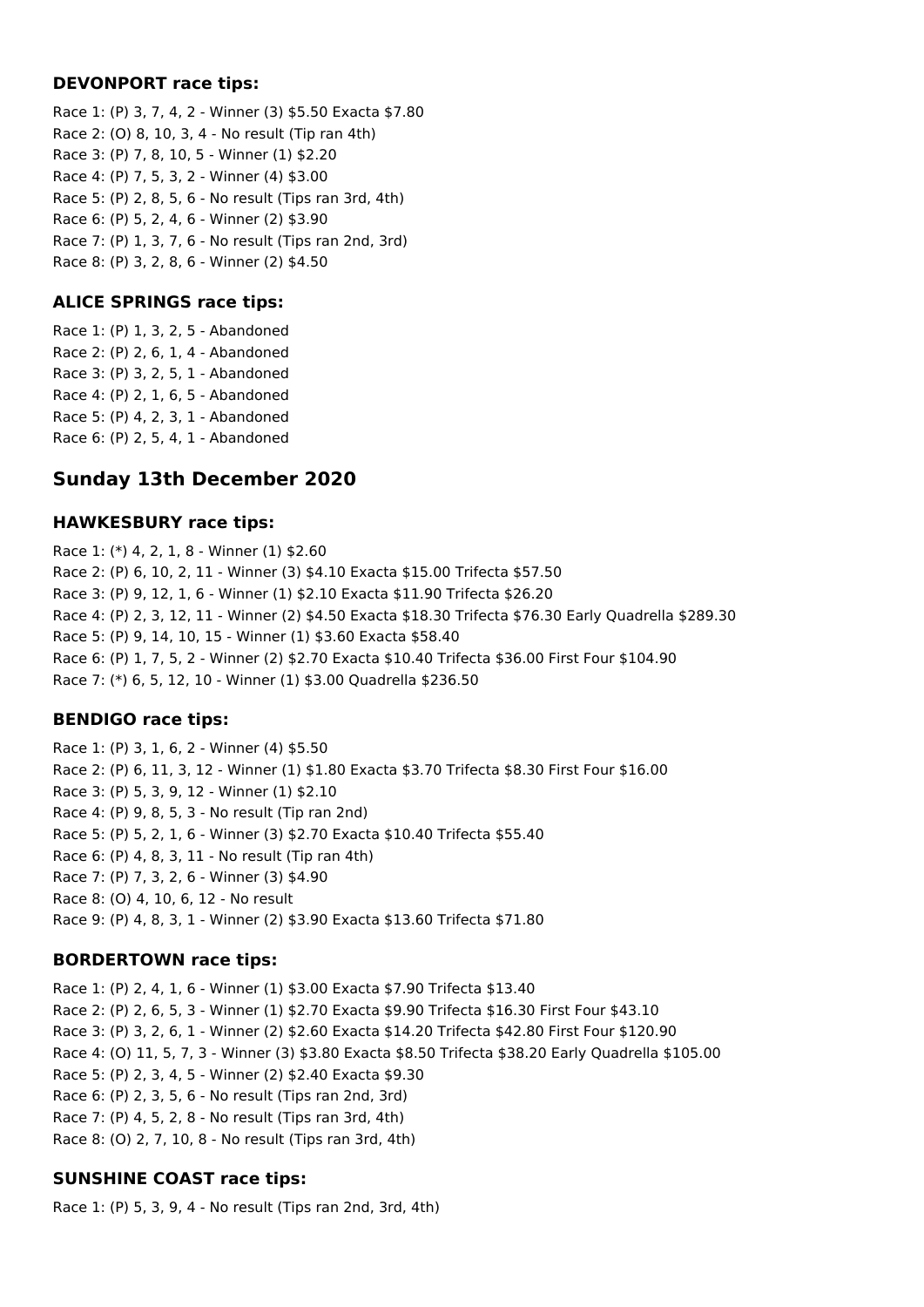Race 2: (P) 4, 6, 7, 9 - Winner (2) \$4.00 Exacta \$13.80 Trifecta \$17.40 First Four \$17.90 Race 3: (P) 1, 9, 8, 4 - Winner (2) \$3.20 Exacta \$16.80 Trifecta \$41.70 First Four \$75.70 Race 4: (O) 7, 9, 15, 4 - Abandoned Race 5: (P) 2, 4, 10, 6 - Abandoned Race 6: (P) 8, 7, 2, 9 - Abandoned Race 7: (P) 7, 8, 4, 3 - Abandoned Race 8: (O) 2, 8, 4, 5 - Abandoned

#### **BUNBURY race tips:**

Race 1: (P) 2, 4, 5, 3 - Winner (4) \$2.00 Exacta \$6.80 Trifecta \$6.10 Race 2: (P) 4, 5, 1, 6 - Winner (1) \$1.40 Exacta \$4.00 Race 3: (P) 8, 4, 12, 6 - No result (Tip ran 4th) Race 4: (P) 5, 3, 7, 4 - No result (Tip ran 3rd) Race 5: (O) 7, 3, 4, 2 - Winner (4) \$6.30 Race 6: (P) 4, 1, 6, 5 - No result (Tips ran 2nd, 3rd, 4th) Race 7: (O) 7, 3, 10, 1 - Winner (1) \$4.70 Race 8: (P) 4, 8, 6, 3 - Winner (3) \$6.20 Exacta \$16.60 Trifecta \$57.60

#### **CRANBOURNE race tips:**

Race 1: (P) 6, 7, 2, 8 - No result (Tips ran 2nd, 3rd, 4th) Race 2: (P) 2, 11, 12, 10 - Winner (2) \$1.70 Exacta \$4.90 Trifecta \$9.20 Race 3: (P) 6, 1, 9, 10 - Winner (3) \$3.30 Exacta \$14.60 Race 4: (P) 3, 1, 4, 2 - Winner (1) \$1.90 Exacta \$12.20 Trifecta \$26.20 Race 5: (O) 9, 8, 6, 2 - Winner (4) \$3.40 Race 6: (O) 11, 6, 3, 7 - Winner (4) \$10.70 Race 7: (O) 7, 9, 2, 4 - No result (Tips ran 3rd, 4th)

#### **CANBERRA race tips:**

Race 1: (P) 1, 2, 4, 6 - Winner (1) \$1.50 Race 2: (P) 1, 6, 2, 4 - Winner (4) \$12.20 Exacta \$35.30 Trifecta \$59.50 Race 3: (P) 10, 9, 5, 11 - Winner (1) \$1.50 Race 4: (P) 9, 13, 2, 7 - Winner (4) \$6.60 Exacta \$52.20 Early Quadrella \$203.80 Race 5: (P) 3, 2, 5, 6 - Winner (1) \$1.60 Exacta \$9.80 Trifecta \$22.60 First Four \$45.60 Race 6: (O) 2, 4, 8, 6 - Winner (2) \$4.40 Exacta \$23.50 Race 7: (P) 1, 12, 7, 9 - No result (Tips ran 2nd, 3rd) Race 8: (O) 4, 9, 5, 13 - Winner (1) \$2.90

#### **Sunday 6th December 2020**

#### **NOWRA race tips:**

Race 1: (P) 4, 1, 8, 3 - Winner (1) \$1.80 Exacta \$4.80 Trifecta \$22.00 Race 2: (P) 4, 5, 1, 9 - Winner (2) \$8.10 Race 3: (P) 7, 8, 9, 10 - Winner (2) \$2.70 Exacta \$5.40 Trifecta \$9.70 First Four \$18.50 Race 4: (P) 5, 1, 2, 6 - Winner (1) \$3.70 Exacta \$28.80 Early Quadrella \$270.70 Race 5: (P) 10, 5, 3, 4 - Winner (1) \$1.60 Exacta \$8.90 Race 6: (O) 9, 1, 6, 11 - Winner (1) \$2.60 Race 7: (P) 4, 3, 6, 2 - Winner (2) \$6.20 Race 8: (O) 11, 3, 9, 13 - Winner (1) \$3.40 Quadrella \$227.00

#### **WERRIBEE race tips:**

Race 1: (P) 7, 9, 8, 4 - Winner (1) \$2.40 Race 2: (P) 6, 10, 3, 2 - Winner (2) \$2.30 Exacta \$4.70 Trifecta \$9.00 Race 3: (P) 12, 6, 2, 8 - Winner (3) \$4.10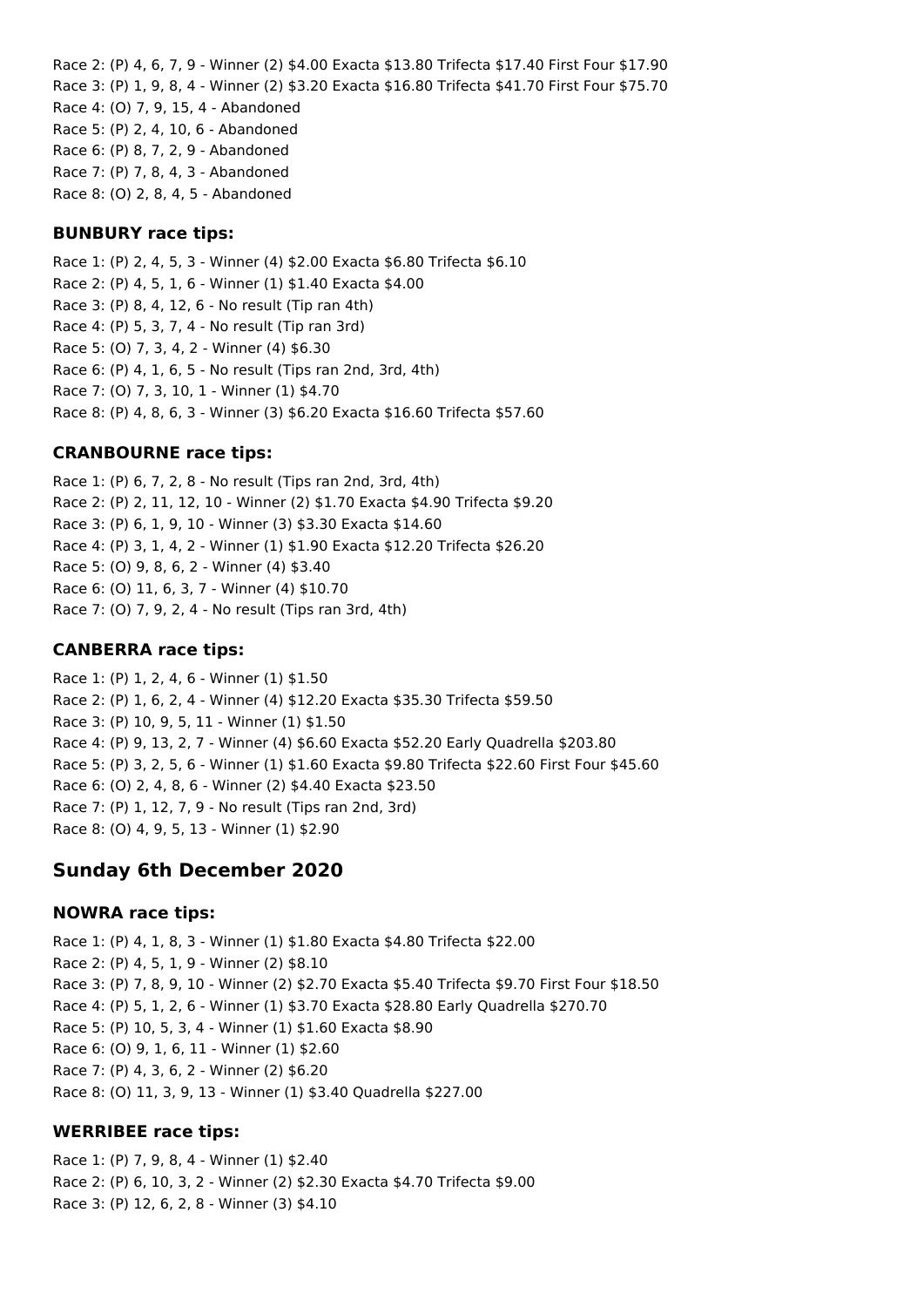Race 4: (P) 3, 8, 11, 10 - No result (Tips ran 2nd, 3rd) Race 5: (P) 5, 6, 8, 1 - Winner (2) \$6.90 Exacta \$17.20 Race 6: (P) 4, 1, 6, 7 - No result (Tips ran 2nd, 4th) Race 7: (P) 3, 1, 4, 10 - No result (Tip ran 3rd) Race 8: (P) 5, 6, 9, 3 - Winner (3) \$5.00 Exacta \$16.80 Race 9: (P) 9, 14, 5, 12 - Winner (1) \$2.60 Exacta \$7.70

#### **MURRAY BRIDGE race tips:**

Race 1: (P) 5, 4, 1, 6 - Winner (1) \$2.40 Exacta \$7.20 Trifecta \$13.60 Race 2: (P) 3, 7, 5, 4 - Winner (2) \$13.30 Exacta \$25.50 Trifecta \$56.10 First Four \$95.80 Race 3: (P) 9, 6, 2, 7 - Winner (1) \$2.20 Race 4: (P) 9, 6, 4, 8 - Winner (1) \$1.60 Early Quadrella \$288.40 Race 5: (P) 2, 5, 6, 3 - Winner (1) \$2.40 Exacta \$9.80 Race 6: (P) 4, 3, 5, 6 - Winner (4) \$14.00 Exacta \$103.90 Race 7: (O) 6, 4, 7, 10 - Winner (1) \$11.40 Race 8: (O) 8, 1, 4, 3 - Winner (4) \$9.40 Exacta \$50.20 Trifecta \$350.80 Quadrella \$3,098.30

#### **SUNSHINE COAST race tips:**

Race 1: (P) 3, 1, 2, 7 - Winner (3) \$2.90 Exacta \$8.10 Race 2: (P) 7, 4, 8, 11 - Winner (3) \$6.30 Exacta \$15.90 Trifecta \$27.30 First Four \$206.50 Race 3: (P) 8, 11, 10, 5 - Winner (1) \$3.10 Exacta \$8.70 Race 4: (P) 4, 3, 1, 7 - Winner (1) \$3.00 Exacta \$11.40 Trifecta \$41.70 Early Quadrella \$234.70 Race 5: (P) 10, 5, 2, 3 - Winner (4) \$3.80 Exacta \$6.50 Race 6: (P) 12, 9, 7, 13 - No result (Tips ran 2nd, 3rd)

#### **PINJARRA race tips:**

Race 1: (O) 10, 2, 1, 9 - No result Race 2: (O) 11, 7, 9, 5 - No result (Tips ran 2nd, 3rd) Race 3: (O) 1, 6, 4, 10 - No result (Tip ran 2nd) Race 4: (P) 10, 1, 7, 11 - No result (Tips ran 2nd, 4th) Race 5: (P) 7, 3, 2, 8 - Winner (2) \$3.40 Race 6: (P) 2, 4, 7, 6 - Winner (1) \$2.70 Race 7: (O) 3, 4, 6, 8 - Winner (1) \$2.20 Exacta \$17.20 Trifecta \$77.10 Race 8: (O) 5, 3, 2, 11 - Winner (2) \$5.20 Race 9: (O) 2, 13, 8, 9 - Winner (3) \$7.90 Race 10: (O) 8, 5, 9, 10 - No result (Tip ran 4th)

#### **HAWKESBURY race tips:**

Race 1: (P) 8, 1, 3, 4 - Winner (2) \$3.40 Exacta \$9.80 Trifecta \$12.00 Race 2: (P) 3, 1, 6, 2 - No result (Tip ran 3rd) Race 3: (P) 3, 11, 1, 8 - Winner (3) \$3.60 Race 4: (P) 8, 2, 3, 6 - Winner (3) \$3.00 Race 5: (P) 13, 8, 6, 4 - Winner (2) \$4.40 Exacta \$15.50 Trifecta \$49.10 Race 6: (O) 4, 8, 9, 6 - Winner (1) \$4.10 Quadrella \$284.30

## **ALICE SPRINGS race tips:**

Race 1: (P) 7, 2, 1, 4 - Winner (4) \$6.00 Exacta \$21.60 Trifecta \$56.10 Race 2: (P) 2, 4, 1, 7 - Winner (3) \$2.10 Race 3: (P) 5, 1, 6, 8 - No result (Tip ran 2nd) Race 4: (O) 3, 10, 11, 7 - Winner (4) \$2.20 Race 5: (P) 2, 4, 1, 3 - Winner (3) \$2.40 Race 6: (O) 3, 2, 5, 11 - Winner (2) \$4.60 Exacta \$14.30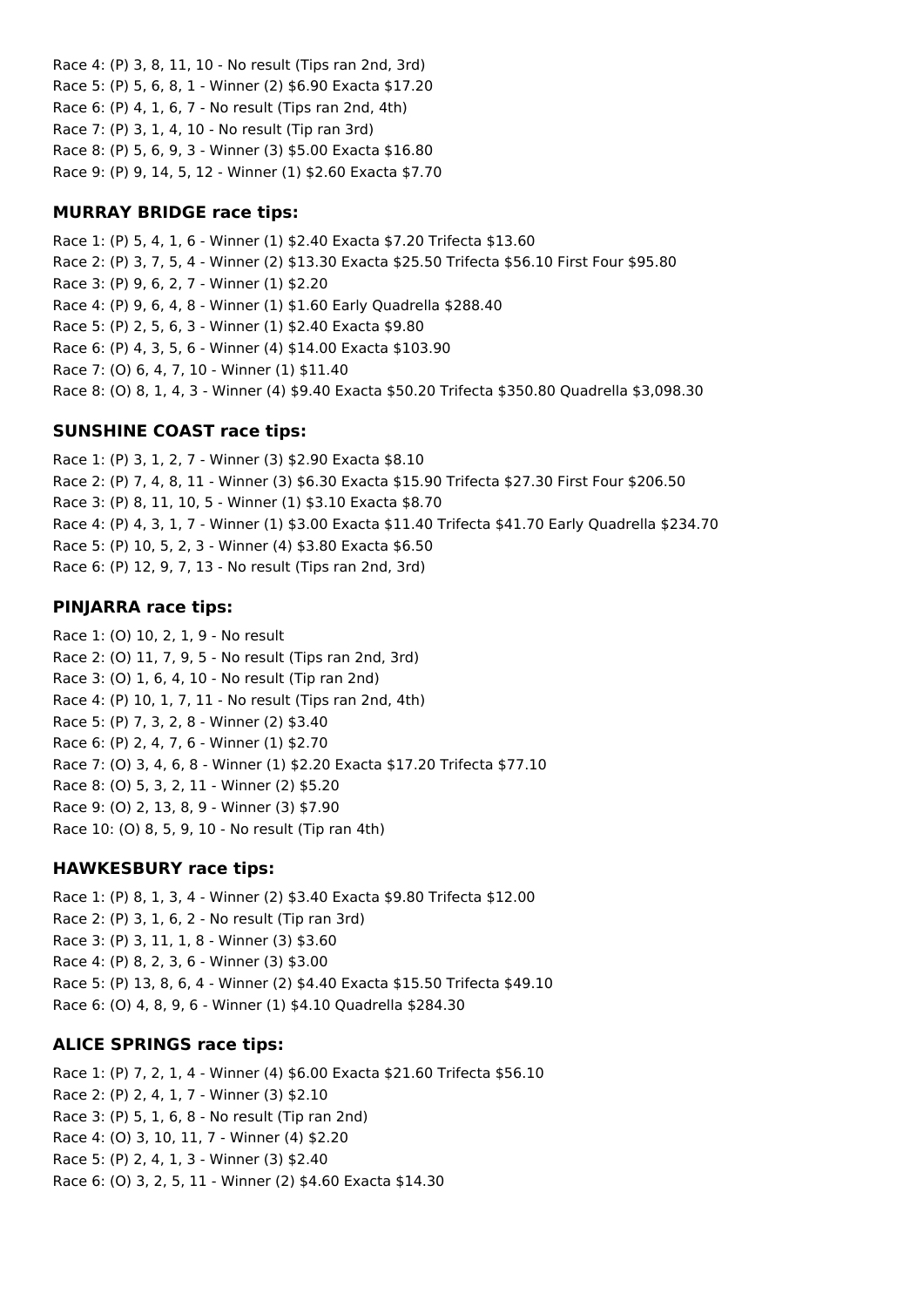# **Sunday 29th November 2020**

## **COFFS HARBOUR race tips:**

Race 1: (P) 2, 8, 5, 3 - Winner (1) \$4.10 Exacta \$15.50 Race 2: (P) 9, 3, 2, 1 - Winner (2) \$2.20 Race 3: (P) 2, 5, 10, 7 - Winner (1) \$3.70 Race 4: (P) 2, 5, 7, 4 - Winner (1) \$2.40 Exacta \$8.60 Early Quadrella \$109.00 Race 5: (O) 5, 10, 6, 4 - Winner (4) \$4.00 Exacta \$24.60 Trifecta \$67.20 Race 6: (O) 7, 4, 1, 8 - No result (Tip ran 3rd) Race 7: (P) 9, 2, 4, 7 - Winner (1) \$7.10

# **WARRNAMBOOL race tips:**

Race 1: (P) 2, 5, 3, 6 - Winner (3) \$3.50 Exacta \$11.70 Trifecta \$30.60 First Four \$53.40 Race 2: (P) 5, 1, 6, 4 - Winner (1) \$7.00 Exacta \$31.50 Trifecta \$75.20 Race 3: (O) 11, 10, 5, 3 - No result (Tip ran 3rd) Race 4: (P) 1, 5, 12, 9 - Winner (1) \$1.70 Race 5: (P) 3, 2, 4, 5 - No result (Tips ran 2nd, 3rd) Race 6: (P) 5, 3, 4, 9 - Winner (2) \$4.70 Race 7: (P) 6, 3, 7, 2 - Winner (1) \$1.80 Exacta \$3.00 Trifecta \$6.00 Race 8: (O) 5, 6, 3, 12 - No result (Tip ran 3rd) Race 9: (P) 4, 13, 2, 6 - No result (Tip ran 3rd)

# **STRATHALBYN race tips:**

Race 1: (P) 7, 3, 1, 4 - Winner (1) \$2.30 Exacta \$9.40 Race 2: (P) 11, 4, 2, 1 - Winner (1) \$1.40 Race 3: (P) 13, 6, 10, 1 - Winner (2) \$6.00 Exacta \$31.30 Race 4: (P) 1, 4, 3, 5 - Winner (1) \$1.80 Exacta \$9.30 Early Quadrella \$45.90 Race 5: (P) 7, 6, 4, 3 - No result (Tips ran 2nd, 3rd, 4th) Race 6: (P) 2, 9, 1, 5 - Winner (2) \$2.50 Exacta \$25.40 Trifecta \$89.00 First Four \$189.20 Race 7: (O) 15, 8, 6, 11 - Winner (1) \$3.90 Exacta \$21.50

# **KILCOY race tips:**

Race 1: (\*) 1, 2, 3, 4 - Winner (2) \$1.80 Race 2: (P) 11, 6, 2, 8 - Winner (3) \$4.10 Exacta \$21.20 Trifecta \$289.40 Race 3: (O) 4, 2, 7, 9 - Winner (3) \$8.00 Exacta \$46.30 Race 4: (\*) 2, 5, 1, 7 - Winner (1) \$1.30 Exacta \$3.40 Early Quadrella \$107.00 Race 5: (P) 4, 9, 7, 6 - No result (Tips ran 2nd, 3rd, 4th) Race 6: (P) 1, 8, 6, 2 - Winner (2) \$2.50 Exacta \$8.10 Race 7: (O) 10, 7, 11, 9 - Winner (2) \$4.40 Exacta \$27.50 Trifecta \$78.80 Race 8: (P) 12, 5, 4, 3 - No result (Tips ran 2nd, 4th)

# **GERALDTON race tips:**

Race 1: (P) 3, 6, 7, 11 - Winner (1) \$3.50 Exacta \$12.30 Trifecta \$65.90 Race 2: (P) 1, 8, 12, 2 - No result (Tip ran 3rd) Race 3: (P) 8, 5, 2, 9 - Winner (2) \$2.90 Exacta \$8.70 Race 4: (P) 1, 5, 3, 8 - Winner (1) \$1.40 Exacta \$10.30 Trifecta \$76.60 Race 5: (P) 5, 3, 2, 10 - Winner (2) \$2.40 Race 6: (O) 5, 7, 3, 11 - Winner (2) \$4.80 Race 7: (O) 1, 8, 10, 6 - No result (Tips ran 2nd, 4th) Race 8: (O) 8, 4, 11, 12 - Winner (2) \$4.20 Exacta \$21.80

# **TRARALGON race tips:**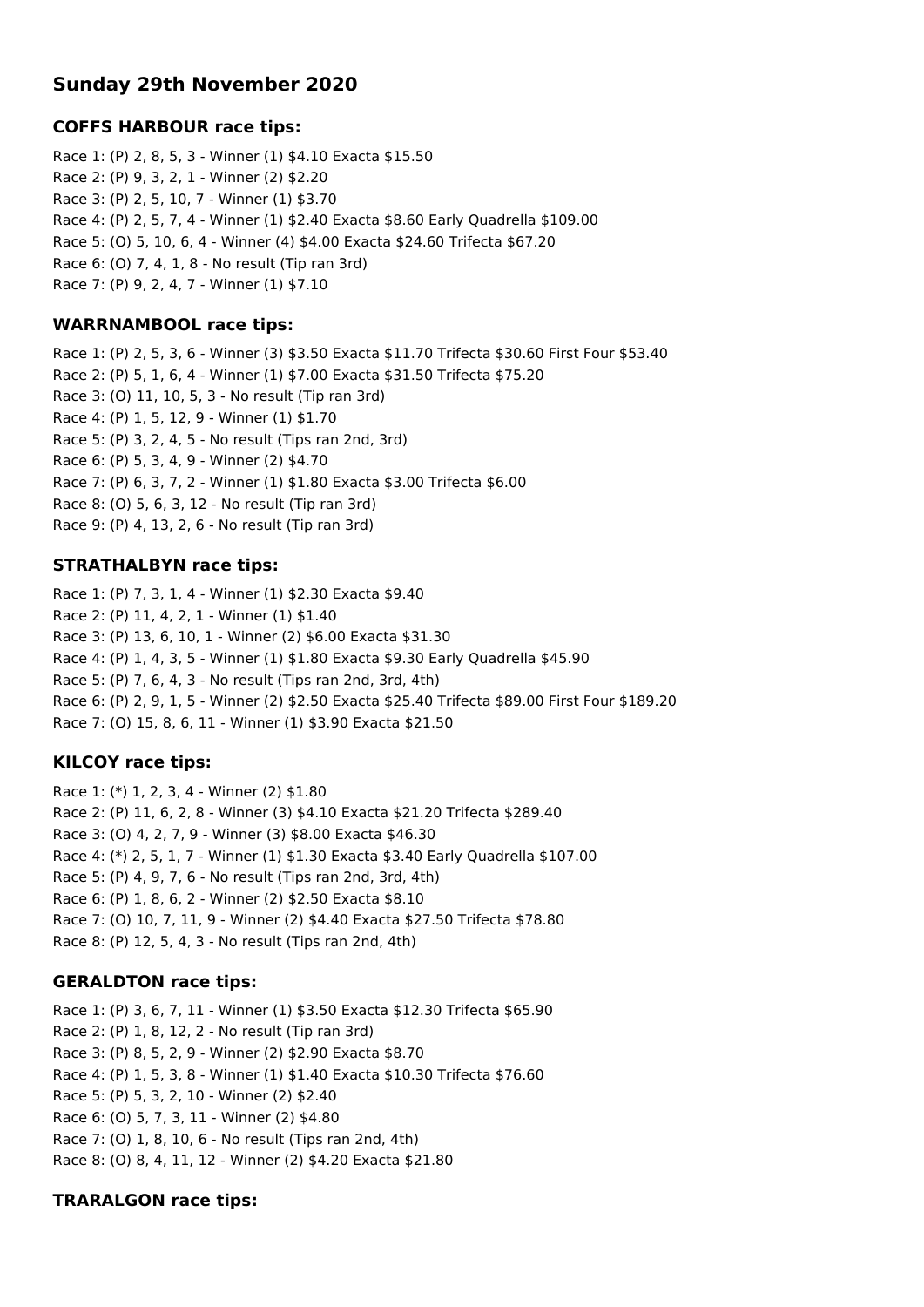Race 1: (P) 2, 8, 10, 1 - Winner (3) \$7.70 Exacta \$67.80 Race 2: (P) 4, 13, 2, 1 - Winner (1) \$2.80 Exacta \$8.60 Trifecta \$19.20 Race 3: (P) 5, 9, 3, 1 - Winner (4) \$3.30 Race 4: (P) 2, 4, 7, 3 - Winner (4) \$17.70 Exacta \$55.00 Early Quadrella \$1,834.30 Race 5: (P) 6, 2, 4, 5 - Winner (2) \$2.80 Exacta \$7.40 Trifecta \$13.90 First Four \$65.70 Race 6: (O) 1, 7, 9, 4 - Winner (4) \$3.80 Exacta \$30.10 Trifecta \$108.80 Race 7: (P) 2, 6, 7, 9 - No result (Tips ran 2nd, 3rd, 4th) Race 8: (P) 10, 6, 13, 4 - No result (Tips ran 2nd, 3rd, 4th)

#### **HOBART race tips:**

Race 1: (P) 5, 6, 2, 4 - No result (Tip ran 4th) Race 2: (P) 7, 4, 5, 2 - Winner (4) \$4.20 Exacta \$7.10 Race 3: (O) 2, 3, 10, 5 - Winner (4) \$5.20 Exacta \$16.10 Trifecta \$54.10 Race 4: (P) 5, 6, 8, 4 - Winner (2) \$4.50 Race 5: (P) 3, 1, 5, 2 - No result (Tips ran 2nd, 3rd) Race 6: (P) 3, 4, 5, 1 - Winner (3) \$4.00 Race 7: (P) 3, 2, 5, 1 - Winner (1) \$2.30 Exacta \$14.60

# **Sunday 22nd November 2020**

#### **QUEANBEYAN race tips:**

Race 1: (P) 2, 6, 3, 7 - Winner (1) \$2.60 Exacta \$6.70 Trifecta \$4.80 First Four \$5.20 Race 2: (P) 1, 3, 4, 7 - Winner (1) \$1.50 Exacta \$3.80 Trifecta \$10.20 Race 3: (O) 7, 1, 6, 8 - Winner (2) \$2.40 Race 4: (P) 10, 4, 1, 3 - No result (Tips ran 2nd, 3rd, 4th) Race 5: (O) 11, 3, 1, 5 - Winner (4) \$7.90 Race 6: (P) 6, 4, 1, 2 - No result (Tips ran 2nd, 4th) Race 7: (P) 3, 1, 6, 7 - Winner (3) \$7.70 Race 8: (O) 7, 6, 8, 2 - No result (Tips ran 2nd, 4th)

## **KILMORE race tips:**

Race 1: (P) 6, 1, 8, 2 - Winner (3) \$3.80 Exacta \$15.60 Race 2: (P) 5, 6, 12, 4 - No result (Tips ran 3rd, 4th) Race 3: (P) 2, 11, 9, 8 - Winner (4) \$13.20 Exacta \$106.10 Trifecta \$311.90 Race 4: (P) 4, 2, 5, 6 - Winner (2) \$3.80 Exacta \$10.10 Trifecta \$40.70 First Four \$156.70 Race 5: (P) 4, 2, 5, 3 - No result (Tips ran 3rd, 4th) Race 6: (P) 3, 6, 10, 14 - Winner (2) \$6.30 Exacta \$29.00 Race 7: (P) 3, 7, 5, 1 - Winner (3) \$3.40 Race 8: (P) 6, 2, 8, 3 - Winner (4) \$6.80

## **ROCKHAMPTON race tips:**

Race 1: (P) 3, 5, 7, 2 - Winner (3) \$4.10 Race 2: (P) 1, 4, 5, 2 - Winner (1) \$2.60 Exacta \$6.00 Trifecta \$12.80 First Four \$11.40 Race 3: (P) 4, 3, 5, 1 - Winner (3) \$10.30 Exacta \$30.80 Race 4: (P) 3, 5, 2, 6 - Winner (3) \$3.20 Exacta \$19.20 Trifecta \$111.00 First Four \$329.60 Early Quadrella \$680.00 Race 5: (O) 9, 7, 2, 3 - Winner (4) \$10.70 Exacta \$52.10 Trifecta \$206.40 First Four \$1,432.90 Race 6: (P) 1, 6, 8, 5 - Winner (1) \$2.00 Exacta \$9.50 Race 7: (P) 2, 5, 4, 14 - Winner (2) \$2.20 Race 8: (O) 1, 12, 5, 2 - No result (Tips ran 2nd, 3rd, 4th)

## **BUNBURY race tips:**

Race 1: (P) 5, 9, 7, 1 - Winner (4) \$4.70 Race 2: (P) 2, 9, 11, 4 - No result (Tips ran 2nd, 4th)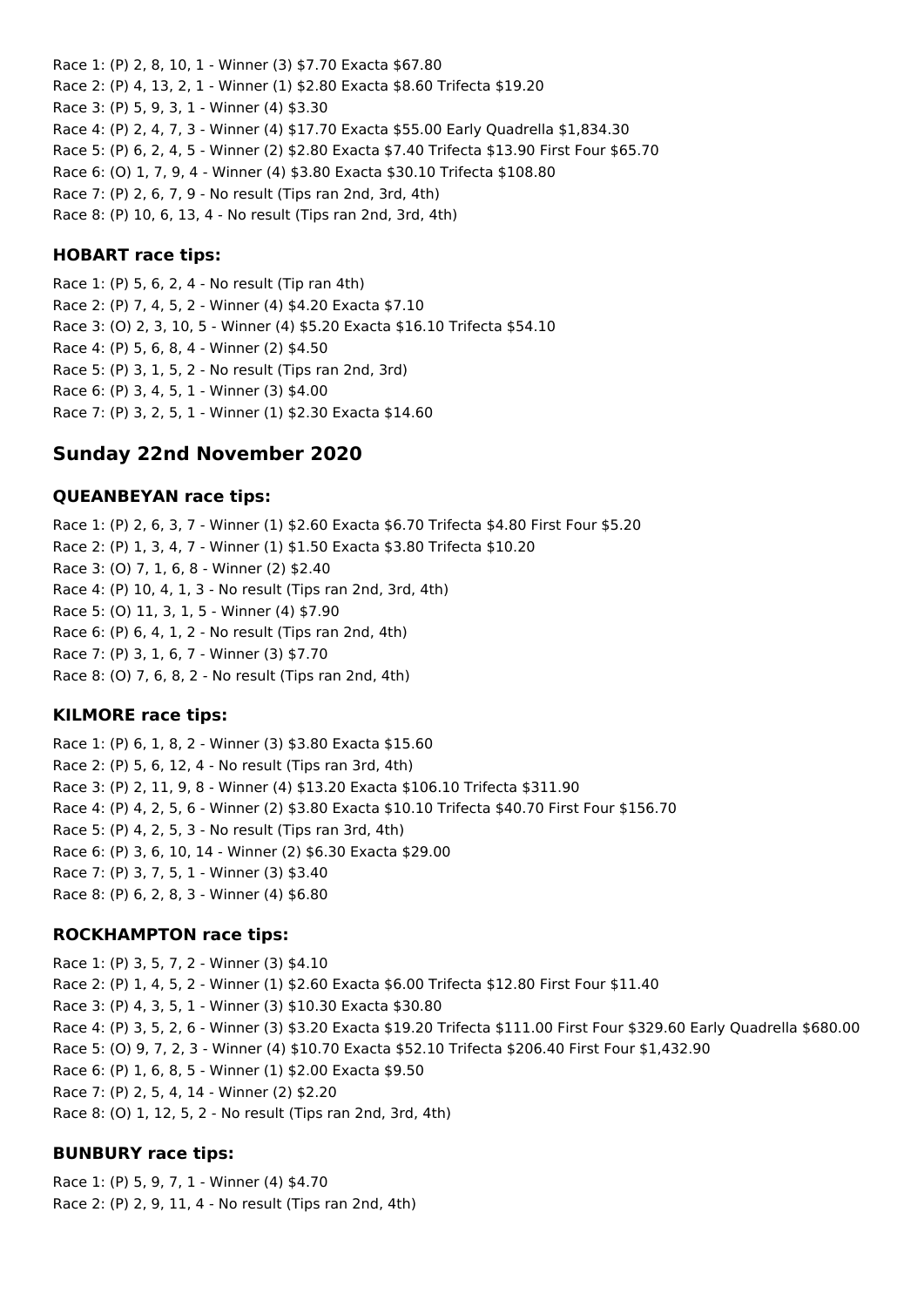Race 3: (O) 9, 2, 6, 4 - Winner (3) \$6.40 Exacta \$19.80 Trifecta \$149.20 First Four \$589.60 Race 4: (P) 9, 8, 1, 2 - Winner (2) \$4.70 Exacta \$14.00 Race 5: (P) 9, 2, 6, 12 - Winner (1) \$1.50 Race 6: (P) 2, 1, 7, 5 - Winner (1) \$3.00 Exacta \$10.40 Trifecta \$42.50 Early Quadrella \$433.90 Race 7: (O) 2, 6, 7, 5 - Winner (1) \$2.80 Exacta \$8.80 Race 8: (O) 2, 7, 9, 3 - Winner (1) \$2.10 Race 9: (P) 2, 3, 9, 5 - No result (Tips ran 2nd, 3rd, 4th) Race 10: (O) 4, 9, 8, 10 - Winner (2) \$4.30 Exacta \$11.50 Trifecta \$74.70

#### **SWAN HILL race tips:**

Race 1: (P) 1, 2, 5, 6 - Abandoned Race 2: (P) 1, 2, 3, 4 - Abandoned Race 3: (P) 1, 2, 3, 4 - Abandoned Race 4: (P) 6, 1, 2, 3 - Abandoned Race 5: (P) 1, 2, 6, 8 - Abandoned Race 6: (P) 2, 1, 3, 4 - Abandoned Race 7: (P) 3, 1, 2, 4 - Abandoned

#### **QUIRINDI race tips:**

Race 1: (P) 3, 4, 8, 10 - Winner (2) \$7.40 Exacta \$13.60 Trifecta \$42.60 Race 2: (P) 8, 12, 7, 1 - Winner (3) \$3.50 Exacta \$24.70 Race 3: (O) 6, 12, 14, 2 - Winner (3) \$4.90 Race 4: (P) 5, 3, 2, 1 - Winner (4) \$4.40 Early Quadrella \$658.10 Race 5: (P) 3, 6, 7, 4 - Winner (3) \$3.40 Race 6: (P) 4, 3, 2, 5 - Winner (4) \$8.30 Exacta \$21.20 Race 7: (O) 3, 6, 5, 7 - Winner (1) \$4.60 Exacta \$37.10 Quadrella \$1,011.10

#### **ALICE SPRINGS race tips:**

Race 1: (P) 4, 5, 2, 3 - Winner (4) \$4.00 Race 2: (O) 1, 4, 9, 5 - Winner (3) \$19.20 Race 3: (O) 3, 1, 2, 7 - No result (Tips ran 2nd, 4th) Race 4: (P) 3, 6, 1, 9 - Winner (1) \$9.60 Race 5: (P) 4, 3, 6, 9 - No result (Tip ran 3rd) Race 6: (P) 2, 5, 3, 1 - Winner (3) \$3.50 Exacta \$9.20

# **Sunday 15th November 2020**

#### **DUBBO race tips:**

Race 1: (P) 4, 7, 3, 12 - No result (Tips ran 2nd, 3rd) Race 2: (O) 8, 15, 12, 7 - No result (Tip ran 2nd) Race 3: (P) 2, 3, 10, 8 - Winner (2) \$1.60 Exacta \$3.80 Trifecta \$10.60 Race 4: (O) 1, 4, 7, 6 - Winner (1) \$2.30 Race 5: (P) 1, 3, 7, 12 - Winner (4) \$51.40 Race 6: (P) 5, 6, 7, 4 - Winner (1) \$3.40 Race 7: (O) 7, 5, 13, 10 - No result (Tips ran 2nd, 4th) Race 8: (O) 5, 9, 4, 11 - Winner (2) \$7.60

## **GEELONG race tips:**

Race 1: (P) 11, 8, 12, 7 - Winner (3) \$7.20 Exacta \$22.70 Race 2: (P) 7, 13, 11, 5 - Winner (2) \$2.80 Exacta \$14.10 Race 3: (O) 4, 3, 10, 8 - No result (Tip ran 2nd) Race 4: (P) 3, 1, 9, 5 - Winner (1) \$3.90 Race 5: (O) 5, 10, 11, 9 - No result (Tip ran 4th)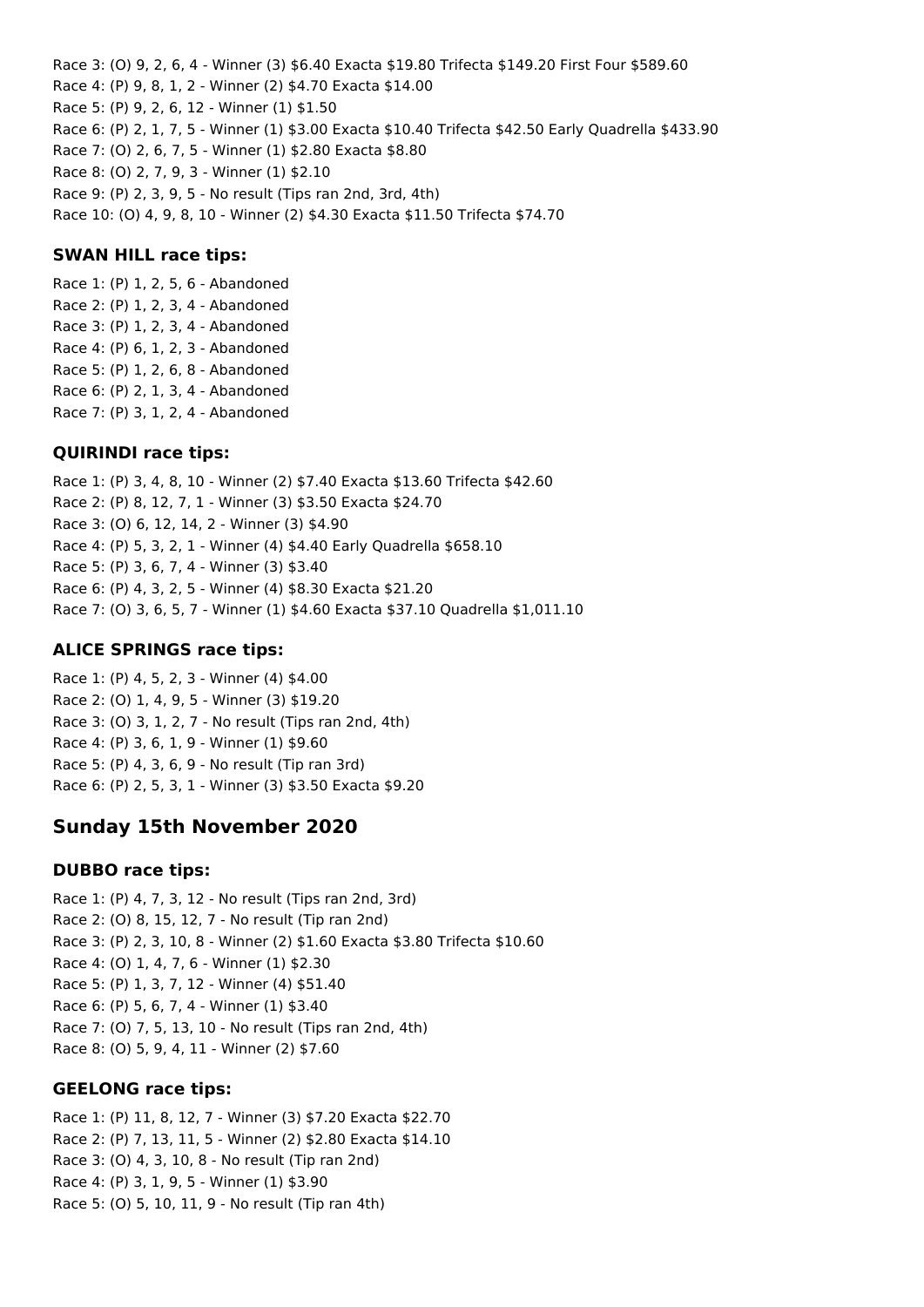Race 6: (O) 16, 5, 6, 3 - Winner (1) \$5.10 Exacta \$53.80 Race 7: (P) 5, 1, 3, 9 - Winner (2) \$3.10 Exacta \$12.90 Trifecta \$88.40

# **CAIRNS race tips:**

Race 1: (O) 6, 1, 9, 8 - Winner (1) \$4.00 Exacta \$69.00 Race 2: (P) 2, 4, 3, 1 - Winner (3) \$2.60 Exacta \$9.70 Trifecta \$25.50 Race 3: (P) 1, 4, 6, 7 - Winner (3) \$3.40 Exacta \$9.80 Trifecta \$26.50 Race 4: (P) 1, 8, 7, 6 - Winner (1) \$1.60 Exacta \$11.40 Early Quadrella \$82.50 Race 5: (P) 8, 4, 2, 1 - No result (Tips ran 2nd, 3rd, 4th) Race 6: (P) 2, 1, 5, 3 - Winner (1) \$2.80 Race 7: (O) 5, 10, 7, 4 - Winner (2) \$5.10 Race 8: (O) 2, 1, 6, 11 - Winner (1) \$4.20 Exacta \$14.70

# **ALBANY race tips:**

Race 1: (P) 3, 9, 5, 4 - No result (Tips ran 2nd, 3rd) Race 2: (P) 7, 3, 10, 6 - Winner (2) \$9.70 Exacta \$102.20 Race 3: (P) 10, 3, 2, 9 - Winner (1) \$1.80 Race 4: (P) 2, 5, 7, 6 - Winner (3) \$5.30 Exacta \$35.30 Trifecta \$113.90 Race 5: (O) 2, 1, 4, 11 - Winner (2) \$4.00 Exacta \$44.70 Race 6: (O) 4, 8, 3, 6 - No result (Tip ran 4th) Race 7: (O) 9, 4, 12, 3 - No result (Tip ran 2nd) Race 8: (O) 6, 7, 2, 14 - Winner (1) \$3.20 Exacta \$17.10

# **DONALD race tips:**

Race 1: (P) 8, 7, 4, 1 - Winner (2) \$3.00 Exacta \$24.30 Race 2: (P) 8, 7, 4, 10 - Winner (3) \$3.20 Exacta \$6.60 Race 3: (O) 9, 5, 12, 3 - Winner (3) \$7.90 Race 4: (P) 2, 4, 7, 6 - Winner (1) \$2.20 Exacta \$7.40 Trifecta \$47.70 Race 5: (P) 4, 9, 10, 5 - Winner (3) \$9.80 Early Quadrella \$584.10 Race 6: (P) 2, 7, 1, 10 - Winner (3) \$4.70 Race 7: (P) 7, 1, 6, 4 - Winner (1) \$2.30 Race 8: (P) 3, 12, 7, 6 - No result (Tip ran 3rd) Race 9: (P) 3, 7, 11, 4 - Winner (1) \$5.00 Exacta \$12.80

# **CANBERRA race tips:**

Race 1: (P) 4, 1, 2, 6 - Winner (4) \$5.30 Exacta \$61.20 Trifecta \$99.70 First Four \$244.10 Race 2: (P) 1, 3, 7, 4 - Winner (1) \$1.30 Exacta \$2.10 Trifecta \$2.50 First Four \$2.70 Race 3: (O) 2, 3, 9, 1 - No result (Tip ran 4th) Race 4: (O) 1, 6, 9, 4 - Winner (1) \$1.70 Exacta \$6.50 Race 5: (P) 4, 5, 2, 1 - Winner (2) \$2.40 Exacta \$8.00 Trifecta \$15.60 First Four \$42.70 Race 6: (O) 8, 1, 9, 6 - Winner (4) \$14.90 Exacta \$104.00 Race 7: (O) 9, 6, 11, 8 - Winner (1) \$2.70 Exacta \$14.60 Race 8: (O) 4, 5, 8, 15 - Winner (2) \$3.30 Exacta \$19.80 Quadrella \$686.70

## **HOBART race tips:**

Race 1: (P) 3, 2, 6, 5 - Winner (4) \$15.30 Exacta \$20.70 Trifecta \$47.20 Race 2: (P) 8, 10, 3, 7 - Winner (2) \$3.10 Exacta \$63.20 Trifecta \$148.60 First Four \$462.20 Race 3: (P) 6, 10, 1, 11 - No result (Tips ran 2nd, 3rd, 4th) Race 4: (P) 12, 4, 7, 6 - Winner (3) \$3.60 Race 5: (P) 8, 9, 2, 6 - Winner (4) \$3.70 Exacta \$7.40 Race 6: (P) 5, 4, 2, 3 - Winner (4) \$1.90 Exacta \$4.80 Race 7: (P) 7, 3, 2, 8 - Winner (2) \$4.70 Exacta \$31.50 Trifecta \$62.30 Race 8: (O) 10, 1, 8, 2 - No result (Tips ran 2nd, 3rd, 4th)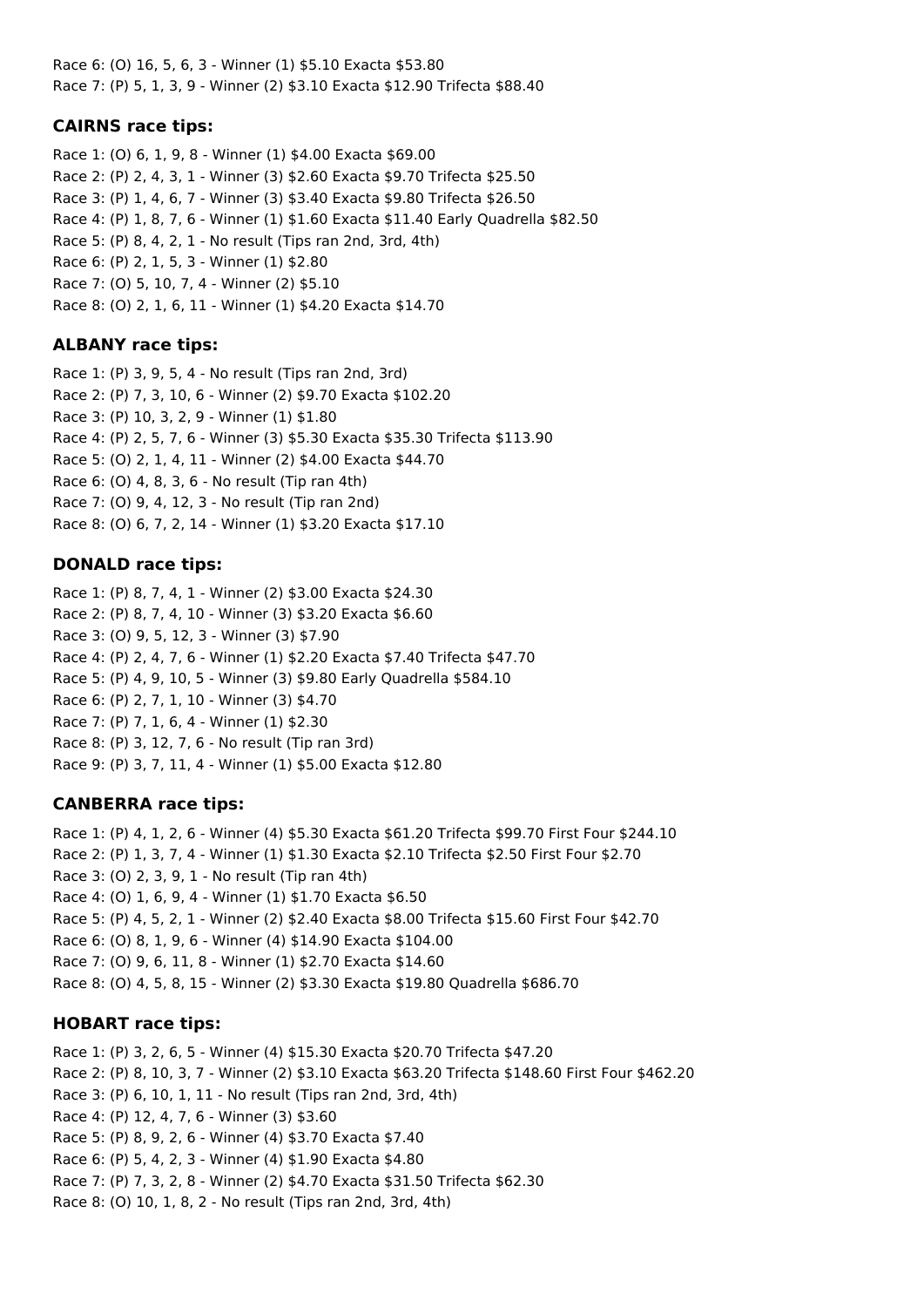# **Sunday 8th November 2020**

#### **ARMIDALE race tips:**

Race 1: (P) 4, 3, 6, 8 - No result (Tips ran 3rd, 4th) Race 2: (P) 4, 3, 8, 6 - Winner (1) \$0.80 Exacta \$0.00 Trifecta \$0.00 Race 3: (P) 1, 3, 8, 7 - Winner (1) \$1.00 Exacta \$0.00 Race 4: (P) 4, 2, 1, 3 - Winner (3) \$6.00 Exacta \$46.00 Race 5: (P) 1, 8, 11, 5 - Winner (2) \$4.60 Race 6: (P) 3, 2, 1, 4 - No result (Tips ran 2nd, 3rd) Race 7: (P) 6, 5, 7, 9 - Winner (2) \$2.40 Exacta \$7.10 Trifecta \$28.10

#### **ARARAT race tips:**

Race 1: (P) 7, 5, 3, 4 - No result (Tips ran 2nd, 3rd, 4th) Race 2: (P) 11, 8, 3, 12 - Winner (1) \$1.00 Race 3: (P) 13, 9, 6, 5 - Winner (1) \$0.80 Exacta \$0.00 Trifecta \$0.00 First Four \$0.00 Race 4: (P) 1, 4, 5, 3 - Winner (2) \$1.04 Race 5: (P) 3, 4, 1, 5 - No result (Tips ran 2nd, 3rd, 4th) Race 6: (P) 5, 2, 4, 11 - Winner (1) \$4.80 Exacta \$24.30 Race 7: (P) 3, 2, 4, 7 - Winner (1) \$2.60 Exacta \$6.60 Trifecta \$92.10 Race 8: (P) 5, 10, 2, 3 - No result (Tip ran 2nd)

#### **PENOLA race tips:**

Race 1: (P) 3, 5, 1, 8 - Winner (1) \$0.80 Exacta \$0.00 Race 2: (P) 1, 2, 3, 4 - No result (Tip ran 2nd) Race 3: (P) 7, 1, 3, 2 - Winner (3) \$0.80 Race 4: (P) 1, 2, 3, 4 - Winner (1) \$4.60 Race 5: (P) 1, 6, 5, 2 - Winner (4) \$9.40 Exacta \$71.00 Race 6: (P) 9, 6, 7, 4 - Winner (3) \$4.20 Race 7: (P) 2, 1, 3, 9 - No result (Tip ran 4th)

#### **SUNSHINE COAST race tips:**

Race 1: (P) 1, 3, 2, 6 - Winner (3) \$9.10 Exacta \$11.40 Trifecta \$48.40 First Four \$54.20 Race 2: (P) 1, 5, , - Winner (1) \$1.04 Exacta \$1.10 Race 3: (P) 4, 3, 6, 1 - Winner (4) \$9.60 Exacta \$37.60 Race 4: (P) 3, 8, 7, 1 - Winner (2) \$5.60 Exacta \$41.20 Trifecta \$98.20 Early Quadrella \$0.00 Race 5: (P) 13, 6, 2, 7 - Winner (1) \$6.50 Race 6: (P) 4, 5, 9, 3 - No result (Tips ran 2nd, 3rd) Race 7: (P) 3, 5, 4, 9 - Winner (3) \$5.00

#### **YORK race tips:**

Race 1: (P) 5, 2, 10, 9 - No result (Tip ran 4th) Race 2: (P) 6, 2, 4, 10 - Winner (4) \$3.10 Exacta \$10.50 Race 3: (P) 9, 5, 2, 6 - Winner (1) \$1.40 Exacta \$4.60 Race 4: (P) 5, 9, 4, 8 - Winner (3) \$4.10 Exacta \$39.30 Trifecta \$169.20 Race 5: (P) 5, 4, 6, 2 - No result (Tip ran 2nd) Race 6: (P) 2, 1, 4, 8 - No result (Tips ran 3rd, 4th) Race 7: (P) 3, 4, 7, 9 - Winner (2) \$3.20 Race 8: (P) 3, 1, 2, 4 - Winner (4) \$5.30 Race 9: (P) 6, 1, 11, 2 - Winner (1) \$8.80

#### **BENALLA race tips:**

Race 1: (P) 1, 2, 3, 4 - No result (Tips ran 2nd, 4th)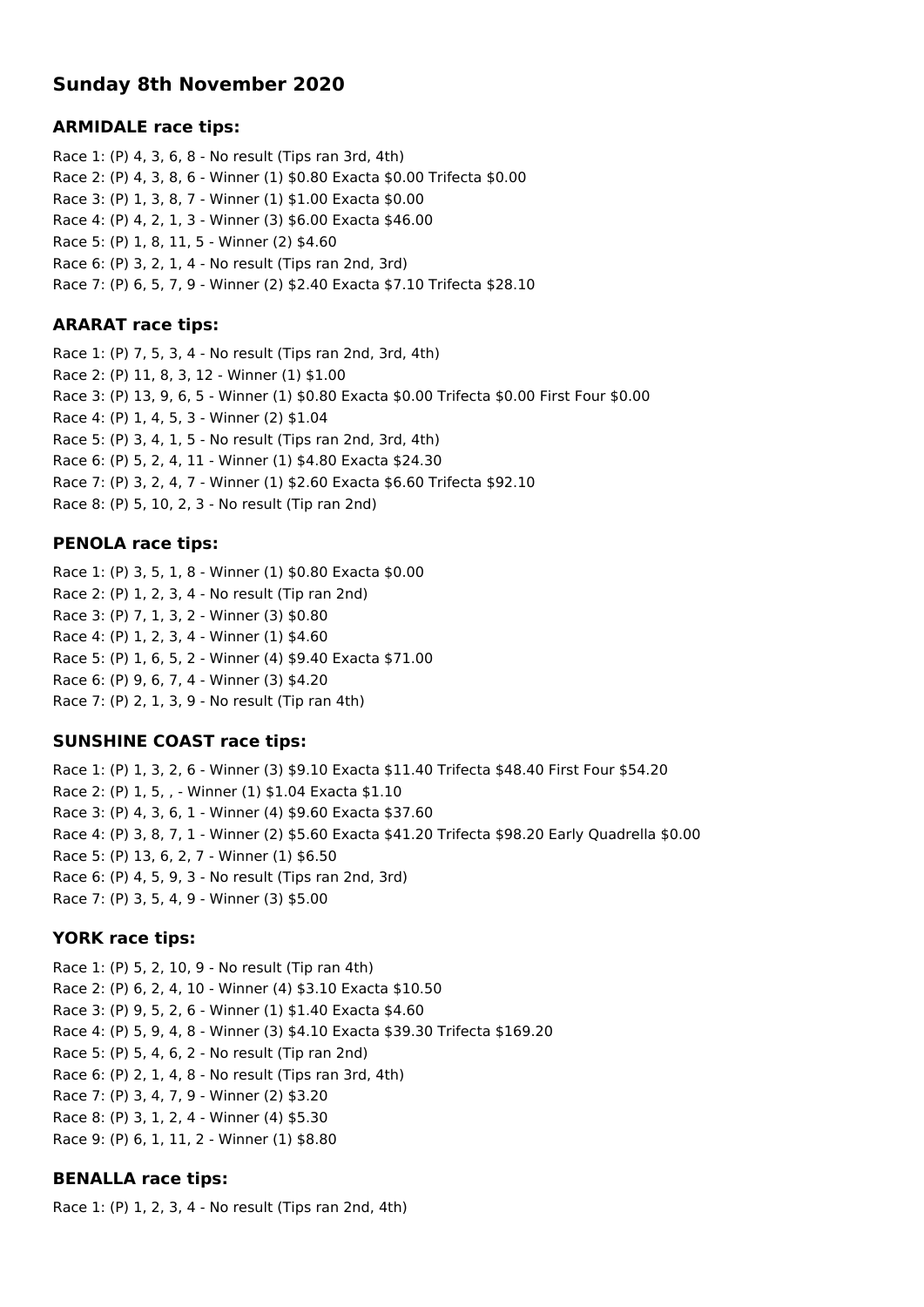Race 2: (P) 4, 1, 2, 5 - Winner (3) \$0.80 Exacta \$0.00 Race 3: (P) 1, 3, 4, 5 - Winner (1) \$0.80 Exacta \$0.00 Race 4: (P) 4, 2, 9, 3 - Winner (1) \$3.90 Race 5: (P) 2, 8, 7, 12 - Winner (4) \$9.60 Exacta \$41.20 Race 6: (P) 7, 1, 4, 6 - Winner (3) \$4.40 Exacta \$33.40 Trifecta \$300.40 Race 7: (P) 2, 5, 6, 8 - Winner (2) \$7.40 Quadrella \$1,607.00

#### **WARREN race tips:**

Race 1: (P) 3, 9, 11, 13 - Winner (2) \$0.80 Race 2: (P) 7, 2, 10, 14 - Winner (1) \$0.80 Exacta \$0.00 Trifecta \$0.00 First Four \$0.00 Race 3: (P) 9, 5, 1, 2 - No result (Tips ran 2nd, 4th) Race 4: (P) 2, 3, 6, 9 - Winner (1) \$1.00 Exacta \$0.00 Trifecta \$0.00 First Four \$0.00 Race 5: (P) 3, 4, 1, 5 - No result (Tips ran 2nd, 3rd, 4th) Race 6: (P) 3, 6, 5, 8 - Winner (3) \$5.00 Race 7: (P) 1, 3, 8, 5 - Winner (2) \$2.70 Exacta \$6.90 Race 8: (P) 7, 12, 17, 16 - No result (Tips ran 2nd, 3rd, 4th)

# **Sunday 1st November 2020**

#### **GOULBURN race tips:**

Race 1: (P) 8, 7, 2, 9 - Abandoned Race 2: (P) 13, 11, 8, 4 - Abandoned Race 3: (P) 1, 8, 11, 5 - Abandoned Race 4: (P) 1, 10, 9, 5 - Abandoned Race 5: (P) 11, 8, 10, 12 - Abandoned Race 6: (P) 2, 3, 8, 10 - Abandoned Race 7: (P) 2, 6, 9, 11 - Abandoned Race 8: (P) 5, 4, 12, 8 - Abandoned

#### **INNISFAIL race tips:**

Race 1: (O) 7, 3, 5, 12 - Winner (1) \$14.40 Race 2: (O) 6, 10, 1, 11 - No result (Tips ran 2nd, 3rd, 4th) Race 3: (P) 1, 3, 5, 7 - Winner (1) \$1.60 Race 4: (P) 2, 7, 4, 9 - Winner (1) \$2.50 Exacta \$10.70 Race 5: (O) 10, 8, 1, 4 - Winner (1) \$5.40 Race 6: (O) 2, 8, 7, 10 - No result (Tip ran 2nd) Race 7: (P) 1, 10, 6, 4 - Winner (1) \$2.90 Exacta \$17.70 Race 8: (P) 4, 6, 2, 3 - Winner (4) \$8.40 Exacta \$62.20 Trifecta \$78.10 Race 9: (O) 3, 5, 12, 8 - Winner (2) \$4.50

#### **MOUNT BARKER race tips:**

Race 1: (P) 5, 10, 1, 6 - No result (Tip ran 3rd) Race 2: (O) 10, 1, 5, 3 - Winner (1) \$2.10 Race 3: (P) 7, 6, 4, 5 - No result (Tips ran 3rd, 4th) Race 4: (O) 4, 5, 9, 6 - No result (Tips ran 2nd, 3rd) Race 5: (O) 2, 8, 3, 5 - Winner (1) \$2.30 Exacta \$19.20 Race 6: (O) 4, 6, 2, 10 - No result (Tip ran 4th) Race 7: (O) 5, 6, 4, 3 - No result (Tips ran 3rd, 4th)

#### **MORNINGTON race tips:**

Race 1: (P) 12, 7, 1, 5 - Winner (2) \$4.90 Race 2: (P) 4, 8, 10, 7 - Winner (2) \$3.90 Exacta \$14.90 Race 3: (P) 5, 6, 14, 13 - Winner (2) \$4.20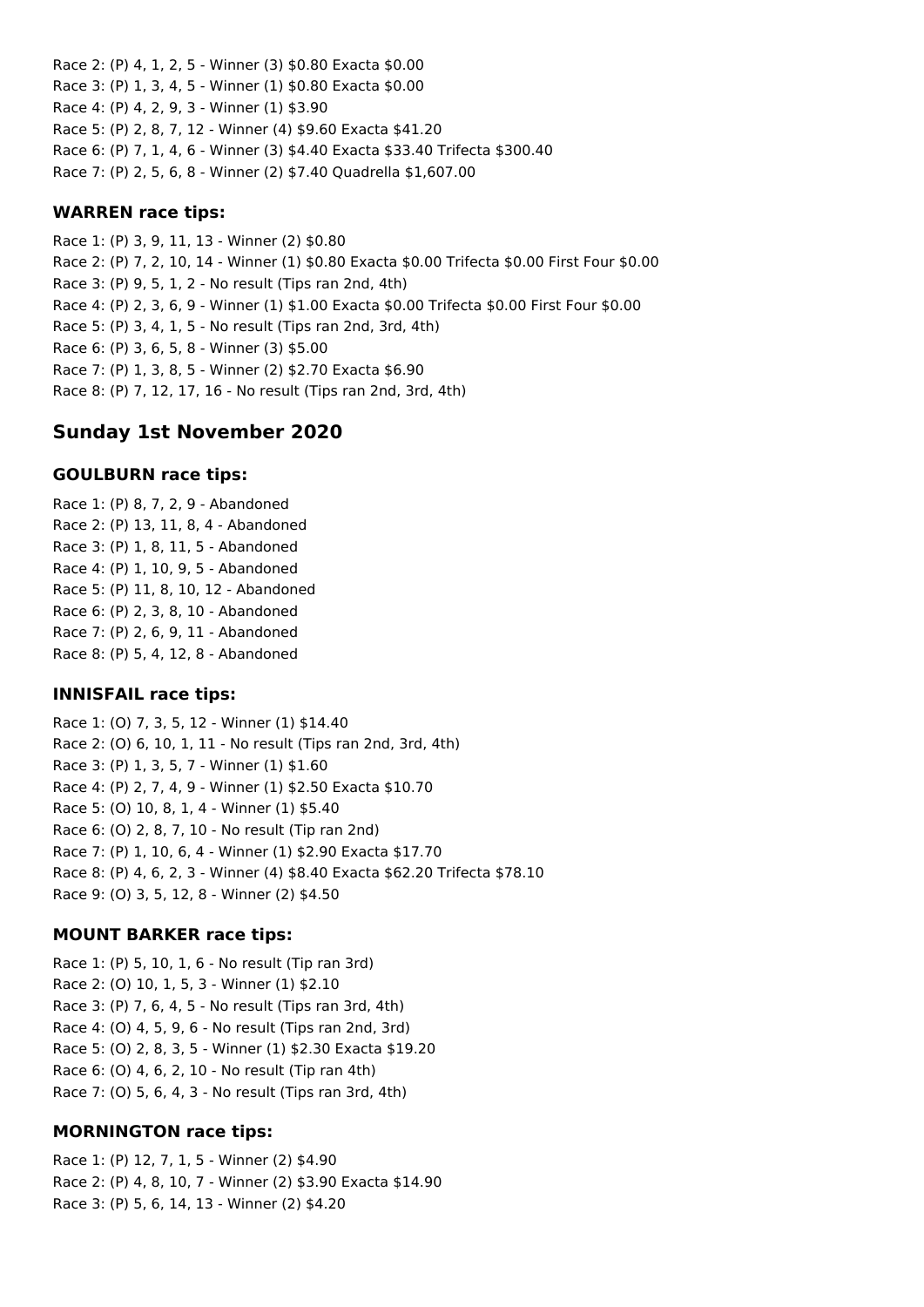Race 4: (P) 2, 10, 5, 1 - Winner (3) \$8.40 Exacta \$88.00 Trifecta \$130.20 Race 5: (P) 1, 3, 6, 2 - Winner (1) \$2.10 Exacta \$11.20 Early Quadrella \$505.90 Race 6: (P) 13, 1, 11, 5 - Winner (2) \$2.80 Race 7: (P) 2, 7, 8, 1 - Winner (2) \$3.70 Race 8: (O) 5, 2, 10, 3 - Winner (2) \$4.20 Race 9: (O) 6, 3, 10, 8 - No result (Tips ran 2nd, 3rd)

## **MUSWELLBROOK race tips:**

Race 1: (O) 5, 3, 14, 8 - Winner (1) \$3.00 Race 2: (O) 3, 6, 5, 4 - Winner (4) \$4.50 Exacta \$49.60 Trifecta \$159.70 Race 3: (P) 3, 7, 1, 6 - No result (Tips ran 2nd, 3rd) Race 4: (P) 2, 1, 7, 4 - Winner (4) \$2.90 Race 5: (P) 4, 1, 8, 9 - Winner (2) \$1.80 Exacta \$12.90 Race 6: (O) 2, 6, 8, 5 - No result (Tips ran 2nd, 4th) Race 7: (O) 7, 4, 1, 5 - Winner (1) \$4.00 Exacta \$28.30

## **MORTLAKE race tips:**

Race 1: (P) 9, 6, 5, 2 - No result (Tips ran 2nd, 4th) Race 2: (O) 1, 8, 7, 9 - Winner (4) \$2.90 Exacta \$11.00 Race 3: (P) 10, 8, 6, 4 - Winner (2) \$5.30 Race 4: (O) 9, 6, 10, 8 - Winner (3) \$8.10 Exacta \$23.50 Race 5: (O) 2, 7, 8, 4 - Winner (4) \$4.50 Exacta \$17.50 Trifecta \$63.90 Early Quadrella \$439.10 Race 6: (P) 2, 9, 6, 8 - Winner (2) \$7.70 Exacta \$20.50 Trifecta \$98.50 First Four \$465.60 Race 7: (O) 3, 7, 10, 9 - Winner (1) \$5.20 Exacta \$49.30 Trifecta \$683.20 Race 8: (P) 8, 7, 6, 5 - Winner (1) \$5.00 Exacta \$23.50 Race 9: (O) 12, 1, 9, 8 - No result (Tip ran 4th)

# **Sunday 25th October 2020**

## **COONABARABRAN race tips:**

Race 1: (P) 5, 8, 11, 9 - Winner (1) \$2.50 Exacta \$7.90 Race 2: (O) 10, 7, 13, 5 - Winner (1) \$2.30 Race 3: (O) 8, 1, 6, 4 - No result (Tips ran 2nd, 3rd, 4th) Race 4: (P) 6, 8, 3, 4 - Winner (1) \$4.20 Exacta \$11.00 Race 5: (O) 7, 4, 5, 1 - No result (Tips ran 2nd, 4th) Race 6: (P) 1, 6, 12, 9 - Winner (1) \$1.60 Exacta \$8.70 Trifecta \$52.50 Race 7: (O) 5, 1, 9, 11 - Winner (1) \$4.90 Race 8: (O) 3, 4, 14, 6 - Winner (1) \$1.70

## **SALE race tips:**

Race 1: (P) 5, 7, 6, 8 - Winner (1) \$1.70 Race 2: (P) 1, 9, 13, 12 - Winner (2) \$3.10 Exacta \$11.50 Race 3: (\*) 2, 10, 5, 8 - Winner (3) \$2.70 Race 4: (P) 6, 8, 2, 4 - Winner (1) \$1.50 Exacta \$4.80 Trifecta \$24.00 Race 5: (P) 6, 11, 3, 2 - Winner (2) \$5.10 Early Quadrella \$115.10 Race 6: (P) 7, 14, 9, 4 - No result Race 7: (\*) 4, 3, 6, 9 - No result (Tips ran 2nd, 3rd, 4th) Race 8: (P) 12, 7, 2, 6 - Winner (1) \$2.60 Exacta \$10.60 Race 9: (O) 13, 3, 8, 6 - No result (Tip ran 3rd)

# **PORT LINCOLN race tips:**

Race 1: (O) 9, 6, 11, 5 - No result (Tips ran 2nd, 3rd) Race 2: (P) 1, 6, 4, 12 - Winner (1) \$1.60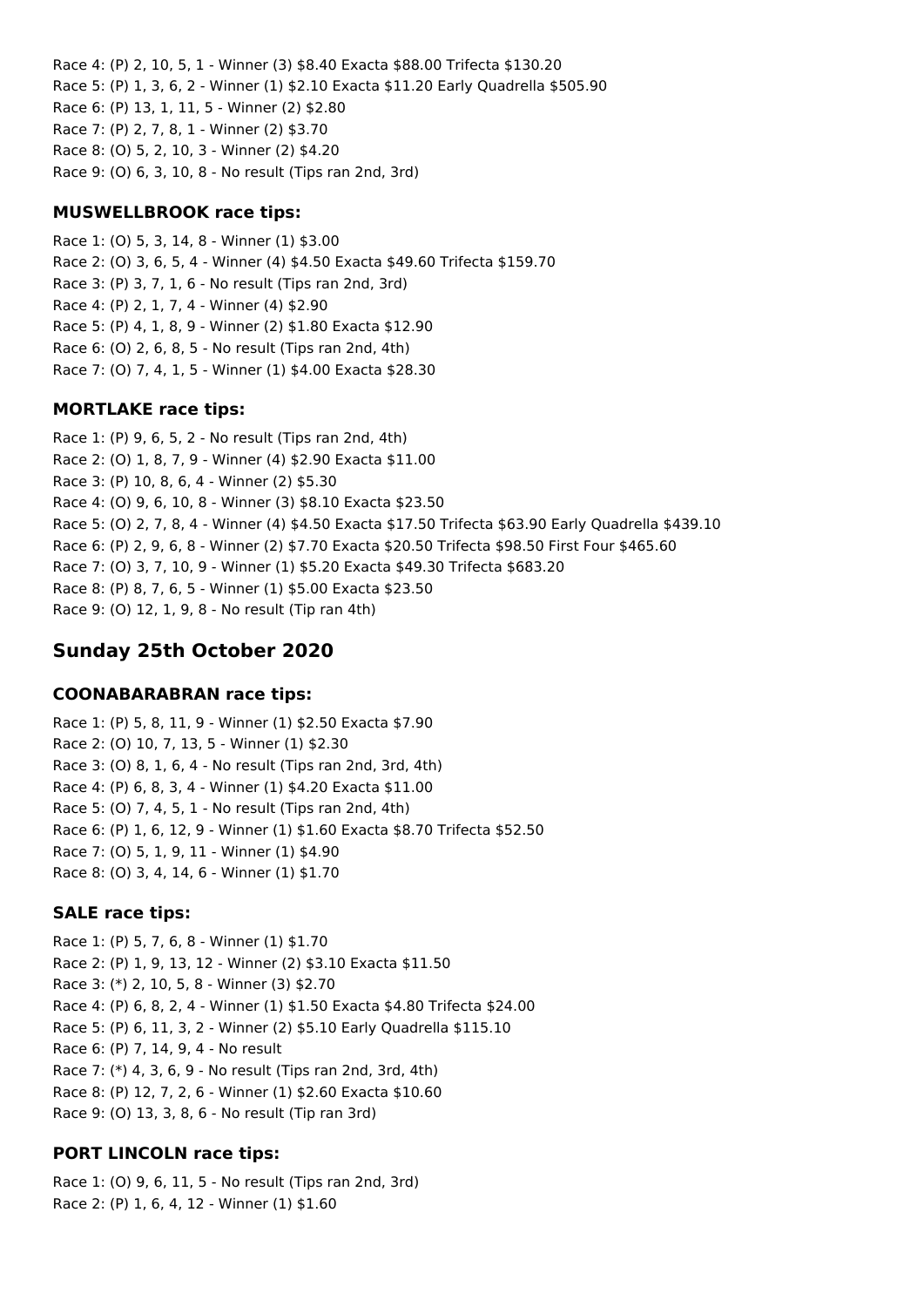Race 3: (P) 2, 3, 6, 5 - No result (Tips ran 2nd, 3rd, 4th) Race 4: (P) 2, 10, 8, 3 - Winner (2) \$3.50 Race 5: (P) 10, 3, 5, 9 - Winner (3) \$5.10 Exacta \$22.90 Race 6: (P) 6, 5, 9, 4 - Winner (4) \$5.40 Race 7: (P) 9, 2, 3, 6 - Winner (1) \$3.00 Race 8: (O) 3, 8, 6, 5 - Winner (1) \$3.80 Quadrella \$539.70

## **SUNSHINE COAST race tips:**

Race 1: (P) 7, 11, 8, 12 - Winner (2) \$3.10 Exacta \$5.40 Trifecta \$50.90 Race 2: (P) 1, 5, 6, 4 - Winner (2) \$2.80 Race 3: (P) 7, 1, 4, 2 - Winner (3) \$3.40 Race 4: (O) 13, 11, 7, 12 - Winner (2) \$4.90 Early Quadrella \$296.50 Race 5: (P) 4, 6, 5, 1 - Winner (1) \$4.80 Exacta \$16.40 Trifecta \$36.80 Race 6: (O) 8, 6, 10, 5 - No result (Tips ran 2nd, 4th) Race 7: (P) 1, 7, 3, 5 - Winner (1) \$3.50 Exacta \$18.70 Trifecta \$214.30

#### **NORTHAM race tips:**

Race 1: (P) 1, 7, 9, 10 - No result (Tip ran 3rd) Race 2: (O) 11, 13, 2, 1 - No result (Tip ran 3rd) Race 3: (O) 7, 12, 6, 1 - Winner (1) \$4.20 Race 4: (P) 4, 6, 7, 1 - Winner (1) \$3.90 Race 5: (P) 4, 2, 1, 5 - Winner (2) \$8.00 Race 6: (P) 3, 2, 6, 7 - Winner (4) \$17.70 Exacta \$73.60 Trifecta \$228.80 Race 7: (P) 1, 4, 7, 5 - No result (Tips ran 2nd, 4th) Race 8: (O) 1, 13, 2, 10 - No result (Tip ran 3rd) Race 9: (O) 7, 1, 9, 10 - No result (Tips ran 2nd, 4th)

#### **ST ARNAUD race tips:**

Race 1: (P) 9, 7, 3, 2 - Winner (1) \$3.30 Exacta \$18.30 Race 2: (P) 3, 10, 9, 8 - Winner (1) \$2.40 Race 3: (P) 10, 6, 7, 2 - Winner (1) \$4.00 Race 4: (P) 10, 9, 8, 4 - Winner (4) \$3.00 Exacta \$11.20 Race 5: (P) 2, 3, 10, 5 - No result (Tips ran 3rd, 4th) Race 6: (O) 5, 9, 2, 1 - No result Race 7: (O) 2, 5, 1, 6 - No result (Tip ran 3rd) Race 8: (P) 4, 3, 2, 6 - Winner (4) \$9.40 Exacta \$46.20 Race 9: (P) 2, 12, 11, 10 - Winner (2) \$7.50

## **PORT MACQUARIE race tips:**

Race 1: (P) 11, 7, 14, 4 - Winner (3) \$4.00 Exacta \$19.70 Trifecta \$98.80 Race 2: (P) 5, 1, 4, 3 - No result (Tips ran 2nd, 3rd) Race 3: (P) 4, 3, 1, 7 - Winner (1) \$1.50 Exacta \$7.00 Trifecta \$34.50 Race 4: (P) 5, 7, 4, 6 - Winner (1) \$6.50 Exacta \$20.10 Trifecta \$95.10 Race 5: (O) 6, 3, 5, 1 - Winner (3) \$4.70 Exacta \$49.50 Trifecta \$100.20 Race 6: (O) 2, 6, 9, 3 - Winner (4) \$8.30 Race 7: (P) 7, 8, 9, 13 - Winner (1) \$2.00 Exacta \$21.00 Trifecta \$152.50 Race 8: (O) 8, 10, 5, 6 - Winner (1) \$7.10 Exacta \$71.70 Quadrella \$750.50

#### **ALICE SPRINGS race tips:**

Race 1: (P) 5, 2, 6, 3 - Winner (2) \$3.20 Exacta \$18.50 Trifecta \$236.50 Race 2: (P) 1, 2, 5, 4 - No result (Tips ran 2nd, 4th) Race 3: (P) 1, 3, 2, 5 - Winner (3) \$2.00 Exacta \$11.90 Race 4: (P) 4, 2, 6, 3 - Winner (1) \$3.10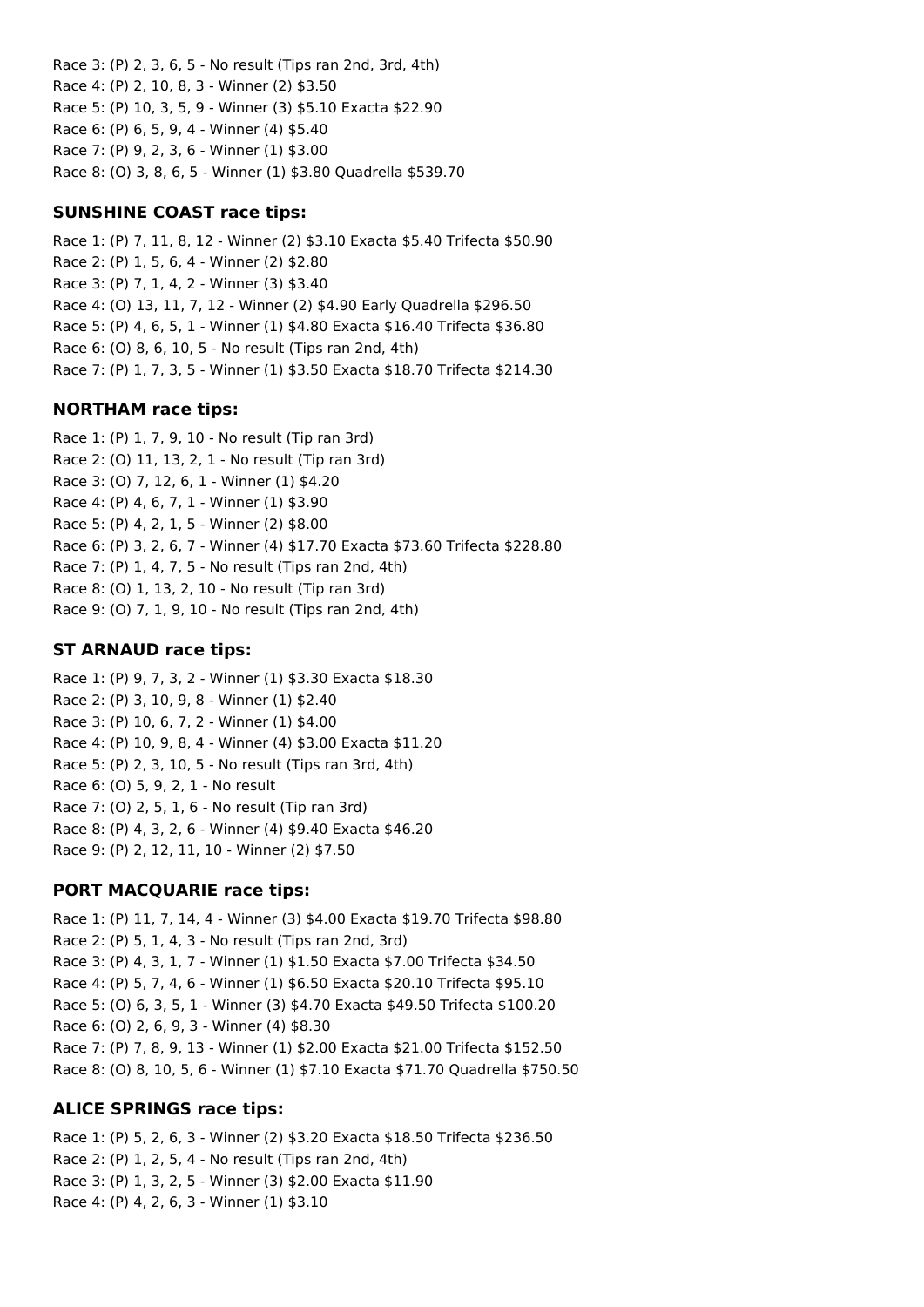Race 5: (P) 3, 9, 4, 7 - No result (Tips ran 2nd, 4th) Race 6: (P) 3, 6, 2, 4 - No result (Tips ran 2nd, 3rd, 4th)

# **Sunday 18th October 2020**

## **NOWRA race tips:**

Race 1: (P) 2, 9, 7, 4 - Winner (3) \$3.40 Race 2: (O) 13, 10, 5, 12 - Winner (1) \$1.70 Race 3: (P) 10, 3, 7, 9 - Winner (2) \$2.60 Race 4: (O) 6, 1, 4, 9 - Winner (1) \$2.60 Early Quadrella \$42.20 Race 5: (O) 11, 14, 9, 12 - No result (Tips ran 2nd, 4th) Race 6: (\*) 5, 11, 7, 12 - No result (Tips ran 3rd, 4th) Race 7: (O) 13, 7, 2, 6 - No result (Tips ran 2nd, 3rd)

# **KILMORE race tips:**

Race 1: (P) 7, 4, 6, 10 - Winner (1) \$4.50 Exacta \$22.40 Trifecta \$78.00 First Four \$242.10 Race 2: (O) 2, 11, 4, 8 - Winner (2) \$5.00 Exacta \$25.10 Race 3: (\*) 10, 3, 8, 17 - No result (Tips ran 2nd, 3rd, 4th) Race 4: (O) 7, 1, 6, 3 - Winner (3) \$4.30 Exacta \$13.90 Race 5: (O) 6, 12, 11, 13 - No result Race 6: (P) 2, 3, 7, 4 - Winner (4) \$14.90 Race 7: (O) 9, 6, 8, 12 - Winner (3) \$4.20 Exacta \$19.10 Race 8: (P) 1, 2, 8, 4 - Winner (4) \$9.40 Exacta \$30.90 Trifecta \$83.50 First Four \$331.00 Race 9: (O) 2, 5, 7, 11 - Winner (3) \$9.40 Exacta \$29.50 Trifecta \$66.40 Quadrella \$8,388.10

# **SUNSHINE COAST race tips:**

Race 1: (P) 4, 7, 8, 1 - Winner (1) \$1.50 Exacta \$5.70 Race 2: (P) 4, 5, 2, 7 - Winner (1) \$2.90 Race 3: (P) 5, 1, 4, 2 - Winner (2) \$4.70 Exacta \$7.40 Trifecta \$23.50 Race 4: (O) 13, 1, 3, 9 - No result (Tips ran 2nd, 4th) Race 5: (P) 9, 2, 4, 6 - Winner (3) \$5.30 Race 6: (O) 2, 10, 6, 5 - No result (Tip ran 3rd) Race 7: (P) 1, 9, 10, 7 - No result (Tip ran 3rd) Race 8: (\*) 8, 5, 6, 2 - Winner (3) \$5.90 Exacta \$32.90 Trifecta \$169.90 First Four \$232.40 Race 9: (P) 7, 17, 16, 18 - Winner (3) \$3.40

# **KALGOORLIE race tips:**

Race 1: (P) 7, 4, 1, 5 - No result (Tips ran 2nd, 4th) Race 2: (P) 2, 1, 4, 6 - Winner (3) \$3.40 Race 3: (P) 3, 2, 7, 4 - Winner (4) \$8.50 Exacta \$9.30 Race 4: (O) 5, 3, 6, 7 - Winner (2) \$4.00 Race 5: (O) 3, 2, 9, 5 - Winner (2) \$3.10 Exacta \$10.80 Race 6: (O) 3, 5, 7, 9 - No result (Tips ran 2nd, 3rd) Race 7: (O) 2, 10, 8, 4 - Winner (2) \$6.30 Exacta \$26.70

## **HORSHAM race tips:**

Race 1: (P) 1, 8, 3, 11 - No result (Tips ran 2nd, 3rd, 4th) Race 2: (O) 6, 9, 1, 3 - Winner (1) \$2.30 Race 3: (O) 6, 2, 16, 13 - No result (Tip ran 3rd) Race 4: (P) 2, 3, 6, 1 - Winner (1) \$2.00 Race 5: (P) 8, 2, 7, 6 - No result (Tips ran 2nd, 3rd) Race 6: (O) 9, 12, 6, 2 - No result (Tip ran 4th) Race 7: (P) 6, 3, 1, 5 - Winner (2) \$4.30 Exacta \$5.60 Trifecta \$62.50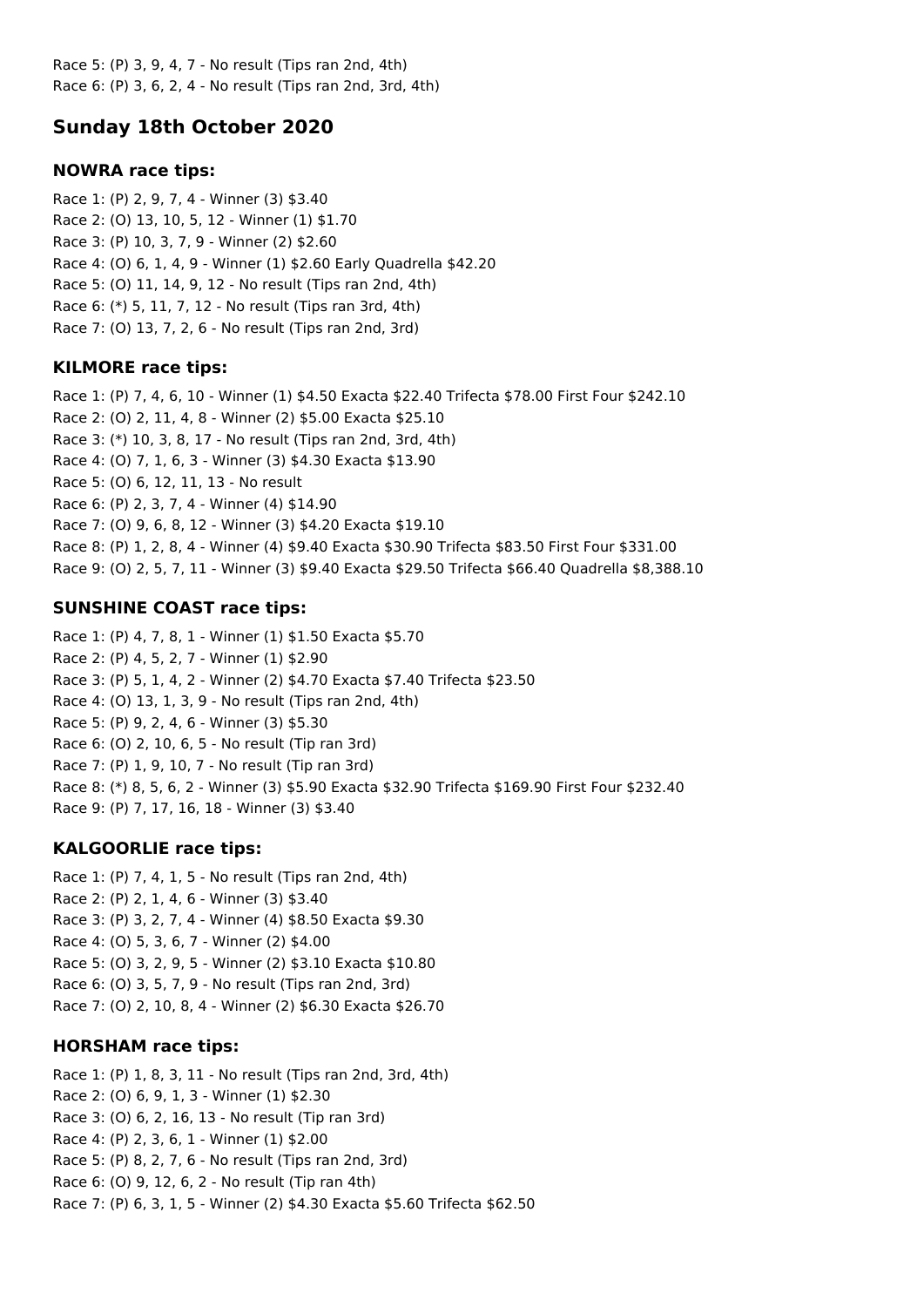#### **LISMORE race tips:**

Race 1: (P) 5, 1, 8, 2 - No result (Tips ran 2nd, 3rd, 4th) Race 2: (P) 7, 6, 3, 2 - Winner (3) \$3.30 Race 3: (P) 9, 6, 1, 10 - No result (Tips ran 2nd, 3rd) Race 4: (O) 6, 9, 3, 12 - No result (Tip ran 4th) Race 5: (O) 12, 14, 5, 7 - No result (Tip ran 2nd) Race 6: (O) 3, 12, 11, 13 - No result Race 7: (P) 9, 8, 6, 11 - No result (Tips ran 2nd, 3rd, 4th)

# **Sunday 11th October 2020**

#### **COONAMBLE race tips:**

Race 1: (P) 1, 9, 10, 7 - Winner (4) \$22.10 Exacta \$95.00 Trifecta \$200.90 Race 2: (O) 10, 1, 4, 6 - No result (Tips ran 3rd, 4th) Race 3: (O) 9, 4, 11, 8 - No result (Tip ran 2nd) Race 4: (O) 2, 8, 7, 12 - Winner (1) \$2.00 Exacta \$8.30 Race 5: (O) 10, 9, 8, 5 - No result (Tip ran 4th) Race 6: (O) 10, 7, 3, 5 - Winner (2) \$2.50 Race 7: (O) 3, 1, 11, 7 - No result (Tip ran 4th) Race 8: (O) 4, 2, 6, 11 - Winner (2) \$4.10

## **CRANBOURNE race tips:**

Race 1: (P) 1, 7, 5, 6 - Winner (1) \$3.40 Exacta \$6.80 Trifecta \$61.90 Race 2: (P) 4, 11, 9, 8 - Winner (2) \$4.50 Exacta \$35.00 Race 3: (P) 4, 10, 6, 2 - Winner (1) \$1.60 Race 4: (O) 11, 13, 6, 8 - No result Race 5: (O) 6, 2, 10, 7 - Winner (1) \$2.00 Exacta \$17.40 Trifecta \$107.60 First Four \$477.40 Race 6: (P) 7, 3, 6, 11 - Winner (1) \$2.00 Exacta \$10.00 Race 7: (O) 3, 9, 16, 15 - Winner (1) \$3.40 Exacta \$43.20 Race 8: (P) 6, 12, 11, 2 - No result (Tips ran 3rd, 4th) Race 9: (P) 2, 6, 12, 7 - Winner (1) \$2.10 Exacta \$12.00

## **SUNSHINE COAST race tips:**

Race 1: (P) 8, 3, 5, 9 - Winner (1) \$1.40 Exacta \$3.60 Race 2: (P) 6, 1, 2, 4 - No result (Tips ran 2nd, 3rd, 4th) Race 3: (P) 7, 2, 1, 3 - Winner (2) \$3.00 Exacta \$18.50 Trifecta \$40.30 Race 4: (P) 5, 7, 3, 2 - Winner (3) \$3.10 Exacta \$33.80 Trifecta \$121.50 First Four \$362.70 Race 5: (P) 2, 3, 4, 6 - No result (Tips ran 2nd, 3rd) Race 6: (O) 4, 10, 21, 16 - Winner (2) \$2.80 Race 7: (O) 15, 6, 7, 2 - No result (Tip ran 3rd)

## **GERALDTON race tips:**

Race 1: (P) 1, 5, 4, 3 - Winner (2) \$9.50 Race 2: (P) 2, 4, 9, 1 - Winner (1) \$1.50 Race 3: (O) 7, 2, 6, 10 - Winner (3) \$44.30 Race 4: (P) 4, 2, 6, 8 - Winner (1) \$1.50 Early Quadrella \$1,253.60 Race 5: (O) 1, 2, 6, 4 - No result (Tips ran 3rd, 4th) Race 6: (O) 3, 1, 6, 8 - Winner (2) \$3.00 Exacta \$9.80 Trifecta \$36.40 Race 7: (O) 1, 6, 5, 7 - Winner (3) \$4.00 Exacta \$121.80

## **SWAN HILL race tips:**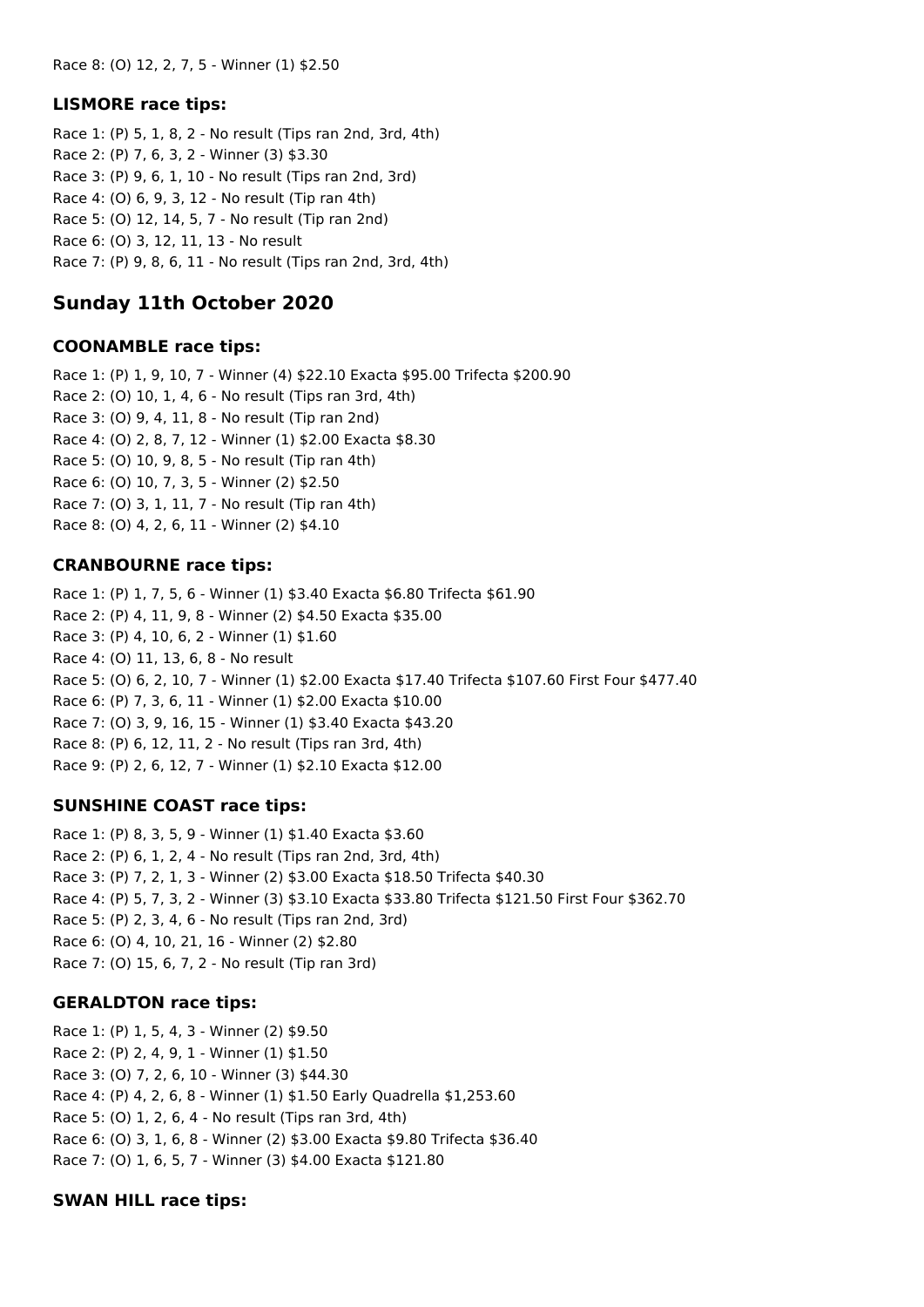Race 1: (O) 11, 9, 10, 1 - Winner (3) \$12.80 Race 2: (P) 6, 3, 10, 11 - Winner (1) \$2.50 Exacta \$6.50 Race 3: (O) 4, 12, 9, 7 - No result (Tips ran 2nd, 3rd) Race 4: (O) 3, 2, 12, 10 - Winner (1) \$6.40 Race 5: (O) 6, 3, 1, 8 - No result (Tips ran 2nd, 3rd) Race 6: (O) 2, 1, 5, 8 - No result (Tips ran 2nd, 3rd, 4th) Race 7: (O) 6, 4, 12, 11 - Winner (1) \$5.20 Race 8: (O) 6, 5, 9, 11 - Winner (2) \$5.90

#### **HAWKESBURY race tips:**

Race 1: (P) 1, 4, 3, 2 - Winner (2) \$2.30 Exacta \$19.10 Trifecta \$49.40 First Four \$98.00 Race 2: (P) 5, 3, 4, 6 - Winner (2) \$2.40 Exacta \$4.50 Trifecta \$6.40 First Four \$7.00 Race 3: (P) 2, 1, 4, 5 - Winner (1) \$2.10 Race 4: (O) 5, 3, 9, 4 - No result (Tips ran 3rd, 4th) Race 5: (O) 4, 1, 9, 3 - Winner (1) \$2.50 Race 6: (P) 7, 2, 1, 3 - Winner (3) \$4.00 Race 7: (P) 13, 5, 1, 9 - Winner (1) \$1.50 Race 8: (O) 11, 1, 14, 8 - No result (Tip ran 3rd)

# **Sunday 4th October 2020**

## **COOTAMUNDRA race tips:**

Race 1: (O) 6, 9, 15, 3 - Winner (4) \$4.10 Exacta \$17.70 Race 2: (P) 9, 4, 12, 8 - No result (Tips ran 3rd, 4th) Race 3: (P) 6, 11, 7, 9 - Winner (3) \$5.60 Exacta \$17.50 Race 4: (P) 2, 8, 9, 10 - No result (Tip ran 2nd) Race 5: (O) 2, 3, 11, 7 - Winner (2) \$7.10 Exacta \$38.70 Trifecta \$521.60 Race 6: (O) 11, 4, 10, 5 - Winner (4) \$6.20 Exacta \$30.50 Race 7: (P) 1, 3, 8, 4 - No result (Tip ran 3rd) Race 8: (O) 2, 3, 11, 4 - Winner (4) \$18.00

## **KYNETON race tips:**

Race 1: (O) 13, 1, 8, 6 - No result (Tips ran 2nd, 3rd) Race 2: (O) 1, 12, 11, 13 - Winner (4) \$3.50 Exacta \$41.40 Trifecta \$235.20 Race 3: (O) 8, 6, 13, 9 - No result (Tip ran 3rd) Race 4: (O) 2, 4, 12, 3 - Winner (2) \$3.70 Exacta \$8.10 Race 5: (O) 6, 3, 5, 16 - No result (Tip ran 4th) Race 6: (O) 2, 9, 11, 1 - Winner (4) \$22.80 Race 7: (O) 5, 1, 3, 2 - Winner (1) \$1.90 Exacta \$5.90 Trifecta \$23.90 Race 8: (O) 12, 10, 13, 8 - Winner (1) \$2.20 Exacta \$5.10 Race 9: (O) 13, 17, 6, 10 - Winner (2) \$10.30 Quadrella \$1,236.10

## **PORT LINCOLN race tips:**

Race 1: (O) 4, 11, 3, 12 - Winner (1) \$1.90 Race 2: (O) 11, 2, 3, 6 - No result (Tips ran 2nd, 4th) Race 3: (P) 1, 5, 4, 2 - Abandoned Race 4: (O) 1, 6, 9, 10 - Abandoned Race 5: (O) 9, 8, 3, 2 - Abandoned Race 6: (P) 9, 3, 12, 11 - Abandoned Race 7: (O) 3, 11, 5, 12 - Abandoned Race 8: (O) 13, 9, 8, 10 - Abandoned

# **SUNSHINE COAST race tips:**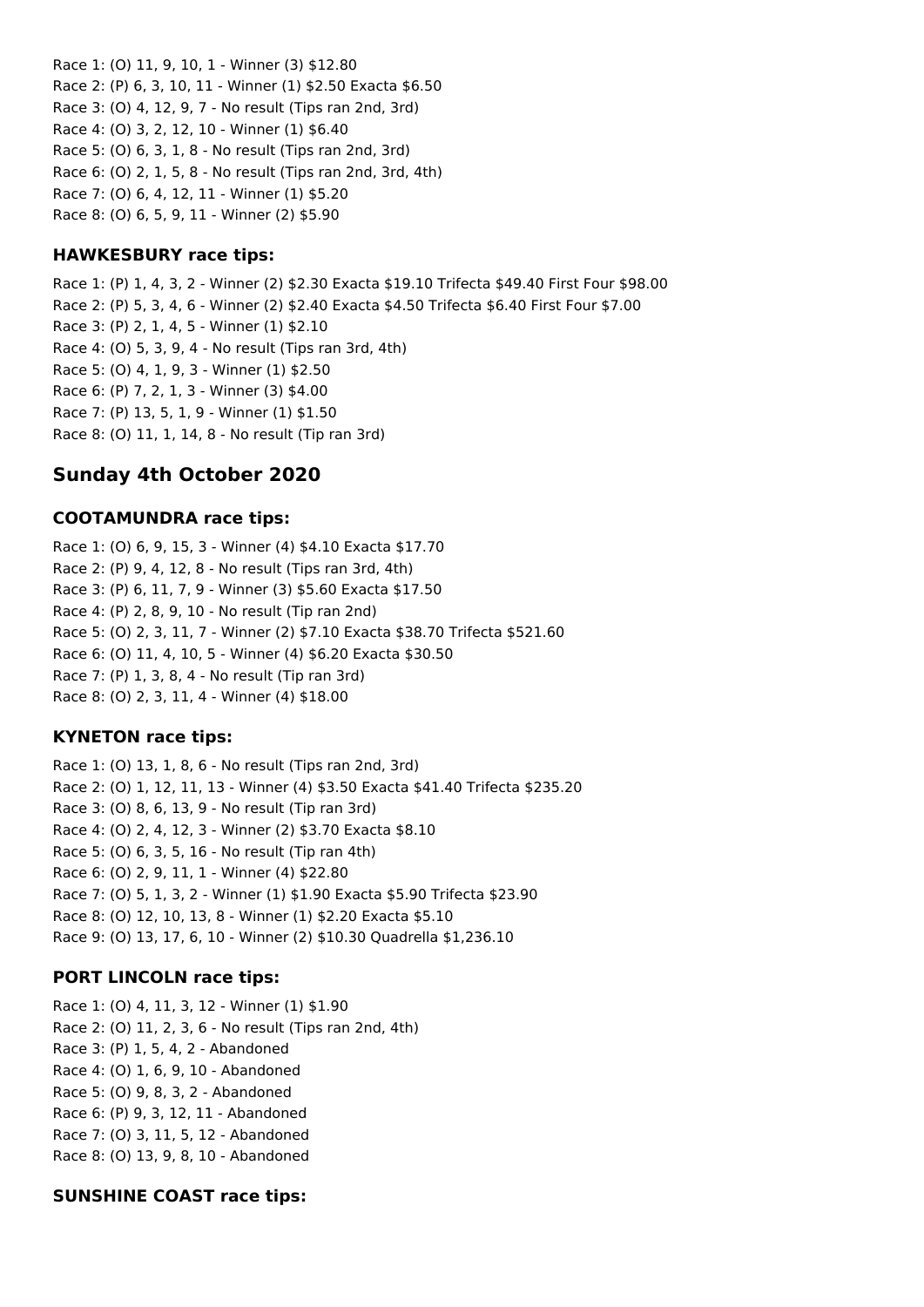Race 1: (P) 5, 4, 6, 3 - Winner (2) \$3.00 Exacta \$21.70 Trifecta \$38.50 Race 2: (P) 4, 3, 2, 1 - Winner (3) \$4.80 Exacta \$15.00 Trifecta \$38.30 Race 3: (P) 3, 5, 4, 2 - No result (Tips ran 2nd, 3rd, 4th) Race 4: (O) 13, 12, 3, 16 - No result Race 5: (P) 5, 7, 8, 1 - Winner (3) \$2.40 Race 6: (P) 4, 9, 8, 10 - Winner (2) \$1.80 Race 7: (P) 4, 1, 7, 8 - Winner (4) \$6.70 Exacta \$119.30 Trifecta \$539.70 Race 8: (O) 10, 8, 12, 2 - Winner (4) \$2.10 Exacta \$29.60 Quadrella \$37.80

#### **NORTHAM race tips:**

Race 1: (P) 5, 1, 9, 7 - Winner (1) \$3.40 Race 2: (P) 5, 9, 7, 1 - Winner (3) \$3.10 Exacta \$9.10 Race 3: (O) 10, 1, 4, 3 - Winner (1) \$2.60 Exacta \$8.00 Race 4: (P) 9, 4, 6, 2 - Winner (2) \$4.60 Early Quadrella \$134.90 Race 5: (O) 3, 2, 7, 12 - No result Race 6: (O) 7, 3, 6, 5 - No result Race 7: (O) 3, 7, 5, 8 - No result (Tips ran 2nd, 3rd)

#### **BAIRNSDALE race tips:**

Race 1: (O) 8, 5, 14, 1 - Winner (1) \$2.20 Exacta \$7.00 Race 2: (O) 14, 3, 9, 7 - No result (Tips ran 2nd, 4th) Race 3: (O) 13, 8, 4, 12 - No result (Tips ran 3rd, 4th) Race 4: (O) 4, 17, 10, 11 - Winner (1) \$1.80 Exacta \$8.60 Race 5: (P) 8, 2, 10, 12 - No result (Tip ran 4th) Race 6: (O) 5, 11, 4, 6 - Winner (3) \$5.40 Race 7: (O) 1, 3, 9, 8 - No result (Tip ran 2nd)

#### **BALLINA race tips:**

Race 1: (O) 8, 1, 7, 9 - No result (Tip ran 2nd) Race 2: (O) 10, 1, 4, 12 - Winner (1) \$3.30 Race 3: (P) 1, 9, 8, 6 - No result (Tips ran 3rd, 4th) Race 4: (O) 7, 11, 2, 5 - Winner (2) \$2.40 Exacta \$41.80 Race 5: (P) 9, 5, 8, 11 - Winner (1) \$4.30 Exacta \$11.60 Race 6: (P) 7, 5, 6, 2 - Winner (3) \$5.30 Race 7: (O) 2, 10, 3, 4 - Winner (3) \$6.80 Quadrella \$794.20

#### **HOBART race tips:**

Race 1: (\*) 1, 4, 6, 5 - Winner (2) \$3.90 Exacta \$10.80 Race 2: (O) 6, 1, 10, 9 - No result (Tips ran 2nd, 3rd, 4th) Race 3: (P) 2, 1, 3, 5 - Winner (1) \$1.50 Exacta \$5.30 Race 4: (P) 5, 2, 1, 6 - Winner (2) \$5.30 Race 5: (P) 2, 1, 8, 9 - Winner (2) \$2.60 Race 6: (P) 1, 4, 8, 7 - Winner (1) \$1.50 Exacta \$18.20 Race 7: (P) 1, 2, 5, 3 - Winner (2) \$2.40 Exacta \$14.60 Trifecta \$35.90 Race 8: (\*) 5, 3, 2, 6 - Winner (2) \$5.00 Exacta \$16.20 Trifecta \$122.00 Quadrella \$91.40

# **Sunday 27th September 2020**

## **BATHURST race tips:**

Race 1: (P) 1, 2, 8, 5 - Winner (2) \$5.90 Exacta \$18.30 Trifecta \$43.50 First Four \$109.90 Race 2: (P) 1, 3, 6, 2 - Winner (2) \$2.30 Race 3: (P) 1, 5, 6, 8 - Winner (1) \$1.50 Exacta \$8.10 Race 4: (P) 7, 11, 2, 3 - Winner (4) \$2.90 Exacta \$8.90 Early Quadrella \$84.80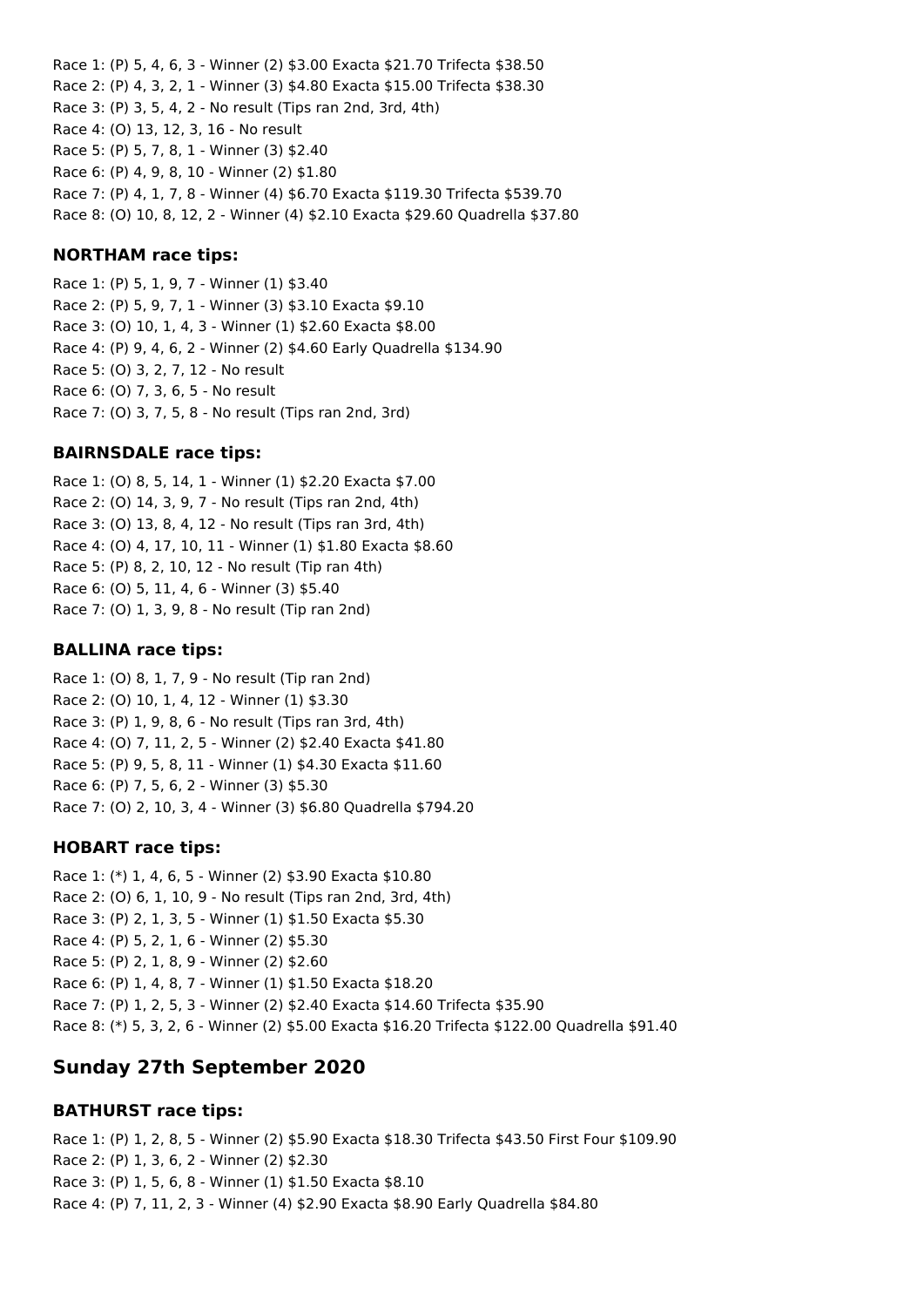Race 5: (O) 6, 7, 3, 9 - Winner (1) \$3.30 Exacta \$13.90 Race 6: (O) 9, 1, 11, 10 - Winner (1) \$2.40 Exacta \$15.70 Trifecta \$83.70 First Four \$456.30 Race 7: (P) 2, 4, 3, 6 - Winner (2) \$3.90 Race 8: (O) 5, 6, 10, 14 - Winner (1) \$8.10 Quadrella \$481.50

#### **MORNINGTON race tips:**

Race 1: (P) 4, 8, 3, 2 - Winner (3) \$5.50 Exacta \$12.40 Race 2: (P) 1, 3, 4, 5 - Winner (4) \$9.10 Exacta \$54.20 Race 3: (P) 9, 7, 3, 6 - Winner (1) \$3.20 Exacta \$28.40 Race 4: (P) 5, 7, 9, 8 - No result (Tip ran 2nd) Race 5: (P) 11, 10, 6, 9 - Winner (1) \$2.80 Exacta \$7.10 Race 6: (P) 9, 4, 5, 1 - Winner (1) \$4.10 Exacta \$13.80 Race 7: (P) 16, 15, 2, 10 - Winner (4) \$3.00 Race 8: (P) 11, 10, 9, 7 - Winner (4) \$4.00 Quadrella \$189.50

#### **NARACOORTE race tips:**

Race 1: (P) 2, 7, 3, 4 - Winner (1) \$2.60 Exacta \$7.20 Race 2: (P) 7, 5, 3, 8 - Winner (3) \$2.30 Exacta \$4.20 Trifecta \$14.00 Race 3: (P) 2, 1, 3, 4 - Winner (2) \$2.00 Exacta \$5.10 Race 4: (P) 5, 8, 9, 1 - No result (Tips ran 2nd, 4th) Race 5: (P) 6, 1, 7, 4 - Winner (3) \$3.40 Exacta \$11.70 Race 6: (P) 1, 8, 3, 7 - Winner (1) \$2.30 Exacta \$3.60 Trifecta \$20.90 Race 7: (O) 3, 2, 9, 7 - No result (Tips ran 2nd, 3rd) Race 8: (P) 2, 7, 3, 9 - Winner (4) \$21.10 Exacta \$103.80

#### **SUNSHINE COAST race tips:**

Race 1: (P) 3, 6, 8, 2 - Winner (3) \$9.00 Exacta \$39.70 Trifecta \$72.70 Race 2: (O) 8, 7, 5, 1 - No result (Tips ran 3rd, 4th) Race 3: (P) 1, 5, 8, 3 - Winner (1) \$1.70 Exacta \$21.20 Race 4: (O) 13, 8, 10, 15 - No result (Tips ran 2nd, 4th) Race 5: (P) 3, 2, 4, 6 - Winner (3) \$5.90 Exacta \$36.00 Race 6: (O) 4, 1, 6, 2 - Winner (4) \$4.30 Exacta \$12.60 Race 7: (P) 6, 11, 2, 14 - No result (Tips ran 2nd, 4th)

#### **NORTHAM race tips:**

Race 1: (P) 6, 9, 7, 8 - Winner (2) \$2.40 Exacta \$8.20 Trifecta \$27.80 Race 2: (P) 8, 3, 6, 9 - Winner (2) \$1.60 Exacta \$8.40 Race 3: (O) 5, 4, 2, 7 - Winner (1) \$4.60 Exacta \$9.50 Race 4: (O) 8, 3, 11, 1 - No result (Tips ran 2nd, 4th) Race 5: (O) 6, 1, 10, 9 - No result (Tips ran 2nd, 3rd) Race 6: (O) 2, 1, 10, 8 - Winner (1) \$1.80 Exacta \$7.70 Race 7: (O) 4, 3, 2, 7 - No result (Tips ran 2nd, 4th) Race 8: (O) 6, 5, 3, 1 - Winner (3) \$4.10

#### **KILMORE race tips:**

Race 1: (O) 9, 13, 10, 8 - Winner (4) \$6.20 Exacta \$31.20 Trifecta \$201.30 Race 2: (P) 12, 14, 3, 2 - Winner (1) \$1.90 Exacta \$2.80 Race 3: (P) 14, 2, 1, 8 - Winner (2) \$2.80 Exacta \$8.50 Race 4: (O) 1, 3, 5, 6 - No result (Tips ran 2nd, 4th) Race 5: (O) 2, 11, 6, 5 - No result (Tip ran 2nd) Race 6: (O) 9, 1, 4, 10 - Winner (2) \$4.30 Race 7: (O) 2, 13, 15, 8 - Winner (2) \$3.50 Exacta \$11.80 Trifecta \$119.30 Race 8: (O) 6, 12, 15, 17 - No result (Tips ran 2nd, 3rd)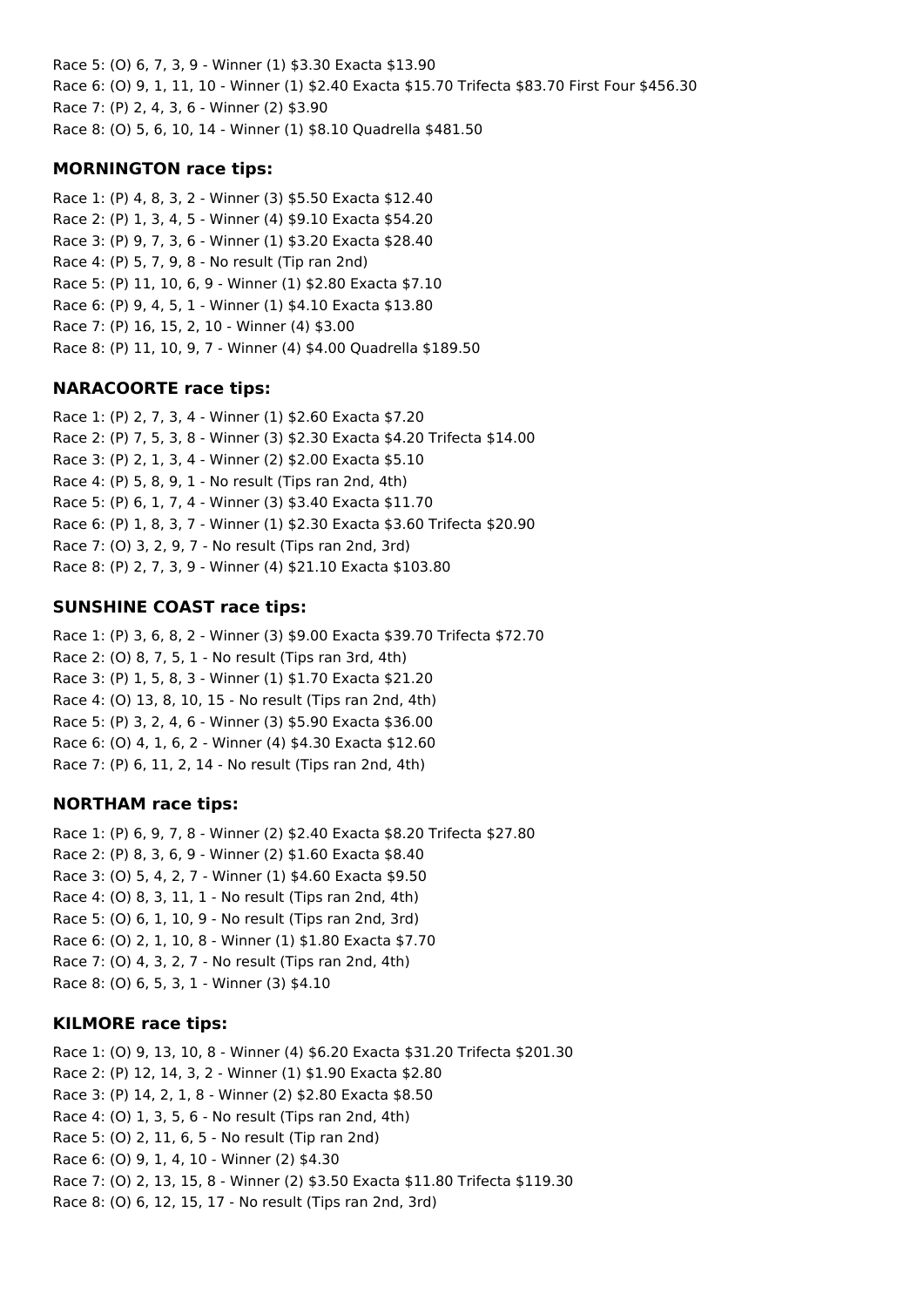#### **PORT MACQUARIE race tips:**

Race 1: (O) 12, 13, 10, 5 - No result (Tips ran 2nd, 4th) Race 2: (P) 13, 11, 2, 15 - Winner (1) \$3.80 Exacta \$10.60 Race 3: (P) 10, 13, 3, 7 - No result (Tips ran 2nd, 3rd) Race 4: (O) 5, 7, 8, 4 - No result (Tips ran 3rd, 4th) Race 5: (O) 4, 2, 5, 10 - No result (Tips ran 2nd, 4th) Race 6: (O) 5, 3, 6, 10 - Winner (1) \$5.80 Race 7: (O) 2, 8, 11, 1 - Winner (2) \$4.80 Exacta \$17.10 Race 8: (P) 11, 1, 4, 9 - Winner (3) \$3.90 Exacta \$7.10

## **DEVONPORT race tips:**

Race 1: (P) 1, 2, 4, 3 - Winner (3) \$7.90 Race 2: (P) 1, 8, 6, 7 - Winner (1) \$1.90 Race 3: (P) 3, 10, 9, 2 - Winner (2) \$2.60 Race 4: (P) 4, 3, 7, 6 - No result (Tips ran 3rd, 4th) Race 5: (O) 9, 10, 12, 5 - Winner (1) \$3.70 Race 6: (P) 6, 7, 3, 2 - Winner (2) \$3.70 Exacta \$15.20 Race 7: (P) 3, 8, 2, 1 - Winner (4) \$3.40 Exacta \$25.50 Trifecta \$76.30

# **ALICE SPRINGS race tips:**

Race 1: (P) 6, 1, 2, 3 - Winner (1) \$8.30 Exacta \$20.70 Trifecta \$208.50 Race 2: (P) 4, 3, 6, 1 - Winner (3) \$7.50 Exacta \$25.20 Race 3: (P) 3, 2, 1, 4 - Winner (4) \$5.30 Exacta \$17.80 Trifecta \$39.00 Race 4: (P) 2, 3, 1, 5 - Winner (4) \$5.80 Exacta \$19.30 Trifecta \$121.70 Quadrella \$632.30

# **Sunday 20th September 2020**

## **NOWRA race tips:**

Race 1: (P) 4, 1, 3, 6 - Winner (1) \$1.40 Exacta \$7.30 Trifecta \$16.20 First Four \$30.50 Race 2: (P) 2, 9, 1, 8 - Winner (2) \$3.30 Exacta \$15.90 Trifecta \$31.60 Race 3: (P) 5, 10, 8, 7 - Winner (3) \$3.30 Race 4: (O) 10, 6, 11, 9 - Winner (1) \$3.60 Exacta \$8.80 Trifecta \$57.20 Early Quadrella \$75.10 Race 5: (P) 10, 3, 9, 2 - Winner (4) \$10.80 Race 6: (O) 1, 2, 6, 11 - Winner (1) \$2.50 Race 7: (P) 2, 9, 10, 7 - Winner (4) \$5.40 Quadrella \$1,107.50

# **BALLARAT race tips:**

Race 1: (P) 9, 7, 3, 1 - Winner (2) \$3.10 Exacta \$11.90 Trifecta \$22.80 First Four \$69.90 Race 2: (P) 7, 9, 3, 12 - Winner (3) \$3.20 Race 3: (P) 10, 1, 17, 14 - No result (Tip ran 3rd) Race 4: (P) 7, 10, 11, 9 - Winner (3) \$2.10 Exacta \$8.20 Trifecta \$29.90 Race 5: (P) 1, 3, 2, 5 - Winner (1) \$1.60 Exacta \$3.50 Trifecta \$9.20 First Four \$9.40 Race 6: (P) 6, 2, 8, 4 - Winner (4) \$4.50 Race 7: (P) 5, 13, 3, 7 - No result (Tips ran 2nd, 3rd) Race 8: (P) 10, 8, 6, 3 - Winner (2) \$3.10 Exacta \$9.40 Race 9: (O) 7, 13, 1, 10 - No result (Tips ran 2nd, 3rd, 4th)

## **MURRAY BRIDGE race tips:**

Race 1: (P) 3, 6, 5, 4 - Winner (1) \$2.10 Race 2: (O) 5, 8, 14, 9 - Winner (1) \$2.70 Exacta \$34.10 Race 3: (O) 12, 13, 8, 5 - Winner (1) \$1.60 Exacta \$9.10 Trifecta \$25.40 Race 4: (P) 5, 2, 4, 7 - Winner (3) \$2.30 Exacta \$7.00 Trifecta \$18.70 First Four \$20.80 Early Quadrella \$24.40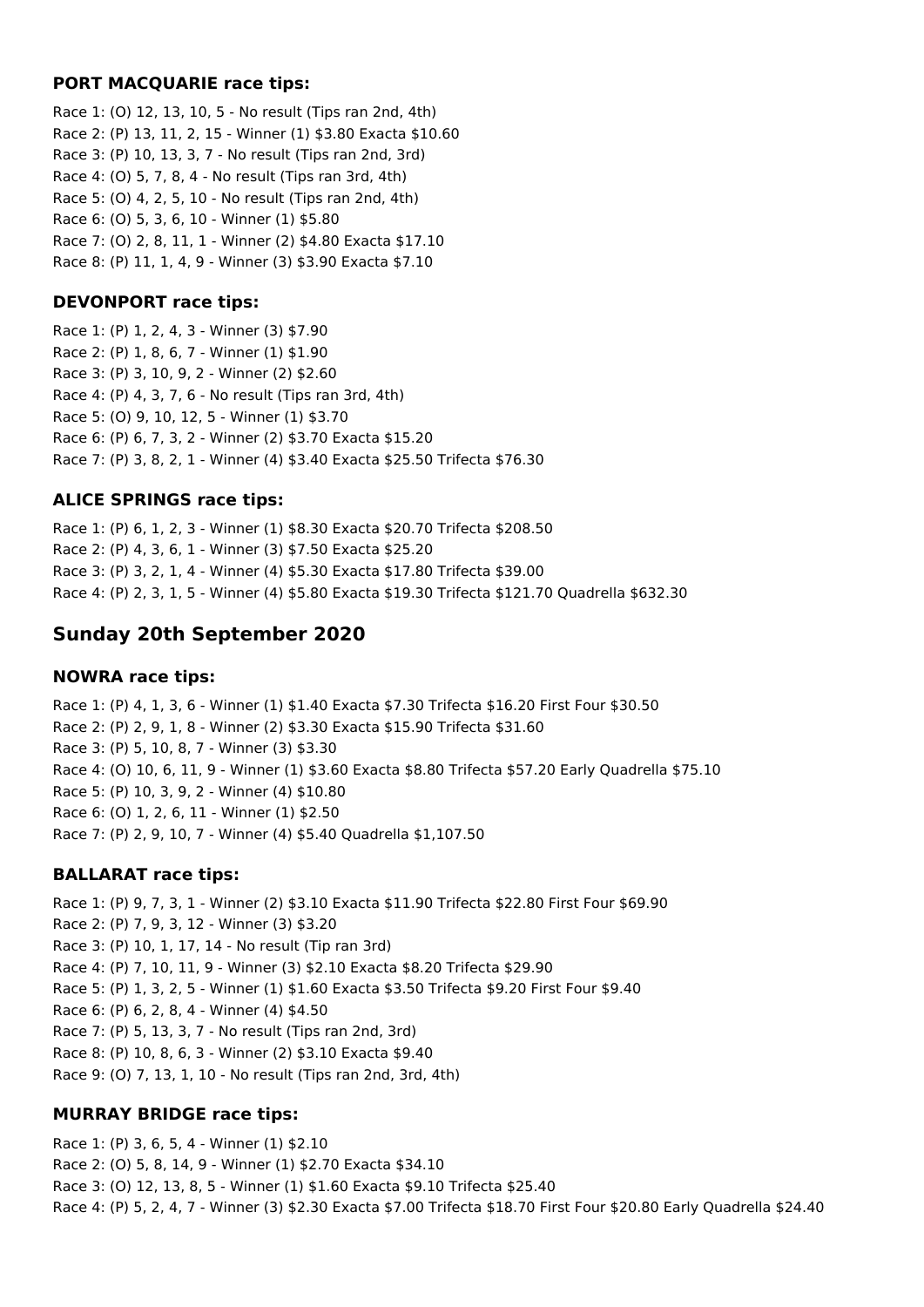Race 5: (O) 3, 2, 4, 9 - No result (Tips ran 2nd, 3rd) Race 6: (O) 11, 18, 8, 17 - No result (Tips ran 2nd, 3rd) Race 7: (P) 3, 7, 2, 1 - No result (Tips ran 2nd, 3rd) Race 8: (O) 2, 7, 3, 8 - No result (Tips ran 2nd, 4th)

# **SUNSHINE COAST race tips:**

Race 1: (P) 4, 3, 6, 1 - Winner (1) \$3.00 Exacta \$11.00 Race 2: (P) 4, 8, 6, 1 - Winner (1) \$1.70 Exacta \$11.10 Trifecta \$31.60 First Four \$94.60 Race 3: (P) 4, 3, 8, 7 - No result (Tips ran 2nd, 3rd, 4th) Race 4: (P) 5, 1, 3, 4 - Winner (2) \$2.60 Exacta \$10.80 Trifecta \$21.70 First Four \$41.50 Race 5: (P) 9, 6, 5, 1 - Winner (1) \$3.40 Exacta \$15.80 Trifecta \$64.80 Race 6: (O) 16, 1, 12, 6 - Winner (1) \$1.70 Exacta \$4.30 Trifecta \$31.60 Race 7: (O) 8, 4, 10, 5 - No result Race 8: (P) 9, 3, 4, 1 - No result (Tips ran 2nd, 3rd, 4th)

# **KALGOORLIE race tips:**

Race 1: (P) 6, 7, 4, 8 - Winner (3) \$15.00 Exacta \$161.10 Race 2: (O) 7, 6, 4, 5 - No result (Tip ran 3rd) Race 3: (O) 1, 3, 6, 8 - No result (Tips ran 2nd, 3rd) Race 4: (P) 2, 1, 3, 5 - Winner (2) \$2.50 Exacta \$21.70 Race 5: (P) 2, 6, 5, 7 - Winner (4) \$5.00 Exacta \$16.10 Race 6: (O) 7, 4, 10, 11 - No result (Tips ran 3rd, 4th) Race 7: (P) 3, 6, 1, 5 - Winner (2) \$5.00 Exacta \$27.30 Race 8: (O) 4, 6, 13, 9 - Winner (4) \$7.10 Exacta \$38.50

# **ARMIDALE race tips:**

Race 1: (P) 1, 4, 2, 3 - Winner (3) \$4.30 Exacta \$21.20 Trifecta \$67.00 Race 2: (P) 5, 8, 4, 6 - Winner (1) \$1.60 Exacta \$2.10 Trifecta \$16.90 First Four \$32.30 Race 3: (P) 10, 2, 12, 3 - No result (Tips ran 2nd, 3rd, 4th) Race 4: (O) 4, 2, 5, 9 - No result (Tips ran 3rd, 4th) Race 5: (O) 11, 7, 8, 1 - Winner (2) \$3.50 Race 6: (P) 1, 2, 5, 8 - Winner (1) \$2.50 Race 7: (P) 4, 3, 7, 6 - No result (Tips ran 2nd, 3rd)

# **DEVONPORT race tips:**

Race 1: (P) 2, 6, 3, 5 - Winner (1) \$2.60 Exacta \$7.70 Trifecta \$11.00 First Four \$16.90 Race 2: (P) 8, 2, 10, 7 - Winner (2) \$2.80 Exacta \$6.80 Trifecta \$59.40 First Four \$133.20 Race 3: (P) 3, 1, 5, 2 - Winner (4) \$2.30 Race 4: (P) 10, 1, 9, 4 - Winner (1) \$3.60 Exacta \$13.70 Trifecta \$41.20 Race 5: (P) 1, 2, 5, 3 - Winner (4) \$3.80 Early Quadrella \$106.90 Race 6: (P) 10, 1, 7, 5 - No result (Tip ran 4th) Race 7: (P) 6, 1, 3, 8 - Winner (3) \$5.80 Exacta \$27.50 Trifecta \$69.20 Race 8: (P) 7, 4, 6, 8 - No result (Tips ran 2nd, 3rd) Race 9: (P) 7, 4, 1, 5 - Winner (3) \$1.90 Exacta \$13.50

# **Sunday 13th September 2020**

# **DUBBO race tips:**

Race 1: (O) 9, 4, 1, 2 - Winner (2) \$7.70 Exacta \$42.10 Race 2: (O) 5, 2, 14, 7 - No result (Tips ran 2nd, 3rd) Race 3: (P) 8, 14, 4, 1 - Winner (3) \$24.80 Race 4: (P) 8, 9, 12, 2 - Winner (3) \$8.40 Exacta \$29.00 Race 5: (P) 8, 6, 13, 5 - Winner (2) \$7.50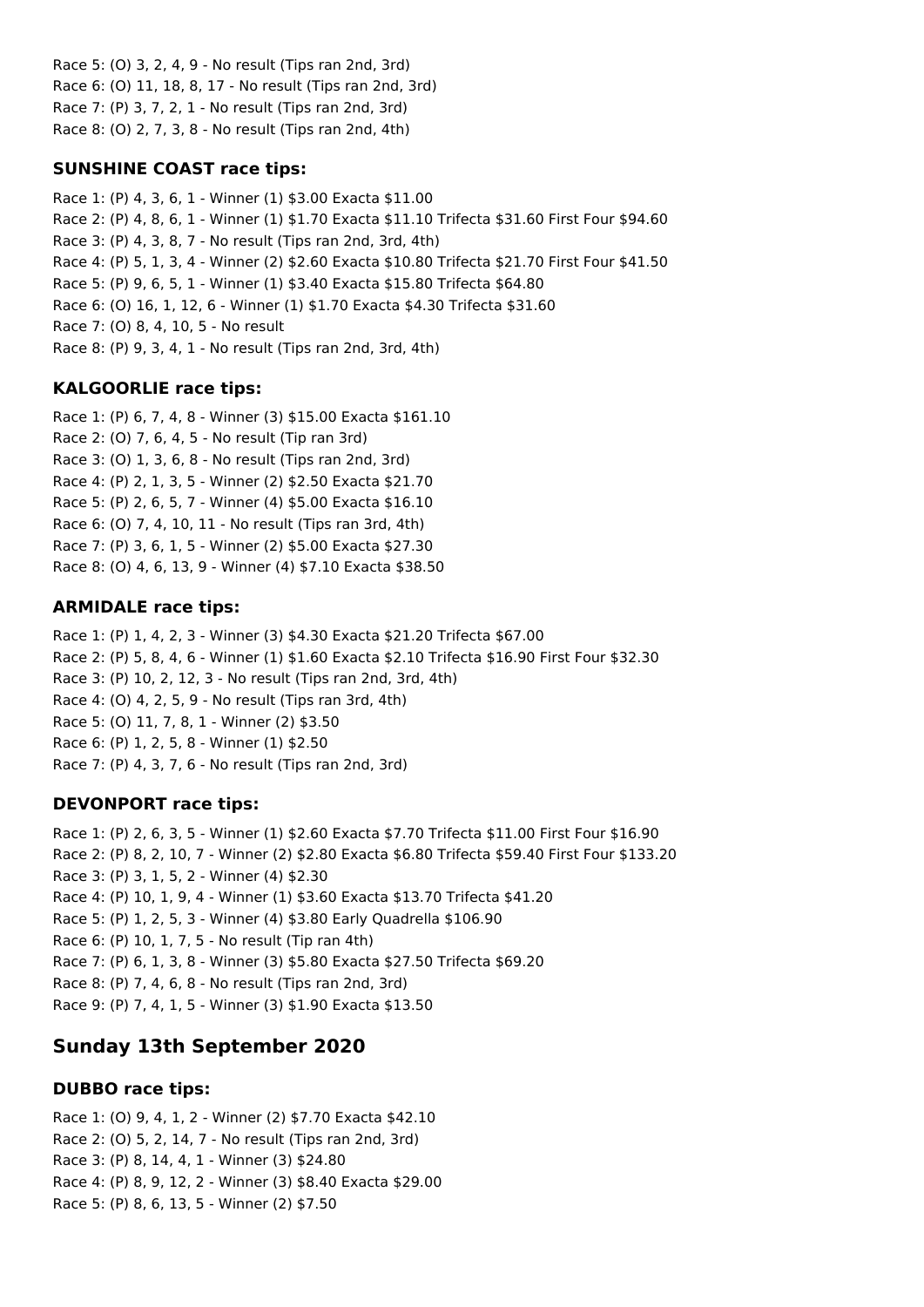Race 6: (O) 11, 2, 5, 7 - Winner (4) \$2.60 Exacta \$17.60 Race 7: (O) 5, 4, 13, 1 - Winner (4) \$5.70 Exacta \$38.80 Race 8: (O) 1, 6, 7, 4 - No result Race 9: (O) 2, 13, 14, 5 - Winner (2) \$5.60 Exacta \$24.20

# **CRANBOURNE race tips:**

Race 1: (P) 6, 3, 2, 1 - Winner (2) \$1.90 Exacta \$15.20 Trifecta \$21.90 First Four \$42.30 Race 2: (\*) 8, 7, 11, 17 - Winner (1) \$1.90 Exacta \$10.80 Race 3: (P) 10, 3, 13, 5 - No result (Tips ran 3rd, 4th) Race 4: (P) 3, 1, 10, 11 - Winner (3) \$3.20 Exacta \$6.80 Trifecta \$18.10 Race 5: (P) 8, 3, 6, 5 - Winner (1) \$3.20 Race 6: (P) 3, 8, 1, 11 - Winner (1) \$2.20 Exacta \$4.80 Race 7: (P) 4, 12, 11, 1 - Winner (2) \$3.30 Exacta \$5.60 Race 8: (O) 11, 13, 10, 9 - No result (Tip ran 2nd) Race 9: (P) 17, 9, 7, 15 - No result (Tips ran 2nd, 3rd)

# **OAKBANK race tips:**

Race 1: (\*) 5, 4, 3, 6 - Winner (2) \$4.70 Exacta \$24.20 Trifecta \$64.90 First Four \$55.30 Race 2: (P) 4, 5, 1, 3 - Winner (2) \$3.10 Race 3: (P) 6, 14, 9, 2 - Winner (3) \$3.60 Exacta \$15.00 Trifecta \$59.10 Race 4: (P) 4, 11, 14, 7 - No result (Tip ran 2nd) Race 5: (P) 5, 3, 1, 9 - Winner (2) \$3.10 Race 6: (O) 3, 5, 12, 1 - Winner (2) \$3.90 Race 7: (P) 3, 2, 13, 10 - No result (Tips ran 2nd, 4th) Race 8: (O) 9, 2, 1, 6 - Winner (1) \$3.70

# **SUNSHINE COAST race tips:**

Race 1: (P) 2, 1, 5, 4 - Winner (4) \$4.60 Exacta \$14.40 Trifecta \$39.00 First Four \$53.20 Race 2: (P) 2, 5, 3, 8 - Winner (3) \$2.10 Exacta \$6.00 Race 3: (P) 6, 5, 4, 7 - Winner (2) \$5.00 Race 4: (\*) 4, 1, 9, 2 - Winner (1) \$1.80 Exacta \$18.30 Trifecta \$49.60 Early Quadrella \$155.30 Race 5: (\*) 5, 7, 6, 3 - Winner (1) \$2.00 Exacta \$5.70 Race 6: (O) 6, 3, 7, 5 - No result (Tip ran 3rd) Race 7: (\*) 9, 12, 3, 8 - Winner (1) \$2.90 Exacta \$14.00 Trifecta \$95.60

# **YORK race tips:**

Race 1: (P) 7, 6, 4, 5 - Winner (1) \$4.80 Exacta \$17.40 Trifecta \$74.90 Race 2: (P) 3, 2, 8, 6 - Winner (3) \$10.20 Exacta \$64.30 Trifecta \$173.70 Race 3: (P) 7, 1, 8, 2 - No result (Tips ran 2nd, 4th) Race 4: (P) 3, 5, 6, 9 - Winner (2) \$3.50 Exacta \$60.30 Race 5: (O) 1, 8, 5, 9 - No result (Tips ran 3rd, 4th) Race 6: (P) 2, 7, 1, 3 - Winner (4) \$3.00 Exacta \$8.50 Race 7: (P) 7, 5, 10, 8 - Winner (2) \$2.80 Race 8: (P) 7, 2, 10, 8 - Winner (3) \$5.50

# **COFFS HARBOUR race tips:**

Race 1: (P) 1, 2, 4, 6 - Winner (4) \$3.80 Exacta \$9.20 Trifecta \$18.60 Race 2: (O) 7, 2, 3, 10 - No result (Tip ran 2nd) Race 3: (P) 2, 4, 3, 1 - Winner (2) \$3.40 Exacta \$6.60 Trifecta \$23.00 Race 4: (P) 6, 3, 1, 5 - Winner (2) \$13.00 Race 5: (P) 6, 1, 3, 2 - Winner (4) \$3.50 Exacta \$22.40 Race 6: (P) 6, 11, 2, 1 - Winner (1) \$2.30 Exacta \$10.80 Race 7: (O) 1, 3, 4, 12 - Winner (3) \$3.00 Exacta \$28.70 Quadrella \$779.10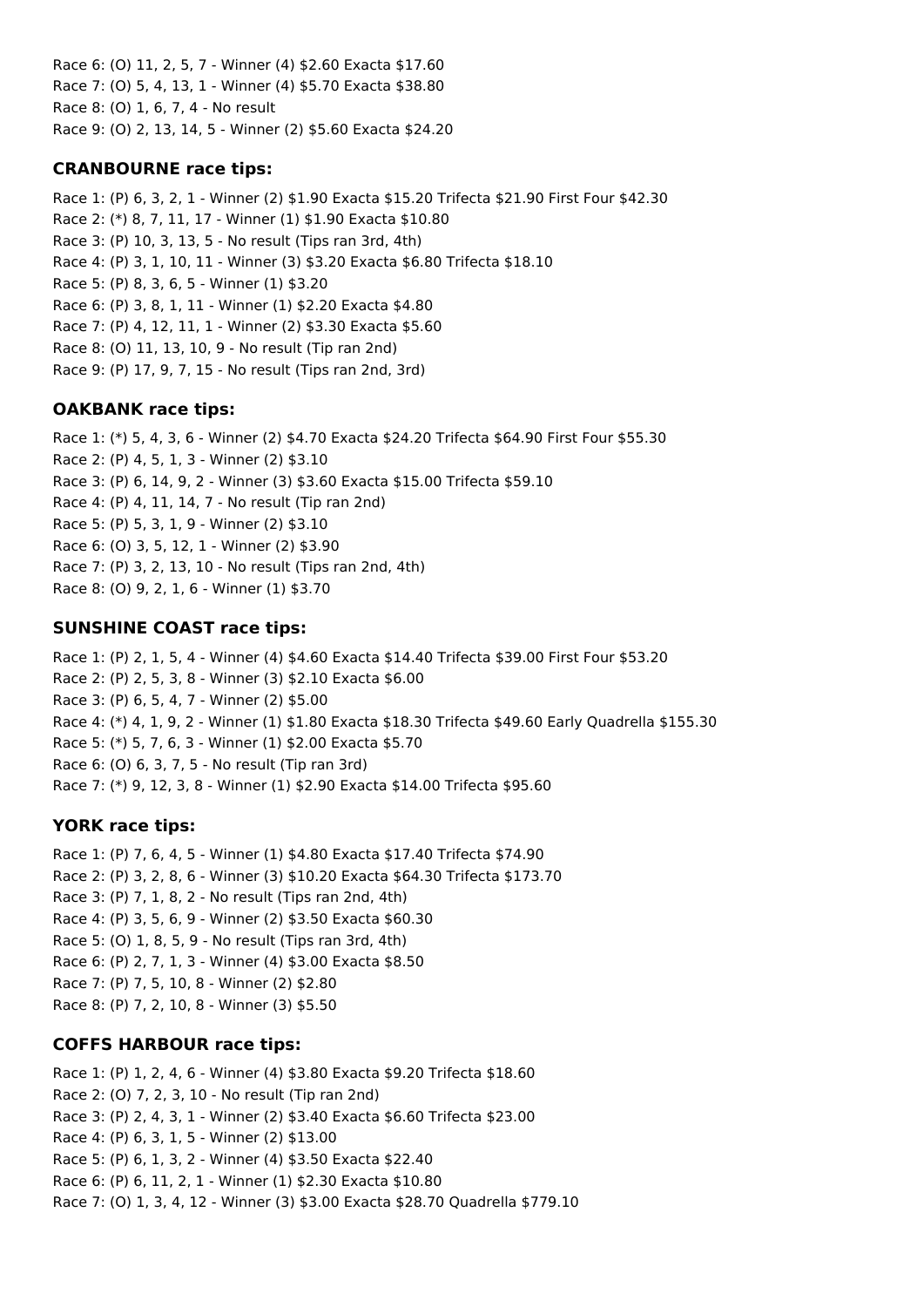## **DEVONPORT race tips:**

Race 1: (P) 6, 2, 1, 3 - Winner (2) \$3.80 Exacta \$15.80 Race 2: (P) 1, 12, 9, 13 - No result (Tips ran 2nd, 3rd) Race 3: (O) 6, 2, 5, 11 - No result (Tips ran 2nd, 4th) Race 4: (P) 1, 3, 4, 2 - Winner (1) \$8.00 Exacta \$37.90 Trifecta \$157.00 Race 5: (P) 2, 7, 8, 3 - Winner (4) \$2.90 Exacta \$9.80 Race 6: (P) 5, 4, 3, 2 - Winner (1) \$3.40 Race 7: (P) 7, 8, 10, 6 - Winner (1) \$3.60 Exacta \$12.10 Quadrella \$592.80

# **Sunday 6th September 2020**

## **MOREE race tips:**

Race 1: (P) 2, 8, 9, 7 - Winner (1) \$2.00 Exacta \$7.60 Race 2: (O) 9, 11, 5, 7 - Winner (1) \$4.60 Exacta \$9.70 Trifecta \$59.60 Race 3: (O) 1, 3, 4, 12 - Winner (1) \$2.30 Exacta \$24.90 Race 4: (P) 3, 5, 4, 8 - No result (Tips ran 2nd, 4th) Race 5: (P) 7, 3, 2, 6 - Winner (2) \$8.80 Exacta \$57.30 Trifecta \$134.40 Race 6: (O) 3, 1, 8, 7 - Winner (3) \$6.60 Race 7: (O) 2, 4, 3, 8 - Winner (3) \$3.60 Exacta \$13.70 Trifecta \$47.70 Race 8: (O) 5, 7, 2, 6 - No result (Tip ran 4th)

# **GEELONG race tips:**

Race 1: (O) 10, 11, 13, 12 - Winner (4) \$10.60 Race 2: (P) 7, 5, 13, 6 - Winner (4) \$3.90 Race 3: (O) 10, 3, 12, 14 - Winner (2) \$8.20 Exacta \$25.70 Race 4: (O) 10, 12, 5, 15 - Winner (4) \$9.00 Race 5: (P) 14, 10, 8, 11 - No result (Tip ran 2nd) Race 6: (O) 9, 2, 13, 10 - Winner (1) \$2.30 Race 7: (P) 11, 8, 13, 2 - No result (Tips ran 2nd, 3rd) Race 8: (P) 15, 9, 8, 7 - No result (Tips ran 2nd, 4th) Race 9: (P) 7, 5, 8, 13 - Winner (1) \$1.50

## **NARACOORTE race tips:**

Race 1: (P) 1, 2, 3, 4 - Abandoned Race 2: (P) 1, 2, 3, 4 - Abandoned Race 3: (P) 1, 2, 3, 4 - Abandoned Race 4: (P) 8, 1, 2, 3 - Abandoned Race 5: (P) 1, 2, 3, 4 - Abandoned Race 6: (P) 5, 1, 2, 3 - Abandoned Race 7: (P) 1, 2, 6, 3 - Abandoned

# **SUNSHINE COAST race tips:**

Race 1: (P) 6, 5, 1, 3 - Winner (1) \$2.10 Exacta \$8.40 Race 2: (P) 3, 1, 7, 5 - Winner (3) \$5.20 Exacta \$16.20 Trifecta \$44.70 Race 3: (P) 1, 7, 2, 3 - Winner (4) \$7.40 Exacta \$8.80 Trifecta \$38.40 First Four \$49.40 Race 4: (P) 4, 1, 5, 7 - Winner (1) \$2.40 Early Quadrella \$949.50 Race 5: (O) 7, 9, 3, 5 - Winner (1) \$3.60 Exacta \$11.90 Trifecta \$92.10 Race 6: (O) 2, 16, 13, 8 - Winner (3) \$15.60 Exacta \$31.50 Race 7: (P) 1, 6, 3, 8 - No result (Tips ran 2nd, 3rd) Race 8: (O) 6, 1, 8, 9 - Winner (2) \$9.20 Exacta \$19.30 Trifecta \$184.90

# **KALGOORLIE race tips:**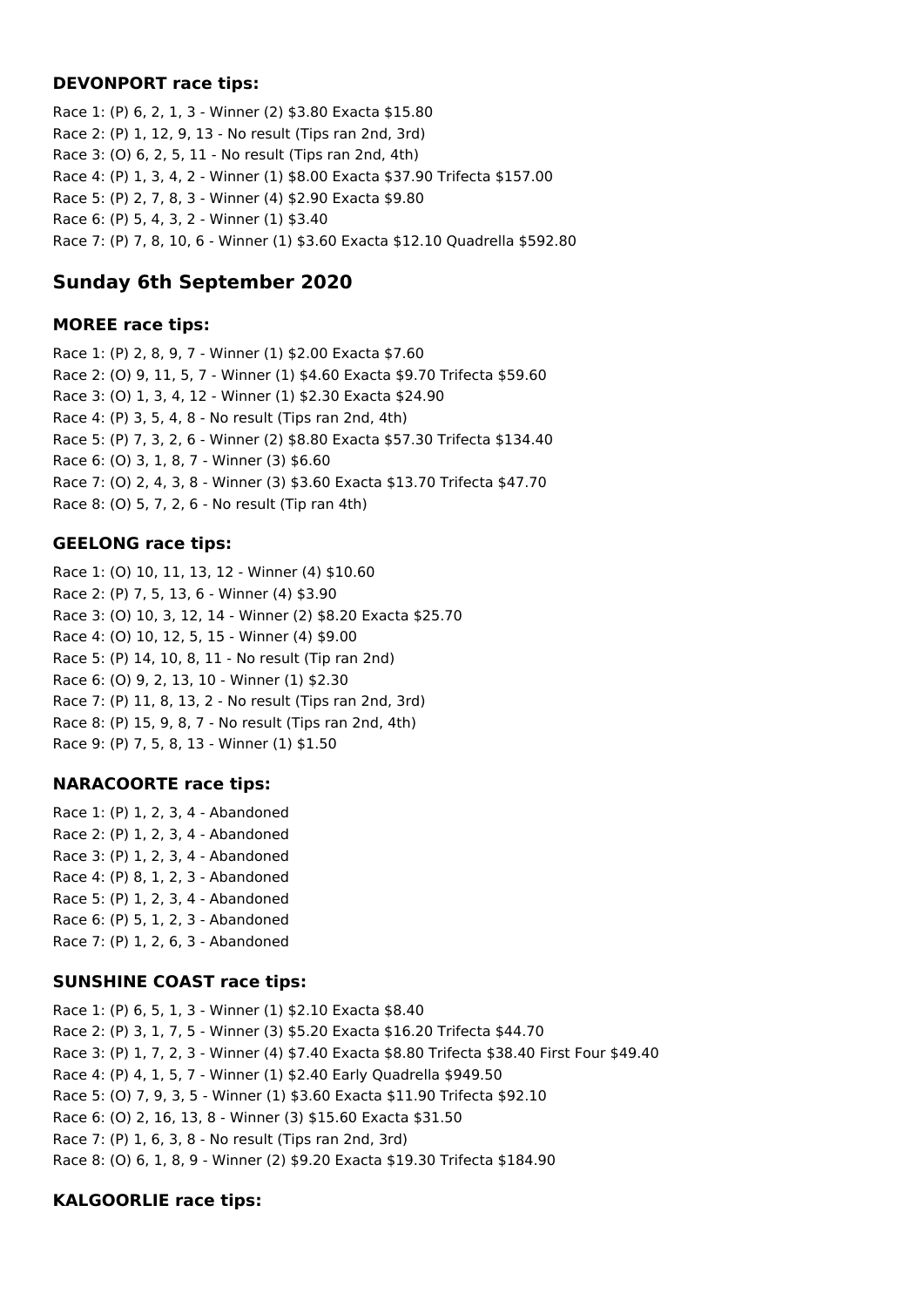Race 1: (P) 7, 6, 1, 3 - Winner (1) \$3.90 Exacta \$13.90 Trifecta \$59.70 Race 2: (P) 5, 11, 4, 6 - Winner (4) \$9.00 Race 3: (O) 3, 6, 8, 10 - Winner (1) \$2.00 Race 4: (O) 5, 8, 1, 6 - No result (Tip ran 3rd) Race 5: (O) 1, 5, 11, 10 - Winner (1) \$3.40 Race 6: (O) 14, 5, 11, 4 - No result (Tip ran 2nd) Race 7: (O) 2, 1, 7, 10 - No result (Tip ran 2nd) Race 8: (O) 1, 9, 13, 12 - Winner (2) \$4.40 Exacta \$62.60

#### **GUNDAGAI race tips:**

Race 1: (P) 5, 7, 1, 2 - Winner (4) \$5.40 Exacta \$26.80 Race 2: (P) 6, 2, 3, 7 - Winner (4) \$4.50 Exacta \$16.20 Race 3: (P) 11, 5, 10, 4 - Winner (1) \$1.70 Exacta \$4.90 Trifecta \$16.40 Race 4: (O) 7, 3, 8, 5 - No result (Tips ran 2nd, 3rd, 4th) Race 5: (P) 2, 1, 5, 3 - No result (Tips ran 2nd, 3rd, 4th) Race 6: (P) 1, 6, 8, 3 - Winner (1) \$1.70 Race 7: (P) 3, 2, 11, 8 - Winner (1) \$1.80

#### **DEVONPORT race tips:**

Race 1: (P) 2, 4, 6, 3 - Winner (1) \$4.10 Exacta \$16.20 Race 2: (O) 11, 9, 13, 3 - Winner (1) \$1.90 Race 3: (P) 3, 9, 6, 11 - Winner (1) \$1.90 Exacta \$7.20 Trifecta \$85.60 Race 4: (P) 9, 13, 1, 5 - Winner (1) \$4.70 Exacta \$31.70 Early Quadrella \$42.30 Race 5: (P) 5, 4, 9, 1 - Winner (2) \$6.20 Race 6: (P) 1, 3, 4, 6 - No result (Tips ran 2nd, 3rd, 4th) Race 7: (O) 5, 6, 11, 2 - Winner (4) \$2.80 Race 8: (P) 1, 6, 9, 11 - Winner (4) \$25.90

## **ALICE SPRINGS race tips:**

Race 1: (P) 1, 5, 2, 3 - No result (Tips ran 2nd, 3rd, 4th) Race 2: (P) 1, 9, 8, 4 - Winner (1) \$1.60 Exacta \$10.30 Race 3: (P) 6, 1, 3, 9 - Winner (2) \$3.90 Exacta \$45.80 Race 4: (O) 2, 7, 5, 6 - Winner (2) \$11.20 Race 5: (P) 2, 1, 6, 4 - Winner (3) \$5.80 Race 6: (P) 4, 1, 11, 5 - Winner (2) \$2.20 Quadrella \$643.60

# **Sunday 30th August 2020**

#### **WYONG race tips:**

Race 1: (P) 2, 7, 4, 1 - No result (Tips ran 3rd, 4th) Race 2: (P) 11, 6, 9, 3 - Winner (1) \$3.70 Exacta \$43.00 Trifecta \$138.50 Race 3: (P) 1, 3, 4, 6 - Winner (2) \$3.30 Exacta \$27.40 Trifecta \$40.60 First Four \$108.30 Race 4: (P) 9, 6, 2, 1 - Winner (1) \$3.50 Exacta \$7.20 Trifecta \$45.80 Race 5: (P) 5, 4, 1, 7 - Winner (2) \$5.80 Race 6: (P) 1, 7, 5, 8 - Winner (1) \$2.00 Exacta \$5.00 Race 7: (O) 2, 17, 6, 13 - Winner (1) \$2.30 Race 8: (P) 5, 9, 10, 2 - Winner (3) \$11.30 Quadrella \$719.10

#### **SALE race tips:**

Race 1: (P) 9, 5, 4, 10 - Winner (2) \$5.20 Exacta \$11.20 Trifecta \$78.10 Race 2: (P) 9, 5, 3, 14 - Winner (4) \$4.80 Exacta \$39.80 Trifecta \$140.20 Race 3: (P) 1, 13, 9, 7 - Winner (2) \$5.40 Race 4: (P) 6, 9, 8, 12 - No result (Tips ran 2nd, 3rd)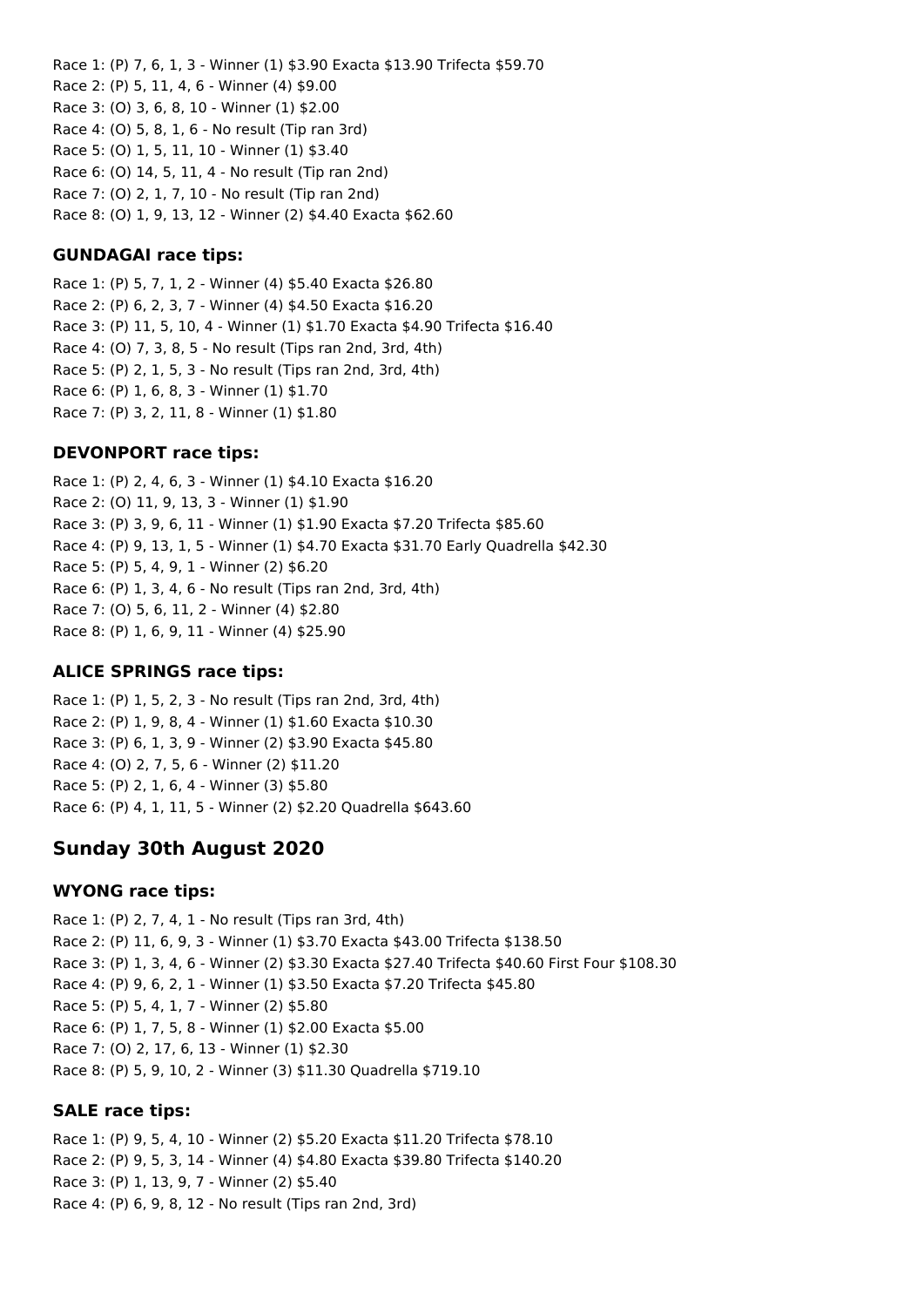Race 5: (O) 10, 7, 3, 14 - No result (Tips ran 2nd, 3rd) Race 6: (P) 1, 5, 11, 4 - No result Race 7: (P) 2, 14, 10, 4 - No result (Tips ran 2nd, 4th) Race 8: (P) 8, 11, 12, 5 - Winner (1) \$3.00 Exacta \$9.30 Trifecta \$57.00 Race 9: (O) 13, 4, 10, 5 - Winner (2) \$3.90

## **PORT AUGUSTA race tips:**

Race 1: (P) 3, 2, 1, 6 - Winner (4) \$9.00 Race 2: (P) 1, 4, 10, 3 - Winner (1) \$1.80 Exacta \$6.70 Race 3: (O) 12, 5, 10, 4 - Winner (2) \$8.80 Exacta \$65.40 Race 4: (\*) 2, 1, 3, 8 - No result (Tip ran 4th) Race 5: (O) 4, 6, 5, 8 - Winner (3) \$6.40 Exacta \$20.60 Race 6: (P) 1, 3, 6, 8 - Winner (2) \$3.10 Exacta \$26.10 Race 7: (P) 14, 1, 3, 2 - No result (Tips ran 2nd, 4th)

# **SUNSHINE COAST race tips:**

Race 1: (P) 4, 13, 7, 11 - Winner (1) \$1.40 Race 2: (P) 2, 5, 4, 3 - Winner (4) \$14.20 Exacta \$33.60 Trifecta \$79.40 Race 3: (O) 15, 8, 4, 7 - Winner (3) \$3.20 Exacta \$3.80 Trifecta \$19.40 Race 4: (P) 10, 8, 3, 23 - Winner (1) \$1.50 Exacta \$3.30 Early Quadrella \$87.50 Race 5: (P) 4, 7, 5, 1 - Winner (2) \$3.90 Exacta \$28.00 Trifecta \$77.70 Race 6: (P) 6, 8, 5, 12 - Winner (1) \$2.30 Exacta \$11.70 Race 7: (P) 3, 1, 8, 9 - Winner (4) \$6.80 Exacta \$22.80 Trifecta \$90.60 Race 8: (O) 2, 8, 9, 14 - No result (Tips ran 2nd, 3rd, 4th)

# **CARNARVON race tips:**

Race 1: (P) 1, 7, 8, 2 - Winner (1) \$2.80 Exacta \$15.00 Trifecta \$90.10 Race 2: (O) 1, 2, 4, 7 - No result Race 3: (P) 6, 5, 7, 8 - No result (Tips ran 2nd, 3rd) Race 4: (O) 1, 5, 8, 11 - Winner (3) \$3.00 Race 5: (O) 6, 5, 3, 2 - No result (Tips ran 2nd, 4th) Race 6: (O) 5, 3, 10, 4 - No result (Tip ran 2nd) Race 7: (O) 3, 5, 11, 1 - Winner (4) \$3.20

# **CASTERTON race tips:**

Race 1: (P) 11, 12, 4, 7 - No result (Tips ran 2nd, 3rd) Race 2: (P) 4, 11, 8, 5 - No result (Tip ran 3rd) Race 3: (P) 11, 1, 5, 8 - Winner (2) \$5.50 Exacta \$47.10 Trifecta \$80.80 Race 4: (O) 3, 10, 4, 2 - Winner (3) \$6.60 Race 5: (O) 8, 9, 2, 4 - No result (Tips ran 2nd, 3rd) Race 6: (O) 8, 4, 6, 1 - Winner (4) \$4.70 Exacta \$70.80 Race 7: (O) 9, 2, 5, 4 - No result (Tips ran 3rd, 4th) Race 8: (P) 8, 11, 9, 2 - Winner (3) \$9.30

# **MUDGEE race tips:**

Race 1: (P) 10, 1, 12, 4 - Winner (1) \$2.60 Race 2: (O) 6, 1, 8, 10 - No result (Tip ran 3rd) Race 3: (O) 12, 1, 2, 8 - No result (Tips ran 2nd, 4th) Race 4: (P) 2, 4, 8, 6 - No result (Tips ran 2nd, 3rd) Race 5: (O) 5, 6, 2, 9 - No result (Tip ran 4th) Race 6: (P) 3, 1, 2, 5 - Winner (4) \$11.80 Exacta \$114.60 Race 7: (O) 3, 8, 10, 1 - Winner (3) \$2.60 Race 8: (O) 4, 6, 7, 9 - No result (Tips ran 2nd, 4th)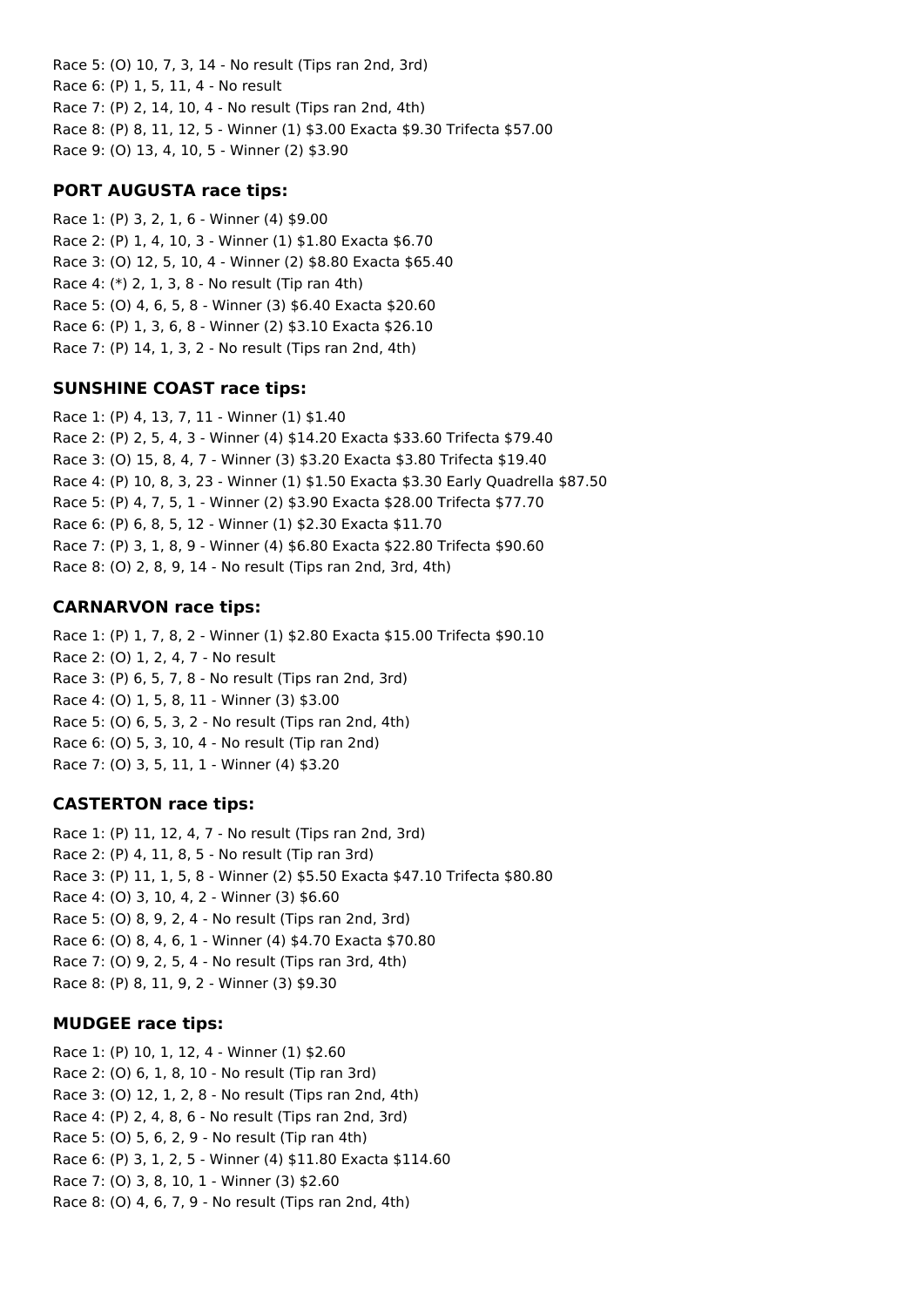#### **DEVONPORT race tips:**

Race 1: (P) 5, 9, 4, 1 - Winner (1) \$2.10 Exacta \$4.70 Trifecta \$23.20 Race 2: (P) 5, 4, 3, 2 - Winner (4) \$3.90 Exacta \$6.60 Trifecta \$40.60 First Four \$77.10 Race 3: (O) 2, 3, 7, 5 - Winner (1) \$3.20 Exacta \$24.30 Trifecta \$296.90 Race 4: (O) 8, 10, 1, 2 - Winner (4) \$3.80 Exacta \$32.40 Trifecta \$183.90 Race 5: (P) 3, 1, 5, 6 - Winner (1) \$2.50 Early Quadrella \$75.90 Race 6: (O) 3, 8, 6, 4 - Winner (1) \$8.40 Race 7: (P) 3, 2, 4, 6 - Winner (1) \$2.80 Exacta \$8.80 Race 8: (P) 2, 9, 5, 8 - Winner (4) \$7.10 Exacta \$90.90 Trifecta \$317.80 Race 9: (P) 3, 1, 7, 4 - Winner (2) \$5.50 Quadrella \$3,557.00

# **Sunday 23rd August 2020**

## **TAREE race tips:**

Race 1: (P) 8, 6, 12, 16 - Winner (1) \$1.20 Exacta \$3.80 Race 2: (O) 4, 5, 7, 10 - Winner (3) \$2.70 Race 3: (P) 7, 9, 1, 6 - No result (Tip ran 3rd) Race 4: (O) 4, 13, 9, 5 - Winner (1) \$4.20 Race 5: (O) 5, 4, 9, 7 - Winner (1) \$3.50 Race 6: (O) 8, 1, 12, 5 - Winner (3) \$7.70 Race 7: (O) 2, 7, 15, 8 - No result (Tips ran 2nd, 4th) Race 8: (O) 3, 4, 10, 16 - No result (Tips ran 2nd, 4th)

## **BALLARAT race tips:**

Race 1: (P) 3, 2, 1, 4 - Winner (3) \$3.20 Exacta \$11.80 Trifecta \$17.80 First Four \$27.90 Race 2: (P) 6, 2, 5, 1 - Winner (2) \$2.80 Exacta \$9.90 Race 3: (P) 3, 7, 5, 2 - Winner (1) \$1.50 Exacta \$3.40 Race 4: (P) 3, 8, 7, 5 - Winner (3) \$4.30 Exacta \$15.20 Trifecta \$53.20 First Four \$82.20 Early Quadrella \$52.70 Race 5: (P) 3, 5, 1, 4 - Winner (1) \$2.50 Race 6: (P) 1, 3, 6, 4 - Winner (2) \$3.20 Exacta \$5.40 Trifecta \$21.10 Quadrella \$57.10

## **BORDERTOWN race tips:**

Race 1: (P) 2, 3, 4, 5 - Abandoned Race 2: (P) 1, 2, 3, 4 - Abandoned Race 3: (P) 3, 1, 2, 4 - Abandoned Race 4: (P) 4, 1, 2, 3 - Abandoned Race 5: (P) 4, 1, 2, 3 - Abandoned Race 6: (P) 5, 1, 2, 3 - Abandoned Race 7: (P) 3, 1, 2, 4 - Abandoned

## **SUNSHINE COAST race tips:**

Race 1: (P) 1, 7, 3, 8 - Winner (2) \$6.50 Exacta \$13.90 Race 2: (P) 8, 7, 9, 2 - Winner (1) \$2.20 Exacta \$5.10 Race 3: (O) 2, 13, 10, 5 - Winner (2) \$6.20 Exacta \$67.50 Trifecta \$369.40 First Four \$813.00 Race 4: (P) 7, 3, 5, 9 - Winner (2) \$9.20 Early Quadrella \$695.90 Race 5: (P) 5, 3, 6, 8 - Winner (2) \$2.80 Race 6: (O) 9, 4, 11, 12 - Winner (2) \$6.10 Exacta \$62.80 Trifecta \$305.50 Race 7: (O) 5, 6, 2, 11 - Winner (4) \$9.40 Race 8: (P) 10, 13, 1, 14 - Winner (1) \$2.20 Quadrella \$482.70

## **KALGOORLIE race tips:**

Race 1: (P) 2, 6, 5, 1 - No result (Tips ran 2nd, 3rd, 4th)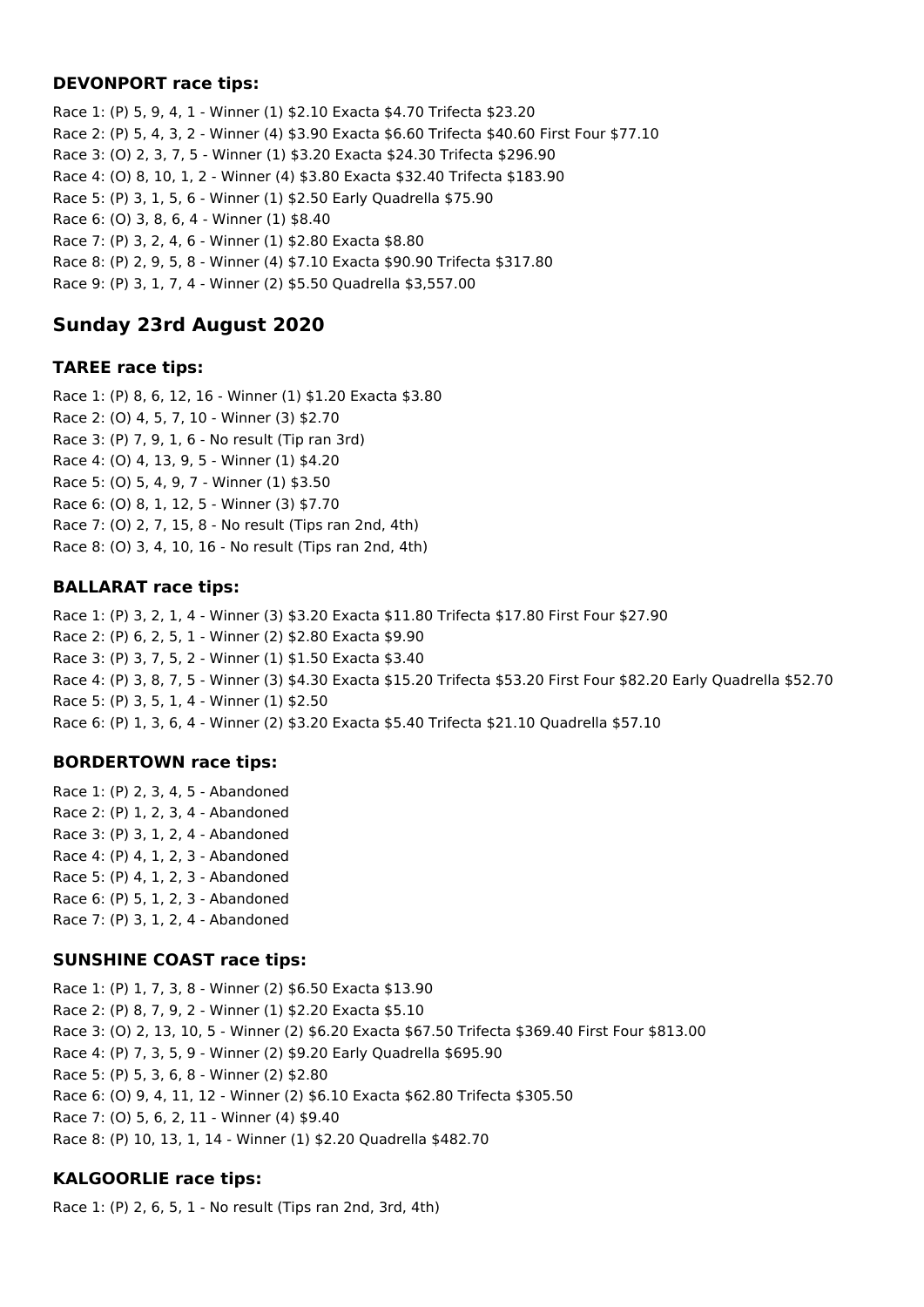Race 2: (P) 6, 5, 4, 7 - Winner (1) \$2.10 Race 3: (O) 5, 9, 1, 7 - Winner (2) \$3.60 Race 4: (P) 7, 1, 3, 4 - Winner (2) \$6.40 Exacta \$21.40 Race 5: (O) 6, 7, 1, 10 - Winner (2) \$4.40 Race 6: (O) 3, 2, 6, 10 - Winner (3) \$9.80 Race 7: (O) 5, 1, 10, 6 - No result (Tips ran 2nd, 3rd)

#### **MOE race tips:**

Race 1: (P) 10, 4, 9, 2 - Winner (4) \$5.20 Exacta \$14.40 Trifecta \$17.70 Race 2: (P) 9, 8, 5, 3 - No result (Tips ran 2nd, 3rd) Race 3: (P) 3, 9, 8, 5 - No result (Tips ran 2nd, 3rd) Race 4: (P) 3, 5, 4, 9 - Winner (2) \$5.90 Race 5: (O) 2, 3, 6, 9 - Winner (1) \$4.30 Exacta \$37.50 Trifecta \$315.50 Race 6: (P) 3, 6, 5, 12 - Winner (2) \$4.50 Exacta \$10.50 Trifecta \$31.60 Race 7: (P) 3, 15, 9, 4 - Winner (2) \$7.00 Exacta \$60.70 Race 8: (O) 2, 12, 8, 1 - No result (Tips ran 2nd, 3rd, 4th)

#### **NOWRA race tips:**

Race 1: (P) 4, 5, 1, 2 - Winner (4) \$3.70 Race 2: (P) 4, 6, 3, 10 - No result (Tips ran 2nd, 4th) Race 3: (P) 7, 11, 6, 3 - Winner (4) \$2.20 Exacta \$11.70 Trifecta \$20.50 First Four \$92.00 Race 4: (P) 7, 11, 3, 5 - Winner (1) \$1.60 Exacta \$12.40 Trifecta \$44.70 Race 5: (P) 9, 8, 11, 4 - Winner (1) \$1.70 Exacta \$6.40 Race 6: (P) 5, 6, 4, 7 - Winner (1) \$1.90 Exacta \$12.00 Trifecta \$27.80 Race 7: (O) 4, 8, 13, 10 - Winner (4) \$11.20 Exacta \$70.30 Trifecta \$586.30 Quadrella \$98.40

#### **DEVONPORT race tips:**

Race 1: (P) 9, 2, 1, 5 - Winner (1) \$1.40 Exacta \$4.70 Race 2: (P) 2, 10, 1, 9 - Winner (1) \$1.70 Exacta \$6.40 Race 3: (P) 4, 8, 5, 2 - Winner (3) \$4.50 Exacta \$27.80 Trifecta \$51.50 Race 4: (O) 2, 1, 3, 7 - Winner (2) \$3.70 Early Quadrella \$46.10 Race 5: (P) 4, 1, 2, 10 - Winner (2) \$2.90 Race 6: (O) 8, 6, 2, 5 - Winner (2) \$2.60 Race 7: (P) 2, 3, 5, 7 - Winner (1) \$2.00 Race 8: (P) 4, 5, 3, 2 - Winner (1) \$1.20 Quadrella \$23.30

## **Sunday 16th August 2020**

#### **NARROMINE race tips:**

Race 1: (P) 9, 14, 5, 4 - Winner (3) \$5.70 Race 2: (P) 1, 2, 9, 3 - Winner (1) \$4.00 Exacta \$11.50 Race 3: (P) 8, 7, 3, 10 - No result (Tip ran 4th) Race 4: (O) 11, 1, 12, 7 - Winner (1) \$4.20 Race 5: (O) 8, 6, 7, 12 - Winner (3) \$3.50 Exacta \$16.80 Race 6: (O) 4, 7, 8, 1 - Winner (4) \$2.70 Race 7: (P) 3, 9, 5, 8 - Winner (1) \$4.50 Race 8: (O) 3, 2, 8, 1 - Winner (1) \$4.80 Exacta \$18.00 Trifecta \$184.50 Race 9: (P) 9, 13, 10, 12 - Winner (1) \$2.80 Exacta \$23.80 Quadrella \$117.40

#### **CRANBOURNE race tips:**

Race 1: (P) 4, 8, 9, 1 - Winner (1) \$3.00 Race 2: (P) 10, 9, 7, 2 - Winner (1) \$1.60 Exacta \$9.20 Trifecta \$32.60 Race 3: (P) 5, 1, 8, 2 - Winner (2) \$4.90 Exacta \$30.00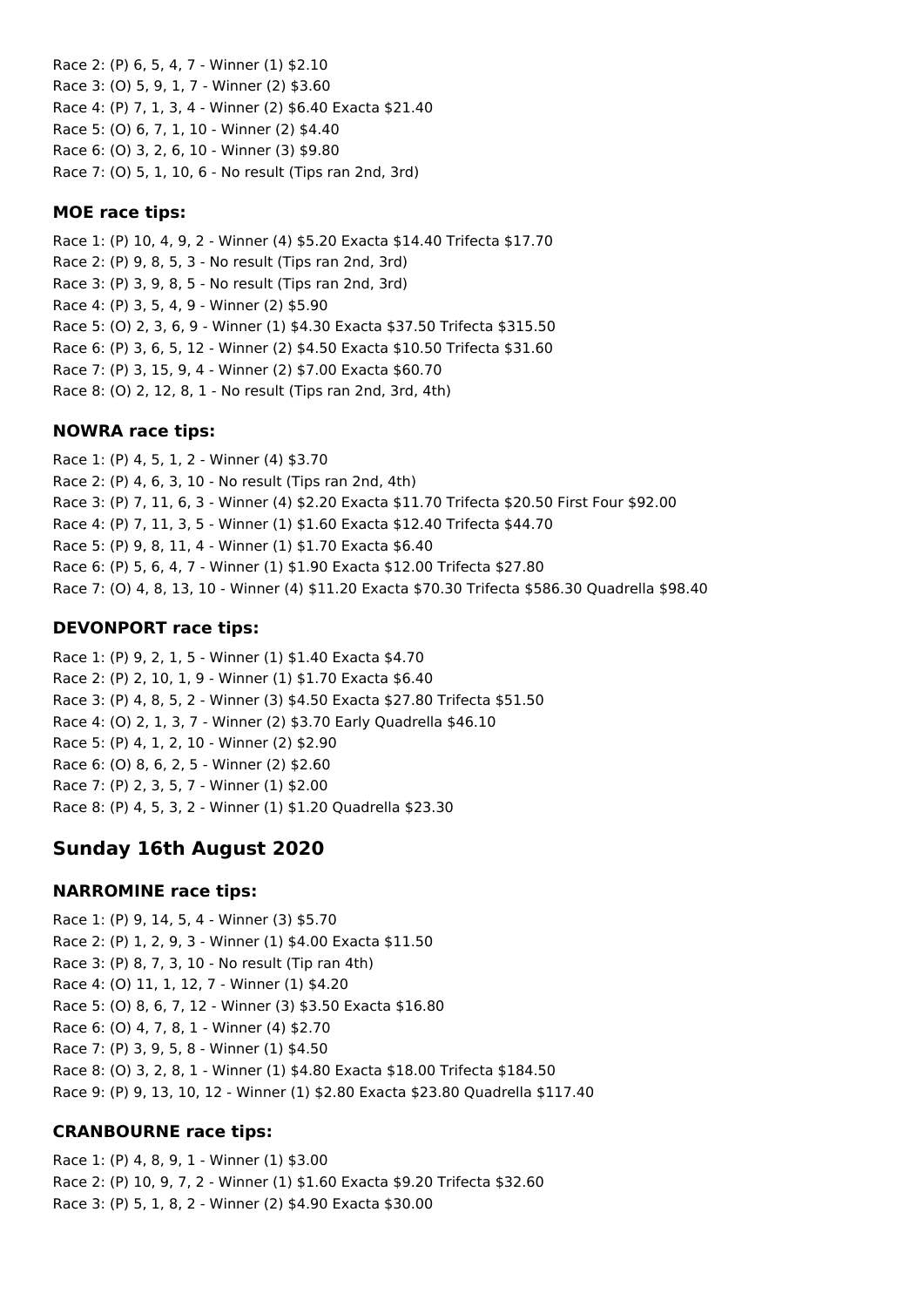Race 4: (P) 11, 1, 5, 3 - Winner (1) \$2.10 Early Quadrella \$89.80 Race 5: (P) 3, 10, 9, 2 - No result (Tip ran 3rd) Race 6: (P) 2, 8, 6, 5 - Winner (3) \$6.00 Race 7: (P) 3, 5, 4, 11 - Winner (1) \$1.80 Exacta \$6.40 Trifecta \$22.10 Race 8: (P) 2, 3, 1, 10 - Winner (1) \$3.60

#### **PORT AUGUSTA race tips:**

Race 1: (P) 4, 2, 3, 1 - No result (Tips ran 2nd, 3rd) Race 2: (P) 1, 5, 3, 10 - Winner (1) \$3.10 Exacta \$17.20 Trifecta \$44.70 Race 3: (P) 2, 9, 6, 5 - Winner (3) \$2.80 Exacta \$11.30 Trifecta \$33.70 Race 4: (P) 2, 1, 7, 3 - Winner (3) \$7.60 Exacta \$23.20 Race 5: (O) 2, 1, 5, 4 - Winner (2) \$3.10 Race 6: (P) 8, 2, 1, 4 - Winner (4) \$6.00 Exacta \$42.70 Race 7: (P) 1, 5, 9, 3 - Winner (4) \$6.10 Race 8: (O) 4, 3, 9, 12 - No result

#### **KILCOY race tips:**

Race 1: (P) 6, 5, 11, 10 - Winner (1) \$2.30 Race 2: (P) 5, 2, 3, 1 - No result (Tips ran 2nd, 3rd) Race 3: (P) 7, 3, 10, 9 - No result (Tips ran 2nd, 3rd, 4th) Race 4: (P) 6, 11, 9, 13 - Winner (2) \$8.00 Exacta \$25.40 Race 5: (P) 1, 11, 4, 10 - Winner (1) \$3.60 Exacta \$16.20 Race 6: (O) 11, 4, 12, 2 - Winner (1) \$5.60 Race 7: (O) 8, 1, 12, 5 - No result (Tip ran 3rd) Race 8: (O) 8, 2, 12, 11 - No result (Tips ran 2nd, 3rd, 4th)

## **KALGOORLIE race tips:**

Race 1: (P) 6, 7, 3, 2 - No result (Tips ran 2nd, 3rd, 4th) Race 2: (P) 2, 3, 4, 7 - No result (Tips ran 2nd, 3rd, 4th) Race 3: (P) 7, 6, 3, 2 - Winner (1) \$2.70 Exacta \$14.90 Trifecta \$65.10 Race 4: (O) 3, 11, 9, 8 - Winner (3) \$10.40 Exacta \$58.80 Race 5: (P) 9, 6, 5, 3 - Winner (4) \$5.90 Exacta \$22.00 Trifecta \$79.70 Race 6: (O) 3, 9, 5, 6 - Winner (1) \$3.80 Exacta \$33.40 Race 7: (O) 1, 7, 4, 6 - No result (Tips ran 2nd, 3rd)

## **COLERAINE race tips:**

Race 1: (P) 4, 6, 1, 2 - Winner (2) \$5.00 Exacta \$36.70 Trifecta \$65.10 First Four \$258.90 Race 2: (P) 4, 5, 2, 1 - Winner (3) \$2.80 Race 3: (P) 4, 3, 2, 6 - Winner (4) \$5.50 Race 4: (P) 7, 3, 8, 5 - Winner (2) \$3.20 Exacta \$21.50 Early Quadrella \$862.30 Race 5: (O) 5, 8, 4, 9 - No result (Tip ran 2nd) Race 6: (O) 3, 1, 7, 10 - Winner (2) \$3.00 Exacta \$23.40 Race 7: (O) 6, 10, 5, 2 - No result (Tips ran 2nd, 3rd, 4th)

## **MORUYA race tips:**

Race 1: (P) 10, 7, 12, 9 - Winner (1) \$2.10 Race 2: (O) 13, 8, 11, 3 - Winner (1) \$6.60 Exacta \$26.30 Race 3: (\*) 2, 3, 6, 10 - Winner (1) \$2.10 Race 4: (O) 1, 5, 6, 7 - Winner (2) \$4.80 Exacta \$33.70 Early Quadrella \$378.70 Race 5: (P) 2, 3, 8, 6 - No result (Tips ran 2nd, 4th) Race 6: (P) 12, 1, 2, 4 - Winner (2) \$7.70 Race 7: (O) 2, 3, 11, 1 - Winner (2) \$3.20 Exacta \$17.30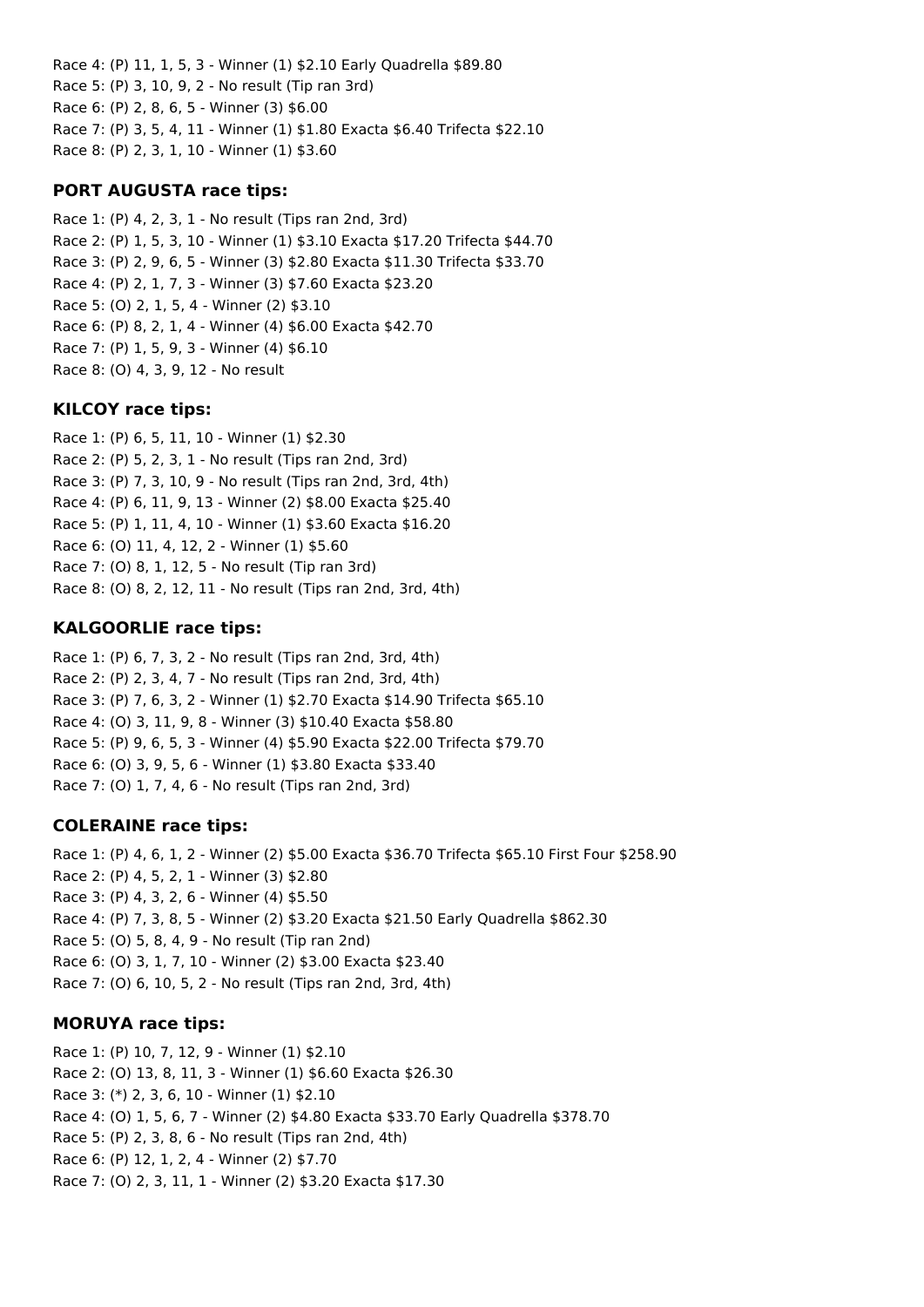## **DEVONPORT race tips:**

Race 1: (P) 2, 6, 4, 3 - Winner (1) \$3.00 Race 2: (O) 4, 9, 2, 3 - No result (Tips ran 2nd, 4th) Race 3: (P) 4, 1, 10, 3 - Winner (2) \$3.00 Exacta \$13.20 Race 4: (P) 3, 5, 1, 11 - Winner (1) \$3.50 Race 5: (P) 8, 3, 7, 10 - Winner (2) \$2.40 Race 6: (O) 2, 4, 6, 7 - Winner (1) \$2.70 Early Quadrella \$150.90 Race 7: (P) 1, 4, 2, 9 - No result (Tips ran 2nd, 3rd) Race 8: (O) 1, 4, 6, 7 - No result (Tip ran 4th) Race 9: (P) 4, 1, 6, 3 - Winner (1) \$2.80 Exacta \$15.20 Trifecta \$80.60 First Four \$221.70 Race 10: (O) 4, 8, 2, 5 - No result

# **Sunday 9th August 2020**

#### **DUBBO race tips:**

Race 1: (P) 2, 5, 6, 1 - Winner (1) \$2.40 Exacta \$13.00 Trifecta \$39.30 Race 2: (O) 4, 1, 7, 9 - No result (Tips ran 2nd, 3rd) Race 3: (P) 1, 11, 2, 5 - Winner (3) \$3.40 Exacta \$7.50 Race 4: (O) 4, 8, 11, 6 - Winner (3) \$15.50 Race 5: (O) 4, 10, 3, 8 - Winner (3) \$2.90 Exacta \$7.70 Trifecta \$69.40 Race 6: (O) 6, 10, 1, 2 - Winner (1) \$2.80 Exacta \$7.10 Race 7: (P) 10, 3, 9, 2 - Winner (2) \$2.50 Race 8: (P) 3, 7, 8, 1 - Winner (4) \$5.20 Exacta \$80.30 Quadrella \$144.20

# **PORT AUGUSTA race tips:**

Race 1: (P) 2, 7, 5, 6 - Abandoned Race 2: (P) 5, 6, 4, 9 - Abandoned Race 3: (P) 2, 3, 6, 7 - Abandoned Race 4: (P) 6, 1, 3, 4 - Abandoned Race 5: (P) 5, 3, 6, 2 - Abandoned Race 6: (O) 8, 1, 4, 2 - Abandoned Race 7: (P) 6, 1, 2, 4 - Abandoned Race 8: (P) 7, 3, 1, 5 - Abandoned

## **SUNSHINE COAST race tips:**

Race 1: (P) 6, 1, 4, 3 - Winner (1) \$2.40 Exacta \$10.40 Trifecta \$13.80 First Four \$31.20 Race 2: (P) 3, 2, 1, 5 - Winner (4) \$5.40 Race 3: (P) 7, 8, 10, 1 - Winner (2) \$1.40 Exacta \$2.90 Race 4: (P) 1, 5, 4, 6 - Winner (1) \$1.70 Early Quadrella \$62.00 Race 5: (P) 6, 5, 2, 7 - Winner (1) \$1.60 Exacta \$2.90 Trifecta \$5.30 First Four \$11.30 Race 6: (P) 6, 7, 1, 2 - Winner (3) \$3.40 Race 7: (O) 1, 6, 8, 4 - No result (Tips ran 2nd, 3rd) Race 8: (O) 5, 1, 9, 3 - Winner (2) \$8.90 Exacta \$30.70 Trifecta \$183.40

## **WAGGA race tips:**

Race 1: (P) 3, 8, 5, 1 - Winner (1) \$1.60 Race 2: (P) 2, 8, 4, 1 - Winner (1) \$2.70 Exacta \$12.50 Trifecta \$44.00 Race 3: (P) 7, 2, 11, 12 - Winner (1) \$1.70 Race 4: (O) 9, 12, 8, 10 - No result (Tip ran 3rd) Race 5: (O) 1, 15, 12, 2 - No result (Tips ran 2nd, 4th) Race 6: (O) 13, 7, 2, 6 - No result (Tip ran 2nd)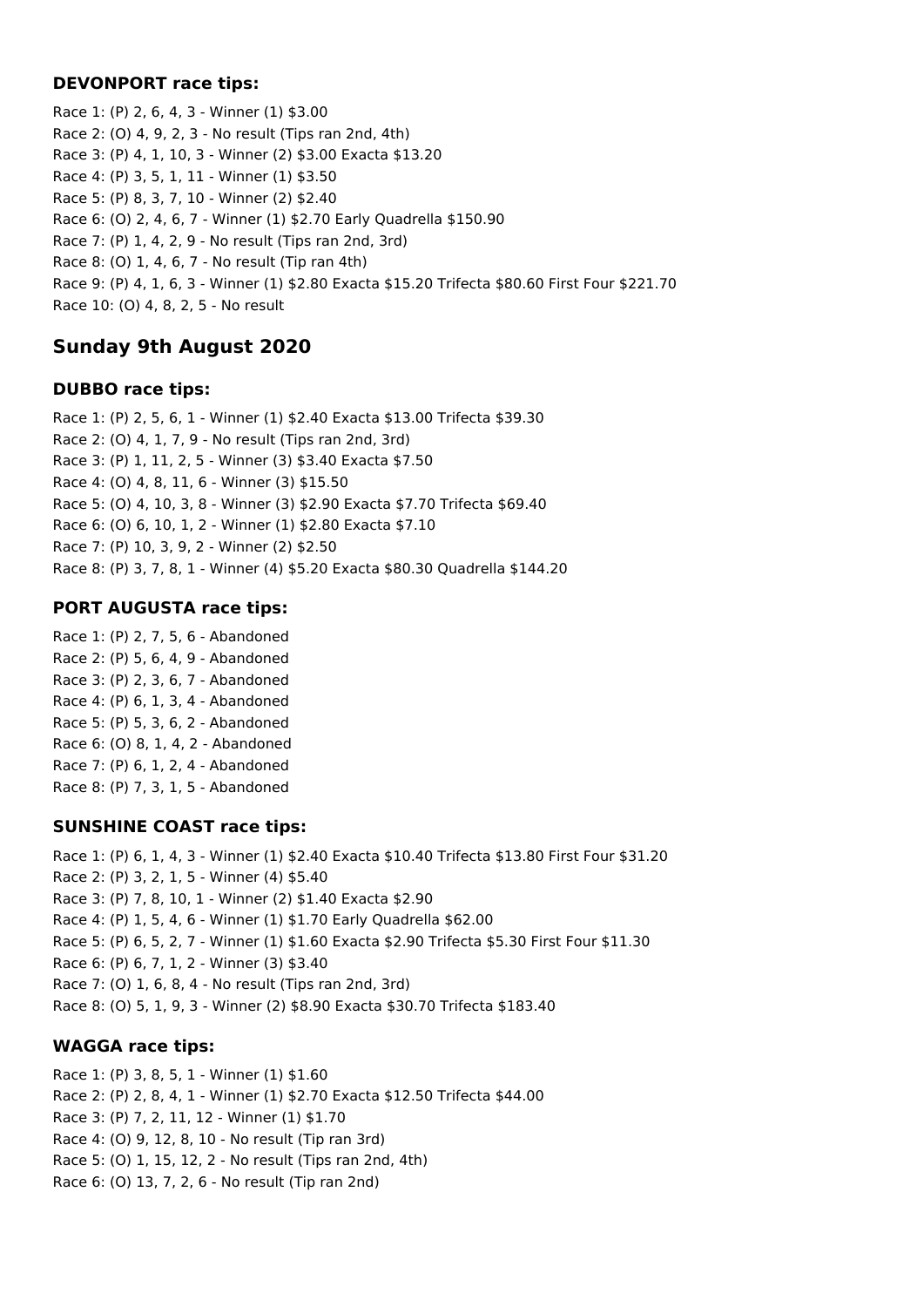#### **KALGOORLIE race tips:**

Race 1: (P) 2, 1, 4, 3 - Winner (4) \$7.30 Race 2: (P) 8, 10, 5, 11 - Winner (2) \$4.30 Exacta \$27.20 Race 3: (P) 2, 4, 3, 1 - No result (Tips ran 3rd, 4th) Race 4: (O) 1, 9, 5, 6 - No result (Tip ran 2nd) Race 5: (O) 1, 10, 7, 8 - Winner (1) \$2.70 Exacta \$40.30 Race 6: (O) 5, 9, 10, 6 - Winner (1) \$2.60 Race 7: (O) 5, 11, 7, 9 - No result (Tips ran 2nd, 4th)

## **BENDIGO race tips:**

Race 1: (P) 1, 15, 10, 4 - No result (Tips ran 2nd, 3rd) Race 2: (P) 6, 2, 11, 12 - Winner (4) \$6.10 Exacta \$20.30 Race 3: (P) 2, 9, 6, 7 - Winner (2) \$4.50 Exacta \$10.60 Race 4: (P) 9, 3, 8, 6 - Winner (3) \$6.30 Exacta \$12.10 Trifecta \$47.60 Race 5: (O) 11, 16, 12, 10 - No result (Tips ran 2nd, 3rd, 4th) Race 6: (O) 3, 7, 12, 11 - No result (Tips ran 2nd, 4th) Race 7: (P) 8, 3, 2, 1 - Winner (2) \$4.10 Exacta \$12.40 Trifecta \$33.60 Race 8: (P) 7, 13, 10, 1 - Winner (3) \$3.30 Exacta \$8.00 Race 9: (P) 5, 3, 6, 2 - Winner (1) \$3.10 Exacta \$12.60 Trifecta \$46.10 First Four \$86.70

# **CASTERTON race tips:**

Race 1: (P) 7, 8, 1, 9 - Winner (1) \$1.50 Race 2: (P) 3, 2, 5, 1 - No result (Tips ran 3rd, 4th) Race 3: (O) 3, 2, 7, 12 - Winner (1) \$3.70 Race 4: (P) 12, 5, 2, 13 - No result (Tip ran 3rd) Race 5: (O) 5, 7, 10, 6 - Winner (1) \$3.60 Race 6: (O) 9, 2, 5, 8 - No result (Tips ran 3rd, 4th) Race 7: (O) 4, 3, 1, 7 - Winner (3) \$35.60

## **DEVONPORT race tips:**

Race 1: (P) 2, 4, 3, 1 - Winner (4) \$1.90 Exacta \$8.40 Trifecta \$12.70 Race 2: (P) 1, 3, 6, 7 - Winner (1) \$1.40 Race 3: (P) 11, 13, 3, 10 - Winner (2) \$3.70 Race 4: (P) 8, 7, 2, 4 - Winner (1) \$1.50 Exacta \$13.80 Race 5: (P) 9, 1, 3, 6 - Winner (3) \$5.80 Exacta \$41.80 Race 6: (P) 1, 4, 3, 2 - No result (Tips ran 3rd, 4th) Race 7: (P) 1, 9, 3, 2 - Winner (4) \$3.00 Exacta \$20.10 Race 8: (P) 2, 5, 3, 1 - No result (Tips ran 2nd, 4th) Race 9: (P) 5, 7, 6, 2 - No result (Tips ran 2nd, 4th) Race 10: (P) 1, 2, 4, 3 - No result (Tips ran 3rd, 4th)

# **Sunday 2nd August 2020**

## **MUSWELLBROOK race tips:**

Race 1: (P) 4, 8, 7, 1 - Winner (1) \$4.40 Exacta \$16.90 Race 2: (P) 4, 1, 7, 6 - No result Race 3: (P) 3, 5, 2, 7 - Winner (3) \$4.00 Race 4: (O) 8, 5, 9, 4 - Winner (1) \$4.40 Exacta \$22.50 Race 5: (O) 4, 1, 3, 8 - Winner (1) \$4.60 Race 6: (O) 4, 2, 14, 11 - No result (Tip ran 4th) Race 7: (O) 2, 10, 13, 3 - Winner (2) \$3.90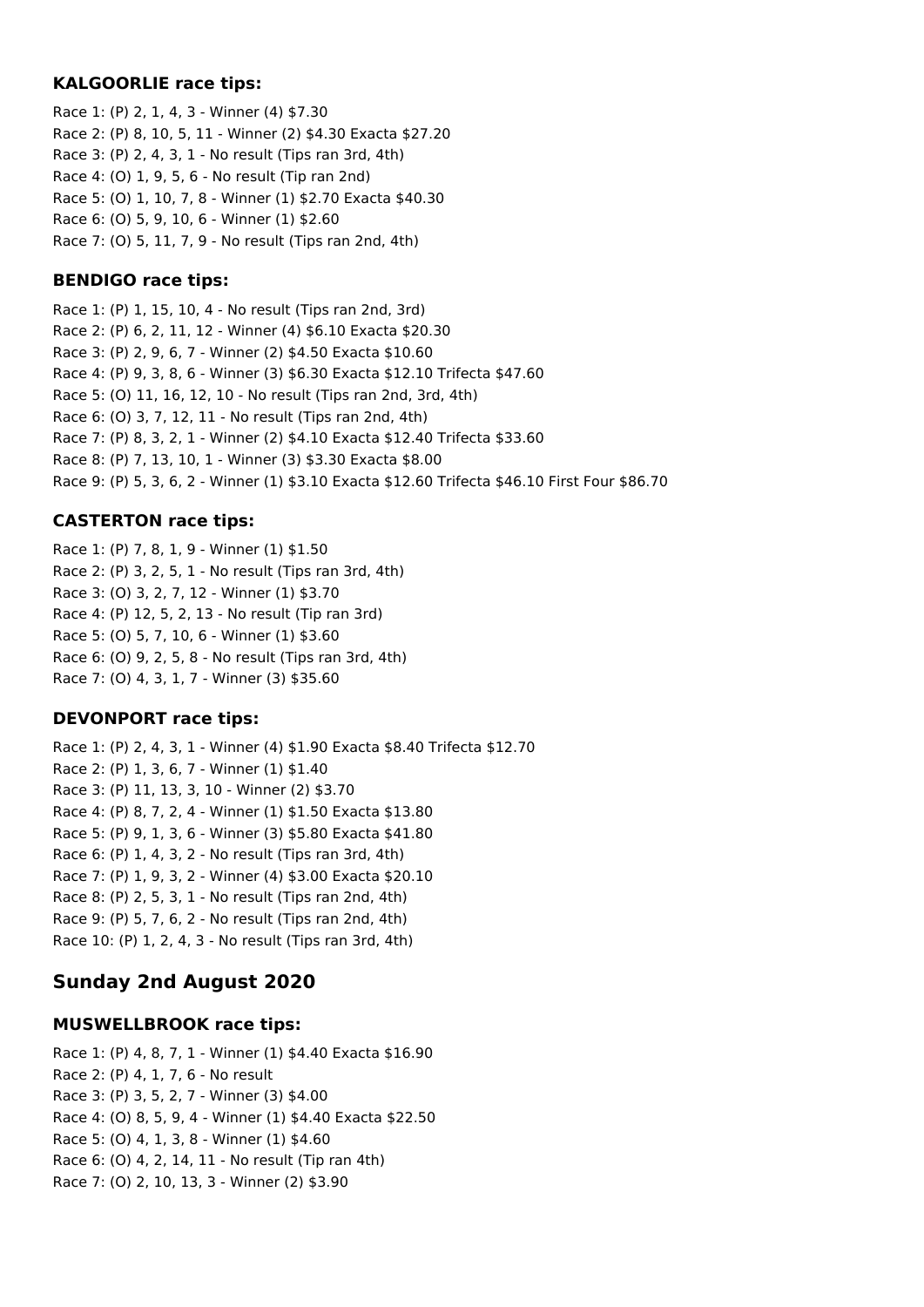#### **SANDOWN race tips:**

Race 1: (P) 1, 8, 5, 4 - Winner (3) \$4.40 Exacta \$19.80 Trifecta \$100.40 First Four \$335.30 Race 2: (P) 1, 3, 4, 2 - Winner (2) \$2.70 Exacta \$20.40 Trifecta \$78.70 Race 3: (P) 2, 5, 6, 4 - Winner (1) \$3.30 Race 4: (P) 2, 5, 3, 1 - Winner (1) \$1.70 Exacta \$5.60 Trifecta \$24.50 Race 5: (P) 7, 2, 1, 4 - No result (Tips ran 3rd, 4th) Race 6: (P) 6, 7, 2, 4 - No result (Tips ran 2nd, 3rd, 4th) Race 7: (O) 2, 5, 10, 7 - No result (Tip ran 2nd) Race 8: (O) 9, 2, 3, 8 - No result (Tip ran 2nd) Race 9: (P) 6, 14, 4, 8 - Winner (4) \$2.90

#### **BORDERTOWN race tips:**

Race 1: (P) 1, 3, 2, 4 - Winner (1) \$2.20 Exacta \$10.40 Race 2: (P) 8, 3, 5, 1 - Winner (4) \$16.70 Race 3: (P) 13, 10, 8, 6 - Winner (2) \$4.40 Exacta \$18.60 Race 4: (P) 5, 2, 8, 10 - Winner (2) \$3.50 Exacta \$8.80 Early Quadrella \$1,043.10 Race 5: (O) 3, 1, 11, 6 - Winner (1) \$2.30 Race 6: (O) 3, 4, 8, 9 - No result (Tip ran 3rd) Race 7: (P) 10, 6, 4, 7 - No result (Tips ran 3rd, 4th)

#### **SUNSHINE COAST race tips:**

Race 1: (P) 5, 12, 6, 3 - Winner (2) \$4.00 Exacta \$16.20 Trifecta \$35.40 Race 2: (P) 6, 8, 7, 3 - Winner (3) \$5.30 Race 3: (O) 5, 6, 11, 4 - Winner (4) \$4.30 Race 4: (P) 12, 2, 13, 8 - Winner (1) \$2.10 Early Quadrella \$425.70 Race 5: (P) 9, 5, 7, 11 - Winner (1) \$2.20 Exacta \$10.30 Trifecta \$47.30 First Four \$99.60 Race 6: (O) 12, 2, 9, 14 - No result Race 7: (O) 1, 12, 9, 10 - No result (Tips ran 2nd, 4th) Race 8: (O) 3, 5, 10, 11 - No result (Tips ran 3rd, 4th)

## **CARNARVON race tips:**

Race 1: (P) 1, 14, 7, 5 - Winner (3) \$10.90 Race 2: (O) 2, 1, 6, 8 - Winner (1) \$4.90 Exacta \$62.10 Trifecta \$401.60 Race 3: (P) 7, 8, 6, 2 - Winner (2) \$4.90 Race 4: (O) 3, 4, 8, 12 - No result (Tips ran 2nd, 4th) Race 5: (O) 6, 7, 9, 11 - No result (Tips ran 2nd, 4th) Race 6: (O) 2, 11, 10, 12 - Winner (2) \$3.40 Race 7: (O) 8, 2, 13, 10 - Winner (2) \$19.70 Exacta \$453.50

#### **GUNDAGAI race tips:**

Race 1: (O) 1, 6, 9, 11 - No result (Tip ran 3rd) Race 2: (O) 1, 2, 12, 5 - Winner (3) \$3.00 Exacta \$10.80 Race 3: (O) 7, 5, 11, 9 - Winner (1) \$4.70 Exacta \$34.90 Race 4: (O) 8, 2, 11, 5 - Winner (3) \$12.40 Race 5: (O) 10, 3, 13, 8 - No result (Tip ran 4th) Race 6: (O) 7, 14, 8, 9 - No result (Tip ran 4th) Race 7: (O) 3, 5, 11, 7 - No result (Tips ran 2nd, 3rd, 4th)

## **DEVONPORT race tips:**

Race 1: (P) 3, 4, 1, 11 - Winner (2) \$6.90 Exacta \$30.80 Trifecta \$92.60 Race 2: (P) 2, 7, 11, 5 - Winner (4) \$3.60 Exacta \$10.40 Trifecta \$22.60 Race 3: (P) 9, 1, 4, 3 - Winner (3) \$3.60 Exacta \$8.80 Trifecta \$38.00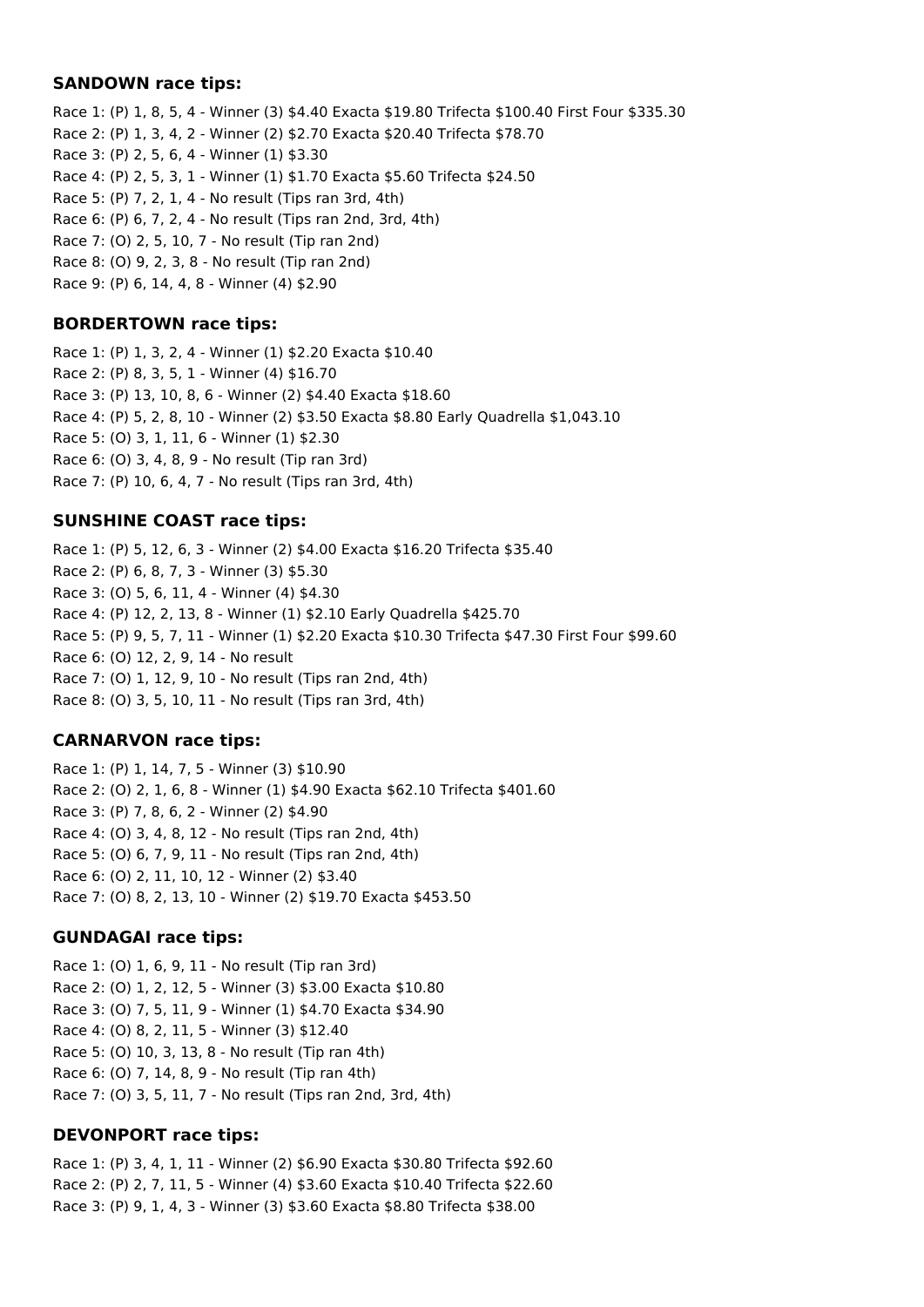Race 4: (P) 5, 10, 1, 4 - Winner (2) \$4.60 Exacta \$15.80 Trifecta \$35.10 Race 5: (P) 10, 4, 3, 5 - Winner (1) \$1.40 Early Quadrella \$64.50 Race 6: (P) 8, 11, 6, 2 - Winner (4) \$2.70 Exacta \$13.80 Trifecta \$90.80 Race 7: (P) 3, 2, 5, 7 - No result (Tips ran 2nd, 4th) Race 8: (P) 7, 4, 10, 8 - Winner (1) \$2.00 Race 9: (P) 7, 3, 5, 4 - Winner (3) \$9.90 Exacta \$42.70 Trifecta \$167.10

# **Sunday 26th July 2020**

#### **COFFS HARBOUR race tips:**

Race 1: (P) 1, 2, 7, 5 - Abandoned Race 2: (P) 3, 5, 8, 2 - Abandoned Race 3: (P) 7, 4, 6, 3 - Abandoned Race 4: (P) 5, 12, 11, 4 - Abandoned Race 5: (O) 2, 3, 12, 9 - Abandoned Race 6: (P) 7, 10, 11, 3 - Abandoned Race 7: (O) 4, 8, 7, 11 - Abandoned

#### **SALE race tips:**

Race 1: (P) 12, 5, 9, 4 - Winner (4) \$5.80 Exacta \$20.70 Race 2: (P) 9, 12, 5, 4 - Winner (1) \$2.10 Exacta \$6.40 Race 3: (P) 1, 5, 10, 8 - Winner (1) \$2.40 Exacta \$9.90 Trifecta \$56.40 Race 4: (O) 10, 12, 4, 2 - Winner (1) \$2.50 Early Quadrella \$80.30 Race 5: (P) 9, 3, 7, 2 - Winner (2) \$3.60 Exacta \$16.60 Trifecta \$53.90 Race 6: (O) 6, 10, 1, 4 - Winner (1) \$4.10 Race 7: (O) 2, 8, 1, 9 - No result (Tips ran 2nd, 4th) Race 8: (P) 3, 11, 4, 14 - Winner (4) \$3.50 Exacta \$11.00 Trifecta \$30.40 First Four \$143.00

## **GAWLER race tips:**

Race 1: (P) 7, 5, 4, 3 - No result (Tips ran 2nd, 4th) Race 2: (O) 8, 11, 10, 9 - Winner (2) \$4.00 Race 3: (P) 2, 9, 1, 8 - Winner (1) \$3.00 Race 4: (P) 1, 3, 5, 7 - No result (Tips ran 2nd, 3rd) Race 5: (O) 11, 8, 9, 5 - Winner (3) \$9.20 Exacta \$46.40 Race 6: (O) 8, 4, 1, 9 - No result (Tips ran 2nd, 3rd) Race 7: (O) 1, 5, 2, 7 - Winner (3) \$4.50 Exacta \$12.70 Trifecta \$42.60

## **SUNSHINE COAST race tips:**

Race 1: (P) 2, 7, 5, 3 - Abandoned Race 2: (P) 6, 7, 1, 5 - Abandoned Race 3: (P) 8, 2, 4, 13 - Abandoned Race 4: (P) 3, 8, 4, 2 - Abandoned Race 5: (P) 8, 4, 13, 14 - Abandoned Race 6: (P) 4, 2, 1, 6 - Abandoned Race 7: (P) 1, 3, 8, 11 - Abandoned Race 8: (O) 3, 1, 15, 2 - Abandoned

## **KALGOORLIE race tips:**

Race 1: (P) 3, 1, 2, 7 - Winner (2) \$3.40 Race 2: (P) 2, 7, 3, 9 - Winner (1) \$3.00 Exacta \$5.30 Race 3: (P) 6, 3, 9, 4 - No result (Tip ran 4th) Race 4: (O) 6, 3, 2, 1 - Winner (3) \$4.10 Race 5: (P) 1, 3, 7, 6 - Winner (1) \$4.80 Exacta \$12.30 Trifecta \$64.30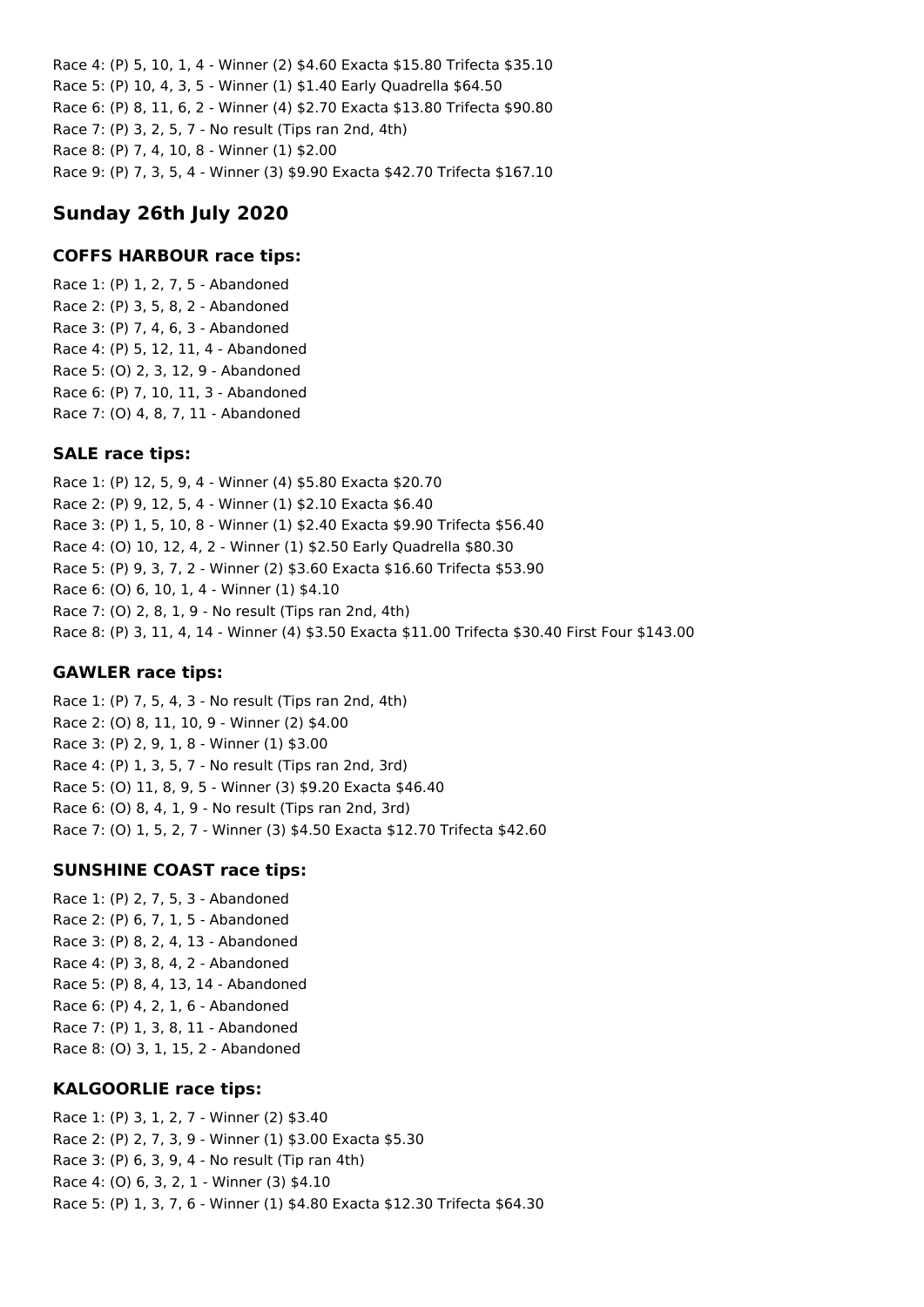Race 6: (P) 10, 3, 6, 8 - Winner (3) \$3.00 Race 7: (O) 13, 7, 6, 1 - Winner (1) \$7.70 Race 8: (O) 13, 11, 2, 12 - Winner (3) \$8.80 Quadrella \$604.60

## **ECHUCA race tips:**

Race 1: (P) 8, 10, 4, 5 - Winner (2) \$5.90 Race 2: (O) 8, 10, 11, 5 - No result (Tips ran 2nd, 4th) Race 3: (P) 2, 9, 7, 5 - Winner (3) \$10.10 Race 4: (P) 12, 6, 8, 4 - No result (Tip ran 3rd) Race 5: (P) 4, 8, 2, 11 - Winner (1) \$4.40 Exacta \$23.40 Trifecta \$79.60 First Four \$262.20 Race 6: (P) 3, 1, 9, 5 - No result (Tips ran 2nd, 3rd, 4th) Race 7: (O) 5, 9, 8, 4 - No result (Tip ran 2nd) Race 8: (O) 2, 8, 3, 1 - Winner (1) \$2.00 Exacta \$34.20 Trifecta \$122.10 Race 9: (O) 10, 7, 3, 1 - Winner (4) \$3.40 Exacta \$33.00

# **SAPPHIRE COAST race tips:**

Race 1: (P) 5, 4, 9, 2 - Abandoned Race 2: (P) 1, 11, 8, 5 - Abandoned Race 3: (P) 2, 1, 9, 6 - Abandoned Race 4: (P) 4, 5, 8, 9 - Abandoned Race 5: (P) 1, 4, 2, 5 - Abandoned Race 6: (P) 9, 5, 6, 3 - Abandoned Race 7: (P) 12, 10, 11, 1 - Abandoned

# **DEVONPORT race tips:**

Race 1: (P) 7, 5, 1, 6 - Winner (1) \$1.50 Race 2: (O) 8, 1, 4, 2 - Winner (1) \$2.00 Exacta \$13.40 Race 3: (P) 3, 7, 6, 4 - No result (Tip ran 4th) Race 4: (P) 9, 1, 8, 2 - No result (Tips ran 2nd, 3rd, 4th) Race 5: (P) 11, 9, 7, 10 - Winner (1) \$1.60 Race 6: (P) 1, 3, 5, 4 - Winner (2) \$4.00 Exacta \$40.00 Race 7: (P) 8, 3, 7, 5 - No result (Tips ran 3rd, 4th) Race 8: (P) 6, 4, 10, 2 - Winner (2) \$8.20 Exacta \$27.20 Trifecta \$227.20 Race 9: (P) 6, 1, 7, 3 - No result (Tip ran 2nd)

# **Sunday 19th July 2020**

# **NARRANDERA race tips:**

Race 1: (O) 4, 3, 1, 9 - Winner (1) \$1.70 Race 2: (O) 7, 11, 9, 1 - Winner (1) \$4.00 Race 3: (P) 1, 7, 3, 2 - Winner (1) \$2.50 Exacta \$3.20 Trifecta \$19.50 Race 4: (P) 11, 10, 7, 6 - No result (Tips ran 2nd, 3rd) Race 5: (P) 4, 1, 11, 6 - No result Race 6: (O) 5, 3, 8, 14 - No result (Tip ran 3rd) Race 7: (P) 5, 4, 3, 10 - Winner (1) \$3.30 Race 8: (O) 1, 3, 2, 4 - Winner (4) \$15.70 Exacta \$21.60

## **PAKENHAM race tips:**

Race 1: (O) 5, 4, 2, 1 - No result (Tips ran 2nd, 3rd) Race 2: (P) 3, 4, 9, 6 - No result (Tips ran 2nd, 3rd, 4th) Race 3: (P) 2, 7, 6, 9 - Winner (1) \$2.40 Race 4: (P) 1, 6, 2, 7 - Winner (1) \$1.60 Race 5: (P) 10, 1, 6, 2 - No result (Tips ran 2nd, 3rd)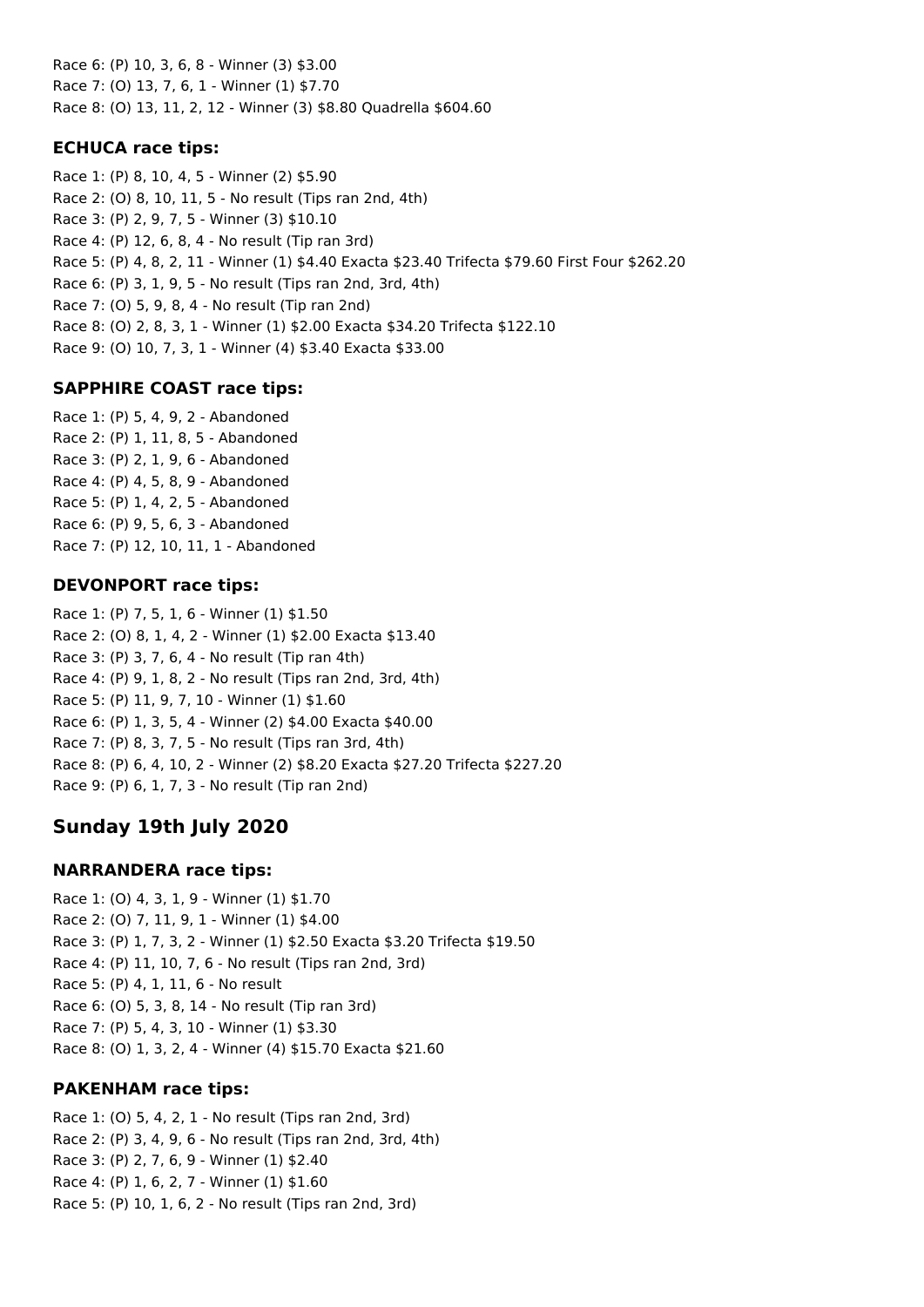Race 6: (P) 3, 4, 1, 2 - Winner (3) \$5.40 Exacta \$23.20 Trifecta \$107.30 First Four \$171.60 Race 7: (P) 8, 5, 2, 12 - Winner (1) \$1.80 Exacta \$6.10 Race 8: (O) 7, 5, 3, 4 - Winner (2) \$3.80 Race 9: (O) 12, 6, 2, 9 - Winner (1) \$2.00 Quadrella \$169.50

## **PORT AUGUSTA race tips:**

Race 1: (P) 9, 8, 11, 10 - Winner (3) \$4.40 Race 2: (P) 10, 9, 7, 11 - Winner (3) \$10.00 Race 3: (P) 1, 3, 2, 8 - Winner (2) \$9.60 Exacta \$15.30 Race 4: (P) 2, 5, 7, 1 - Winner (1) \$1.80 Early Quadrella \$619.50 Race 5: (P) 4, 1, 6, 7 - No result (Tips ran 2nd, 3rd, 4th) Race 6: (O) 5, 10, 3, 2 - No result (Tip ran 3rd) Race 7: (O) 11, 10, 7, 6 - No result (Tip ran 3rd)

## **SUNSHINE COAST race tips:**

Race 1: (O) 14, 1, 15, 13 - Winner (1) \$3.00 Race 2: (P) 2, 5, 6, 15 - Winner (1) \$1.30 Race 3: (P) 7, 6, 5, 9 - Winner (2) \$4.00 Race 4: (P) 1, 9, 5, 15 - Winner (1) \$3.90 Exacta \$31.50 Early Quadrella \$107.20 Race 5: (P) 10, 2, 4, 5 - Winner (3) \$6.50 Exacta \$25.20 Race 6: (O) 6, 1, 2, 10 - Winner (3) \$11.40 Exacta \$81.50 Trifecta \$152.30 Race 7: (P) 2, 9, 8, 1 - Winner (3) \$13.60 Exacta \$29.20 Race 8: (P) 2, 22, 4, 3 - Winner (1) \$2.20 Quadrella \$3,108.40

# **KALGOORLIE race tips:**

Race 1: (P) 3, 9, 2, 1 - No result (Tips ran 2nd, 3rd, 4th) Race 2: (P) 3, 6, 10, 1 - No result (Tips ran 2nd, 3rd) Race 3: (P) 1, 3, 9, 5 - Winner (2) \$3.10 Race 4: (P) 3, 4, 2, 8 - Winner (2) \$3.90 Race 5: (P) 4, 5, 10, 6 - Winner (2) \$2.70 Exacta \$24.10 Race 6: (O) 11, 3, 7, 9 - Winner (1) \$3.10 Exacta \$31.40 Race 7: (O) 2, 5, 7, 6 - No result (Tip ran 4th) Race 8: (O) 8, 5, 9, 2 - Winner (2) \$6.50 Exacta \$20.80 Trifecta \$242.90

# **WODONGA race tips:**

Race 1: (O) 10, 8, 5, 11 - No result (Tip ran 3rd) Race 2: (P) 5, 12, 2, 10 - Winner (4) \$6.80 Exacta \$22.40 Race 3: (P) 10, 5, 9, 2 - Winner (1) \$2.90 Exacta \$12.10 Trifecta \$56.20 First Four \$108.00 Race 4: (O) 14, 8, 5, 10 - No result (Tip ran 4th) Race 5: (O) 6, 3, 9, 4 - Winner (1) \$3.10 Race 6: (O) 8, 11, 7, 4 - No result (Tips ran 2nd, 3rd, 4th) Race 7: (O) 11, 1, 5, 2 - Winner (2) \$2.50 Exacta \$8.20 Trifecta \$31.80 Race 8: (O) 5, 3, 2, 7 - Winner (2) \$2.10 Exacta \$19.80

# **SCONE race tips:**

Race 1: (P) 2, 3, 5, 1 - Winner (2) \$2.80 Race 2: (P) 3, 7, 10, 4 - Winner (1) \$1.30 Race 3: (P) 8, 5, 9, 4 - Winner (4) \$8.40 Exacta \$33.90 Trifecta \$216.00 Race 4: (P) 14, 11, 10, 8 - Winner (2) \$2.60 Exacta \$7.20 Early Quadrella \$108.00 Race 5: (O) 12, 4, 2, 3 - Winner (4) \$6.10 Race 6: (O) 4, 12, 6, 1 - Winner (4) \$5.00 Race 7: (O) 8, 2, 3, 1 - Winner (2) \$5.80 Quadrella \$1,035.30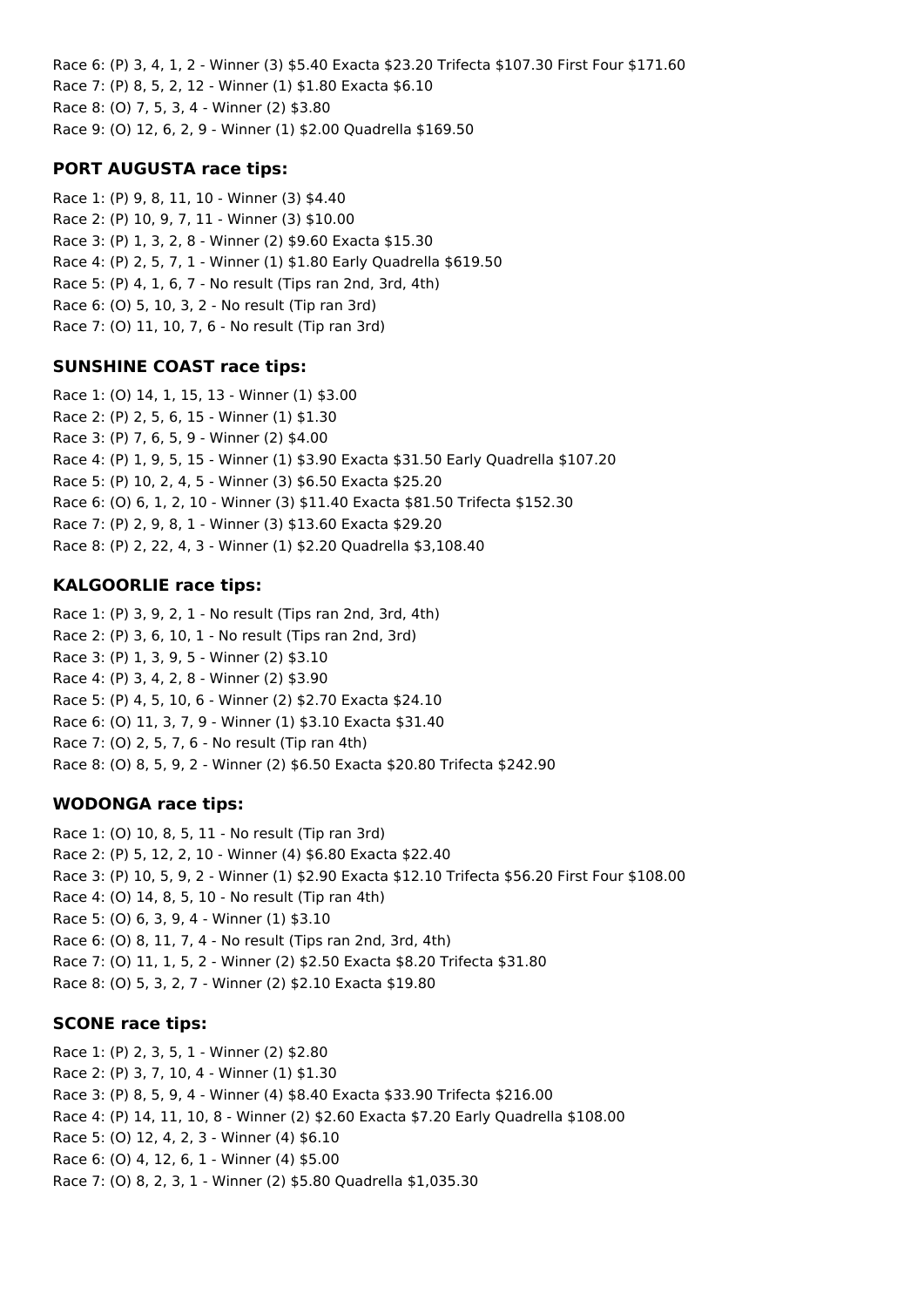## **HOBART race tips:**

Race 1: (P) 3, 5, 4, 1 - Winner (4) \$4.80 Exacta \$15.10 Race 2: (O) 12, 4, 7, 3 - Winner (4) \$3.60 Exacta \$76.80 Trifecta \$244.70 Race 3: (P) 9, 6, 2, 7 - No result (Tips ran 2nd, 3rd) Race 4: (P) 12, 10, 2, 8 - Winner (2) \$4.30 Race 5: (P) 3, 4, 5, 13 - No result (Tips ran 2nd, 3rd) Race 6: (P) 7, 1, 6, 2 - Winner (1) \$2.70 Exacta \$13.40 Race 7: (P) 10, 7, 12, 3 - No result (Tips ran 2nd, 3rd) Race 8: (P) 2, 11, 1, 6 - No result (Tips ran 2nd, 3rd, 4th) Race 9: (P) 6, 2, 8, 3 - Winner (2) \$6.40 Race 10: (P) 1, 9, 7, 5 - Winner (1) \$2.40 Exacta \$8.80 Trifecta \$124.20

# **Sunday 12th July 2020**

# **GRAFTON race tips:**

Race 1: (P) 4, 6, 8, 1 - Winner (3) \$5.20 Exacta \$33.10 Trifecta \$103.60 First Four \$171.10 Race 2: (O) 6, 1, 8, 7 - No result (Tips ran 2nd, 4th) Race 3: (O) 7, 12, 13, 9 - No result (Tip ran 3rd) Race 4: (P) 10, 5, 8, 4 - Winner (3) \$3.50 Race 5: (O) 6, 1, 4, 9 - Winner (4) \$2.40 Race 6: (P) 6, 3, 8, 10 - No result (Tips ran 3rd, 4th) Race 7: (O) 5, 12, 9, 13 - Winner (1) \$3.60

# **MOONEE VALLEY race tips:**

Race 1: (P) 11, 7, 3, 6 - Winner (1) \$3.00 Race 2: (P) 4, 11, 8, 15 - Winner (1) \$6.60 Race 3: (O) 8, 10, 5, 9 - Winner (4) \$12.10 Exacta \$27.50 Race 4: (P) 1, 7, 10, 8 - Winner (1) \$2.70 Exacta \$8.50 Race 5: (O) 1, 3, 12, 14 - Winner (1) \$4.90 Early Quadrella \$560.70 Race 6: (P) 8, 9, 10, 1 - No result (Tip ran 3rd) Race 7: (O) 10, 3, 6, 5 - No result (Tip ran 4th) Race 8: (O) 10, 6, 12, 13 - No result (Tips ran 3rd, 4th) Race 9: (P) 3, 9, 2, 11 - Winner (4) \$7.90 Exacta \$34.60

# **GATTON race tips:**

Race 1: (O) 8, 1, 13, 3 - Winner (3) \$6.60 Exacta \$31.80 Race 2: (O) 10, 5, 4, 12 - Winner (2) \$2.00 Exacta \$11.00 Race 3: (P) 4, 1, 7, 3 - Winner (1) \$2.90 Exacta \$11.70 Race 4: (P) 2, 1, 6, 9 - Winner (1) \$1.50 Early Quadrella \$153.00 Race 5: (P) 8, 6, 3, 2 - Winner (4) \$9.40 Exacta \$38.60 Trifecta \$113.00 First Four \$194.30 Race 6: (O) 10, 6, 8, 3 - Winner (4) \$3.00 Race 7: (O) 2, 10, 7, 11 - No result (Tips ran 2nd, 4th) Race 8: (O) 5, 11, 6, 13 - No result (Tips ran 2nd, 3rd)

# **CARNARVON race tips:**

Race 1: (O) 6, 7, 8, 9 - Winner (3) \$3.90 Race 2: (P) 2, 1, 6, 3 - Winner (2) \$2.40 Exacta \$14.40 Trifecta \$68.60 First Four \$124.40 Race 3: (P) 7, 3, 1, 4 - Winner (3) \$3.00 Exacta \$20.80 Race 4: (P) 5, 4, 6, 3 - Winner (3) \$5.10 Exacta \$27.50 Early Quadrella \$283.70 Race 5: (P) 8, 5, 6, 9 - Winner (2) \$3.20 Exacta \$14.90 Race 6: (P) 10, 1, 11, 8 - Winner (3) \$8.10 Race 7: (\*) 5, 7, 11, 4 - Winner (1) \$1.40 Quadrella \$224.80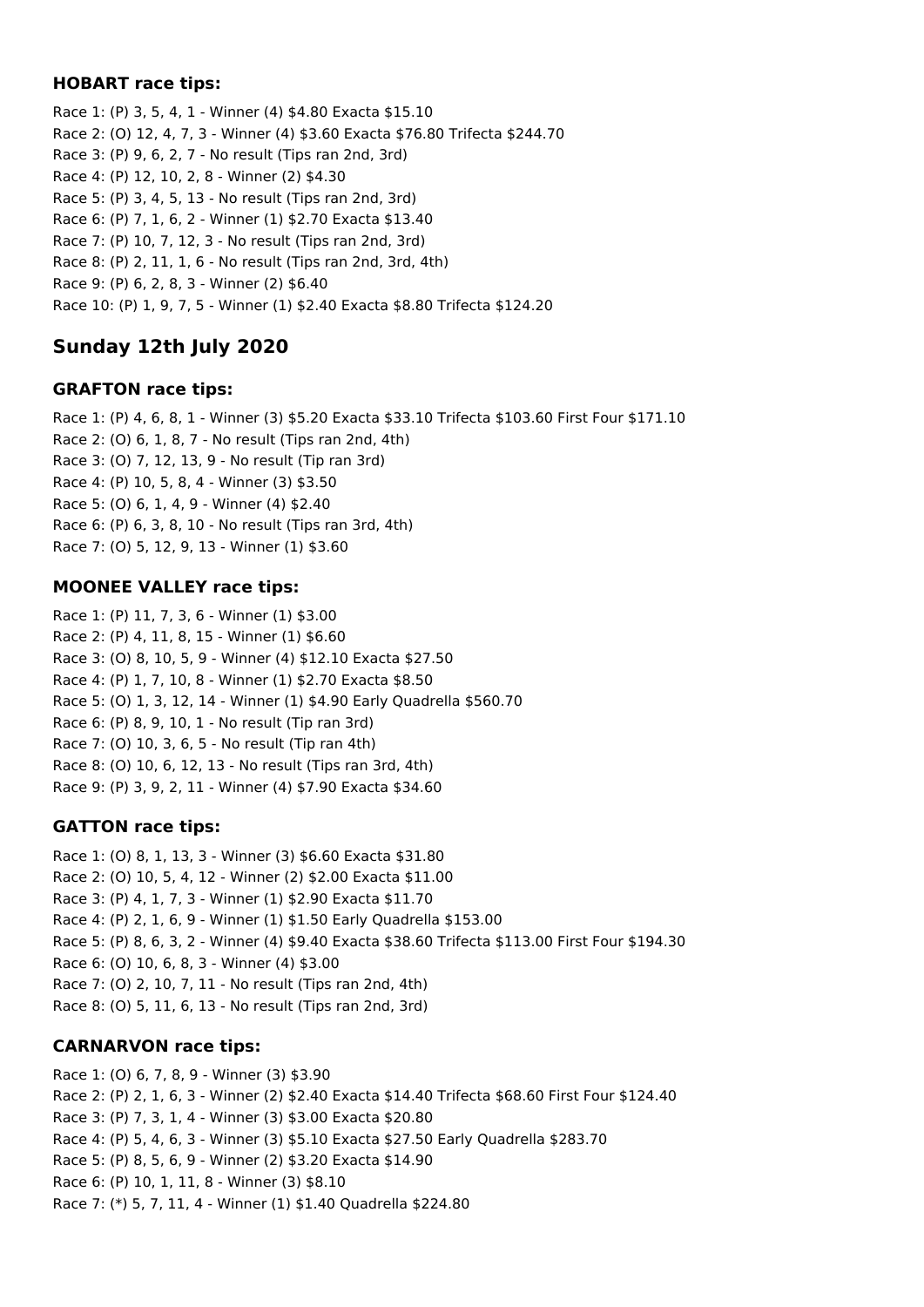#### **HAWKESBURY race tips:**

Race 1: (P) 1, 5, 7, 2 - No result (Tips ran 2nd, 4th) Race 2: (P) 1, 3, 9, 6 - Winner (1) \$2.00 Exacta \$6.30 Trifecta \$13.90 Race 3: (P) 6, 8, 9, 4 - Winner (2) \$4.10 Race 4: (P) 2, 7, 10, 3 - Winner (2) \$6.10 Exacta \$27.60 Trifecta \$61.10 Race 5: (P) 6, 1, 12, 9 - Winner (2) \$3.00 Exacta \$6.40 Race 6: (\*) 4, 1, 3, 6 - Winner (1) \$1.60 Exacta \$5.00 Race 7: (P) 7, 6, 5, 8 - Winner (3) \$2.30 Exacta \$5.30 Trifecta \$9.60 Race 8: (P) 4, 2, 8, 5 - No result (Tips ran 2nd, 3rd, 4th)

# **DEVONPORT race tips:**

Race 1: (P) 2, 11, 8, 9 - Winner (1) \$2.00 Exacta \$8.80 Race 2: (O) 6, 1, 2, 4 - No result (Tip ran 3rd) Race 3: (P) 1, 3, 8, 9 - Winner (1) \$2.40 Race 4: (O) 6, 2, 1, 5 - Winner (2) \$7.60 Race 5: (P) 6, 7, 1, 8 - Winner (3) \$3.00 Race 6: (P) 1, 7, 5, 3 - Winner (4) \$7.70 Early Quadrella \$473.90 Race 7: (P) 9, 1, 5, 2 - Winner (2) \$4.00 Exacta \$13.30 Trifecta \$63.90 Race 8: (P) 3, 9, 5, 6 - Winner (1) \$6.70 Exacta \$36.90 Race 9: (P) 12, 5, 7, 2 - Winner (2) \$6.70 Race 10: (O) 9, 5, 6, 8 - Winner (1) \$5.90 Quadrella \$1,051.90

# **Sunday 5th July 2020**

# **GRAFTON race tips:**

Race 1: (P) 4, 1, 5, 6 - Winner (2) \$2.60 Exacta \$9.20 Trifecta \$35.60 First Four \$53.30 Race 2: (P) 2, 4, 1, 10 - Winner (1) \$1.50 Exacta \$2.60 Race 3: (O) 10, 6, 3, 9 - Winner (1) \$5.10 Exacta \$33.30 Race 4: (O) 6, 1, 5, 11 - Winner (2) \$6.70 Early Quadrella \$167.10 Race 5: (O) 4, 5, 3, 7 - Winner (1) \$3.10 Race 6: (O) 5, 3, 6, 10 - No result (Tip ran 4th) Race 7: (O) 3, 10, 7, 8 - Winner (1) \$4.20 Exacta \$32.60

# **PAKENHAM race tips:**

Race 1: (P) 11, 2, 3, 10 - Winner (1) \$2.20 Race 2: (O) 11, 1, 4, 8 - No result (Tips ran 3rd, 4th) Race 3: (P) 7, 11, 1, 9 - No result (Tips ran 2nd, 4th) Race 4: (O) 14, 11, 4, 13 - No result (Tips ran 2nd, 3rd) Race 5: (P) 5, 4, 3, 1 - No result (Tip ran 2nd) Race 6: (O) 3, 9, 5, 11 - No result (Tips ran 2nd, 3rd) Race 7: (O) 11, 8, 4, 10 - No result (Tips ran 2nd, 3rd) Race 8: (O) 10, 2, 9, 5 - Winner (2) \$6.10

# **PORT AUGUSTA race tips:**

Race 1: (P) 3, 7, 4, 5 - Winner (3) \$10.90 Exacta \$14.60 Race 2: (O) 11, 4, 12, 5 - No result (Tips ran 2nd, 3rd) Race 3: (O) 5, 4, 2, 9 - Winner (2) \$4.90 Race 4: (P) 2, 1, 8, 6 - Winner (2) \$8.50 Race 5: (P) 1, 3, 5, 4 - Winner (1) \$2.90 Race 6: (O) 2, 4, 5, 1 - Winner (2) \$5.00 Race 7: (O) 7, 6, 5, 1 - Winner (4) \$3.90 Exacta \$25.50 Race 8: (O) 13, 5, 6, 3 - Winner (4) \$3.20 Quadrella \$474.70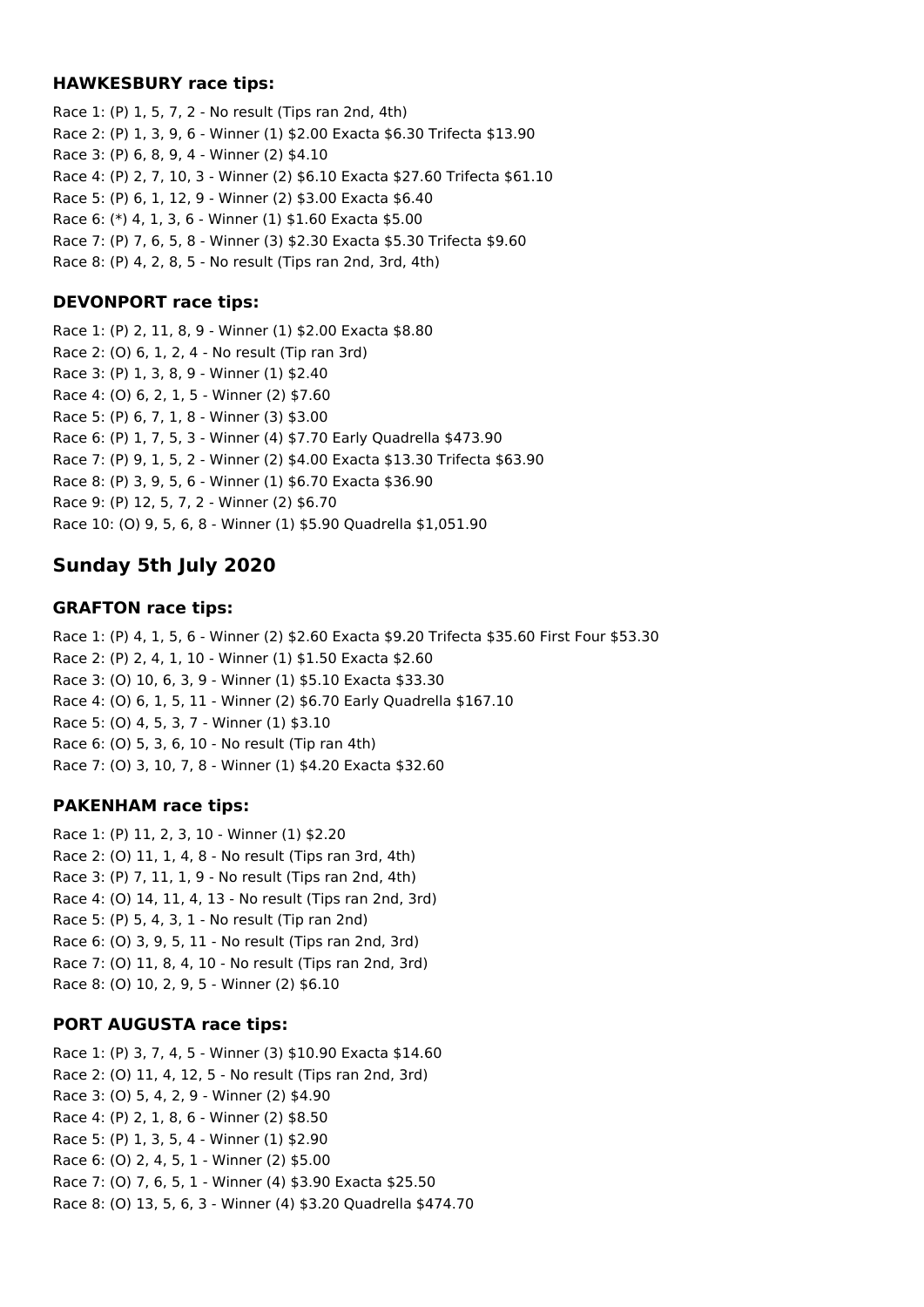#### **SUNSHINE COAST race tips:**

Race 1: (P) 11, 10, 1, 9 - Winner (1) \$1.50 Race 2: (P) 3, 11, 4, 7 - Winner (4) \$4.30 Exacta \$38.50 Race 3: (P) 7, 12, 6, 10 - No result (Tips ran 2nd, 3rd) Race 4: (P) 5, 8, 7, 9 - Winner (1) \$2.60 Exacta \$12.80 Race 5: (P) 2, 3, 5, 4 - Winner (2) \$8.50 Exacta \$17.90 Trifecta \$157.90 First Four \$757.40 Race 6: (P) 7, 11, 3, 5 - Winner (3) \$20.50 Exacta \$187.60 Race 7: (P) 3, 1, 8, 6 - No result (Tips ran 2nd, 4th) Race 8: (P) 8, 9, 10, 2 - No result (Tips ran 3rd, 4th) Race 9: (O) 2, 4, 12, 3 - Winner (3) \$19.60 Exacta \$171.70 Trifecta \$1,343.50 Race 10: (O) 3, 7, 13, 11 - Winner (1) \$2.90 Exacta \$23.70

# **WARRNAMBOOL race tips:**

Race 1: (P) 6, 2, 1, 9 - Winner (4) \$12.30 Exacta \$36.70 Trifecta \$108.30 Race 2: (P) 4, 3, 6, 7 - Winner (1) \$2.70 Exacta \$20.10 Race 3: (O) 3, 8, 5, 9 - No result (Tips ran 3rd, 4th) Race 4: (P) 1, 3, 2, 5 - Winner (1) \$2.20 Exacta \$10.40 Trifecta \$21.10 Race 5: (P) 2, 7, 6, 5 - Winner (1) \$1.40 Race 6: (P) 6, 5, 1, 8 - Winner (3) \$2.70 Race 7: (P) 5, 1, 8, 4 - Winner (3) \$7.80 Race 8: (O) 4, 12, 8, 5 - No result (Tips ran 2nd, 3rd, 4th)

## **MUDGEE race tips:**

Race 1: (O) 8, 5, 9, 11 - Winner (1) \$3.00 Exacta \$13.90 Trifecta \$227.20 Race 2: (O) 3, 7, 8, 6 - No result (Tip ran 4th) Race 3: (P) 1, 10, 8, 3 - No result (Tips ran 2nd, 3rd, 4th) Race 4: (P) 8, 5, 4, 6 - Winner (4) \$10.80 Exacta \$38.80 Race 5: (O) 1, 6, 5, 7 - Winner (2) \$6.40 Exacta \$86.40 Race 6: (O) 7, 2, 10, 4 - Winner (1) \$3.70 Race 7: (O) 9, 5, 3, 6 - Winner (4) \$5.90 Quadrella \$2,492.80

# **HOBART race tips:**

Race 1: (P) 4, 1, 5, 3 - Winner (1) \$2.40 Exacta \$7.00 Trifecta \$32.90 Race 2: (P) 2, 4, 3, 5 - Winner (2) \$5.70 Race 3: (P) 5, 6, 11, 3 - Winner (1) \$1.50 Race 4: (P) 10, 8, 12, 3 - Winner (3) \$3.20 Race 5: (P) 1, 2, 8, 9 - No result (Tips ran 2nd, 3rd) Race 6: (P) 5, 12, 3, 13 - No result (Tip ran 2nd) Race 7: (P) 1, 7, 5, 11 - Winner (4) \$9.60 Race 8: (O) 4, 7, 3, 2 - Winner (2) \$4.30 Race 9: (P) 12, 4, 6, 13 - Winner (2) \$7.90 Exacta \$22.50 Race 10: (P) 4, 5, 12, 1 - No result (Tip ran 3rd)

# **KALGOORLIE race tips:**

Race 1: (P) 2, 3, 1, 4 - Winner (2) \$1.90 Exacta \$10.20 Trifecta \$25.40 First Four \$42.40 Race 2: (O) 3, 4, 2, 8 - Winner (1) \$2.70 Race 3: (P) 3, 1, 4, 6 - Winner (2) \$10.40 Exacta \$42.40 Race 4: (P) 4, 6, 7, 2 - Winner (4) \$6.50 Exacta \$22.00 Early Quadrella \$361.60 Race 5: (P) 6, 8, 5, 9 - Winner (1) \$2.50 Race 6: (O) 10, 8, 3, 12 - Winner (4) \$7.40 Race 7: (O) 11, 8, 3, 10 - No result (Tips ran 2nd, 3rd)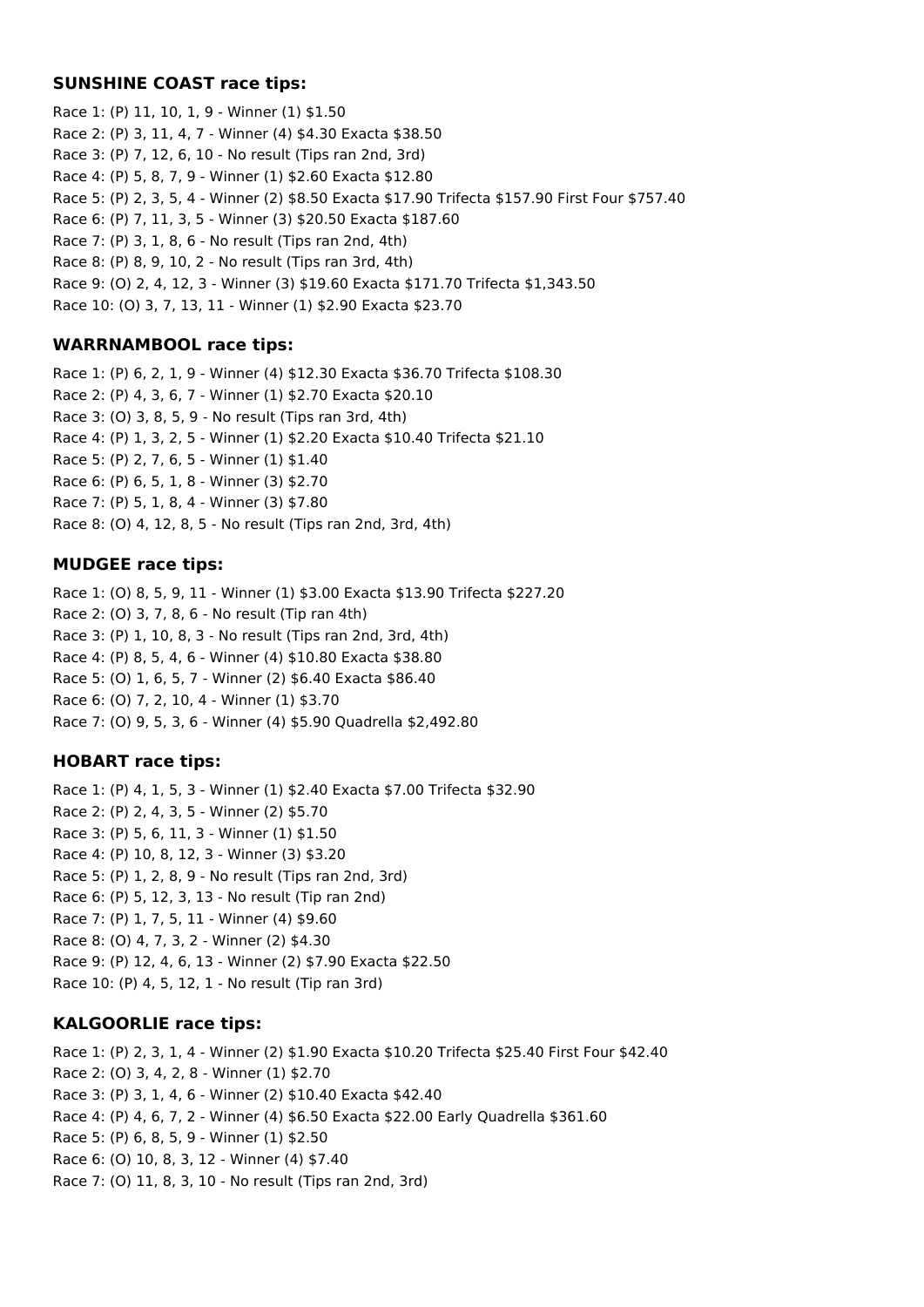# **Sunday 28th June 2020**

#### **GRAFTON race tips:**

Race 1: (P) 7, 8, 2, 10 - Winner (1) \$2.40 Race 2: (P) 8, 5, 7, 11 - Winner (1) \$2.70 Race 3: (P) 4, 1, 9, 11 - Winner (4) \$7.90 Race 4: (O) 4, 1, 2, 11 - Winner (2) \$9.40 Early Quadrella \$867.70 Race 5: (P) 5, 2, 6, 7 - Winner (2) \$5.00 Race 6: (O) 3, 15, 11, 6 - No result (Tip ran 3rd) Race 7: (O) 10, 2, 3, 4 - Winner (1) \$5.80 Exacta \$33.80 Trifecta \$626.60

## **BALLARAT race tips:**

Race 1: (P) 2, 12, 13, 3 - Winner (1) \$2.20 Exacta \$7.00 Race 2: (P) 1, 12, 7, 9 - Winner (1) \$1.30 Exacta \$6.70 Race 3: (P) 2, 3, 9, 10 - Winner (2) \$3.10 Race 4: (P) 1, 2, 9, 7 - Winner (2) \$14.80 Exacta \$101.10 Trifecta \$310.60 First Four \$803.70 Race 5: (P) 4, 1, 14, 12 - Winner (1) \$2.20 Exacta \$2.40 Trifecta \$5.80 Early Quadrella \$156.30 Race 6: (P) 5, 10, 11, 3 - No result (Tip ran 2nd) Race 7: (P) 10, 5, 2, 4 - Winner (2) \$4.70 Race 8: (P) 5, 8, 1, 11 - Winner (4) \$3.00 Exacta \$19.30 Race 9: (P) 6, 15, 8, 10 - Winner (4) \$19.80

#### **BORDERTOWN race tips:**

Race 1: (P) 1, 3, 5, 4 - Winner (1) \$1.80 Exacta \$4.70 Trifecta \$9.00 First Four \$24.40 Race 2: (P) 4, 3, 2, 8 - Winner (4) \$9.30 Exacta \$55.10 Trifecta \$106.10 First Four \$259.20 Race 3: (P) 5, 6, 7, 3 - Winner (2) \$4.40 Exacta \$9.80 Trifecta \$75.30 Race 4: (P) 5, 6, 2, 4 - Winner (1) \$2.70 Early Quadrella \$356.00 Race 5: (P) 2, 3, 1, 7 - No result (Tip ran 2nd) Race 6: (P) 2, 5, 6, 8 - Winner (2) \$3.30 Race 7: (P) 1, 4, 7, 6 - No result (Tips ran 2nd, 3rd)

## **SUNSHINE COAST race tips:**

Race 1: (P) 8, 5, 4, 7 - No result (Tips ran 2nd, 4th) Race 2: (P) 6, 2, 5, 11 - Winner (1) \$1.50 Race 3: (P) 9, 4, 8, 2 - Winner (2) \$4.10 Exacta \$21.40 Race 4: (O) 6, 3, 4, 9 - Abandoned Race 5: (P) 7, 2, 9, 4 - Abandoned Race 6: (P) 5, 2, 7, 1 - Abandoned Race 7: (P) 2, 6, 3, 4 - Abandoned Race 8: (O) 6, 11, 16, 14 - Abandoned Race 9: (P) 17, 7, 4, 9 - Abandoned Race 10: (P) 6, 5, 16, 17 - Abandoned

## **KALGOORLIE race tips:**

Race 1: (O) 5, 9, 3, 6 - Winner (2) \$12.30 Exacta \$176.10 Trifecta \$521.80 Race 2: (O) 12, 2, 7, 4 - Winner (3) \$5.30 Exacta \$38.50 Race 3: (O) 8, 1, 4, 6 - Winner (2) \$2.30 Race 4: (P) 2, 6, 8, 11 - Winner (1) \$3.50 Exacta \$14.10 Trifecta \$123.80 Early Quadrella \$843.00 Race 5: (O) 4, 2, 10, 5 - No result (Tips ran 2nd, 4th) Race 6: (O) 4, 3, 9, 1 - Winner (4) \$3.50 Exacta \$18.10 Race 7: (P) 6, 3, 4, 5 - No result (Tips ran 2nd, 4th)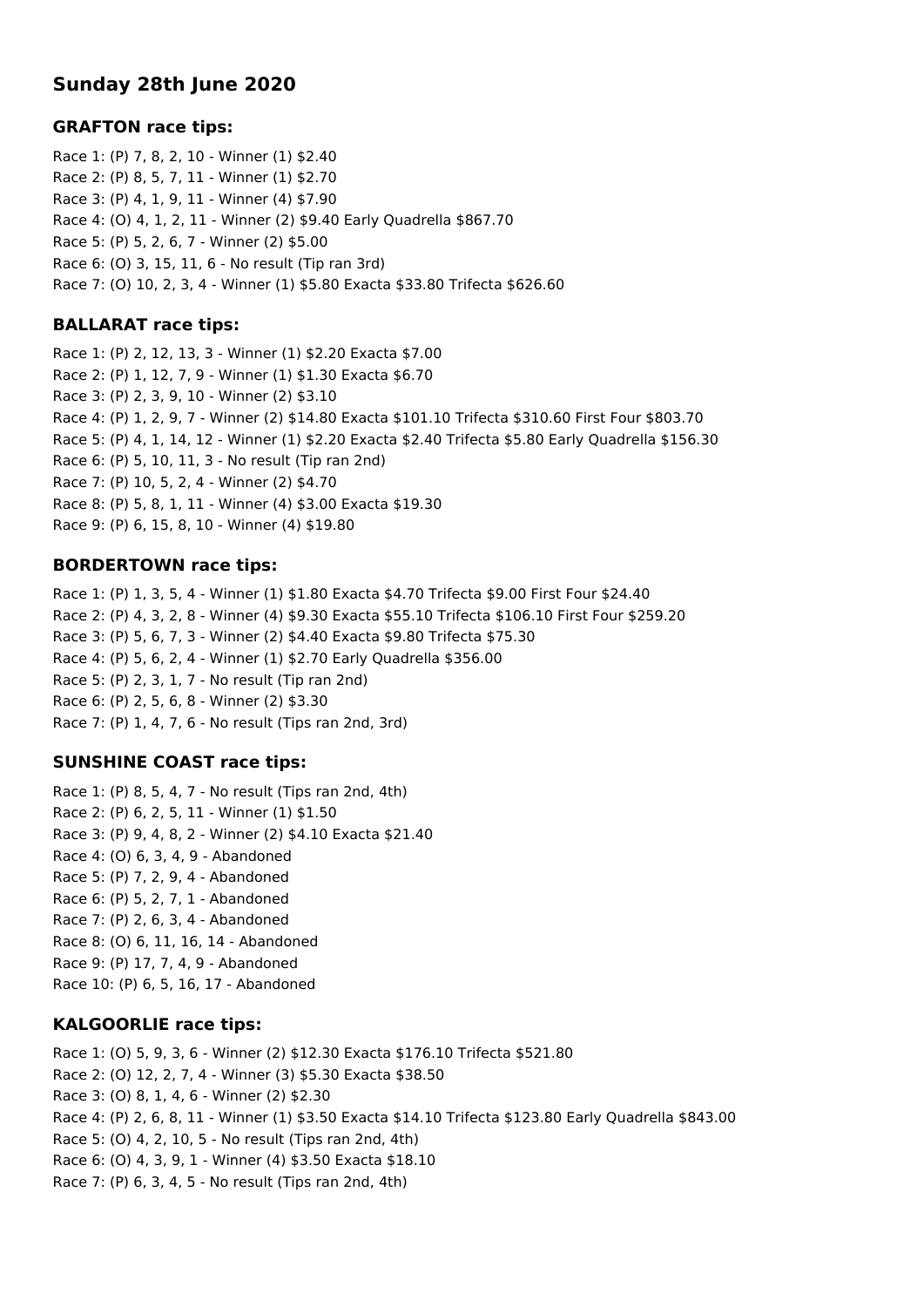## **DUBBO race tips:**

Race 1: (O) 4, 15, 13, 1 - No result (Tips ran 2nd, 4th) Race 2: (P) 10, 14, 2, 13 - No result (Tips ran 2nd, 3rd) Race 3: (O) 4, 7, 6, 9 - Winner (1) \$1.90 Exacta \$17.30 Trifecta \$48.00 First Four \$226.00 Race 4: (P) 2, 6, 7, 11 - No result (Tip ran 2nd) Race 5: (P) 2, 11, 7, 5 - Winner (4) \$6.00 Race 6: (P) 5, 10, 4, 12 - No result (Tips ran 2nd, 3rd, 4th) Race 7: (P) 3, 8, 6, 9 - Winner (4) \$3.80 Exacta \$25.60 Race 8: (P) 5, 9, 4, 12 - No result (Tip ran 4th) Race 9: (P) 9, 15, 10, 8 - Winner (3) \$4.20 Exacta \$18.00 Race 10: (P) 6, 1, 7, 15 - Winner (3) \$6.60

# **DEVONPORT race tips:**

Race 1: (P) 12, 7, 4, 2 - No result (Tips ran 2nd, 3rd) Race 2: (P) 8, 2, 11, 13 - No result (Tips ran 2nd, 3rd) Race 3: (O) 11, 2, 12, 4 - No result (Tip ran 4th) Race 4: (O) 5, 8, 6, 4 - No result (Tip ran 2nd) Race 5: (P) 8, 4, 3, 10 - No result (Tips ran 3rd, 4th) Race 6: (O) 10, 5, 1, 8 - No result (Tip ran 4th) Race 7: (P) 1, 6, 5, 8 - No result (Tips ran 3rd, 4th) Race 8: (P) 7, 4, 8, 2 - Winner (4) \$3.80 Exacta \$43.40 Trifecta \$200.00 Race 9: (P) 1, 2, 3, 4 - Winner (2) \$2.40

# **Sunday 21st June 2020**

# **COONAMBLE race tips:**

Race 1: (P) 2, 3, 6, 1 - Abandoned Race 2: (P) 1, 8, 4, 9 - Abandoned Race 3: (O) 1, 2, 5, 10 - Abandoned Race 4: (P) 2, 4, 1, 7 - Abandoned Race 5: (P) 1, 4, 2, 6 - Abandoned Race 6: (P) 5, 7, 1, 14 - Abandoned Race 7: (P) 1, 4, 9, 2 - Abandoned Race 8: (O) 4, 7, 3, 2 - Abandoned

# **BENDIGO race tips:**

Race 1: (P) 3, 6, 2, 1 - Winner (1) \$2.00 Exacta \$7.00 Trifecta \$22.30 First Four \$38.30 Race 2: (P) 2, 11, 1, 12 - No result (Tips ran 2nd, 3rd, 4th) Race 3: (P) 1, 11, 8, 9 - Winner (1) \$1.70 Exacta \$14.40 Race 4: (O) 10, 12, 11, 14 - Winner (1) \$9.10 Race 5: (O) 6, 11, 7, 3 - Winner (1) \$13.10 Exacta \$44.50 Race 6: (O) 11, 7, 3, 6 - No result (Tip ran 4th) Race 7: (O) 7, 8, 5, 10 - No result (Tips ran 3rd, 4th) Race 8: (O) 7, 2, 11, 4 - Winner (2) \$3.10 Race 9: (O) 2, 9, 3, 8 - Winner (1) \$3.20 Exacta \$11.10

# **PORT AUGUSTA race tips:**

Race 1: (P) 4, 1, 5, 7 - No result (Tips ran 2nd, 3rd) Race 2: (P) 3, 1, 8, 5 - No result (Tips ran 2nd, 4th) Race 3: (P) 1, 4, 5, 2 - Winner (1) \$1.10 Exacta \$3.80 Trifecta \$20.20 First Four \$34.80 Race 4: (P) 1, 2, 7, 4 - Winner (1) \$2.00 Exacta \$8.10 Trifecta \$19.90 Race 5: (P) 2, 10, 9, 1 - Winner (1) \$4.30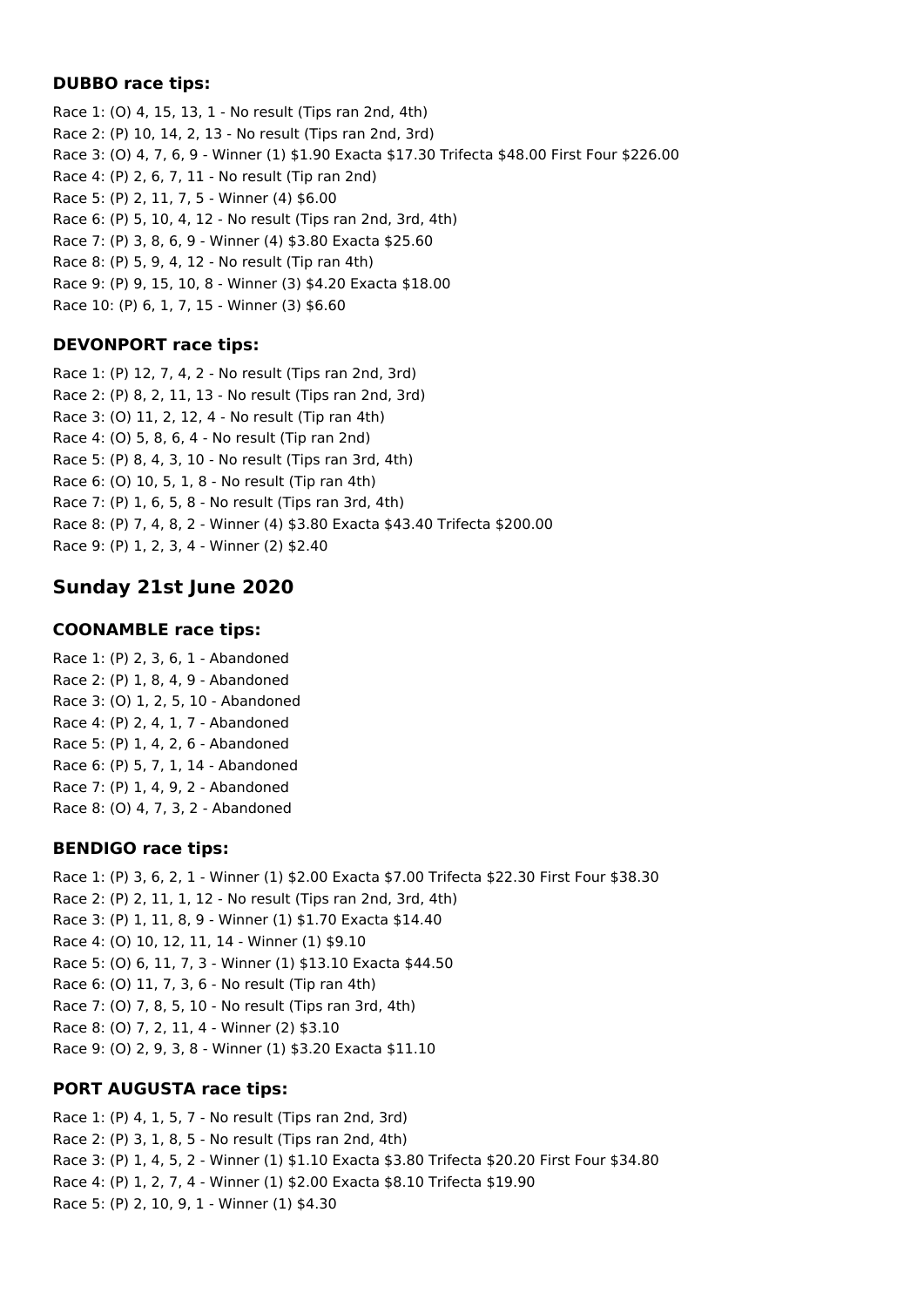Race 6: (O) 4, 9, 1, 11 - No result (Tip ran 2nd) Race 7: (O) 2, 1, 9, 6 - Winner (3) \$18.90 Exacta \$129.60 Race 8: (P) 4, 6, 9, 5 - Winner (1) \$2.80

## **SUNSHINE COAST race tips:**

Race 1: (P) 2, 6, 5, 1 - Winner (4) \$5.80 Exacta \$25.00 Race 2: (P) 1, 5, 2, 4 - Winner (1) \$1.90 Exacta \$3.10 Trifecta \$5.70 First Four \$6.70 Race 3: (O) 7, 5, 6, 14 - Winner (2) \$4.40 Race 4: (O) 4, 11, 15, 14 - Winner (1) \$3.10 Exacta \$15.70 Early Quadrella \$277.90 Race 5: (P) 5, 3, 4, 9 - Winner (1) \$3.30 Race 6: (O) 5, 4, 12, 2 - No result (Tips ran 2nd, 3rd) Race 7: (\*) 12, 7, 2, 16 - Winner (1) \$3.60 Race 8: (\*) 1, 11, 15, 12 - Winner (1) \$2.30 Exacta \$2.80

## **WERRIBEE race tips:**

Race 1: (P) 3, 8, 7, 1 - Winner (1) \$2.90 Exacta \$9.70 Race 2: (P) 10, 3, 11, 6 - Winner (1) \$2.90 Exacta \$9.40 Race 3: (O) 2, 6, 4, 5 - No result (Tips ran 2nd, 3rd) Race 4: (O) 2, 1, 3, 5 - Winner (1) \$3.20 Race 5: (O) 6, 1, 4, 8 - Winner (3) \$4.40 Exacta \$16.30 Trifecta \$94.40 Race 6: (O) 8, 3, 6, 9 - Winner (2) \$5.90 Exacta \$29.60 Race 7: (O) 8, 3, 11, 4 - Winner (4) \$3.70 Exacta \$32.80 Trifecta \$126.00 Race 8: (O) 7, 5, 8, 12 - Winner (1) \$3.20 Race 9: (O) 1, 5, 4, 6 - No result (Tips ran 2nd, 3rd)

## **WAGGA race tips:**

Race 1: (P) 1, 8, 3, 4 - No result (Tips ran 2nd, 3rd) Race 2: (P) 6, 10, 11, 2 - Winner (2) \$3.70 Race 3: (P) 1, 3, 2, 5 - Winner (1) \$6.20 Race 4: (O) 2, 4, 6, 8 - Winner (2) \$4.40 Race 5: (O) 2, 10, 7, 5 - No result (Tips ran 2nd, 3rd, 4th) Race 6: (O) 7, 13, 9, 1 - Winner (4) \$2.60 Race 7: (O) 2, 3, 6, 7 - Winner (3) \$15.40 Exacta \$71.50

## **HOBART race tips:**

Race 1: (P) 8, 11, 5, 7 - No result (Tip ran 2nd) Race 2: (P) 2, 5, 3, 1 - Winner (1) \$2.90 Exacta \$7.40 Race 3: (P) 1, 6, 5, 2 - Winner (3) \$5.60 Exacta \$13.00 Race 4: (O) 5, 7, 2, 4 - Winner (2) \$6.10 Race 5: (P) 13, 6, 14, 3 - Winner (3) \$5.90 Race 6: (P) 7, 8, 2, 5 - Winner (1) \$2.60 Exacta \$15.60 Trifecta \$70.80 Race 7: (O) 4, 7, 6, 1 - Winner (2) \$3.70 Race 8: (O) 3, 8, 7, 9 - No result (Tips ran 2nd, 4th)

## **CARNARVON race tips:**

Race 1: (O) 9, 8, 4, 11 - Winner (1) \$3.70 Exacta \$20.90 Trifecta \$114.40 First Four \$705.10 Race 2: (P) 5, 8, 2, 6 - Winner (2) \$7.50 Exacta \$19.60 Trifecta \$69.80 Race 3: (O) 3, 8, 6, 2 - No result (Tips ran 2nd, 4th) Race 4: (O) 6, 2, 5, 12 - Winner (1) \$4.40 Race 5: (O) 4, 7, 9, 10 - No result (Tips ran 2nd, 4th) Race 6: (O) 2, 7, 9, 6 - No result (Tips ran 2nd, 3rd) Race 7: (P) 1, 4, 7, 8 - No result (Tip ran 4th)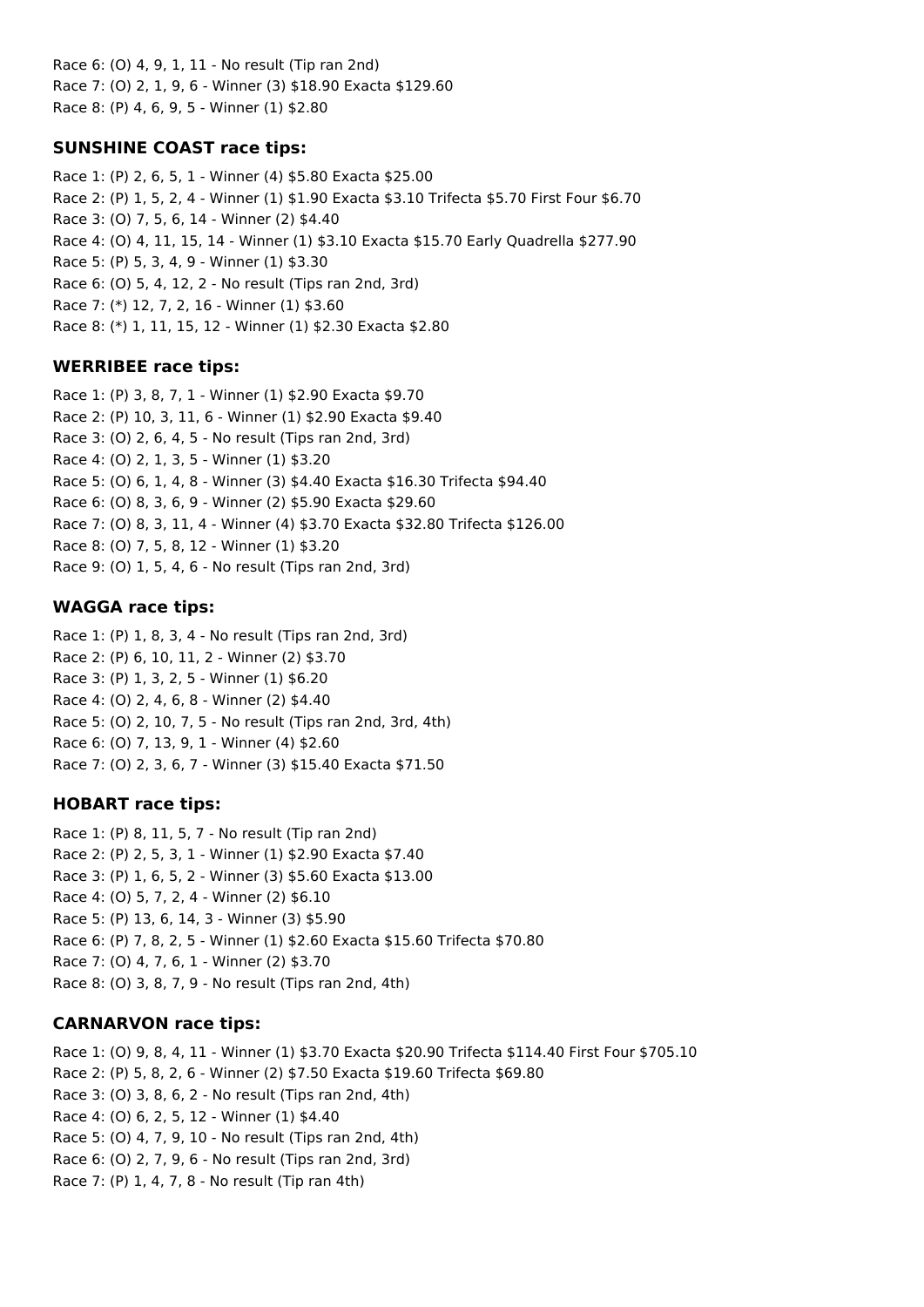# **Sunday 14th June 2020**

## **PORT MACQUARIE race tips:**

Race 1: (P) 5, 7, 1, 8 - Winner (1) \$2.80 Exacta \$7.30 Race 2: (P) 14, 16, 5, 9 - No result (Tip ran 2nd) Race 3: (P) 1, 3, 6, 8 - Winner (2) \$3.90 Race 4: (P) 1, 10, 8, 11 - Winner (3) \$4.30 Race 5: (P) 2, 5, 7, 9 - Winner (1) \$2.70 Race 6: (O) 4, 2, 5, 7 - Winner (3) \$7.00 Exacta \$34.70 Trifecta \$324.90 Race 7: (O) 2, 9, 1, 5 - Winner (4) \$8.70 Exacta \$56.70 Race 8: (P) 8, 2, 6, 11 - No result (Tips ran 2nd, 3rd, 4th)

## **BALLARAT race tips:**

Race 1: (O) 3, 16, 10, 1 - Winner (2) \$5.00 Race 2: (P) 1, 10, 6, 3 - Winner (3) \$5.90 Exacta \$13.10 Trifecta \$58.90 Race 3: (P) 1, 8, 9, 2 - No result (Tip ran 3rd) Race 4: (P) 1, 11, 8, 2 - Winner (3) \$8.70 Exacta \$36.20 Trifecta \$158.80 First Four \$617.80 Race 5: (O) 7, 3, 2, 12 - Winner (3) \$3.30 Exacta \$10.50 Trifecta \$94.90 Race 6: (P) 1, 3, 4, 5 - No result (Tips ran 2nd, 3rd, 4th) Race 7: (P) 2, 8, 1, 10 - Winner (1) \$1.20 Exacta \$2.80 Trifecta \$19.30 First Four \$34.80 Race 8: (P) 7, 6, 4, 8 - Winner (1) \$2.50 Race 9: (O) 4, 3, 11, 12 - Winner (2) \$3.60

## **MOUNT GAMBIER race tips:**

Race 1: (P) 1, 6, 4, 3 - No result (Tips ran 2nd, 4th) Race 2: (P) 5, 1, 7, 8 - No result (Tips ran 2nd, 3rd) Race 3: (O) 3, 4, 9, 2 - Winner (3) \$10.00 Race 4: (P) 1, 4, 2, 6 - Winner (3) \$7.00 Exacta \$29.30 Trifecta \$296.00 Race 5: (P) 7, 1, 4, 5 - Winner (4) \$4.50 Race 6: (P) 3, 4, 7, 2 - No result (Tip ran 2nd) Race 7: (P) 9, 8, 1, 10 - Abandoned

## **TOOWOOMBA race tips:**

Race 1: (P) 4, 1, 2, 5 - Abandoned Race 2: (P) 7, 4, 9, 3 - Abandoned Race 3: (P) 3, 5, 2, 8 - Abandoned Race 4: (P) 3, 5, 2, 1 - Abandoned Race 5: (P) 3, 1, 9, 6 - Abandoned Race 6: (P) 3, 8, 4, 1 - Abandoned Race 7: (P) 5, 7, 8, 4 - Abandoned Race 8: (P) 5, 13, 1, 8 - Abandoned Race 9: (P) 9, 13, 4, 11 - Abandoned

# **KALGOORLIE race tips:**

Race 1: (P) 5, 7, 2, 3 - Winner (2) \$2.60 Exacta \$5.90 Race 2: (P) 1, 3, 4, 7 - Winner (2) \$3.40 Race 3: (P) 2, 5, 8, 6 - Winner (3) \$3.00 Exacta \$26.00 Trifecta \$127.40 Race 4: (O) 6, 5, 2, 8 - No result (Tips ran 3rd, 4th) Race 5: (P) 4, 10, 3, 7 - No result (Tips ran 2nd, 3rd) Race 6: (P) 3, 2, 9, 6 - Winner (1) \$2.40 Exacta \$3.80 Trifecta \$30.80 Race 7: (O) 2, 1, 11, 6 - No result (Tips ran 3rd, 4th)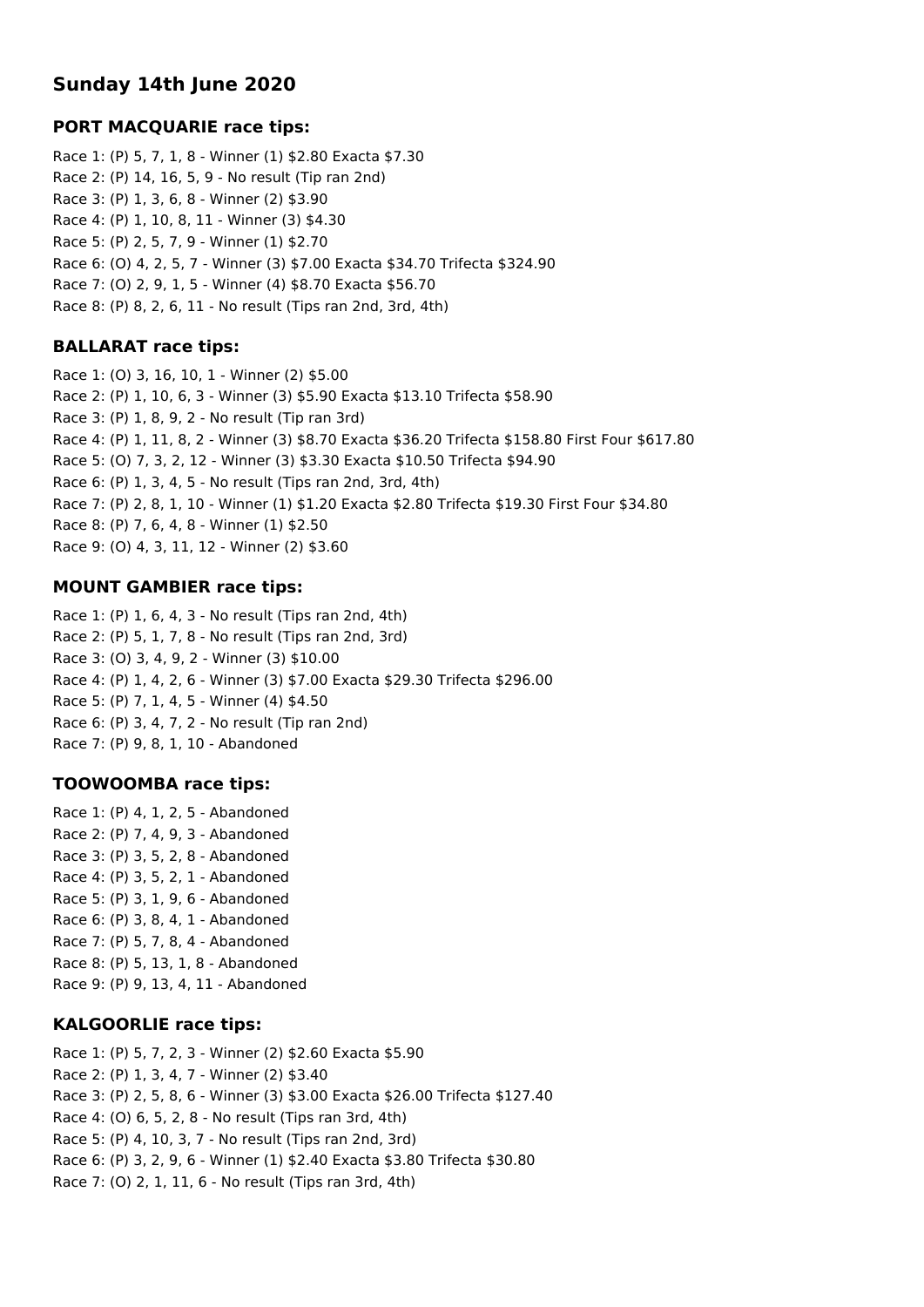#### **MOE race tips:**

Race 1: (O) 1, 9, 10, 8 - No result (Tips ran 2nd, 3rd) Race 2: (O) 3, 12, 2, 5 - Winner (3) \$4.40 Race 3: (O) 9, 2, 7, 12 - Winner (3) \$6.00 Race 4: (O) 4, 10, 6, 3 - Winner (2) \$4.10 Exacta \$29.10 Trifecta \$233.40 First Four \$3,432.40 Race 5: (O) 9, 4, 11, 10 - No result (Tips ran 2nd, 4th) Race 6: (O) 1, 11, 4, 9 - No result (Tips ran 2nd, 4th) Race 7: (O) 7, 2, 5, 6 - Winner (1) \$5.50 Race 8: (O) 6, 8, 12, 5 - No result (Tips ran 3rd, 4th) Race 9: (O) 11, 1, 6, 2 - No result (Tips ran 2nd, 3rd)

## **MUSWELLBROOK race tips:**

Race 1: (P) 1, 4, 13, 6 - Winner (3) \$11.20 Race 2: (P) 3, 7, 2, 8 - Winner (3) \$7.80 Exacta \$38.90 Race 3: (P) 2, 4, 8, 10 - Winner (1) \$1.90 Exacta \$7.80 Trifecta \$32.10 Race 4: (P) 2, 10, 4, 1 - No result (Tip ran 4th) Race 5: (P) 4, 5, 3, 10 - Winner (1) \$1.60 Exacta \$5.30 Trifecta \$10.40 First Four \$25.10 Race 6: (O) 3, 7, 8, 4 - Winner (3) \$7.80 Exacta \$53.60 Trifecta \$149.70 First Four \$333.70 Race 7: (P) 9, 2, 10, 14 - Winner (4) \$8.30 Exacta \$71.30 Trifecta \$165.80

# **LAUNCESTON race tips:**

Race 1: (P) 6, 3, 5, 1 - No result (Tips ran 3rd, 4th) Race 2: (P) 10, 8, 6, 12 - Winner (2) \$4.50 Race 3: (P) 3, 6, 10, 5 - Winner (2) \$2.80 Exacta \$12.80 Race 4: (P) 2, 3, 5, 8 - No result (Tips ran 2nd, 4th) Race 5: (P) 8, 5, 6, 3 - No result (Tip ran 4th) Race 6: (P) 1, 2, 6, 7 - No result (Tips ran 2nd, 3rd) Race 7: (P) 3, 8, 7, 5 - Winner (4) \$3.20 Exacta \$26.50 Race 8: (P) 5, 9, 2, 8 - Winner (4) \$7.90 Exacta \$42.00 Trifecta \$131.90 Race 9: (O) 10, 1, 5, 3 - No result (Tips ran 2nd, 4th) Race 10: (P) 2, 10, 9, 4 - No result (Tip ran 2nd)

# **Sunday 7th June 2020**

## **HAWKESBURY race tips:**

Race 1: (P) 2, 1, 8, 9 - Winner (1) \$2.30 Race 2: (P) 6, 4, 2, 5 - Winner (1) \$2.10 Race 3: (P) 5, 9, 1, 8 - Winner (2) \$7.60 Race 4: (P) 1, 5, 4, 10 - Winner (1) \$1.80 Exacta \$4.80 Early Quadrella \$73.50 Race 5: (P) 7, 11, 2, 12 - No result Race 6: (O) 1, 3, 11, 7 - Winner (2) \$1.80 Race 7: (P) 3, 6, 2, 7 - No result (Tip ran 4th) Race 8: (O) 7, 1, 16, 4 - Winner (1) \$2.50

## **SWAN HILL race tips:**

Race 1: (P) 10, 11, 9, 5 - Winner (1) \$3.00 Exacta \$13.20 Race 2: (O) 4, 12, 11, 8 - Winner (4) \$5.70 Exacta \$47.90 Race 3: (P) 2, 5, 9, 3 - Winner (1) \$3.30 Exacta \$13.70 Trifecta \$98.60 First Four \$246.90 Race 4: (P) 1, 2, 6, 3 - No result (Tips ran 3rd, 4th) Race 5: (O) 4, 5, 7, 12 - No result (Tip ran 2nd) Race 6: (P) 4, 2, 5, 9 - Winner (1) \$2.00 Exacta \$13.30 Race 7: (P) 3, 4, 2, 5 - Winner (2) \$1.80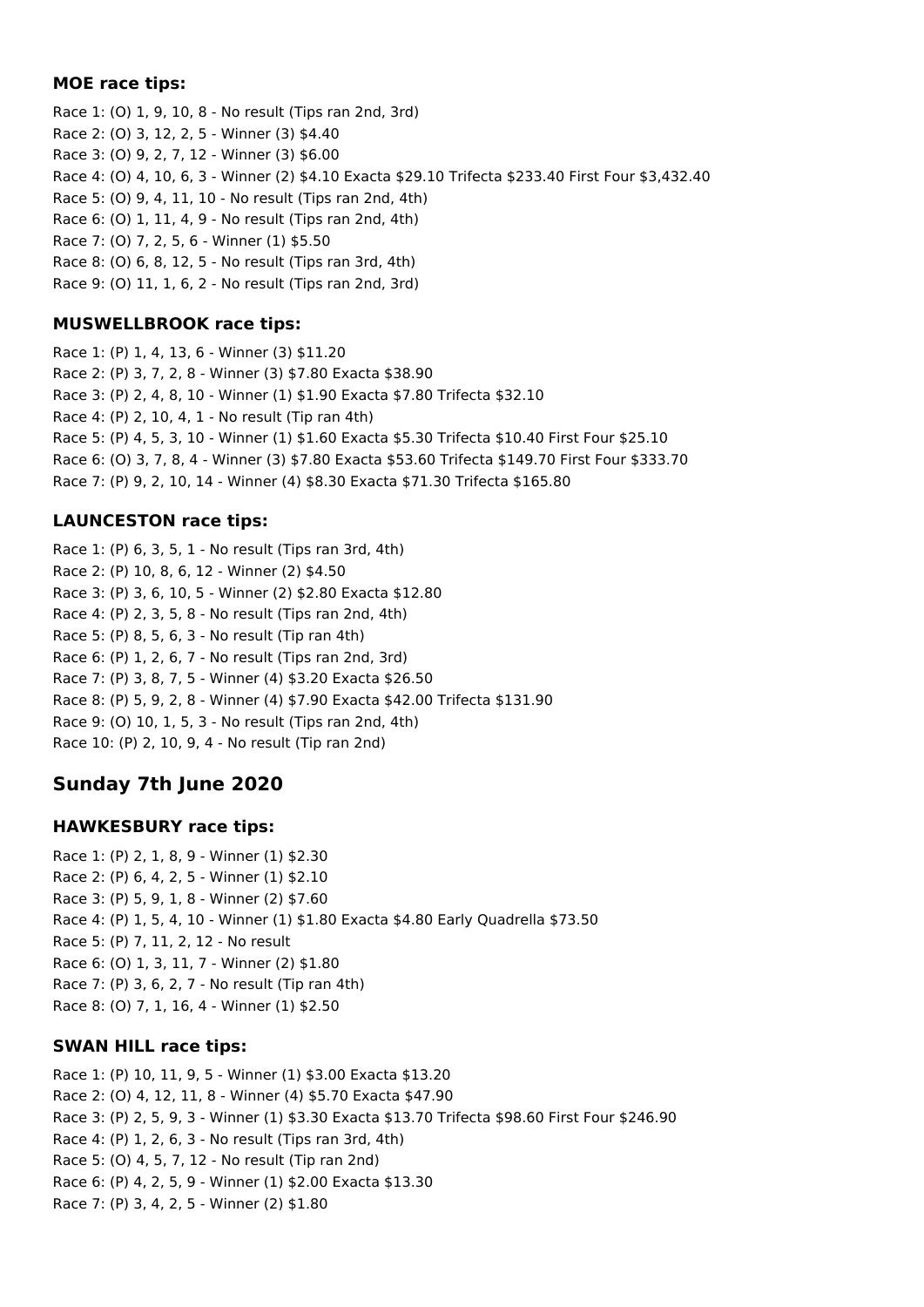Race 8: (P) 1, 5, 8, 6 - Winner (2) \$2.00 Exacta \$13.50 Trifecta \$35.80 Race 9: (O) 12, 3, 9, 1 - No result (Tips ran 2nd, 3rd, 4th)

## **PORT AUGUSTA race tips:**

Race 1: (P) 1, 2, 5, 6 - Winner (1) \$1.90 Exacta \$10.40 Trifecta \$44.50 First Four \$103.30 Race 2: (P) 3, 4, 10, 2 - Winner (1) \$3.50 Exacta \$14.40 Trifecta \$32.00 Race 3: (P) 5, 9, 8, 10 - Winner (1) \$2.50 Exacta \$42.80 Race 4: (P) 8, 5, 6, 4 - Winner (1) \$1.30 Exacta \$5.00 Early Quadrella \$17.80 Race 5: (O) 4, 7, 1, 11 - No result (Tips ran 2nd, 4th) Race 6: (O) 3, 10, 5, 13 - Winner (1) \$2.30 Exacta \$11.10 Race 7: (O) 9, 11, 12, 2 - Winner (1) \$3.70 Exacta \$13.80

## **IPSWICH race tips:**

Race 1: (P) 8, 3, 2, 1 - Winner (4) \$8.90 Race 2: (P) 9, 5, 6, 12 - Winner (3) \$3.20 Race 3: (P) 1, 7, 9, 12 - Winner (2) \$2.50 Exacta \$9.80 Race 4: (P) 5, 6, 7, 3 - No result Race 5: (P) 9, 4, 16, 7 - Winner (2) \$3.70 Exacta \$9.50 Race 6: (O) 6, 4, 9, 8 - Winner (2) \$3.20 Race 7: (O) 2, 14, 12, 9 - Winner (4) \$3.40 Race 8: (P) 16, 8, 5, 2 - Winner (2) \$3.00 Exacta \$8.10 Trifecta \$75.00 First Four \$168.40 Quadrella \$342.20

## **KALGOORLIE race tips:**

Race 1: (P) 1, 9, 4, 6 - No result (Tips ran 2nd, 4th) Race 2: (P) 10, 2, 8, 6 - No result (Tips ran 3rd, 4th) Race 3: (P) 3, 2, 6, 4 - Winner (4) \$2.50 Race 4: (O) 3, 1, 6, 7 - Winner (2) \$2.10 Race 5: (O) 8, 7, 5, 1 - No result (Tips ran 2nd, 3rd, 4th) Race 6: (P) 8, 4, 5, 6 - No result (Tip ran 2nd) Race 7: (P) 10, 6, 5, 3 - Winner (2) \$13.20

# **SAPPHIRE COAST race tips:**

Race 1: (P) 7, 6, 3, 1 - No result (Tips ran 3rd, 4th) Race 2: (P) 3, 10, 4, 7 - Winner (1) \$5.20 Exacta \$14.10 Trifecta \$93.60 Race 3: (P) 1, 12, 2, 9 - Winner (2) \$4.40 Exacta \$21.30 Trifecta \$64.20 First Four \$205.10 Race 4: (P) 4, 5, 3, 1 - Winner (1) \$8.90 Race 5: (P) 4, 3, 5, 1 - Winner (3) \$5.50 Exacta \$21.10 Trifecta \$66.60 Race 6: (O) 5, 1, 9, 11 - No result (Tip ran 3rd) Race 7: (P) 1, 5, 2, 13 - Winner (1) \$4.20 Exacta \$49.30 Trifecta \$214.30

# **Sunday 31st May 2020**

## **TAMWORTH race tips:**

Race 1: (O) 4, 1, 14, 2 - No result Race 2: (P) 2, 1, 6, 3 - Winner (1) \$3.10 Exacta \$13.40 Trifecta \$46.90 First Four \$91.50 Race 3: (P) 13, 6, 5, 7 - Winner (4) \$1.80 Exacta \$5.60 Race 4: (P) 2, 4, 5, 6 - No result (Tip ran 2nd) Race 5: (O) 5, 4, 9, 8 - Winner (4) \$6.70 Race 6: (O) 7, 8, 3, 1 - No result (Tips ran 2nd, 4th) Race 7: (O) 5, 9, 11, 8 - Winner (4) \$7.00 Exacta \$23.80 Trifecta \$111.70 Race 8: (P) 9, 13, 12, 6 - No result (Tips ran 3rd, 4th)

# **BALLARAT race tips:**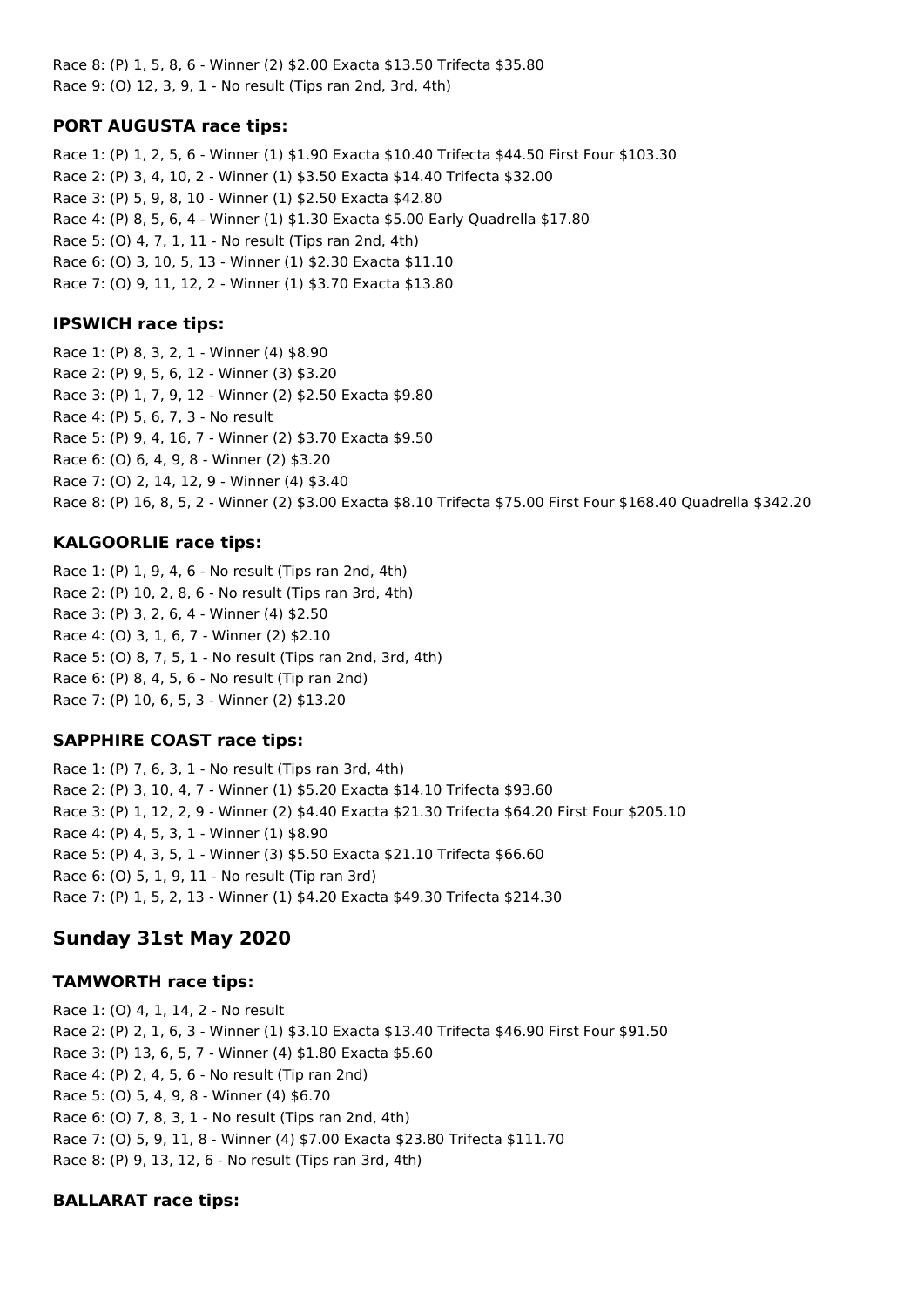Race 1: (P) 6, 9, 7, 2 - No result (Tips ran 2nd, 3rd, 4th) Race 2: (O) 4, 9, 14, 5 - No result (Tips ran 3rd, 4th) Race 3: (P) 7, 3, 10, 4 - Winner (2) \$7.00 Race 4: (P) 1, 7, 3, 4 - Winner (1) \$1.60 Exacta \$4.30 Trifecta \$25.50 First Four \$51.00 Race 5: (O) 8, 9, 5, 2 - Winner (4) \$4.00 Exacta \$28.10 Race 6: (P) 8, 9, 10, 4 - No result (Tip ran 3rd) Race 7: (P) 3, 11, 7, 4 - Winner (1) \$5.50 Race 8: (O) 7, 1, 13, 5 - Winner (2) \$3.60 Race 9: (P) 5, 4, 3, 10 - Winner (2) \$2.00 Exacta \$10.70 Trifecta \$44.90 First Four \$107.30

#### **BORDERTOWN race tips:**

Race 1: (P) 7, 8, 9, 1 - Winner (4) \$9.40 Exacta \$55.50 Trifecta \$182.50 Race 2: (P) 5, 6, 7, 8 - No result (Tips ran 2nd, 3rd) Race 3: (O) 5, 9, 4, 3 - Winner (3) \$8.70 Exacta \$36.00 Race 4: (P) 7, 4, 3, 10 - No result (Tips ran 2nd, 3rd, 4th) Race 5: (P) 2, 5, 3, 1 - Winner (3) \$1.70 Race 6: (P) 5, 11, 2, 9 - Winner (4) \$8.90 Exacta \$33.00 Race 7: (P) 8, 6, 1, 7 - Winner (2) \$3.90 Exacta \$36.00 Trifecta \$383.50 Race 8: (O) 4, 8, 11, 6 - No result (Tips ran 2nd, 3rd)

#### **TOOWOOMBA race tips:**

Race 1: (P) 4, 6, 7, 8 - Winner (1) \$1.60 Race 2: (P) 1, 2, 4, 7 - Winner (3) \$4.30 Exacta \$7.50 Trifecta \$15.20 Race 3: (P) 4, 1, 3, 7 - No result (Tips ran 2nd, 3rd) Race 4: (P) 4, 9, 2, 8 - Winner (1) \$1.60 Exacta \$3.60 Race 5: (P) 2, 1, 4, 7 - Winner (3) \$2.40 Race 6: (P) 2, 3, 6, 1 - Winner (2) \$2.40 Exacta \$5.90 Race 7: (P) 4, 6, 8, 1 - Winner (3) \$2.60 Exacta \$20.50 Trifecta \$74.20 Early Quadrella \$51.30 Race 8: (P) 9, 3, 4, 6 - No result (Tips ran 2nd, 4th) Race 9: (P) 3, 2, 6, 1 - Winner (1) \$2.30 Exacta \$5.00 Trifecta \$26.00 Race 10: (P) 9, 2, 5, 6 - Winner (3) \$5.40 Race 11: (P) 8, 3, 14, 7 - No result (Tip ran 3rd)

#### **PINJARRA race tips:**

Race 1: (P) 2, 1, 6, 4 - Winner (1) \$3.20 Race 2: (P) 6, 7, 4, 1 - Winner (1) \$2.10 Exacta \$4.10 Trifecta \$17.60 First Four \$25.20 Race 3: (P) 3, 6, 4, 5 - Winner (1) \$5.40 Exacta \$27.80 Race 4: (O) 4, 10, 2, 7 - No result (Tip ran 4th) Race 5: (P) 2, 4, 5, 9 - Winner (1) \$2.40 Exacta \$8.90 Race 6: (P) 4, 5, 2, 10 - Winner (1) \$3.30 Race 7: (P) 5, 2, 7, 12 - No result Race 8: (O) 1, 2, 7, 3 - Winner (1) \$2.70 Race 9: (P) 6, 4, 5, 2 - Winner (1) \$3.70 Exacta \$15.40

#### **MURWILLUMBAH race tips:**

Race 1: (P) 6, 4, 3, 1 - Winner (1) \$2.90 Race 2: (P) 5, 7, 3, 2 - No result (Tips ran 2nd, 3rd, 4th) Race 3: (P) 2, 4, 10, 7 - Winner (1) \$4.70 Race 4: (P) 3, 1, 4, 2 - Winner (3) \$2.60 Exacta \$8.00 Trifecta \$24.10 First Four \$37.40 Race 5: (P) 4, 3, 2, 7 - Winner (2) \$3.20 Race 6: (P) 6, 4, 3, 7 - No result (Tips ran 2nd, 3rd, 4th) Race 7: (P) 1, 4, 2, 9 - Winner (3) \$12.00 Exacta \$27.20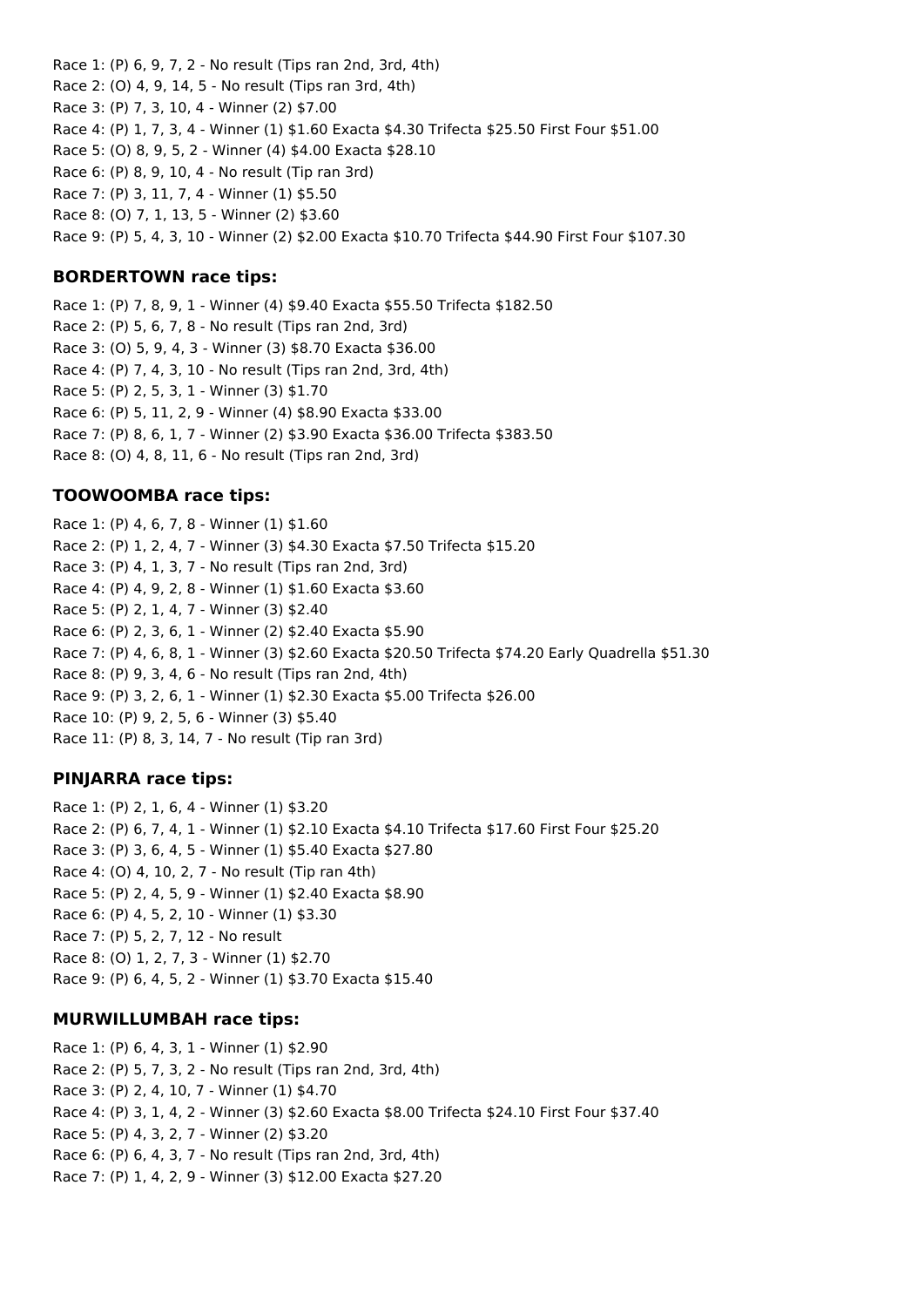# **Sunday 24th May 2020**

#### **SANDOWN race tips:**

Race 1: (P) 2, 3, 4, 5 - Winner (3) \$5.10 Exacta \$14.20 Trifecta \$34.10 First Four \$100.10 Race 2: (P) 7, 3, 1, 4 - No result (Tips ran 2nd, 4th) Race 3: (P) 3, 6, 4, 1 - Winner (4) \$4.60 Race 4: (P) 2, 1, 3, 6 - Winner (2) \$1.50 Exacta \$8.00 Trifecta \$13.50 Race 5: (P) 7, 3, 2, 6 - Winner (4) \$3.70 Exacta \$14.90 Trifecta \$32.60 Race 6: (O) 3, 12, 5, 13 - No result (Tips ran 3rd, 4th) Race 7: (P) 9, 5, 7, 13 - No result (Tips ran 3rd, 4th) Race 8: (O) 9, 14, 6, 10 - Winner (1) \$5.20 Exacta \$35.00

## **PORT AUGUSTA race tips:**

Race 1: (P) 3, 7, 2, 6 - Abandoned Race 2: (P) 4, 11, 6, 1 - Abandoned Race 3: (P) 2, 4, 6, 8 - Abandoned Race 4: (O) 3, 4, 7, 2 - Abandoned Race 5: (P) 1, 8, 13, 3 - Abandoned Race 6: (P) 1, 4, 6, 10 - Abandoned Race 7: (P) 2, 3, 7, 4 - Abandoned

## **IPSWICH race tips:**

Race 1: (O) 7, 2, 8, 4 - No result (Tips ran 2nd, 3rd, 4th) Race 2: (P) 9, 3, 6, 1 - No result (Tip ran 2nd) Race 3: (P) 5, 10, 4, 1 - Winner (1) \$1.70 Race 4: (O) 10, 8, 1, 2 - No result (Tips ran 2nd, 4th) Race 5: (P) 1, 11, 5, 4 - No result (Tips ran 2nd, 4th) Race 6: (O) 2, 10, 11, 12 - No result (Tip ran 2nd) Race 7: (P) 1, 2, 7, 14 - No result (Tip ran 4th) Race 8: (O) 1, 2, 9, 6 - Winner (2) \$2.80 Exacta \$40.20 Race 9: (P) 1, 9, 5, 7 - No result (Tips ran 3rd, 4th) Race 10: (O) 1, 6, 4, 13 - No result (Tips ran 3rd, 4th) Race 11: (O) 5, 11, 2, 6 - Winner (2) \$5.80 Exacta \$70.80

## **KALGOORLIE race tips:**

Race 1: (P) 3, 4, 2, 6 - Winner (1) \$5.40 Exacta \$9.60 Trifecta \$37.10 Race 2: (P) 5, 3, 2, 1 - Winner (3) \$7.70 Exacta \$14.60 Trifecta \$28.10 Race 3: (P) 5, 3, 2, 7 - Winner (1) \$3.30 Race 4: (O) 5, 4, 7, 1 - No result (Tips ran 3rd, 4th) Race 5: (P) 7, 3, 2, 1 - Winner (2) \$5.80 Race 6: (P) 4, 8, 5, 10 - Winner (1) \$2.60 Race 7: (P) 10, 4, 2, 9 - Abandoned

## **BALLARAT race tips:**

Race 1: (P) 12, 8, 6, 2 - No result (Tips ran 2nd, 3rd, 4th) Race 2: (P) 10, 3, 1, 11 - Winner (2) \$2.90 Exacta \$38.00 Trifecta \$113.80 Race 3: (P) 4, 10, 5, 11 - Winner (1) \$1.70 Race 4: (P) 7, 6, 2, 8 - No result (Tips ran 2nd, 3rd, 4th) Race 5: (P) 5, 1, 9, 6 - Winner (3) \$5.70 Race 6: (O) 7, 5, 1, 2 - No result (Tips ran 2nd, 3rd, 4th) Race 7: (O) 3, 2, 7, 5 - Winner (3) \$4.30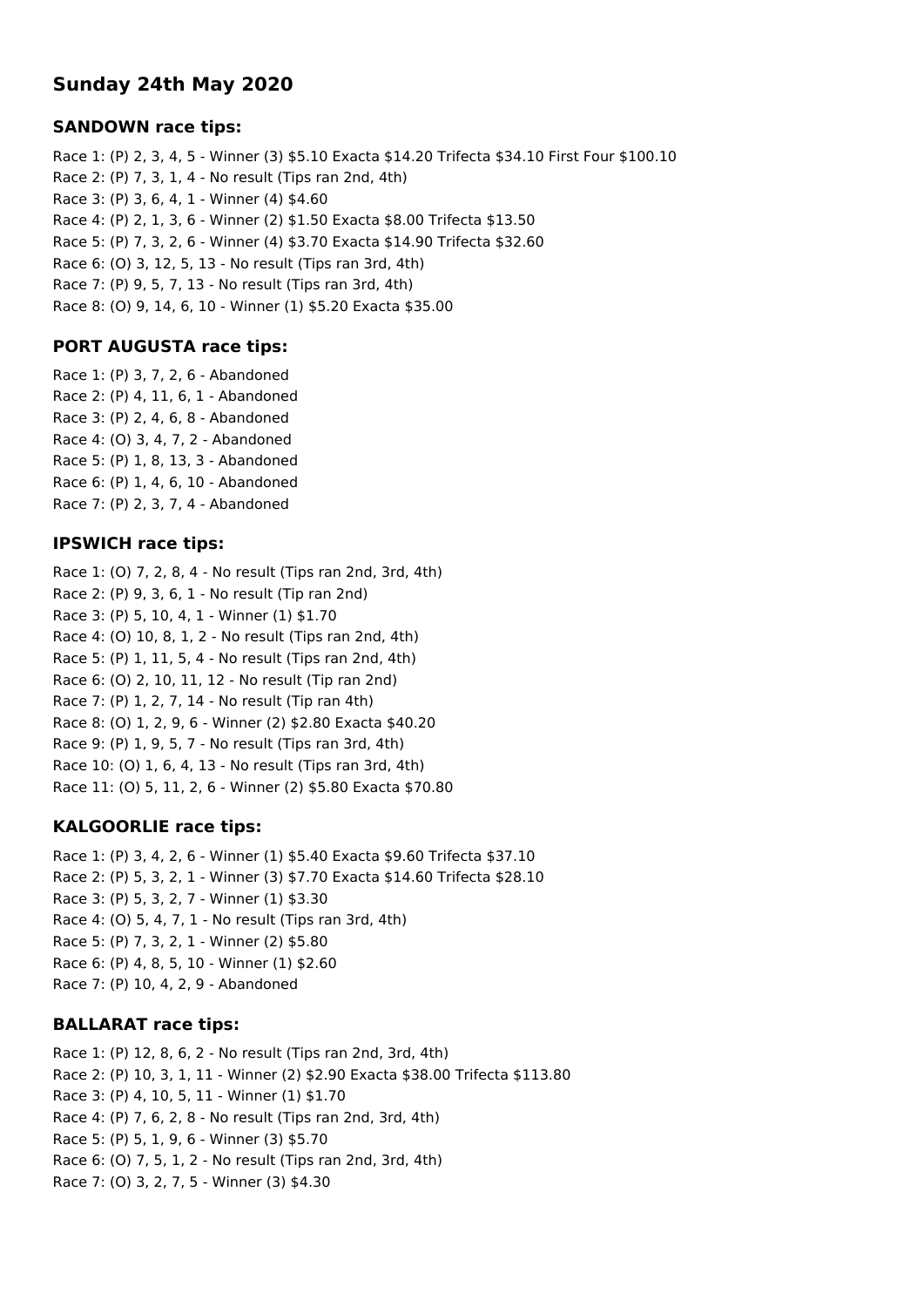#### **MUSWELLBROOK race tips:**

Race 1: (P) 9, 2, 14, 11 - Winner (4) \$6.80 Exacta \$20.90 Trifecta \$86.70 Race 2: (O) 13, 12, 11, 4 - Winner (3) \$7.00 Race 3: (O) 18, 1, 13, 12 - No result (Tips ran 2nd, 3rd) Race 4: (P) 2, 7, 12, 8 - No result (Tips ran 2nd, 4th) Race 5: (O) 1, 8, 10, 4 - Winner (3) \$18.00 Race 6: (P) 4, 12, 11, 7 - No result (Tip ran 2nd) Race 7: (O) 8, 2, 9, 6 - No result (Tips ran 2nd, 4th)

## **GOULBURN race tips:**

Race 1: (P) 3, 4, 9, 6 - Winner (1) \$1.30 Race 2: (P) 2, 5, 4, 1 - Winner (2) \$5.10 Exacta \$37.80 Trifecta \$84.10 First Four \$71.20 Race 3: (P) 2, 1, 6, 8 - No result (Tips ran 2nd, 3rd, 4th) Race 4: (P) 6, 1, 3, 5 - Winner (4) \$3.50 Race 5: (P) 5, 6, 3, 8 - Winner (1) \$3.00 Exacta \$10.10 Race 6: (P) 8, 2, 11, 3 - Winner (1) \$2.00 Exacta \$10.20 Race 7: (P) 5, 7, 11, 16 - No result (Tip ran 2nd) Race 8: (P) 1, 8, 9, 4 - Winner (1) \$8.30 Exacta \$58.00

# **Sunday 17th May 2020**

## **PARKES race tips:**

Race 1: (P) 2, 5, 4, 6 - Winner (4) \$9.60 Exacta \$35.80 Trifecta \$114.90 First Four \$178.20 Race 2: (P) 5, 10, 2, 7 - Winner (2) \$3.60 Exacta \$9.30 Trifecta \$27.70 Race 3: (P) 9, 13, 10, 7 - No result (Tips ran 3rd, 4th) Race 4: (P) 8, 1, 4, 12 - Winner (2) \$3.30 Race 5: (P) 5, 13, 2, 14 - Winner (4) \$3.90 Race 6: (P) 5, 8, 4, 11 - Winner (1) \$2.80 Race 7: (P) 3, 2, 10, 1 - Winner (1) \$4.50 Exacta \$18.00 Trifecta \$37.30 Race 8: (O) 8, 9, 12, 6 - Winner (1) \$4.60 Exacta \$19.80 Quadrella \$266.70

## **BENDIGO race tips:**

Race 1: (O) 3, 7, 15, 11 - No result (Tips ran 3rd, 4th) Race 2: (O) 1, 8, 9, 10 - No result (Tip ran 2nd) Race 3: (P) 7, 5, 6, 3 - Winner (1) \$1.50 Exacta \$6.50 Trifecta \$22.20 Race 4: (P) 4, 5, 7, 2 - Winner (1) \$2.50 Exacta \$9.20 Trifecta \$39.60 Race 5: (P) 3, 2, 5, 1 - Winner (1) \$7.20 Race 6: (P) 11, 12, 16, 14 - No result (Tip ran 3rd) Race 7: (P) 14, 3, 8, 2 - Winner (3) \$5.20 Race 8: (O) 3, 9, 12, 5 - No result (Tips ran 2nd, 4th)

# **STRATHALBYN race tips:**

Race 1: (P) 8, 9, 7, 4 - No result (Tips ran 2nd, 3rd) Race 2: (P) 3, 2, 1, 6 - Winner (2) \$2.30 Exacta \$9.10 Trifecta \$34.20 First Four \$326.00 Race 3: (P) 3, 9, 11, 4 - Winner (1) \$1.50 Exacta \$15.00 Trifecta \$48.40 Race 4: (P) 4, 7, 1, 3 - Winner (3) \$3.10 Exacta \$10.80 Trifecta \$23.90 Race 5: (O) 3, 4, 7, 1 - Winner (1) \$4.30 Exacta \$14.10 Race 6: (P) 5, 3, 7, 8 - Winner (4) \$2.60 Exacta \$9.60 Race 7: (P) 2, 4, 10, 6 - Winner (2) \$3.40 Exacta \$30.80 Trifecta \$156.80 Quadrella \$216.70

# **IPSWICH race tips:**

Race 1: (P) 5, 4, 2, 6 - Winner (2) \$3.10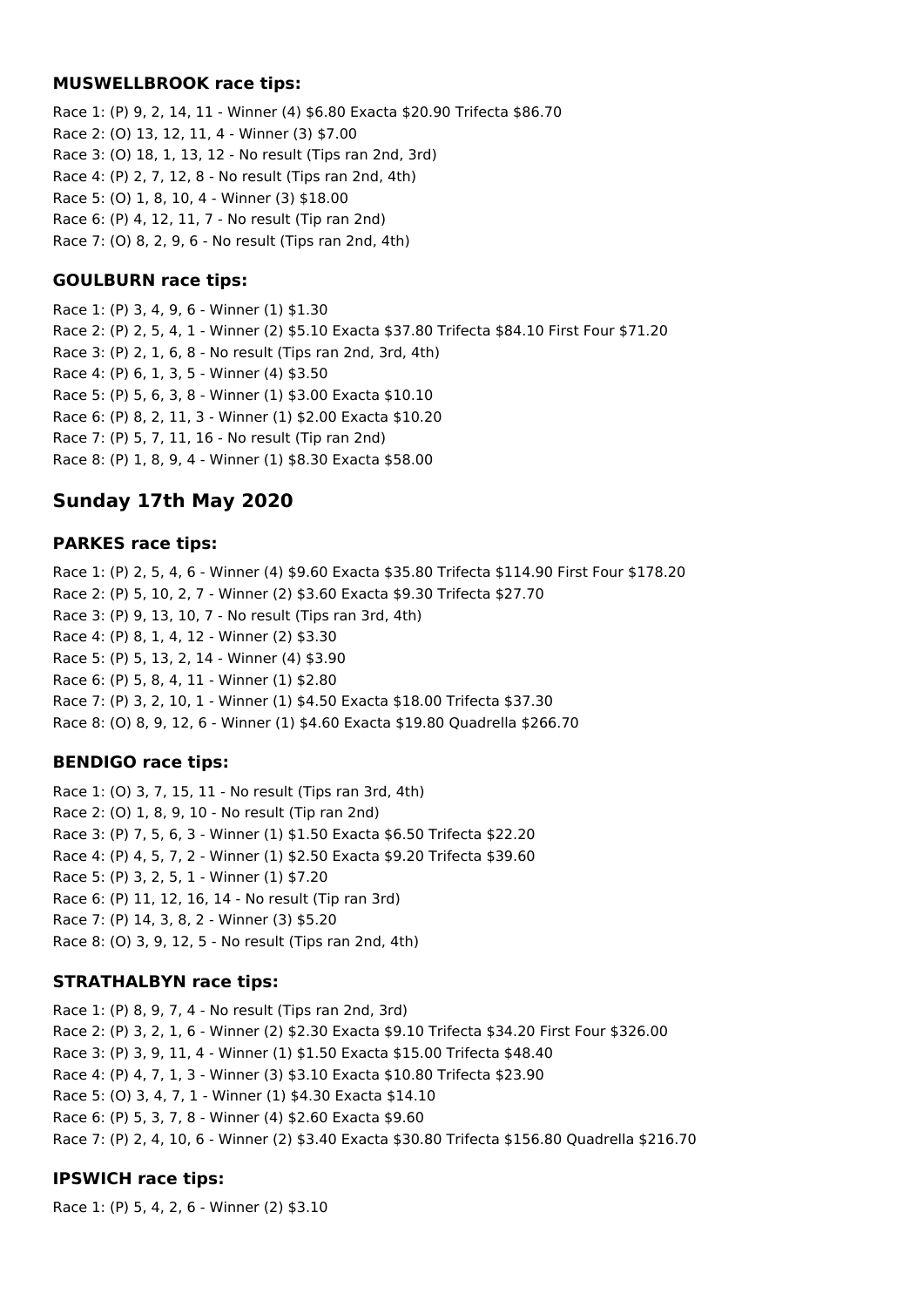Race 2: (P) 2, 10, 8, 7 - Winner (1) \$1.50 Exacta \$7.70 Race 3: (P) 1, 10, 2, 5 - Winner (1) \$1.20 Exacta \$4.30 Trifecta \$39.20 Race 4: (P) 1, 2, 4, 6 - No result (Tips ran 3rd, 4th) Race 5: (O) 8, 4, 7, 5 - Winner (1) \$1.70 Race 6: (P) 2, 10, 11, 8 - Winner (1) \$2.60 Race 7: (P) 2, 3, 5, 10 - Winner (1) \$3.30 Exacta \$11.40 Race 8: (P) 4, 10, 1, 9 - No result (Tips ran 2nd, 3rd) Race 9: (P) 4, 11, 8, 6 - No result (Tips ran 2nd, 4th) Race 10: (P) 6, 9, 10, 3 - No result (Tips ran 3rd, 4th) Race 11: (P) 3, 14, 7, 4 - Winner (3) \$3.20 Exacta \$15.40 Trifecta \$44.20

#### **KALGOORLIE race tips:**

Race 1: (P) 6, 1, 2, 4 - Winner (2) \$3.10 Race 2: (P) 5, 3, 6, 4 - Winner (1) \$2.40 Exacta \$2.50 Trifecta \$10.60 First Four \$28.40 Race 3: (P) 4, 7, 6, 2 - No result (Tips ran 3rd, 4th) Race 4: (P) 1, 2, 6, 5 - Winner (1) \$1.70 Race 5: (P) 2, 4, 7, 3 - Winner (4) \$5.40 Exacta \$14.60 Trifecta \$136.60 Race 6: (P) 2, 3, 1, 5 - Winner (4) \$7.90 Exacta \$11.60

## **CASTERTON race tips:**

Race 1: (P) 3, 6, 4, 5 - Winner (1) \$1.30 Race 2: (P) 8, 1, 3, 7 - Winner (4) \$2.60 Exacta \$9.40 Trifecta \$19.80 Race 3: (P) 3, 1, 5, 4 - Winner (1) \$3.90 Exacta \$12.40 Race 4: (P) 2, 4, 1, 5 - Winner (1) \$3.40 Exacta \$9.00 Early Quadrella \$44.70 Race 5: (P) 4, 1, 6, 2 - Winner (2) \$2.90 Exacta \$7.20 Trifecta \$30.50 First Four \$41.90 Race 6: (P) 2, 1, 10, 4 - Winner (4) \$5.50 Race 7: (O) 2, 1, 11, 9 - Winner (1) \$3.40 Race 8: (P) 6, 3, 9, 5 - Winner (1) \$2.80 Exacta \$28.00 Trifecta \$217.70 Quadrella \$130.30

#### **QUEANBEYAN race tips:**

Race 1: (P) 10, 6, 3, 11 - Winner (1) \$1.40 Exacta \$2.90 Trifecta \$23.80 Race 2: (P) 7, 4, 1, 2 - Winner (1) \$1.90 Race 3: (P) 4, 6, 1, 8 - Winner (2) \$2.10 Exacta \$13.80 Trifecta \$25.50 Race 4: (P) 11, 1, 9, 3 - Winner (2) \$1.60 Exacta \$22.10 Early Quadrella \$17.00 Race 5: (P) 2, 1, 4, 6 - Winner (1) \$2.80 Race 6: (P) 8, 10, 7, 1 - Winner (2) \$2.30 Exacta \$8.40 Trifecta \$16.60 Race 7: (P) 3, 1, 7, 9 - No result (Tip ran 2nd)

# **Sunday 10th May 2020**

#### **WAGGA race tips:**

Race 1: (P) 7, 3, 2, 1 - Winner (3) \$4.10 Race 2: (O) 1, 9, 11, 4 - Winner (1) \$4.30 Race 3: (P) 1, 5, 8, 7 - Winner (2) \$3.00 Exacta \$6.90 Trifecta \$25.90 Race 4: (P) 2, 4, 11, 5 - No result (Tips ran 2nd, 3rd) Race 5: (P) 2, 4, 7, 1 - No result (Tips ran 2nd, 3rd) Race 6: (P) 10, 1, 4, 2 - Winner (3) \$7.80 Exacta \$17.40 Trifecta \$71.90

#### **BALLARAT race tips:**

Race 1: (P) 8, 7, 6, 9 - Winner (2) \$6.10 Race 2: (P) 5, 2, 1, 14 - Winner (1) \$3.40 Race 3: (P) 4, 10, 7, 1 - Winner (3) \$3.40 Exacta \$9.20 Trifecta \$24.70 Race 4: (P) 10, 8, 7, 9 - No result (Tips ran 2nd, 3rd)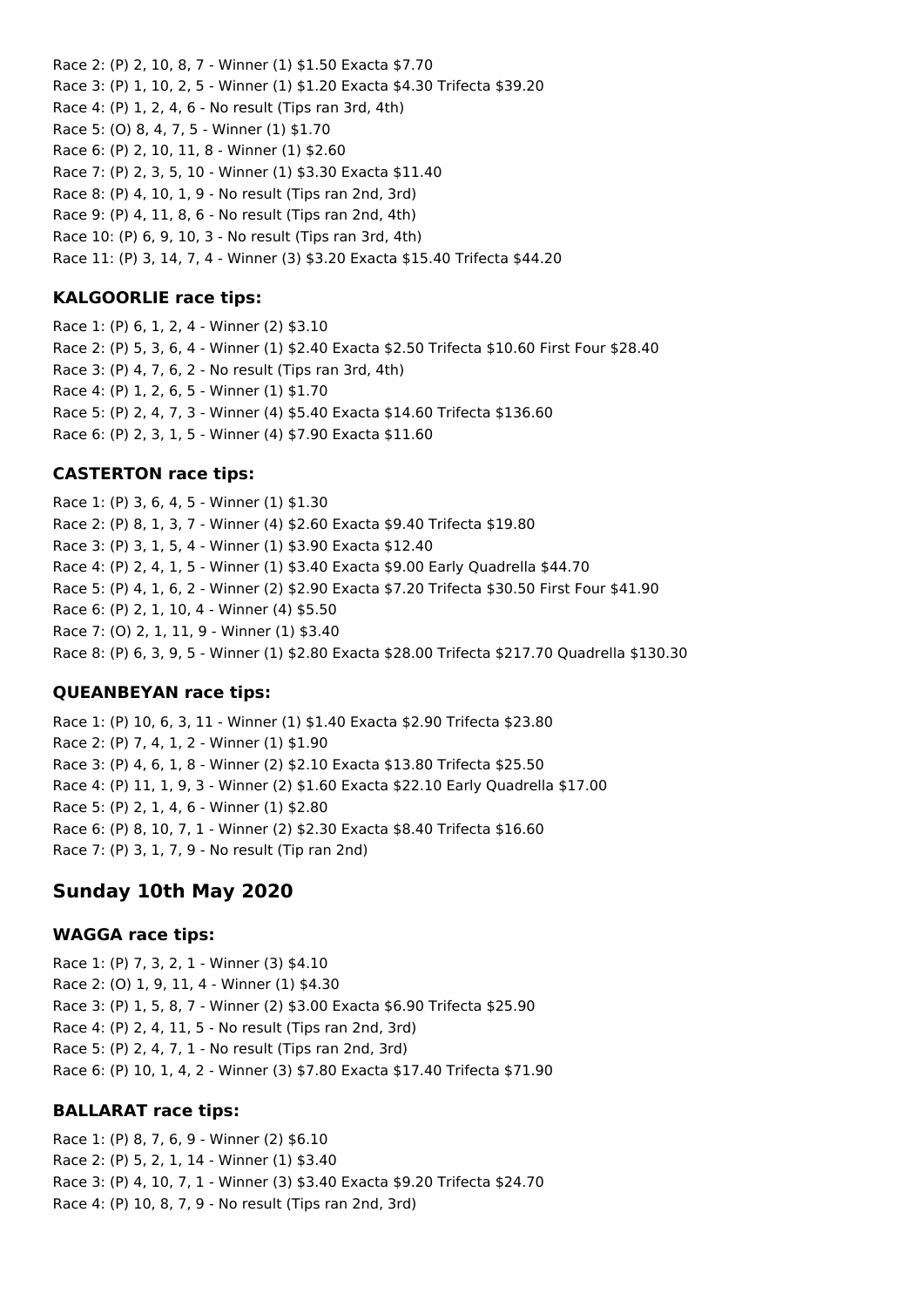Race 5: (P) 6, 5, 4, 2 - Winner (1) \$2.10 Exacta \$4.70 Race 6: (P) 3, 10, 14, 8 - Winner (4) \$5.80 Race 7: (P) 7, 2, 9, 11 - No result Race 8: (P) 4, 5, 3, 6 - Winner (1) \$1.80 Exacta \$6.70 Trifecta \$16.80 First Four \$31.70 Race 9: (P) 6, 12, 14, 3 - No result (Tips ran 2nd, 4th)

#### **TOOWOOMBA race tips:**

Race 1: (P) 2, 10, 4, 1 - Winner (4) \$7.10 Race 2: (O) 9, 5, 1, 4 - Winner (2) \$4.10 Race 3: (P) 8, 10, 6, 9 - Winner (2) \$4.40 Exacta \$8.50 Race 4: (O) 1, 10, 7, 8 - Winner (2) \$5.70 Race 5: (P) 1, 2, 5, 8 - Winner (3) \$10.40 Exacta \$42.50 Trifecta \$189.30 Race 6: (P) 4, 5, 8, 1 - Winner (4) \$2.50 Race 7: (P) 6, 10, 3, 8 - Winner (1) \$2.00 Early Quadrella \$608.50 Race 8: (P) 7, 1, 4, 6 - Winner (3) \$2.10 Race 9: (P) 5, 4, 1, 8 - Winner (1) \$2.60 Race 10: (P) 11, 5, 8, 16 - Winner (2) \$3.20 Race 11: (P) 10, 11, 14, 8 - No result (Tip ran 3rd)

## **KALGOORLIE race tips:**

Race 1: (P) 6, 3, 4, 5 - Winner (1) \$1.80 Exacta \$7.90 Trifecta \$16.60 First Four \$37.40 Race 2: (P) 7, 6, 4, 2 - Winner (4) \$3.80 Race 3: (P) 3, 4, 2, 1 - Winner (3) \$9.90 Exacta \$27.80 Trifecta \$62.80 Race 4: (P) 2, 9, 1, 3 - No result (Tips ran 2nd, 3rd, 4th) Race 5: (P) 1, 8, 9, 7 - Winner (3) \$3.90 Race 6: (P) 6, 2, 10, 8 - Winner (4) \$9.50 Exacta \$40.70 Race 7: (P) 2, 5, 9, 11 - Winner (1) \$4.10 Exacta \$11.80

## **WELLINGTON race tips:**

Race 1: (P) 8, 3, 6, 2 - Winner (2) \$3.40 Race 2: (P) 6, 9, 3, 12 - Winner (3) \$3.10 Exacta \$11.00 Race 3: (O) 4, 1, 7, 11 - Winner (4) \$3.80 Exacta \$13.20 Trifecta \$129.20 Race 4: (O) 1, 4, 10, 9 - Winner (4) \$7.70 Exacta \$67.10 Early Quadrella \$590.80 Race 5: (P) 8, 10, 7, 5 - Winner (2) \$3.50 Exacta \$41.70 Trifecta \$71.20 First Four \$341.80 Race 6: (O) 5, 4, 3, 7 - No result (Tips ran 3rd, 4th) Race 7: (O) 2, 6, 7, 12 - Winner (2) \$4.50 Exacta \$69.60 Race 8: (P) 4, 8, 11, 1 - No result (Tips ran 2nd, 4th)

# **Sunday 3rd May 2020**

## **DUBBO race tips:**

Race 1: (P) 9, 2, 7, 8 - Winner (3) \$3.90 Exacta \$9.70 Trifecta \$23.40 Race 2: (P) 10, 16, 4, 13 - Winner (3) \$2.70 Exacta \$15.90 Trifecta \$56.40 Race 3: (P) 14, 2, 15, 10 - Winner (1) \$3.10 Exacta \$14.60 Race 4: (P) 11, 14, 6, 7 - No result (Tips ran 2nd, 3rd, 4th) Race 5: (P) 4, 3, 9, 13 - Winner (4) \$2.80 Exacta \$10.70 Race 6: (P) 1, 6, 3, 7 - No result (Tip ran 3rd) Race 7: (P) 8, 1, 6, 7 - No result (Tips ran 3rd, 4th) Race 8: (O) 6, 8, 4, 11 - Winner (2) \$3.60 Race 9: (P) 8, 9, 15, 1 - No result (Tip ran 2nd)

## **BENDIGO race tips:**

Race 1: (P) 3, 8, 10, 4 - Winner (1) \$2.40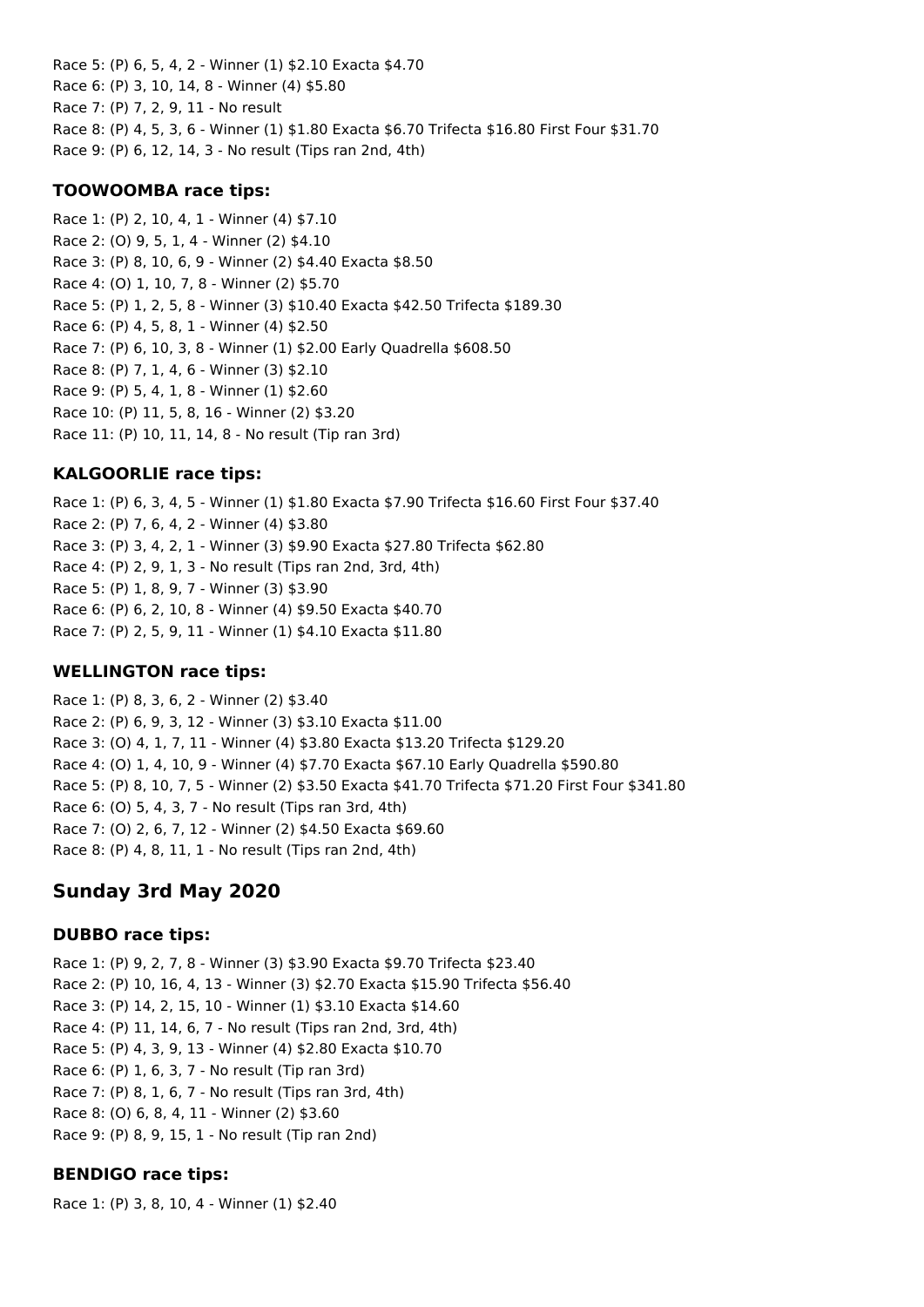Race 2: (O) 3, 5, 7, 6 - Winner (1) \$3.80 Exacta \$37.60 Trifecta \$315.80 First Four \$1,823.50 Race 3: (P) 8, 4, 9, 12 - Winner (3) \$3.40 Exacta \$5.90 Race 4: (P) 9, 7, 11, 4 - Winner (4) \$4.40 Exacta \$17.00 Early Quadrella \$265.40 Race 5: (O) 7, 11, 12, 2 - Winner (2) \$3.70 Exacta \$14.20 Race 6: (P) 8, 9, 10, 11 - Winner (1) \$4.60 Race 7: (O) 7, 13, 12, 6 - No result (Tips ran 2nd, 3rd, 4th) Race 8: (P) 10, 5, 3, 7 - Winner (4) \$3.50 Exacta \$16.40

#### **BORDERTOWN race tips:**

Race 1: (P) 5, 7, 4, 11 - Winner (1) \$1.90 Exacta \$7.80 Race 2: (P) 12, 6, 4, 9 - No result Race 3: (P) 3, 1, 10, 11 - Winner (2) \$6.00 Race 4: (P) 6, 3, 1, 4 - Winner (2) \$5.80 Exacta \$18.50 Trifecta \$69.00 Race 5: (P) 3, 5, 2, 1 - No result (Tips ran 3rd, 4th) Race 6: (P) 8, 1, 9, 5 - Winner (1) \$2.00 Exacta \$7.50 Trifecta \$44.70 First Four \$134.20 Race 7: (P) 5, 9, 8, 1 - No result (Tips ran 2nd, 3rd) Race 8: (O) 7, 5, 2, 6 - Winner (3) \$8.80 Exacta \$107.90

## **BEAUDESERT race tips:**

Race 1: (P) 1, 2, 7, 4 - Winner (1) \$2.20 Race 2: (P) 6, 9, 3, 1 - No result (Tips ran 3rd, 4th) Race 3: (P) 7, 6, 5, 10 - Winner (3) \$5.00 Race 4: (P) 12, 3, 7, 4 - Winner (1) \$1.30 Exacta \$3.70 Trifecta \$37.00 Race 5: (P) 10, 13, 5, 4 - Winner (4) \$3.10 Race 6: (P) 3, 4, 8, 7 - Winner (2) \$2.10 Exacta \$5.10 Trifecta \$21.10 Race 7: (\*) 4, 3, 2, 8 - Winner (4) \$15.70 Exacta \$50.80 Early Quadrella \$413.90 Race 8: (O) 4, 6, 7, 13 - Winner (3) \$12.60 Race 9: (P) 14, 13, 4, 1 - No result (Tips ran 3rd, 4th) Race 10: (P) 7, 3, 4, 10 - Winner (2) \$4.10 Race 11: (O) 5, 13, 2, 15 - Winner (3) \$10.10

## **BUNBURY race tips:**

Race 1: (P) 5, 7, 9, 3 - Winner (4) \$2.80 Exacta \$14.80 Trifecta \$41.50 Race 2: (P) 5, 10, 4, 6 - Winner (1) \$1.70 Exacta \$7.20 Trifecta \$14.80 Race 3: (P) 1, 9, 3, 5 - Winner (1) \$2.50 Race 4: (P) 11, 6, 5, 3 - Winner (4) \$15.70 Exacta \$71.80 Trifecta \$92.50 Early Quadrella \$425.30 Race 5: (P) 2, 3, 1, 7 - Winner (1) \$2.40 Race 6: (P) 5, 2, 6, 1 - Winner (2) \$5.00 Exacta \$20.70 Race 7: (P) 7, 14, 2, 4 - Winner (1) \$4.00 Race 8: (P) 2, 4, 6, 10 - Winner (1) \$4.60 Quadrella \$185.50

#### **BAIRNSDALE race tips:**

Race 1: (P) 3, 12, 2, 11 - No result (Tips ran 2nd, 4th) Race 2: (P) 6, 2, 3, 5 - Winner (2) \$1.90 Exacta \$3.30 Race 3: (P) 4, 9, 6, 2 - Winner (1) \$3.60 Exacta \$14.40 Race 4: (O) 3, 11, 5, 14 - No result Race 5: (P) 3, 4, 10, 9 - Winner (3) \$12.90 Exacta \$102.00 Trifecta \$234.80 Race 6: (O) 8, 4, 5, 1 - No result (Tips ran 2nd, 3rd) Race 7: (O) 3, 1, 4, 2 - Winner (4) \$2.80 Exacta \$19.90 Trifecta \$92.90 Race 8: (O) 8, 1, 10, 9 - No result (Tip ran 2nd)

## **SAPPHIRE COAST race tips:**

Race 1: (P) 7, 1, 10, 4 - Winner (2) \$4.40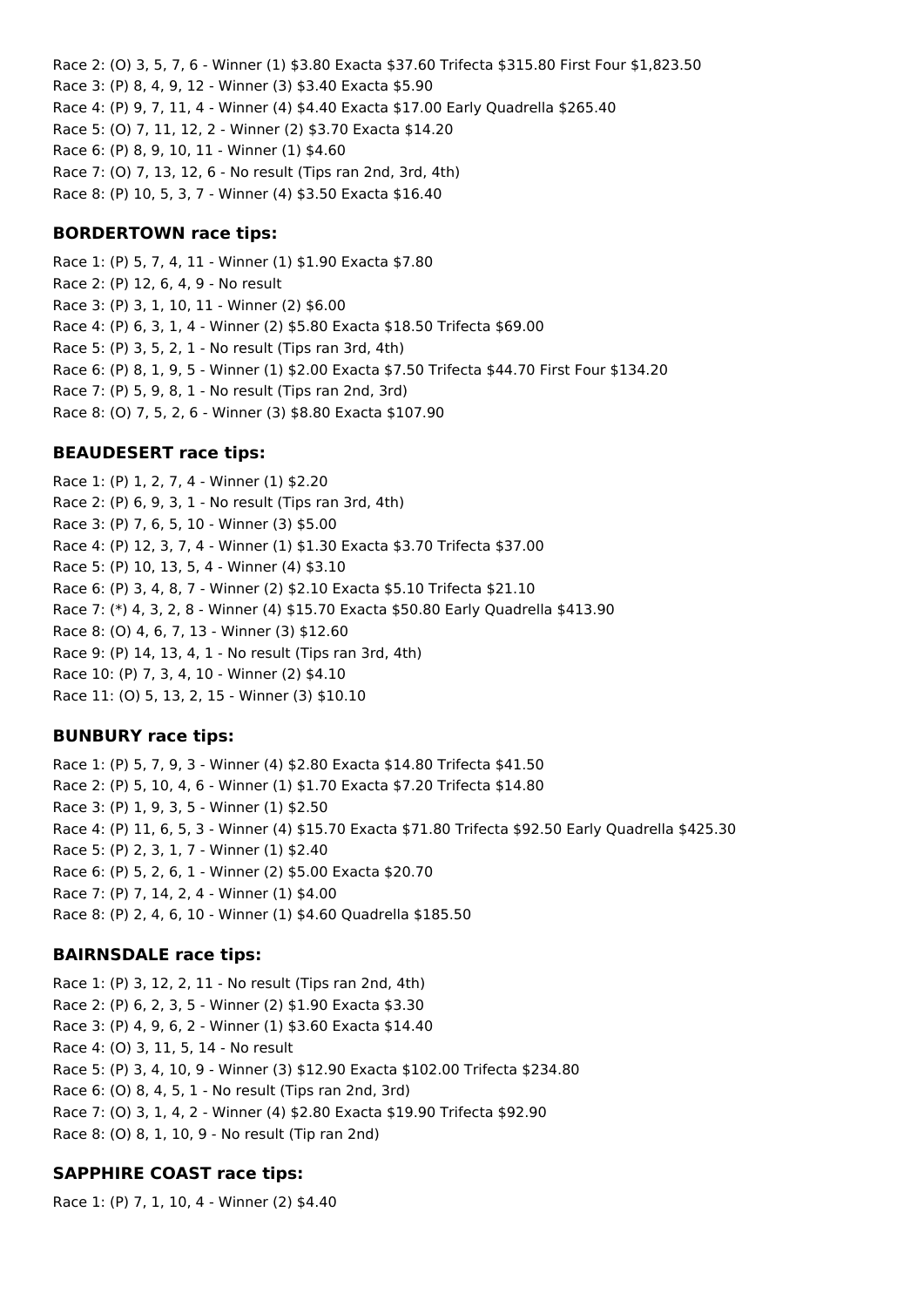Race 2: (P) 12, 3, 2, 1 - Winner (4) \$3.00 Exacta \$13.80 Race 3: (P) 3, 6, 8, 2 - No result (Tips ran 2nd, 4th) Race 4: (\*) 6, 13, 12, 9 - No result (Tip ran 3rd) Race 5: (P) 1, 6, 9, 3 - No result (Tip ran 4th) Race 6: (O) 11, 3, 1, 16 - Winner (2) \$6.60 Race 7: (O) 5, 1, 3, 6 - Winner (1) \$10.80 Exacta \$60.20

#### **ALICE SPRINGS race tips:**

Race 1: (P) 1, 3, 2, 4 - Winner (4) \$4.70 Exacta \$16.60 Trifecta \$141.40 First Four \$452.00 Race 2: (P) 2, 1, 3, 10 - Winner (3) \$7.50 Exacta \$39.10 Race 3: (P) 3, 2, 8, 10 - Winner (2) \$4.80 Race 4: (P) 5, 3, 1, 2 - Winner (4) \$2.10 Race 5: (P) 5, 7, 2, 8 - Winner (4) \$4.50 Early Quadrella \$244.80 Race 6: (P) 4, 5, 3, 2 - Winner (3) \$5.90 Exacta \$23.50 Trifecta \$44.30 Race 7: (P) 2, 1, 6, 5 - No result (Tips ran 2nd, 3rd) Race 8: (P) 2, 1, 3, 7 - Winner (4) \$8.00 Race 9: (O) 1, 7, 8, 10 - No result (Tips ran 2nd, 3rd)

# **Sunday 26th April 2020**

#### **TAMWORTH race tips:**

Race 1: (P) 9, 5, 11, 4 - Winner (2) \$2.30 Exacta \$11.90 Trifecta \$16.40 Race 2: (P) 3, 8, 2, 7 - Winner (2) \$2.70 Exacta \$5.00 Trifecta \$19.30 Race 3: (O) 7, 1, 6, 12 - Winner (4) \$4.90 Exacta \$42.90 Race 4: (P) 5, 3, 12, 2 - Winner (1) \$3.30 Exacta \$20.60 Race 5: (O) 6, 2, 9, 12 - No result (Tip ran 3rd) Race 6: (P) 3, 5, 8, 6 - No result (Tips ran 2nd, 4th) Race 7: (O) 2, 5, 6, 7 - Winner (4) \$6.70 Race 8: (O) 4, 3, 17, 2 - Winner (1) \$5.60 Exacta \$24.30 Trifecta \$386.80 First Four \$981.70

## **GEELONG race tips:**

Race 1: (P) 8, 3, 2, 10 - Winner (3) \$4.50 Exacta \$15.50 Trifecta \$80.60 Race 2: (P) 3, 4, 9, 2 - Winner (2) \$3.20 Exacta \$17.80 Race 3: (P) 10, 6, 7, 2 - Winner (1) \$2.50 Exacta \$6.80 Race 4: (P) 11, 2, 7, 10 - No result (Tip ran 2nd) Race 5: (O) 13, 5, 10, 9 - Winner (3) \$10.80 Race 6: (P) 5, 7, 11, 8 - Winner (1) \$1.90 Exacta \$8.70 Trifecta \$43.10 Race 7: (P) 9, 5, 2, 12 - No result (Tip ran 4th) Race 8: (O) 8, 4, 7, 9 - Winner (1) \$2.60

#### **GAWLER race tips:**

Race 1: (P) 4, 5, 6, 9 - Winner (3) \$4.30 Exacta \$20.80 Race 2: (P) 1, 10, 3, 11 - Winner (2) \$3.60 Exacta \$26.10 Trifecta \$40.70 First Four \$107.10 Race 3: (P) 5, 7, 11, 4 - Winner (1) \$1.70 Exacta \$12.70 Race 4: (P) 1, 2, 7, 6 - Winner (1) \$3.10 Early Quadrella \$139.80 Race 5: (P) 1, 4, 6, 7 - No result (Tips ran 3rd, 4th) Race 6: (P) 6, 10, 5, 1 - Winner (1) \$2.60 Race 7: (P) 8, 11, 7, 4 - No result (Tips ran 2nd, 3rd, 4th)

#### **IPSWICH race tips:**

Race 1: (P) 8, 5, 13, 12 - Winner (2) \$4.90 Exacta \$9.70 Race 2: (O) 2, 12, 9, 5 - No result (Tips ran 2nd, 3rd, 4th) Race 3: (P) 7, 10, 4, 20 - Winner (1) \$1.90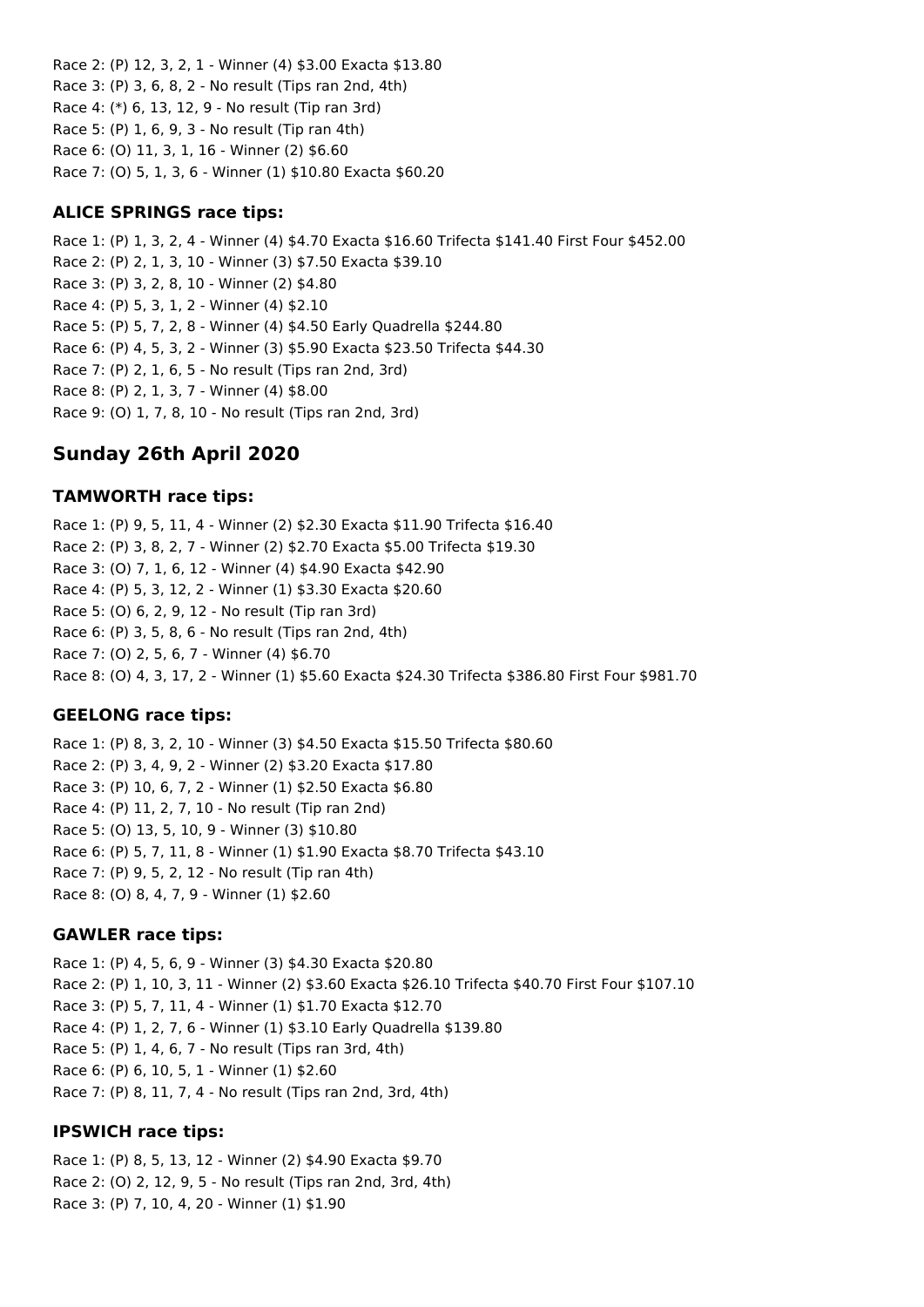Race 4: (P) 6, 4, 1, 8 - Winner (2) \$13.50 Exacta \$62.10 Trifecta \$195.30 First Four \$235.50 Race 5: (P) 1, 7, 4, 5 - Winner (1) \$3.30 Exacta \$8.20 Race 6: (P) 10, 11, 9, 5 - Winner (1) \$2.30 Race 7: (O) 5, 14, 10, 1 - No result (Tips ran 2nd, 3rd, 4th) Race 8: (P) 5, 9, 7, 11 - Winner (4) \$8.00 Race 9: (P) 10, 12, 7, 6 - No result (Tip ran 2nd)

## **PINJARRA race tips:**

Race 1: (P) 1, 6, 4, 7 - Winner (1) \$1.50 Exacta \$4.70 Trifecta \$21.60 Race 2: (P) 1, 6, 5, 7 - Winner (1) \$1.30 Exacta \$3.90 Race 3: (P) 3, 7, 6, 9 - Winner (1) \$8.20 Exacta \$34.60 Race 4: (P) 11, 3, 4, 5 - Winner (2) \$4.40 Race 5: (P) 6, 3, 5, 1 - Winner (2) \$2.90 Exacta \$13.30 Trifecta \$33.20 Early Quadrella \$149.10 Race 6: (O) 5, 2, 1, 3 - Winner (3) \$7.20 Exacta \$24.30 Race 7: (P) 2, 5, 7, 1 - Winner (1) \$1.50 Exacta \$2.30 Trifecta \$9.60 Race 8: (P) 6, 12, 7, 2 - Winner (3) \$2.00 Exacta \$19.50 Trifecta \$82.20 Race 9: (P) 12, 11, 7, 4 - Winner (1) \$2.90 Exacta \$13.50 Quadrella \$155.20

## **SWAN HILL race tips:**

Race 1: (P) 11, 1, 6, 12 - Winner (3) \$6.50 Exacta \$65.90 Trifecta \$147.00 First Four \$220.70 Race 2: (P) 11, 2, 4, 10 - Winner (2) \$4.40 Race 3: (O) 4, 7, 11, 1 - Winner (1) \$1.80 Exacta \$6.10 Trifecta \$30.40 Race 4: (P) 4, 1, 3, 6 - Winner (2) \$2.80 Exacta \$6.50 Early Quadrella \$546.30 Race 5: (P) 9, 8, 11, 6 - No result (Tips ran 2nd, 4th) Race 6: (O) 6, 3, 11, 2 - No result (Tips ran 2nd, 3rd) Race 7: (O) 11, 5, 7, 10 - Winner (4) \$8.80

## **GOULBURN race tips:**

Race 1: (P) 2, 3, 9, 4 - Winner (1) \$2.00 Exacta \$4.10 Race 2: (P) 1, 3, 9, 4 - Winner (1) \$2.20 Exacta \$19.70 Race 3: (P) 10, 4, 3, 8 - Winner (2) \$1.90 Race 4: (P) 3, 5, 6, 1 - Winner (3) \$3.70 Exacta \$17.30 Trifecta \$30.80 First Four \$99.70 Early Quadrella \$68.60 Race 5: (P) 1, 4, 6, 9 - Winner (1) \$3.50 Exacta \$18.60 Race 6: (P) 6, 4, 2, 12 - No result (Tips ran 2nd, 3rd, 4th) Race 7: (O) 5, 7, 3, 6 - No result (Tips ran 3rd, 4th)

# **Sunday 19th April 2020**

# **WAGGA race tips:**

Race 1: (P) 5, 14, 10, 6 - Winner (1) \$2.10 Race 2: (P) 12, 1, 5, 6 - Winner (2) \$2.10 Exacta \$7.00 Race 3: (P) 14, 2, 11, 5 - Winner (3) \$3.50 Exacta \$14.20 Race 4: (O) 6, 7, 10, 3 - Winner (4) \$14.20 Exacta \$45.00 Early Quadrella \$215.70 Race 5: (O) 6, 3, 13, 5 - Winner (2) \$7.60 Race 6: (P) 4, 3, 7, 5 - Winner (1) \$3.40 Exacta \$33.60 Trifecta \$218.60 Race 7: (O) 5, 2, 7, 9 - No result (Tip ran 4th) Race 8: (O) 9, 12, 17, 1 - Winner (1) \$2.10

## **TERANG race tips:**

Race 1: (P) 12, 8, 3, 7 - Winner (3) \$7.70 Exacta \$20.90 Trifecta \$167.40 Race 2: (P) 12, 2, 3, 5 - No result (Tips ran 2nd, 4th) Race 3: (P) 2, 11, 15, 1 - Winner (1) \$1.70 Exacta \$7.30 Trifecta \$19.70 First Four \$54.30 Race 4: (P) 10, 8, 7, 4 - Winner (4) \$5.30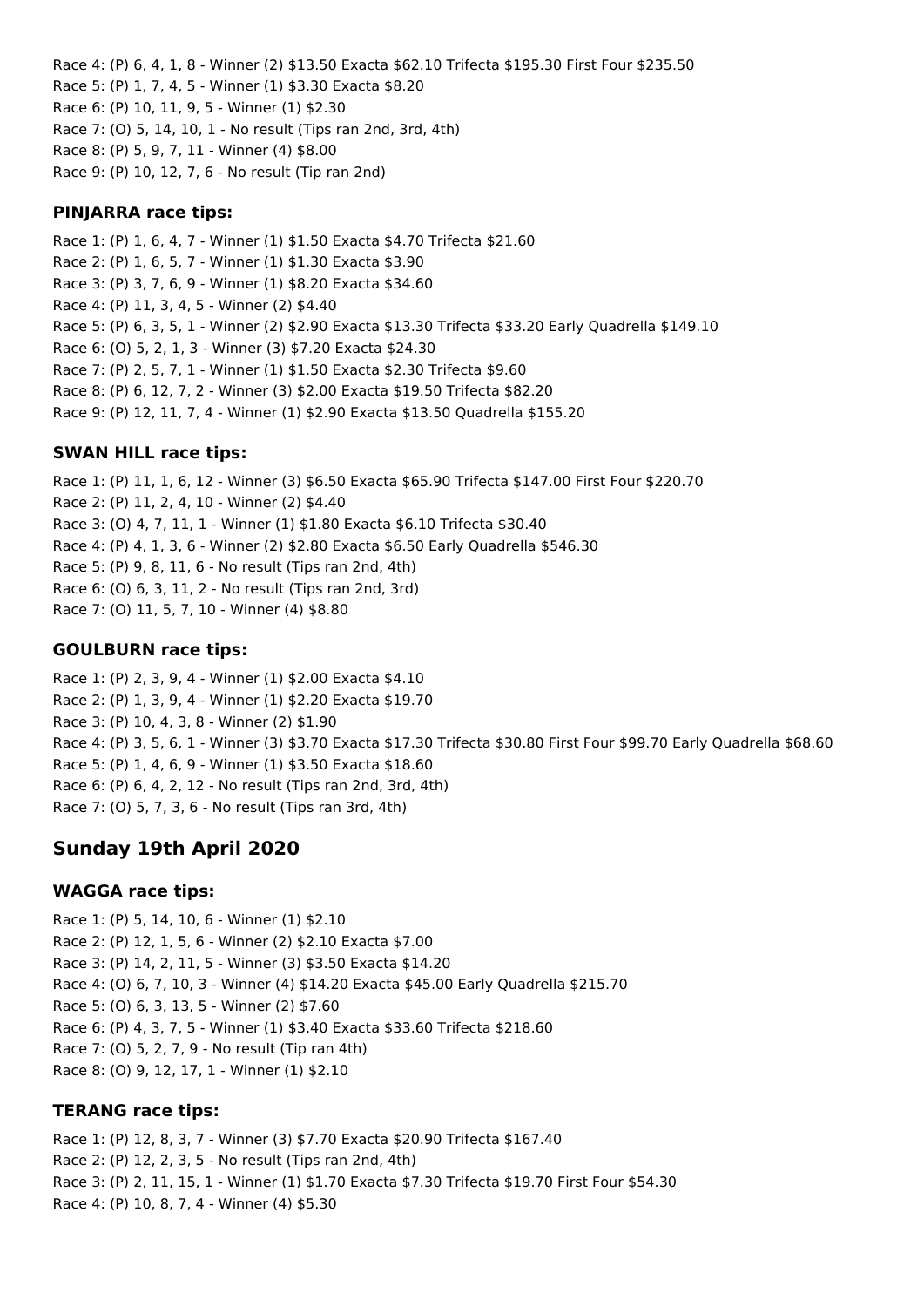Race 5: (P) 12, 4, 1, 6 - No result (Tips ran 2nd, 3rd, 4th) Race 6: (P) 10, 6, 1, 4 - No result (Tips ran 2nd, 4th) Race 7: (O) 12, 13, 2, 8 - No result (Tip ran 3rd) Race 8: (P) 3, 2, 6, 5 - Winner (1) \$2.50 Exacta \$11.70 Race 9: (O) 3, 7, 8, 5 - No result (Tips ran 2nd, 4th)

#### **GAWLER race tips:**

Race 1: (P) 3, 9, 8, 4 - Winner (1) \$4.90 Exacta \$18.50 Race 2: (P) 8, 7, 5, 11 - Winner (2) \$3.30 Exacta \$32.70 Trifecta \$83.20 Race 3: (P) 3, 5, 7, 1 - Winner (1) \$2.70 Race 4: (O) 4, 9, 1, 6 - Winner (2) \$5.30 Early Quadrella \$419.80 Race 5: (P) 7, 1, 4, 9 - No result (Tip ran 2nd) Race 6: (P) 3, 5, 8, 7 - No result (Tip ran 4th) Race 7: (P) 7, 10, 4, 9 - No result (Tips ran 3rd, 4th) Race 8: (P) 7, 11, 6, 2 - Winner (2) \$2.20 Exacta \$6.70 Trifecta \$35.10

#### **IPSWICH race tips:**

Race 1: (P) 1, 3, 6, 2 - Winner (3) \$3.60 Exacta \$13.50 Race 2: (P) 10, 4, 3, 7 - Winner (1) \$3.30 Race 3: (P) 4, 8, 7, 10 - Winner (2) \$4.90 Exacta \$13.70 Race 4: (P) 4, 3, 2, 5 - Winner (2) \$2.80 Race 5: (P) 1, 4, 8, 7 - Winner (2) \$7.20 Exacta \$26.40 Trifecta \$80.90 Race 6: (P) 2, 1, 11, 4 - No result (Tip ran 2nd) Race 7: (O) 6, 2, 5, 8 - No result (Tips ran 2nd, 4th) Race 8: (P) 1, 7, 10, 2 - No result (Tips ran 2nd, 3rd, 4th) Race 9: (P) 2, 6, 10, 11 - Winner (1) \$4.10 Race 10: (P) 6, 9, 1, 10 - Winner (2) \$2.80 Exacta \$12.10

#### **GERALDTON race tips:**

Race 1: (P) 5, 2, 1, 4 - Winner (1) \$2.40 Exacta \$4.40 Trifecta \$10.10 First Four \$7.40 Race 2: (P) 3, 5, 7, 2 - No result (Tips ran 2nd, 3rd, 4th) Race 3: (P) 5, 2, 1, 7 - No result (Tips ran 2nd, 3rd, 4th) Race 4: (P) 5, 2, 8, 4 - No result (Tip ran 2nd) Race 5: (O) 4, 5, 1, 3 - Winner (1) \$6.60 Exacta \$22.40 Race 6: (O) 4, 1, 2, 12 - Winner (2) \$2.00 Race 7: (P) 2, 4, 3, 1 - Winner (1) \$4.10 Race 8: (O) 1, 3, 12, 8 - No result (Tips ran 2nd, 3rd)

#### **PAKENHAM race tips:**

Race 1: (P) 7, 1, 3, 6 - Winner (4) \$8.00 Race 2: (P) 2, 5, 8, 1 - Winner (1) \$2.00 Race 3: (P) 6, 1, 5, 3 - No result (Tips ran 3rd, 4th) Race 4: (P) 1, 2, 3, 5 - Winner (2) \$4.50 Exacta \$8.10 Race 5: (P) 2, 1, 4, 6 - Winner (4) \$4.60 Race 6: (O) 2, 10, 5, 9 - Winner (2) \$9.10 Race 7: (P) 11, 1, 4, 7 - No result (Tips ran 2nd, 3rd, 4th) Race 8: (O) 1, 9, 8, 12 - Winner (1) \$3.00 Race 9: (P) 5, 2, 1, 6 - Winner (3) \$5.30

#### **ARMIDALE race tips:**

Race 1: (O) 11, 3, 12, 9 - Winner (4) \$4.50 Exacta \$25.20 Race 2: (P) 1, 5, 2, 12 - Winner (1) \$1.50 Race 3: (P) 1, 9, 2, 10 - Winner (1) \$2.00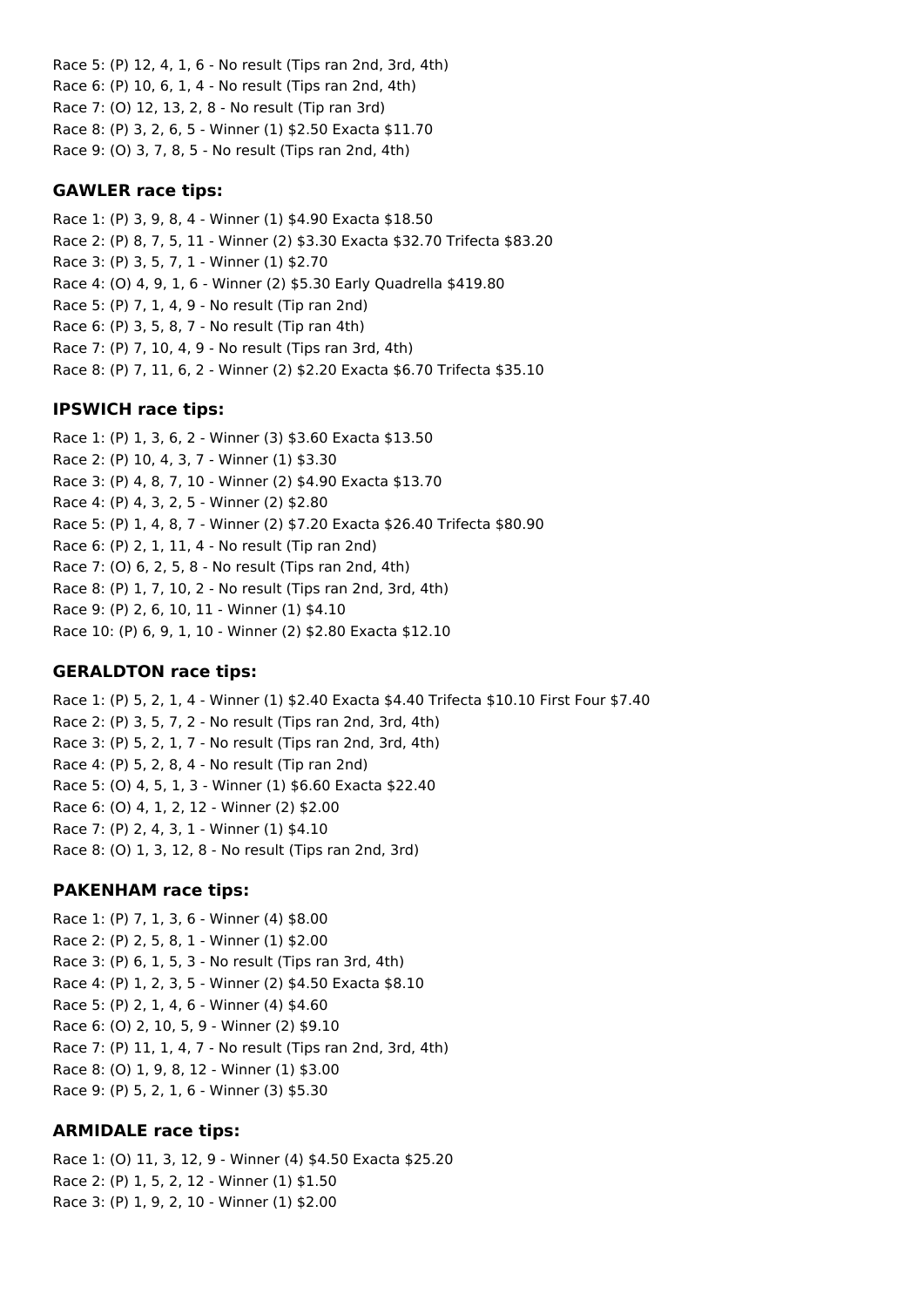Race 4: (O) 12, 7, 8, 6 - No result (Tips ran 2nd, 3rd) Race 5: (O) 7, 3, 10, 2 - No result (Tips ran 2nd, 4th) Race 6: (P) 8, 12, 6, 17 - Winner (4) \$7.70 Race 7: (O) 5, 3, 13, 14 - No result (Tips ran 2nd, 3rd, 4th)

## **BUNDABERG race tips:**

Race 1: (P) 1, 2, 3, 4 - No result (Tip ran 3rd) Race 2: (P) 5, 2, 3, 7 - No result (Tip ran 2nd) Race 3: (P) 10, 8, 3, 1 - Winner (3) \$13.10 Exacta \$71.40 Race 4: (P) 7, 9, 8, 3 - Winner (1) \$4.20 Exacta \$30.70 Race 5: (P) 4, 2, 7, 1 - Winner (1) \$1.70 Exacta \$4.30 Trifecta \$7.70 Race 6: (P) 5, 2, 6, 4 - Winner (1) \$1.90 Quadrella \$275.70

# **Sunday 12th April 2020**

## **MORUYA race tips:**

Race 1: (P) 6, 4, 2, 10 - Winner (2) \$4.40 Exacta \$23.90 Race 2: (P) 13, 3, 8, 10 - Winner (4) \$8.60 Race 3: (O) 3, 4, 8, 2 - Winner (4) \$14.10 Exacta \$60.40 Trifecta \$188.40 Race 4: (P) 6, 8, 5, 11 - Winner (1) \$2.80 Exacta \$8.90 Early Quadrella \$1,685.70 Race 5: (O) 2, 1, 8, 5 - No result (Tip ran 2nd) Race 6: (O) 1, 7, 12, 5 - Winner (2) \$3.60 Race 7: (O) 11, 12, 6, 9 - Winner (1) \$3.60 Race 8: (O) 5, 8, 4, 14 - No result (Tips ran 3rd, 4th)

# **STAWELL race tips:**

Race 1: (P) 3, 10, 8, 2 - Winner (1) \$1.80 Race 2: (P) 7, 11, 10, 12 - No result (Tip ran 3rd) Race 3: (O) 7, 12, 14, 9 - Winner (3) \$9.90 Exacta \$109.50 Race 4: (P) 8, 4, 2, 5 - Winner (2) \$7.00 Race 5: (P) 1, 3, 6, 9 - No result (Tips ran 2nd, 4th) Race 6: (O) 9, 3, 12, 4 - No result (Tip ran 4th) Race 7: (P) 3, 1, 11, 9 - Winner (3) \$8.30 Race 8: (P) 11, 5, 7, 16 - No result (Tip ran 3rd) Race 9: (P) 10, 1, 6, 5 - No result (Tip ran 3rd)

## **PENOLA race tips:**

Race 1: (P) 6, 4, 2, 5 - Winner (1) \$3.10 Exacta \$8.70 Trifecta \$27.10 First Four \$47.10 Race 2: (P) 6, 4, 8, 3 - Winner (1) \$9.10 Exacta \$27.40 Trifecta \$67.90 Race 3: (P) 10, 1, 4, 8 - No result (Tips ran 2nd, 3rd, 4th) Race 4: (P) 8, 1, 2, 7 - Winner (2) \$3.90 Race 5: (P) 1, 6, 5, 3 - Winner (1) \$1.40 Race 6: (O) 2, 3, 10, 1 - No result (Tip ran 3rd) Race 7: (P) 7, 6, 11, 4 - Winner (1) \$3.40 Exacta \$22.80 Trifecta \$103.60 Race 8: (P) 7, 3, 6, 8 - Winner (2) \$6.50

# **TOWNSVILLE race tips:**

Race 1: (P) 4, 5, 1, 2 - Winner (2) \$3.20 Exacta \$7.80 Trifecta \$13.00 Race 2: (P) 3, 1, 4, 16 - No result (Tip ran 3rd) Race 3: (P) 7, 2, 1, 4 - Winner (2) \$4.50 Race 4: (O) 13, 8, 10, 2 - Winner (1) \$11.30 Exacta \$90.70 Trifecta \$913.30 Race 5: (O) 1, 2, 12, 3 - No result (Tips ran 2nd, 3rd) Race 6: (P) 5, 1, 3, 4 - Winner (2) \$2.70 Exacta \$7.10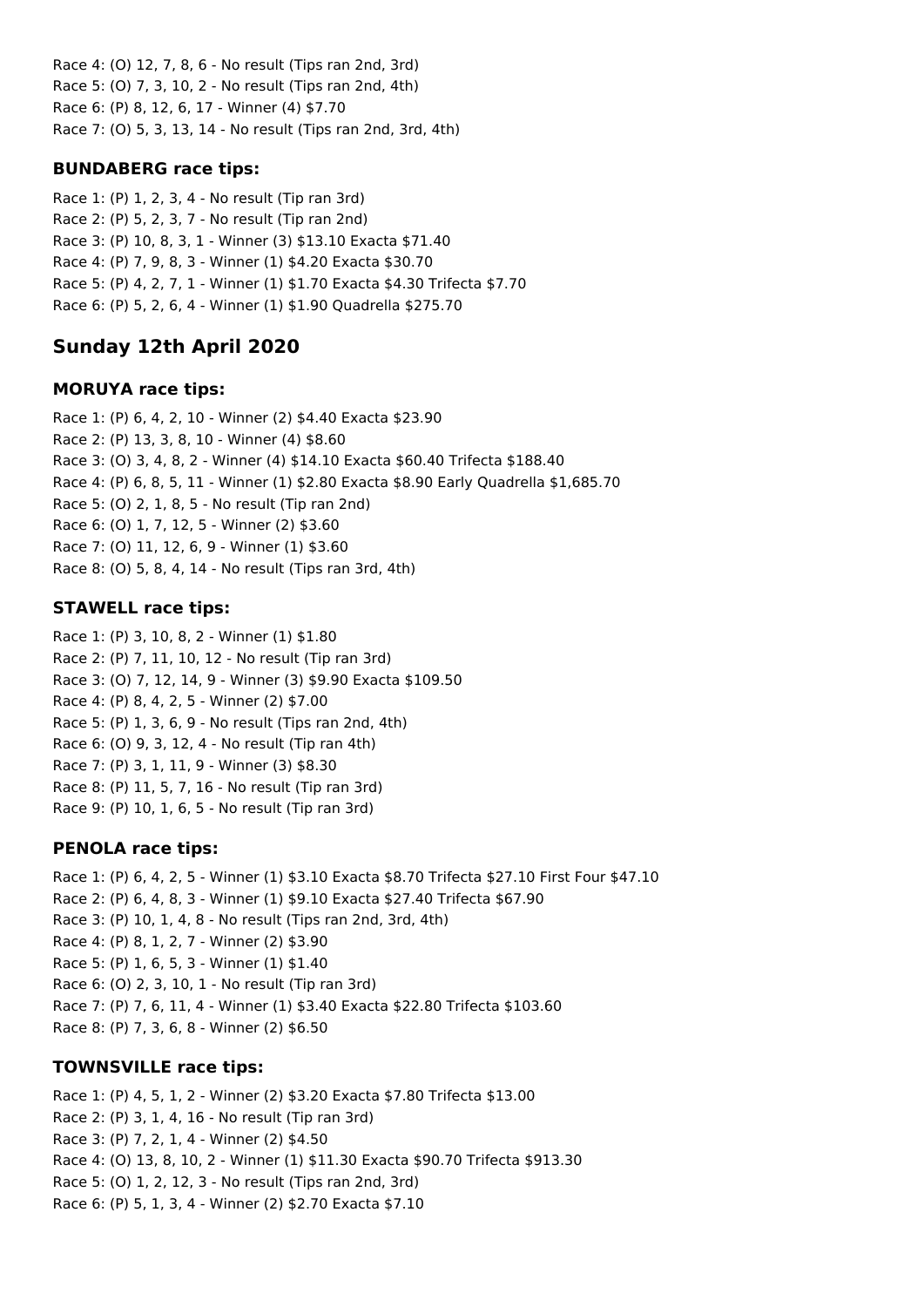Race 7: (P) 2, 1, 6, 3 - Winner (4) \$6.60 Exacta \$35.20 Trifecta \$102.20 Race 8: (P) 10, 7, 14, 13 - No result (Tip ran 3rd) Race 9: (O) 13, 7, 2, 5 - No result (Tip ran 3rd)

## **ALBANY race tips:**

Race 1: (P) 7, 4, 2, 6 - Winner (1) \$3.00 Race 2: (P) 5, 7, 6, 8 - Winner (2) \$4.00 Exacta \$26.20 Trifecta \$61.70 First Four \$145.90 Race 3: (P) 7, 5, 3, 2 - Winner (2) \$5.90 Exacta \$28.70 Race 4: (P) 7, 1, 3, 9 - No result (Tip ran 4th) Race 5: (P) 6, 1, 7, 2 - No result (Tip ran 3rd) Race 6: (O) 7, 2, 1, 11 - Winner (1) \$3.90 Exacta \$20.90 Race 7: (P) 1, 5, 4, 2 - Winner (2) \$2.50 Race 8: (O) 1, 3, 11, 7 - Winner (2) \$2.00 Exacta \$25.10 Race 9: (O) 9, 5, 11, 6 - No result (Tip ran 2nd)

## **MORNINGTON race tips:**

Race 1: (P) 2, 6, 4, 11 - Winner (2) \$2.60 Exacta \$6.00 Trifecta \$36.50 Race 2: (P) 7, 9, 10, 6 - Winner (1) \$2.90 Exacta \$17.00 Race 3: (P) 8, 4, 5, 1 - Winner (1) \$3.10 Exacta \$11.70 Trifecta \$68.10 Race 4: (O) 6, 13, 9, 4 - No result (Tip ran 2nd) Race 5: (P) 7, 2, 12, 5 - No result (Tips ran 2nd, 3rd) Race 6: (P) 13, 7, 1, 6 - Winner (4) \$8.30 Race 7: (P) 4, 7, 1, 5 - Winner (4) \$4.80 Race 8: (P) 1, 2, 4, 6 - No result (Tips ran 2nd, 4th) Race 9: (P) 3, 5, 7, 10 - Winner (1) \$2.10

## **MUDGEE race tips:**

Race 1: (P) 8, 11, 3, 6 - Abandoned Race 2: (P) 12, 10, 4, 8 - Abandoned Race 3: (P) 9, 13, 3, 4 - Abandoned Race 4: (P) 2, 3, 5, 4 - Abandoned Race 5: (P) 5, 4, 2, 14 - Abandoned Race 6: (P) 1, 8, 7, 3 - Abandoned Race 7: (P) 5, 3, 4, 2 - Abandoned Race 8: (P) 6, 8, 10, 5 - Abandoned

# **Sunday 5th April 2020**

## **WELLINGTON race tips:**

Race 1: (P) 3, 2, 5, 9 - Winner (1) \$1.90 Exacta \$7.40 Trifecta \$20.70 First Four \$46.10 Race 2: (P) 6, 2, 12, 5 - Winner (3) \$5.10 Exacta \$16.00 Race 3: (O) 3, 13, 5, 8 - Winner (1) \$2.50 Exacta \$23.40 Race 4: (O) 1, 3, 11, 14 - Winner (1) \$2.30 Exacta \$13.90 Early Quadrella \$111.00 Race 5: (P) 12, 5, 6, 3 - Winner (1) \$8.30 Race 6: (P) 5, 4, 1, 13 - No result (Tip ran 2nd) Race 7: (P) 14, 3, 11, 2 - Winner (1) \$1.80 Race 8: (P) 4, 8, 5, 15 - Winner (1) \$4.20 Exacta \$36.80 Trifecta \$179.70

## **ECHUCA race tips:**

Race 1: (P) 11, 9, 10, 1 - Winner (1) \$4.20 Race 2: (P) 6, 8, 1, 3 - No result Race 3: (P) 6, 4, 2, 7 - No result (Tips ran 2nd, 3rd) Race 4: (P) 10, 8, 6, 9 - No result (Tips ran 2nd, 3rd)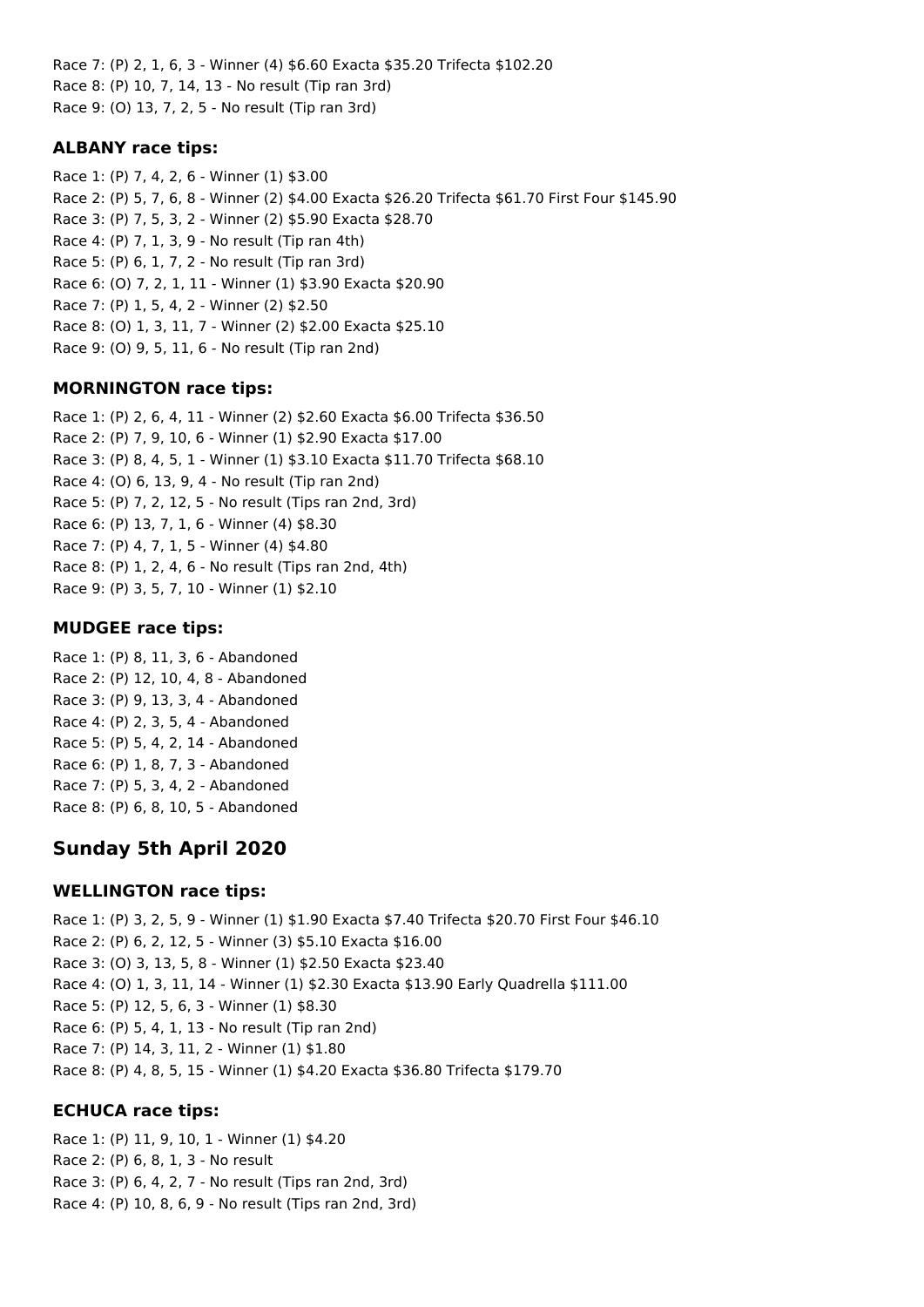Race 5: (O) 4, 3, 8, 5 - Winner (4) \$4.00 Race 6: (O) 7, 4, 13, 15 - Winner (1) \$8.80 Race 7: (P) 8, 2, 7, 9 - Winner (1) \$2.70 Exacta \$5.20 Trifecta \$44.60 Race 8: (P) 3, 12, 10, 15 - Winner (1) \$4.20 Exacta \$14.50 Race 9: (P) 4, 1, 5, 8 - Winner (2) \$3.00 Quadrella \$253.60

#### **TOOWOOMBA race tips:**

Race 1: (P) 8, 9, 5, 4 - Winner (1) \$1.30 Race 2: (P) 4, 7, 3, 9 - Winner (3) \$11.10 Race 3: (O) 5, 2, 1, 3 - Winner (1) \$3.50 Exacta \$17.10 Race 4: (O) 1, 8, 7, 9 - Winner (2) \$3.50 Exacta \$29.20 Trifecta \$104.20 Race 5: (O) 5, 6, 1, 3 - Winner (2) \$9.20 Exacta \$31.10 Race 6: (P) 1, 12, 4, 10 - No result (Tip ran 4th) Race 7: (P) 1, 7, 5, 9 - Winner (1) \$2.80 Exacta \$22.40 Race 8: (P) 2, 4, 7, 14 - Winner (1) \$2.20 Race 9: (P) 7, 1, 3, 6 - Winner (2) \$2.60 Exacta \$6.50 Trifecta \$12.70 First Four \$46.10 Race 10: (P) 3, 4, 2, 10 - Winner (1) \$7.20 Race 11: (P) 5, 11, 9, 8 - Winner (2) \$2.80 Quadrella \$245.60

## **PINJARRA race tips:**

Race 1: (P) 6, 1, 4, 3 - Winner (4) \$16.60 Race 2: (P) 6, 5, 10, 9 - Winner (3) \$4.80 Race 3: (P) 1, 11, 3, 6 - Winner (2) \$2.10 Exacta \$9.30 Trifecta \$28.90 First Four \$65.00 Race 4: (P) 11, 3, 8, 12 - Winner (1) \$3.30 Race 5: (P) 9, 1, 13, 7 - No result (Tip ran 2nd) Race 6: (O) 1, 6, 10, 9 - No result (Tips ran 2nd, 3rd) Race 7: (P) 3, 1, 2, 8 - No result (Tips ran 2nd, 3rd) Race 8: (P) 2, 4, 6, 7 - Winner (2) \$4.40 Race 9: (O) 3, 10, 12, 8 - No result (Tips ran 2nd, 3rd, 4th) Race 10: (P) 4, 5, 12, 6 - Winner (2) \$8.10 Exacta \$25.30

## **GUNDAGAI race tips:**

Race 1: (P) 3, 6, 12, 1 - Winner (4) \$3.40 Exacta \$8.50 Trifecta \$30.20 First Four \$59.80 Race 2: (P) 1, 8, 12, 4 - No result (Tips ran 2nd, 4th) Race 3: (P) 12, 2, 3, 6 - Winner (1) \$2.30 Race 4: (P) 11, 6, 5, 4 - No result (Tips ran 2nd, 3rd, 4th) Race 5: (O) 4, 16, 10, 9 - No result (Tips ran 3rd, 4th) Race 6: (P) 10, 9, 3, 1 - Winner (4) \$4.90 Race 7: (P) 1, 8, 7, 5 - No result (Tips ran 2nd, 4th) Race 8: (P) 6, 9, 1, 5 - No result (Tips ran 2nd, 3rd)

## **BUNDABERG race tips:**

Race 1: (O) 2, 3, 8, 1 - Abandoned Race 2: (P) 1, 2, 4, 5 - Abandoned Race 3: (P) 1, 2, 4, 3 - Abandoned Race 4: (O) 7, 8, 1, 2 - Abandoned Race 5: (P) 2, 3, 1, 5 - Abandoned Race 6: (P) 2, 3, 8, 11 - Abandoned

# **Sunday 29th March 2020**

## **NOWRA race tips:**

Race 1: (O) 9, 8, 10, 6 - Winner (2) \$2.90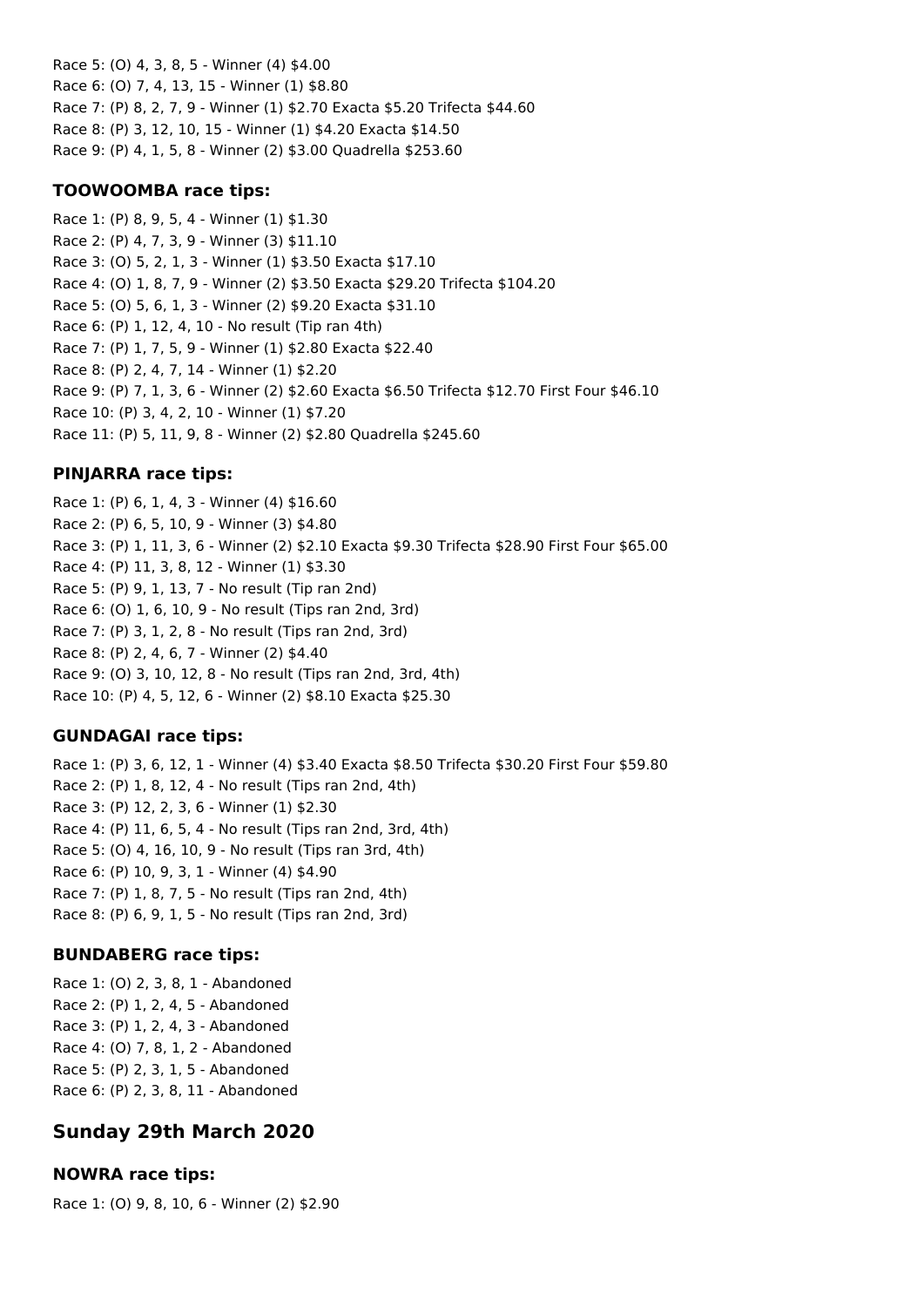Race 2: (O) 1, 11, 8, 2 - Winner (2) \$11.60 Race 3: (P) 5, 9, 3, 6 - Winner (1) \$1.60 Exacta \$9.70 Trifecta \$31.90 Race 4: (P) 1, 4, 3, 9 - No result (Tips ran 2nd, 3rd, 4th) Race 5: (P) 2, 13, 10, 1 - Winner (2) \$9.20 Race 6: (O) 4, 6, 12, 10 - Winner (2) \$8.80 Exacta \$46.20 Race 7: (P) 9, 2, 3, 10 - Winner (3) \$7.00 Exacta \$24.30 Trifecta \$62.80

#### **SALE race tips:**

Race 1: (P) 14, 12, 13, 2 - Winner (1) \$3.20 Exacta \$9.20 Trifecta \$36.30 Race 2: (P) 12, 10, 8, 11 - No result (Tips ran 2nd, 3rd, 4th) Race 3: (P) 16, 10, 15, 8 - No result (Tip ran 3rd) Race 4: (O) 9, 6, 1, 7 - No result (Tips ran 2nd, 4th) Race 5: (P) 6, 7, 8, 4 - No result (Tips ran 2nd, 3rd) Race 6: (P) 9, 7, 19, 1 - Winner (2) \$4.30 Race 7: (O) 10, 9, 6, 4 - Winner (2) \$4.60 Race 8: (O) 3, 1, 14, 15 - No result Race 9: (P) 1, 2, 13, 19 - Winner (1) \$3.70 Exacta \$33.60

#### **BORDERTOWN race tips:**

Race 1: (P) 4, 7, 8, 6 - Winner (1) \$2.60 Exacta \$7.10 Trifecta \$12.50 Race 2: (P) 5, 9, 3, 8 - Winner (1) \$2.20 Exacta \$13.20 Trifecta \$54.90 Race 3: (P) 5, 9, 6, 3 - Winner (1) \$3.90 Exacta \$15.50 Trifecta \$74.40 Race 4: (P) 7, 12, 2, 8 - No result (Tip ran 3rd) Race 5: (P) 2, 1, 7, 6 - Winner (3) \$4.80 Exacta \$10.80 Trifecta \$14.00 First Four \$14.50 Race 6: (O) 5, 11, 10, 3 - No result (Tip ran 3rd) Race 7: (P) 1, 2, 5, 9 - Winner (4) \$8.50

#### **GERALDTON race tips:**

Race 1: (P) 5, 2, 3, 4 - Winner (1) \$1.50 Race 2: (P) 3, 7, 2, 8 - No result (Tips ran 2nd, 4th) Race 3: (P) 4, 1, 8, 5 - Winner (3) \$4.70 Exacta \$61.20 Race 4: (P) 1, 5, 2, 4 - Winner (1) \$4.30 Exacta \$12.40 Race 5: (P) 2, 4, 5, 1 - Winner (4) \$3.90 Race 6: (O) 10, 7, 6, 3 - Winner (2) \$5.20 Race 7: (P) 1, 3, 2, 7 - No result (Tip ran 2nd) Race 8: (O) 1, 5, 4, 2 - Winner (1) \$1.90 Race 9: (O) 7, 8, 4, 9 - Winner (1) \$3.50

#### **HAMILTON race tips:**

Race 1: (O) 10, 8, 2, 14 - Winner (3) \$24.40 Race 2: (P) 5, 6, 12, 13 - No result Race 3: (P) 14, 5, 7, 13 - Winner (3) \$6.10 Exacta \$20.30 Race 4: (P) 2, 4, 12, 8 - No result (Tips ran 2nd, 3rd, 4th) Race 5: (P) 5, 8, 14, 9 - No result (Tip ran 4th) Race 6: (P) 2, 10, 6, 5 - No result (Tips ran 2nd, 3rd, 4th) Race 7: (O) 1, 7, 5, 3 - No result (Tips ran 2nd, 4th)

#### **ARMIDALE race tips:**

Race 1: (P) 10, 2, 4, 3 - Winner (2) \$3.70 Exacta \$14.20 Trifecta \$44.80 First Four \$71.80 Race 2: (O) 4, 3, 11, 16 - Winner (3) \$13.10 Race 3: (O) 8, 9, 11, 12 - Winner (3) \$3.60 Exacta \$26.70 Race 4: (P) 6, 2, 13, 9 - Winner (2) \$1.70 Early Quadrella \$457.20 Race 5: (O) 13, 2, 10, 18 - No result (Tip ran 4th)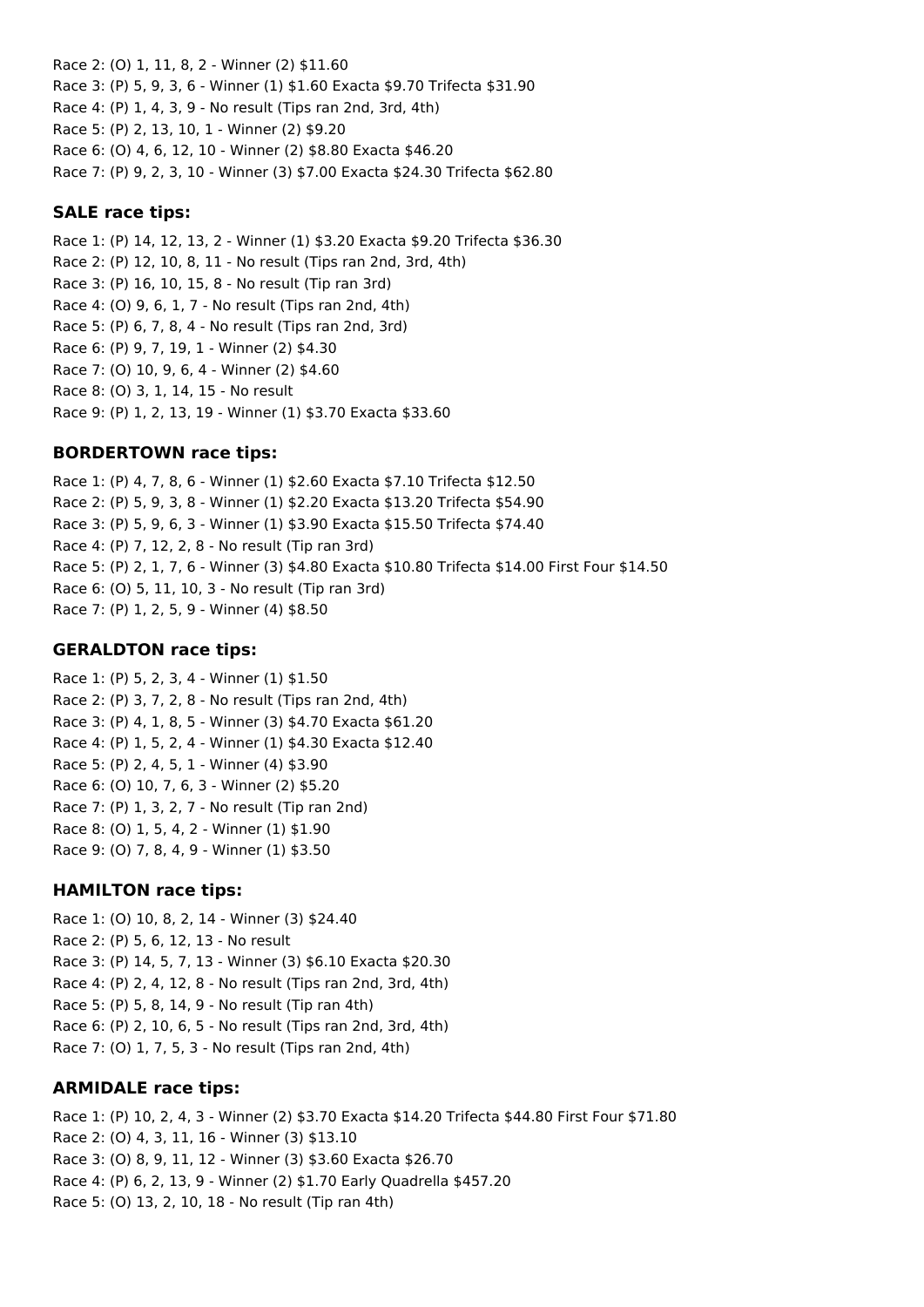Race 6: (P) 1, 2, 8, 7 - Winner (2) \$1.90 Race 7: (P) 2, 9, 10, 6 - No result (Tips ran 2nd, 3rd) Race 8: (O) 14, 10, 2, 6 - No result (Tips ran 2nd, 3rd)

## **HOBART race tips:**

Race 1: (P) 2, 1, 3, 5 - Winner (3) \$8.40 Exacta \$122.90 Trifecta \$160.00 First Four \$222.80 Race 2: (P) 9, 5, 7, 2 - Winner (3) \$2.60 Race 3: (P) 5, 6, 1, 9 - Winner (4) \$7.70 Exacta \$12.30 Race 4: (P) 1, 4, 3, 6 - No result (Tips ran 3rd, 4th) Race 5: (P) 8, 7, 2, 6 - Winner (3) \$1.90 Exacta \$7.80 Race 6: (P) 3, 4, 2, 1 - No result (Tip ran 3rd) Race 7: (P) 1, 9, 7, 5 - No result (Tips ran 2nd, 3rd) Race 8: (P) 1, 9, 4, 8 - Winner (1) \$5.10 Race 9: (P) 4, 1, 6, 5 - Winner (2) \$3.00

# **Sunday 22nd March 2020**

## **MUSWELLBROOK race tips:**

Race 1: (P) 3, 1, 9, 6 - Winner (1) \$3.80 Exacta \$13.40 Race 2: (O) 1, 10, 11, 3 - Winner (2) \$19.30 Race 3: (O) 9, 2, 7, 6 - No result (Tip ran 3rd) Race 4: (P) 7, 12, 9, 2 - No result (Tip ran 2nd) Race 5: (P) 7, 9, 8, 2 - Winner (2) \$2.70 Exacta \$20.70 Race 6: (P) 5, 4, 8, 1 - Winner (3) \$9.90 Exacta \$81.90 Race 7: (O) 5, 7, 1, 9 - Winner (2) \$6.10 Exacta \$44.70 Race 8: (O) 5, 10, 17, 6 - No result (Tips ran 2nd, 3rd, 4th)

## **BALLARAT race tips:**

Race 1: (P) 4, 9, 5, 6 - Winner (2) \$2.00 Exacta \$3.90 Trifecta \$16.30 First Four \$71.30 Race 2: (P) 10, 4, 1, 9 - Winner (1) \$1.20 Race 3: (P) 7, 4, 10, 2 - Winner (2) \$2.60 Exacta \$18.20 Trifecta \$47.40 Race 4: (P) 10, 2, 7, 6 - Winner (1) \$3.70 Exacta \$24.00 Early Quadrella \$30.60 Race 5: (P) 5, 3, 4, 9 - Winner (1) \$1.80 Exacta \$8.40 Trifecta \$35.40 First Four \$80.70 Race 6: (O) 6, 7, 4, 5 - No result (Tips ran 2nd, 3rd) Race 7: (O) 6, 1, 9, 4 - Winner (1) \$3.70 Exacta \$18.20 Trifecta \$124.10 Race 8: (O) 9, 8, 3, 6 - No result (Tips ran 3rd, 4th)

# **PORT LINCOLN race tips:**

Race 1: (P) 9, 6, 7, 4 - Winner (2) \$3.80 Exacta \$9.70 Trifecta \$41.60 Race 2: (P) 3, 2, 4, 1 - No result (Tips ran 2nd, 4th) Race 3: (O) 7, 10, 5, 3 - Winner (1) \$2.60 Race 4: (O) 2, 6, 3, 4 - Winner (2) \$4.70 Exacta \$16.40 Trifecta \$54.80 First Four \$184.40 Race 5: (P) 8, 6, 1, 5 - No result (Tips ran 2nd, 3rd) Race 6: (P) 7, 5, 2, 6 - No result Race 7: (P) 1, 2, 7, 5 - Winner (1) \$3.50 Exacta \$13.80 Trifecta \$58.90 Race 8: (O) 4, 1, 8, 3 - Winner (3) \$6.30

# **KILCOY race tips:**

Race 1: (O) 1, 4, 8, 9 - No result (Tips ran 3rd, 4th) Race 2: (P) 3, 2, 1, 4 - Winner (3) \$1.70 Exacta \$3.10 Trifecta \$5.70 First Four \$9.90 Race 3: (P) 10, 1, 5, 7 - Winner (3) \$5.70 Race 4: (O) 2, 5, 10, 8 - Winner (1) \$6.70 Race 5: (P) 1, 7, 3, 8 - Winner (3) \$4.80 Exacta \$18.10 Trifecta \$60.10 First Four \$83.30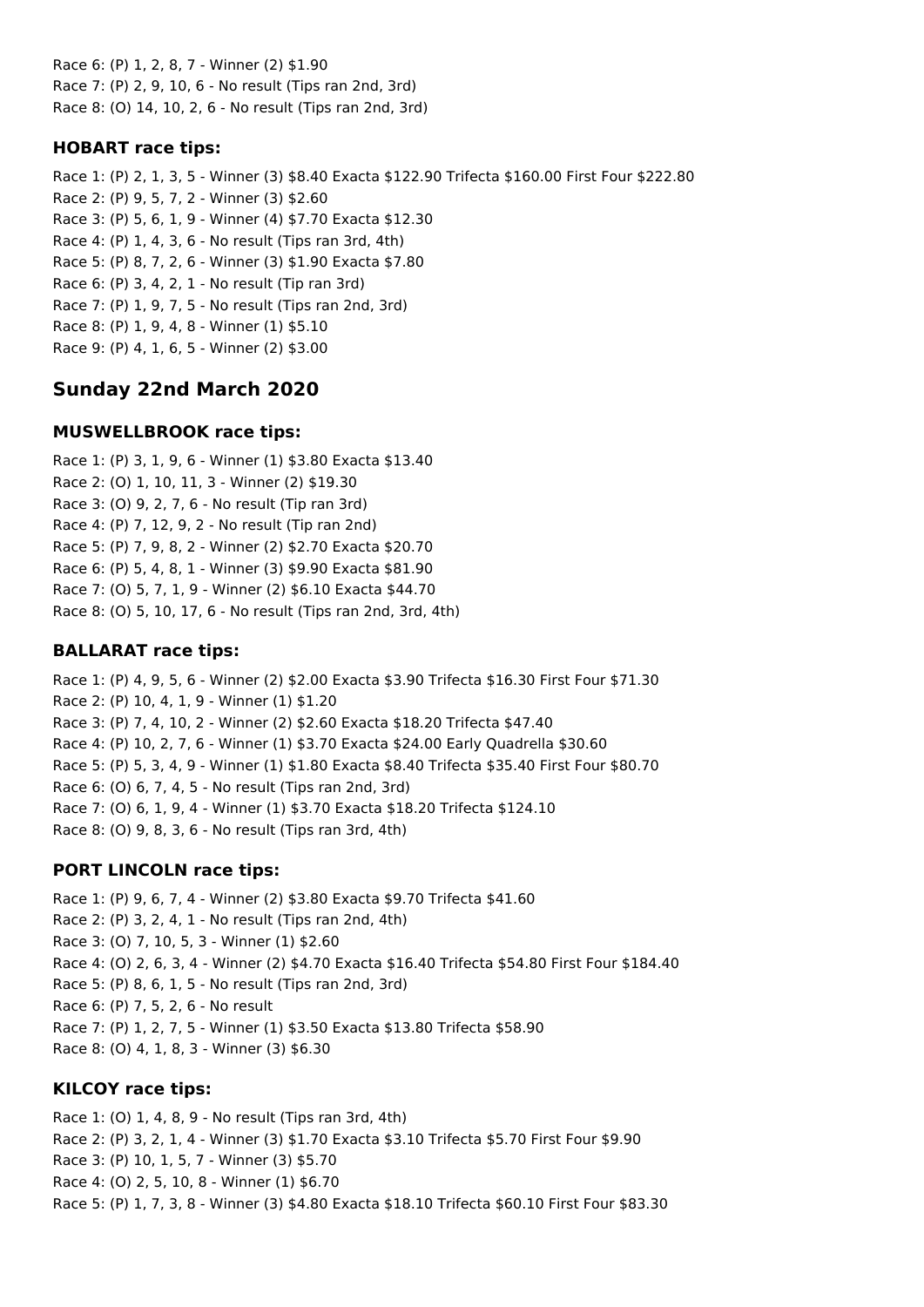Race 6: (P) 4, 1, 5, 8 - Winner (1) \$1.90 Exacta \$6.10 Race 7: (P) 2, 8, 12, 1 - No result (Tips ran 2nd, 3rd) Race 8: (O) 4, 13, 5, 6 - Winner (2) \$7.20

#### **BUNBURY race tips:**

Race 1: (P) 6, 1, 2, 5 - Winner (4) \$8.90 Exacta \$26.00 Trifecta \$46.10 First Four \$98.10 Race 2: (P) 7, 6, 9, 5 - Winner (4) \$3.30 Exacta \$7.80 Race 3: (P) 2, 6, 3, 8 - No result (Tips ran 2nd, 4th) Race 4: (P) 8, 2, 12, 4 - Winner (2) \$2.30 Exacta \$9.90 Trifecta \$19.00 Race 5: (P) 3, 4, 5, 9 - Winner (1) \$1.60 Race 6: (O) 7, 2, 5, 8 - No result (Tip ran 4th) Race 7: (P) 6, 10, 5, 3 - No result (Tips ran 2nd, 4th) Race 8: (O) 1, 7, 10, 3 - Winner (3) \$6.50 Exacta \$38.30

## **BAIRNSDALE race tips:**

Race 1: (O) 2, 6, 5, 9 - Winner (2) \$2.40 Exacta \$8.30 Race 2: (P) 9, 2, 8, 11 - Winner (3) \$14.30 Race 3: (P) 9, 7, 4, 8 - Winner (1) \$2.30 Race 4: (O) 7, 9, 12, 4 - No result (Tips ran 3rd, 4th) Race 5: (O) 3, 2, 6, 4 - Winner (2) \$5.70 Exacta \$45.20 Trifecta \$106.10 Race 6: (P) 5, 6, 2, 1 - Winner (3) \$12.30 Race 7: (O) 9, 4, 11, 5 - Winner (1) \$3.80 Exacta \$11.50 Race 8: (O) 9, 2, 4, 13 - Winner (3) \$2.40 Exacta \$10.80 Race 9: (O) 4, 7, 8, 13 - Winner (1) \$7.10 Quadrella \$1,843.50

#### **ORANGE race tips:**

Race 1: (P) 2, 9, 5, 1 - Winner (2) \$1.60 Race 2: (P) 5, 14, 3, 12 - Winner (2) \$19.00 Exacta \$276.80 Race 3: (P) 4, 6, 8, 11 - Winner (4) \$4.80 Exacta \$8.00 Race 4: (P) 4, 5, 7, 3 - No result (Tips ran 2nd, 3rd, 4th) Race 5: (O) 1, 4, 14, 5 - No result Race 6: (O) 2, 5, 4, 13 - No result (Tips ran 2nd, 3rd) Race 7: (O) 3, 4, 7, 8 - Winner (3) \$22.30

# **Sunday 15th March 2020**

## **COONAMBLE race tips:**

Race 1: (P) 7, 5, 4, 6 - Winner (2) \$4.40 Exacta \$14.20 Trifecta \$25.40 First Four \$103.20 Race 2: (O) 14, 5, 4, 6 - Winner (2) \$2.70 Exacta \$11.50 Race 3: (P) 9, 13, 11, 14 - No result (Tips ran 2nd, 4th) Race 4: (P) 6, 1, 10, 11 - Winner (1) \$3.60 Race 5: (P) 14, 13, 12, 2 - No result (Tip ran 3rd) Race 6: (P) 8, 6, 3, 2 - Winner (3) \$6.50 Exacta \$36.00 Race 7: (P) 3, 4, 2, 6 - Winner (3) \$5.50 Exacta \$10.00 Race 8: (O) 9, 8, 4, 2 - Winner (4) \$4.00 Exacta \$25.80 Trifecta \$89.80

#### **SALE race tips:**

Race 1: (P) 2, 3, 1, 8 - Winner (2) \$2.20 Race 2: (P) 4, 6, 10, 7 - No result (Tip ran 2nd) Race 3: (P) 1, 2, 6, 3 - No result (Tip ran 2nd) Race 4: (P) 6, 8, 1, 2 - Winner (2) \$3.60 Exacta \$45.00 Trifecta \$151.50 First Four \$274.00 Race 5: (P) 1, 5, 6, 2 - Winner (2) \$2.60 Exacta \$4.10 Race 6: (P) 4, 5, 6, 8 - Winner (1) \$1.60 Exacta \$2.70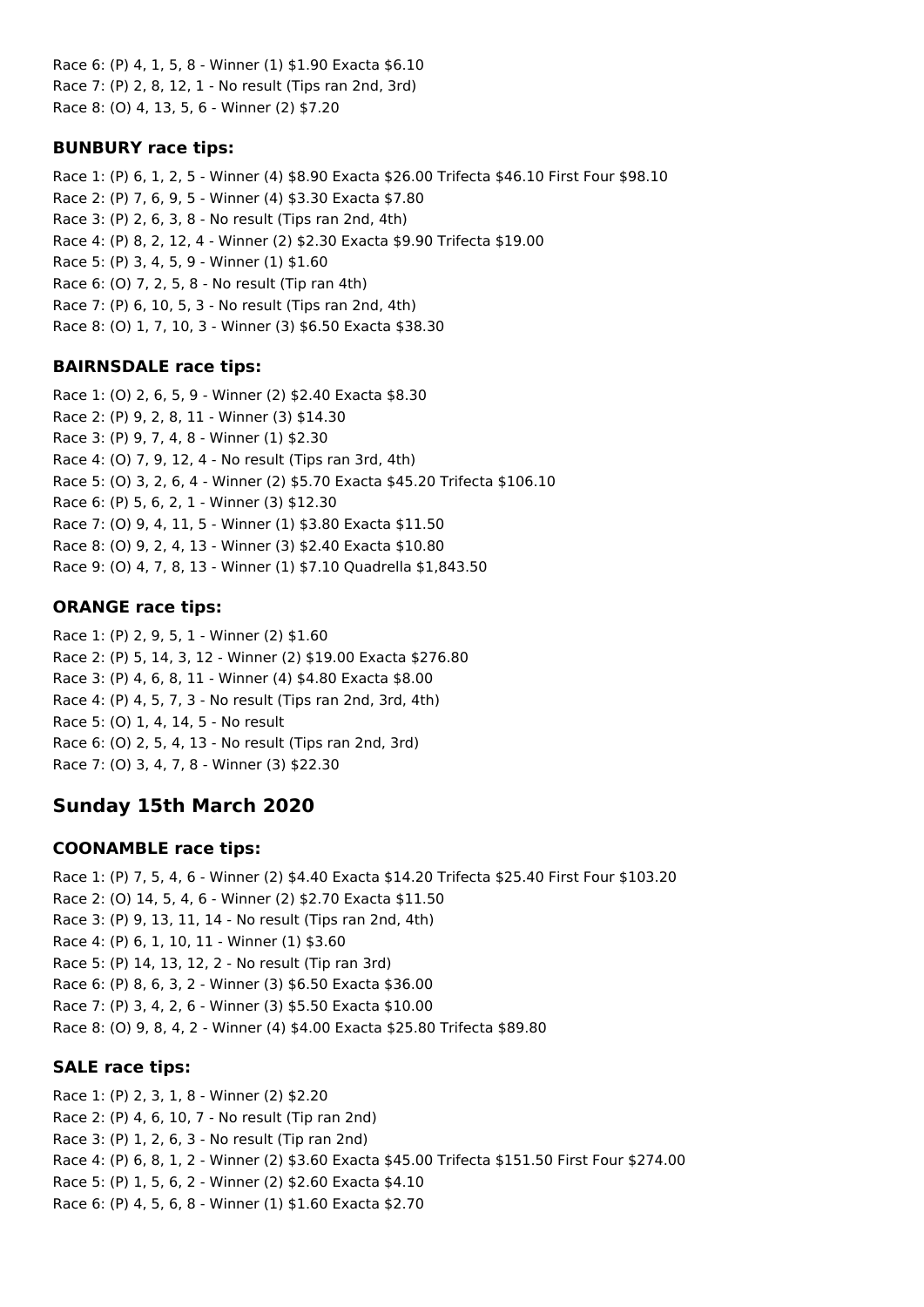Race 7: (P) 6, 9, 10, 11 - Winner (4) \$3.10 Race 8: (O) 3, 9, 13, 4 - Winner (2) \$3.10 Quadrella \$68.50

#### **MURRAY BRIDGE race tips:**

Race 1: (P) 9, 4, 3, 7 - Winner (2) \$10.00 Exacta \$25.80 Race 2: (P) 3, 6, 8, 10 - Winner (2) \$2.70 Exacta \$12.70 Race 3: (P) 9, 7, 2, 3 - Winner (3) \$7.10 Race 4: (P) 2, 6, 1, 7 - Winner (1) \$3.70 Exacta \$22.70 Trifecta \$99.40 Early Quadrella \$846.00 Race 5: (P) 1, 3, 5, 4 - Winner (1) \$2.50 Exacta \$5.80 Trifecta \$16.80 Race 6: (P) 1, 2, 8, 5 - No result (Tips ran 2nd, 3rd, 4th) Race 7: (O) 1, 8, 6, 9 - No result (Tips ran 2nd, 4th)

#### **CAIRNS race tips:**

Race 1: (P) 2, 3, 1, 5 - Winner (1) \$2.40 Exacta \$40.80 Trifecta \$58.60 Race 2: (P) 1, 2, 4, 5 - Winner (2) \$3.10 Exacta \$3.00 Trifecta \$4.50 First Four \$5.60 Race 3: (P) 1, 6, 3, 7 - Winner (4) \$4.30 Exacta \$12.60 Trifecta \$62.70 Race 4: (P) 4, 6, 2, 5 - No result (Tips ran 2nd, 3rd, 4th) Race 5: (P) 3, 7, 5, 6 - Winner (1) \$2.60 Race 6: (P) 8, 2, 4, 7 - No result (Tips ran 2nd, 3rd, 4th) Race 7: (O) 7, 8, 5, 9 - Winner (3) \$5.60 Exacta \$24.60 Trifecta \$253.40

#### **MOUNT BARKER race tips:**

Race 1: (O) 8, 9, 11, 4 - Abandoned Race 2: (P) 2, 3, 5, 6 - Abandoned Race 3: (O) 7, 1, 5, 9 - Abandoned Race 4: (O) 1, 2, 4, 6 - Abandoned Race 5: (P) 3, 4, 10, 2 - Abandoned Race 6: (P) 8, 1, 2, 11 - Abandoned Race 7: (O) 2, 4, 9, 3 - Abandoned Race 8: (P) 10, 12, 4, 3 - Abandoned

#### **BENALLA race tips:**

Race 1: (P) 9, 8, 5, 3 - No result (Tips ran 2nd, 3rd, 4th) Race 2: (P) 11, 5, 6, 10 - Winner (2) \$2.00 Race 3: (P) 6, 5, 9, 7 - Winner (2) \$2.80 Race 4: (P) 8, 1, 4, 7 - Winner (2) \$5.30 Exacta \$8.60 Race 5: (P) 7, 1, 4, 9 - Winner (2) \$3.80 Exacta \$17.90 Trifecta \$46.90 Race 6: (O) 8, 10, 7, 4 - Winner (1) \$3.30 Exacta \$41.00 Race 7: (O) 4, 3, 2, 6 - Winner (4) \$11.60 Race 8: (O) 2, 5, 4, 1 - Winner (4) \$5.30 Exacta \$27.30 Quadrella \$1,040.10

## **GRAFTON race tips:**

Race 1: (P) 8, 4, 2, 1 - Winner (1) \$4.40 Exacta \$28.70 Trifecta \$68.50 Race 2: (O) 9, 7, 3, 12 - Winner (2) \$10.00 Exacta \$49.80 Trifecta \$193.90 First Four \$280.70 Race 3: (P) 1, 4, 9, 2 - No result (Tip ran 3rd) Race 4: (O) 3, 6, 5, 12 - Winner (1) \$2.30 Race 5: (P) 4, 11, 13, 9 - Winner (1) \$2.00 Exacta \$7.80 Trifecta \$67.10 Race 6: (O) 5, 12, 1, 10 - No result (Tip ran 3rd) Race 7: (O) 5, 2, 18, 11 - Winner (2) \$3.80

## **ALICE SPRINGS race tips:**

Race 1: (P) 1, 5, 2, 3 - Winner (2) \$1.70 Race 2: (P) 7, 4, 2, 8 - Winner (1) \$4.30 Exacta \$17.80 Trifecta \$65.70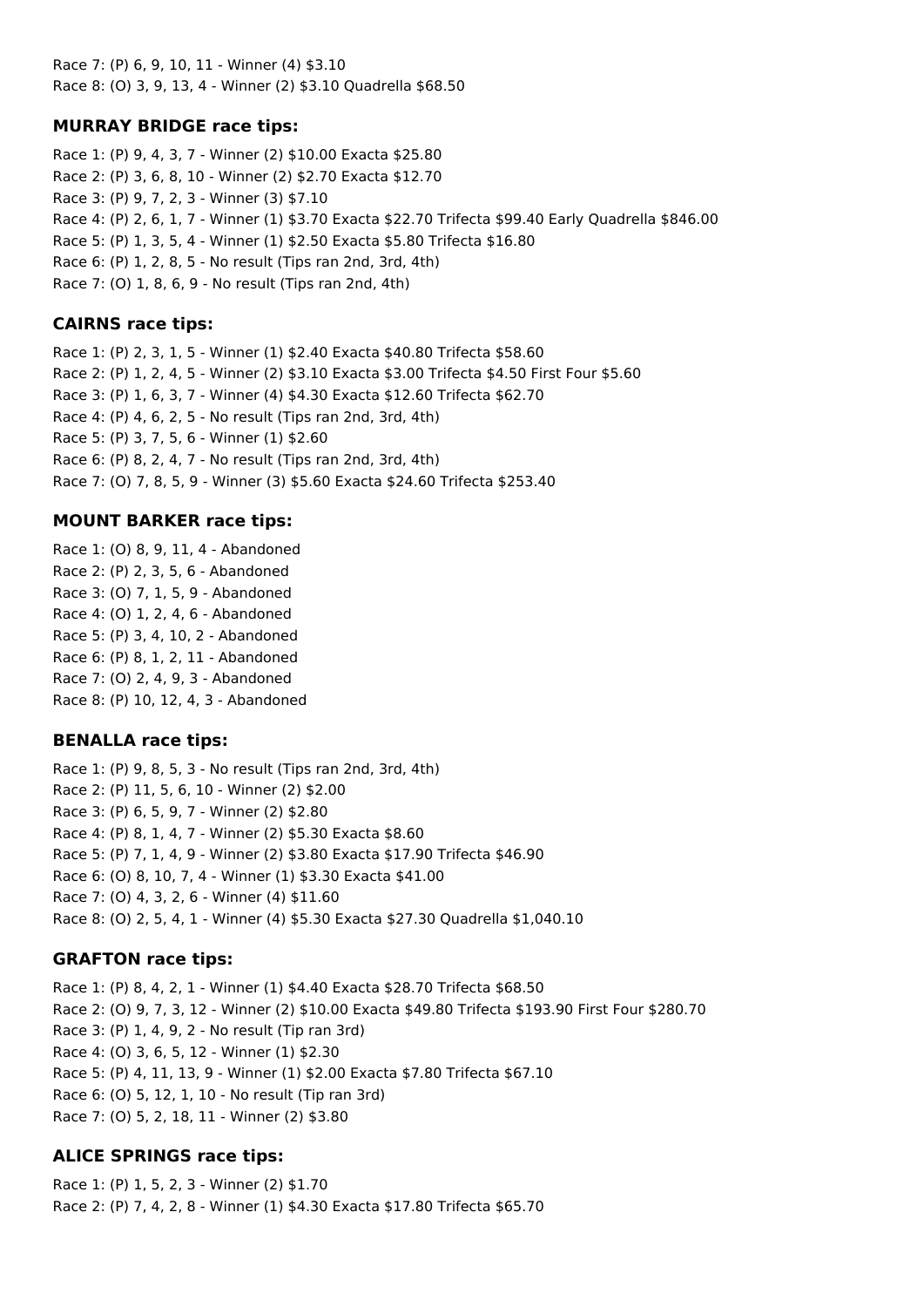Race 3: (P) 1, 2, 6, 3 - Winner (1) \$3.40 Exacta \$12.40 Trifecta \$41.10 First Four \$184.20 Race 4: (O) 1, 7, 4, 5 - Winner (3) \$3.90 Exacta \$23.90 Early Quadrella \$139.20 Race 5: (P) 5, 8, 3, 1 - Winner (4) \$2.30 Exacta \$12.20 Trifecta \$17.00 First Four \$15.20 Race 6: (P) 5, 7, 6, 4 - Winner (2) \$5.40 Exacta \$62.40 Quadrella \$170.90

# **Sunday 8th March 2020**

#### **TAMWORTH race tips:**

Race 1: (O) 4, 2, 10, 3 - Winner (1) \$4.20 Race 2: (O) 1, 5, 10, 14 - No result (Tips ran 2nd, 4th) Race 3: (O) 2, 5, 1, 4 - Winner (1) \$1.50 Exacta \$5.50 Trifecta \$26.90 Race 4: (O) 12, 7, 9, 13 - Winner (1) \$2.60 Race 5: (P) 9, 4, 8, 6 - No result (Tips ran 2nd, 3rd) Race 6: (P) 8, 7, 9, 12 - No result (Tips ran 2nd, 3rd) Race 7: (O) 6, 10, 14, 18 - Winner (2) \$3.50 Exacta \$36.20 Race 8: (O) 7, 5, 9, 13 - Winner (2) \$1.60 Exacta \$22.30

#### **ECHUCA race tips:**

Race 1: (P) 5, 6, 2, 3 - Winner (1) \$2.40 Exacta \$12.30 Trifecta \$19.30 First Four \$25.70 Race 2: (P) 5, 2, 6, 1 - Winner (3) \$7.50 Exacta \$23.40 Race 3: (P) 1, 7, 2, 5 - Winner (1) \$3.10 Exacta \$16.90 Trifecta \$44.30 Race 4: (P) 4, 2, 1, 8 - Winner (3) \$6.60 Early Quadrella \$1,450.40 Race 5: (P) 7, 6, 3, 4 - Winner (4) \$4.10 Exacta \$22.90 Trifecta \$65.20 Race 6: (P) 5, 8, 9, 6 - No result (Tips ran 2nd, 3rd) Race 7: (P) 3, 6, 1, 7 - Winner (4) \$10.90 Race 8: (P) 10, 7, 11, 12 - Winner (4) \$2.40 Exacta \$12.80

#### **CLARE race tips:**

Race 1: (P) 4, 3, 1, 2 - Winner (2) \$3.70 Exacta \$14.30 Trifecta \$29.20 First Four \$38.00 Race 2: (P) 4, 3, 2, 5 - Winner (1) \$1.90 Exacta \$6.00 Trifecta \$21.00 First Four \$26.40 Race 3: (P) 6, 3, 5, 4 - Winner (1) \$2.50 Race 4: (P) 5, 4, 3, 2 - Winner (3) \$2.90 Exacta \$5.80 Early Quadrella \$86.70 Race 5: (P) 1, 5, 4, 6 - Winner (4) \$3.00 Race 6: (P) 3, 2, 4, 8 - Winner (1) \$1.90 Exacta \$10.80 Trifecta \$39.60 First Four \$101.10 Race 7: (P) 7, 2, 9, 5 - Winner (1) \$4.40 Quadrella \$125.70

## **SUNSHINE COAST race tips:**

Race 1: (P) 1, 5, 8, 3 - Winner (1) \$1.70 Exacta \$13.60 Trifecta \$24.20 First Four \$65.80 Race 2: (P) 3, 11, 8, 6 - Winner (1) \$1.70 Exacta \$4.40 Trifecta \$16.10 First Four \$79.50 Race 3: (P) 1, 3, 8, 6 - Winner (1) \$1.20 Exacta \$5.40 Trifecta \$19.50 Race 4: (P) 9, 2, 3, 5 - Winner (3) \$4.60 Early Quadrella \$35.90 Race 5: (P) 1, 7, 4, 5 - Winner (3) \$11.60 Exacta \$47.10 Race 6: (P) 10, 13, 12, 3 - Winner (1) \$5.20 Race 7: (P) 9, 13, 12, 1 - No result (Tip ran 2nd)

#### **BUNBURY race tips:**

Race 1: (P) 1, 7, 2, 6 - Winner (2) \$2.50 Race 2: (P) 1, 4, 3, 6 - Winner (3) \$4.20 Exacta \$16.80 Race 3: (P) 4, 2, 9, 1 - Winner (1) \$3.90 Exacta \$22.60 Race 4: (P) 2, 6, 7, 8 - Winner (2) \$3.80 Exacta \$7.40 Race 5: (P) 3, 8, 5, 9 - Winner (1) \$1.50 Exacta \$5.20 Early Quadrella \$115.40 Race 6: (P) 3, 5, 7, 9 - Winner (1) \$1.80 Exacta \$8.20 Trifecta \$53.60 Race 7: (P) 3, 2, 10, 9 - Winner (3) \$15.90 Exacta \$61.70 Trifecta \$125.30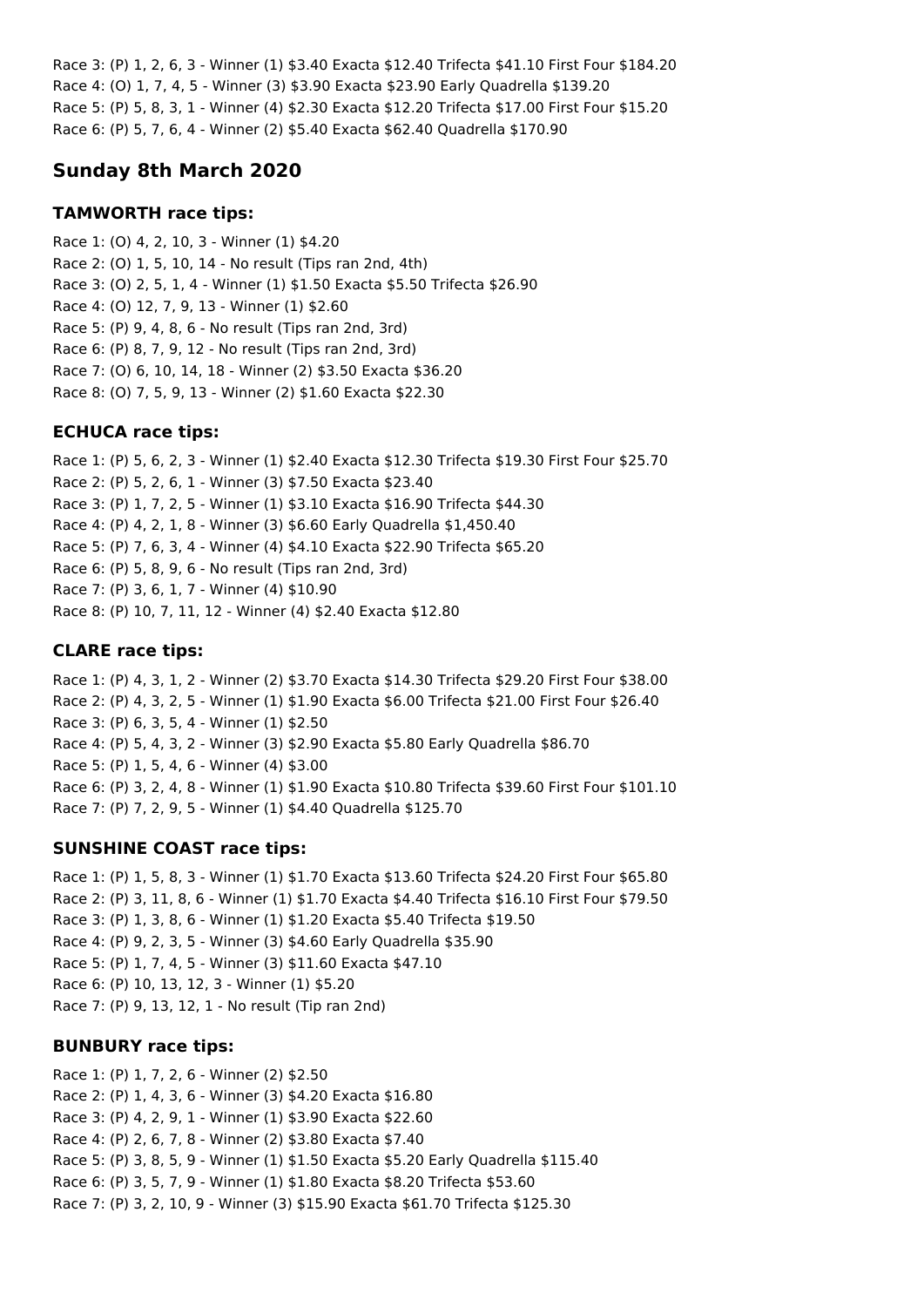Race 8: (O) 9, 3, 2, 11 - Winner (2) \$2.60 Race 9: (P) 3, 1, 8, 7 - Winner (3) \$5.10 Quadrella \$656.60

## **STONY CREEK race tips:**

Race 1: (P) 4, 5, 1, 2 - Winner (1) \$1.60 Race 2: (O) 4, 11, 6, 1 - Winner (2) \$11.20 Exacta \$46.10 Trifecta \$161.80 Race 3: (P) 3, 5, 8, 1 - Winner (2) \$11.90 Race 4: (P) 2, 4, 3, 6 - Winner (1) \$2.00 Early Quadrella \$243.40 Race 5: (P) 2, 9, 8, 3 - No result (Tip ran 2nd) Race 6: (O) 6, 5, 13, 14 - Winner (1) \$4.60 Exacta \$24.60 Trifecta \$98.80 Race 7: (O) 11, 4, 8, 9 - No result (Tip ran 4th) Race 8: (O) 3, 1, 5, 7 - Winner (1) \$4.10 Exacta \$17.30 Trifecta \$59.20 First Four \$140.00

## **CANBERRA race tips:**

Race 1: (P) 2, 3, 7, 6 - Winner (3) \$7.10 Exacta \$27.30 Race 2: (P) 4, 1, 5, 2 - Winner (1) \$1.80 Exacta \$4.60 Trifecta \$8.30 First Four \$26.00 Race 3: (P) 3, 9, 8, 5 - No result (Tips ran 2nd, 3rd) Race 4: (O) 9, 2, 4, 7 - No result Race 5: (O) 2, 4, 1, 6 - Winner (3) \$4.30 Race 6: (P) 12, 2, 6, 14 - Winner (3) \$4.30 Race 7: (P) 13, 3, 10, 2 - Winner (2) \$5.90 Exacta \$27.50 Trifecta \$75.50 Race 8: (P) 4, 7, 8, 3 - No result (Tips ran 2nd, 3rd, 4th)

# **Sunday 1st March 2020**

## **MUDGEE race tips:**

Race 1: (P) 5, 4, 1, 6 - Winner (4) \$5.70 Exacta \$23.10 Trifecta \$65.50 Race 2: (P) 3, 1, 5, 4 - Winner (3) \$5.20 Exacta \$9.60 Race 3: (O) 5, 13, 9, 6 - Winner (1) \$5.00 Race 4: (P) 5, 4, 2, 7 - Winner (3) \$15.50 Exacta \$37.60 Early Quadrella \$2,076.50 Race 5: (O) 7, 12, 8, 9 - Winner (1) \$4.40 Race 6: (P) 8, 3, 5, 2 - Winner (1) \$4.10 Exacta \$22.40 Race 7: (O) 11, 4, 10, 8 - Winner (2) \$2.40 Exacta \$13.30 Trifecta \$97.40 Race 8: (O) 11, 6, 15, 7 - Winner (1) \$7.80 Quadrella \$535.70

# **WANGARATTA race tips:**

Race 1: (P) 2, 8, 1, 4 - Winner (1) \$2.00 Race 2: (P) 6, 11, 14, 13 - No result (Tips ran 2nd, 3rd) Race 3: (P) 9, 4, 3, 6 - Winner (1) \$4.70 Race 4: (P) 3, 9, 11, 8 - Winner (1) \$1.80 Exacta \$4.20 Trifecta \$10.50 Race 5: (P) 2, 1, 8, 4 - Winner (2) \$3.00 Race 6: (P) 8, 4, 3, 2 - No result (Tips ran 2nd, 4th) Race 7: (O) 15, 6, 13, 8 - No result (Tips ran 2nd, 4th)

## **BALAKLAVA race tips:**

Race 1: (P) 3, 7, 1, 4 - Winner (1) \$1.50 Exacta \$11.60 Trifecta \$46.80 First Four \$112.80 Race 2: (P) 5, 6, 4, 3 - Winner (1) \$2.40 Race 3: (P) 1, 3, 4, 5 - Winner (4) \$4.50 Race 4: (P) 9, 2, 3, 4 - Winner (1) \$2.40 Early Quadrella \$63.90 Race 5: (P) 3, 4, 6, 1 - Winner (1) \$4.70 Exacta \$8.40 Race 6: (P) 4, 2, 5, 1 - Winner (4) \$3.40 Exacta \$10.90 Trifecta \$38.10 First Four \$74.40 Race 7: (P) 1, 10, 13, 4 - No result (Tip ran 3rd)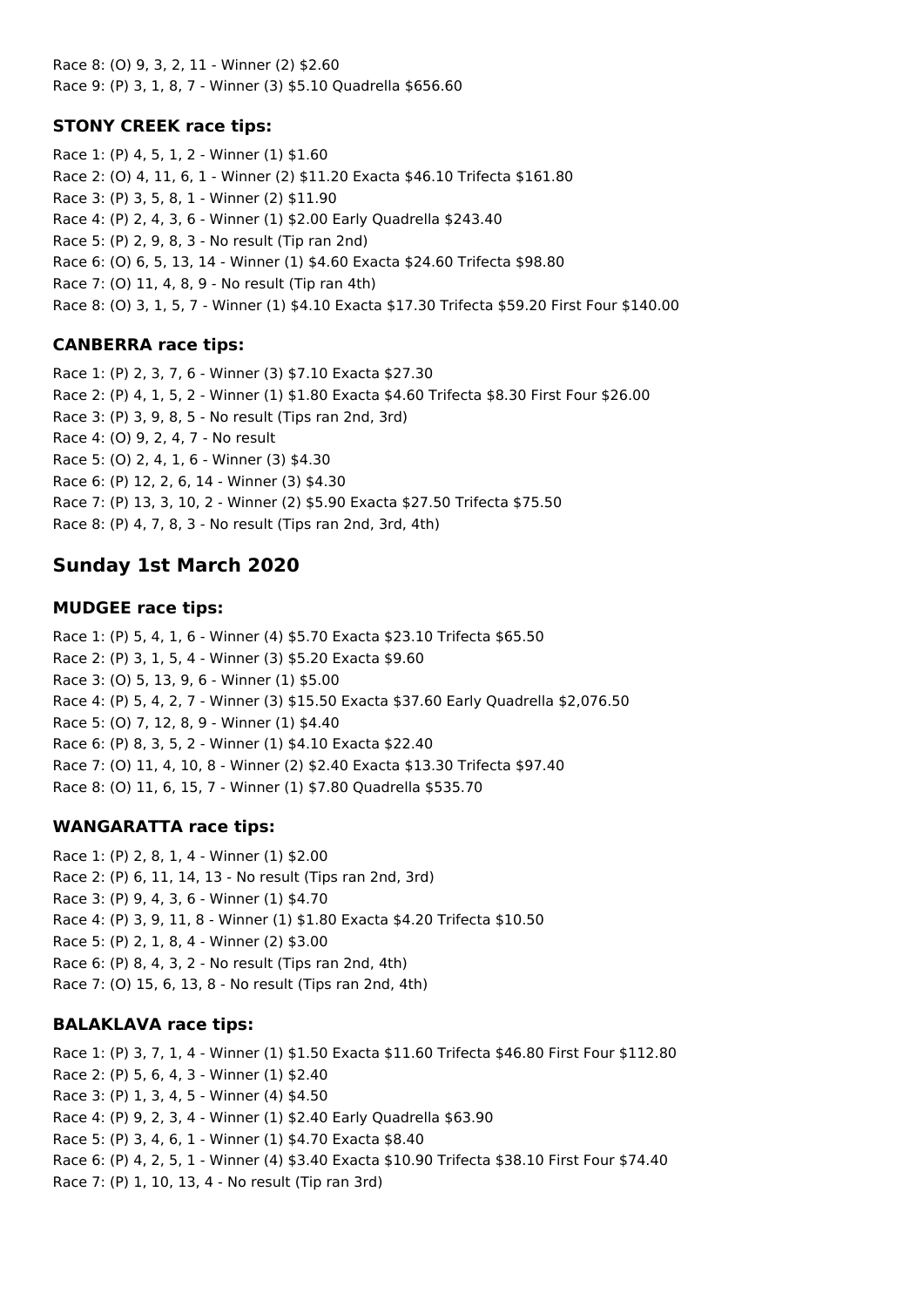#### **ESPERANCE race tips:**

Race 1: (P) 2, 9, 6, 3 - Winner (4) \$3.00 Exacta \$13.60 Trifecta \$50.80 First Four \$107.60 Race 2: (O) 5, 2, 3, 8 - Winner (1) \$2.80 Exacta \$8.50 Trifecta \$86.10 Race 3: (P) 4, 5, 3, 8 - Winner (2) \$3.30 Race 4: (O) 3, 2, 5, 11 - Winner (1) \$3.00 Race 5: (P) 1, 2, 7, 6 - No result (Tips ran 2nd, 3rd, 4th) Race 6: (O) 4, 1, 10, 7 - No result (Tips ran 2nd, 3rd, 4th) Race 7: (O) 1, 9, 5, 7 - Winner (3) \$7.40 Race 8: (O) 2, 3, 9, 5 - No result (Tips ran 2nd, 4th) Race 9: (O) 13, 1, 5, 9 - Winner (1) \$3.60

## **COLAC race tips:**

Race 1: (P) 2, 7, 8, 4 - Winner (3) \$2.50 Exacta \$9.50 Trifecta \$22.50 Race 2: (P) 7, 4, 2, 5 - Winner (1) \$1.40 Exacta \$4.70 Trifecta \$16.30 Race 3: (P) 6, 7, 5, 1 - Winner (3) \$5.00 Exacta \$25.50 Trifecta \$38.20 Race 4: (P) 6, 5, 3, 2 - Winner (3) \$2.40 Exacta \$11.70 Trifecta \$33.60 Early Quadrella \$41.70 Race 5: (P) 6, 5, 4, 1 - Winner (2) \$6.10 Race 6: (P) 7, 4, 2, 3 - Winner (1) \$4.20 Exacta \$22.40 Quadrella \$431.40

## **ARMIDALE race tips:**

Race 1: (P) 5, 3, 4, 6 - Winner (3) \$5.00 Race 2: (P) 5, 4, 13, 12 - Winner (1) \$1.90 Race 3: (P) 12, 2, 11, 9 - No result (Tips ran 2nd, 3rd, 4th) Race 4: (O) 8, 10, 6, 12 - No result (Tips ran 2nd, 3rd) Race 5: (P) 2, 10, 6, 11 - No result (Tips ran 2nd, 3rd) Race 6: (O) 4, 8, 5, 6 - No result (Tip ran 3rd) Race 7: (O) 5, 6, 9, 7 - Winner (4) \$8.40 Race 8: (P) 2, 9, 6, 14 - No result (Tip ran 2nd)

# **SUNSHINE COAST race tips:**

Race 1: (P) 2, 3, 7, 9 - Winner (4) \$4.50 Exacta \$35.10 Race 2: (P) 2, 4, 3, 5 - Winner (1) \$1.60 Exacta \$7.80 Race 3: (P) 14, 1, 7, 4 - Winner (3) \$6.20 Exacta \$43.10 Trifecta \$102.50 First Four \$239.00 Race 4: (P) 5, 1, 7, 2 - Winner (2) \$2.30 Early Quadrella \$185.90 Race 5: (O) 7, 10, 3, 6 - No result (Tips ran 2nd, 3rd) Race 6: (O) 2, 4, 1, 11 - Winner (3) \$3.80

# **Sunday 23rd February 2020**

## **TAREE race tips:**

Race 1: (P) 1, 6, 4, 5 - Winner (1) \$2.70 Exacta \$10.80 Race 2: (P) 18, 3, 8, 10 - Winner (1) \$4.10 Exacta \$21.00 Race 3: (O) 3, 1, 10, 11 - Winner (1) \$2.40 Race 4: (O) 8, 2, 4, 6 - Winner (1) \$3.80 Early Quadrella \$124.80 Race 5: (O) 5, 8, 11, 1 - Winner (3) \$18.60 Race 6: (O) 10, 5, 12, 4 - Winner (2) \$2.00 Exacta \$8.30 Race 7: (O) 10, 9, 11, 4 - No result Race 8: (P) 7, 14, 3, 8 - Winner (1) \$1.90 Exacta \$7.40 Trifecta \$34.50

# **BALLARAT race tips:**

Race 1: (O) 10, 3, 7, 6 - Winner (4) \$7.60 Exacta \$43.50 Race 2: (P) 5, 1, 7, 4 - Winner (1) \$2.20 Exacta \$6.50 Trifecta \$8.10 First Four \$16.90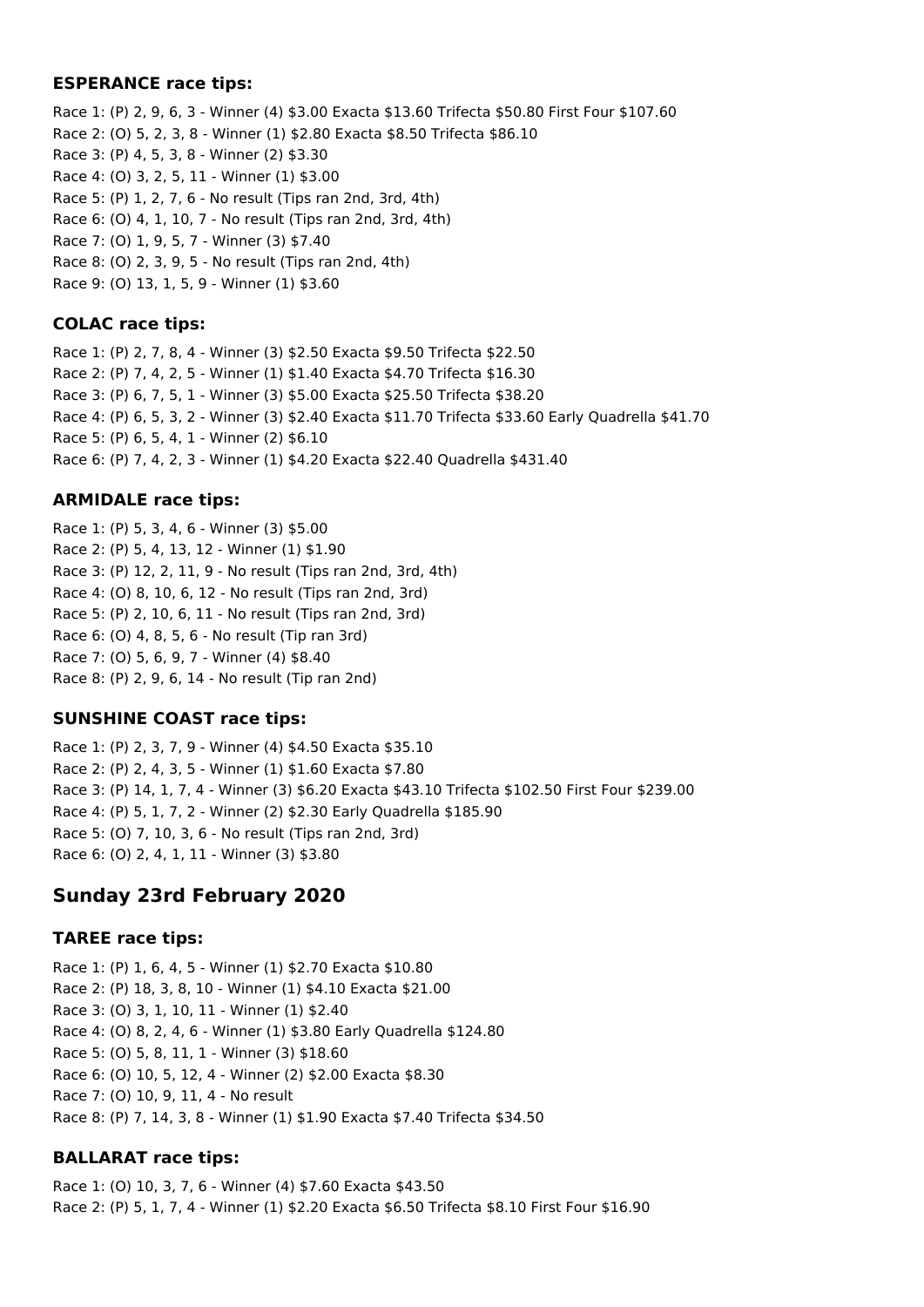Race 3: (P) 9, 7, 3, 6 - Winner (4) \$4.30 Race 4: (P) 9, 5, 6, 2 - Winner (1) \$2.40 Exacta \$11.20 Trifecta \$46.00 First Four \$61.60 Race 5: (O) 9, 1, 8, 3 - Winner (1) \$5.90 Exacta \$28.00 Trifecta \$144.30 Early Quadrella \$153.10 Race 6: (P) 2, 3, 5, 8 - Winner (1) \$2.00 Exacta \$4.80 Race 7: (P) 3, 4, 7, 9 - Winner (3) \$3.10 Race 8: (O) 7, 10, 11, 2 - No result (Tip ran 2nd) Race 9: (O) 7, 10, 11, 8 - No result (Tip ran 2nd)

#### **PORT LINCOLN race tips:**

Race 1: (P) 2, 6, 5, 7 - Winner (1) \$1.20 Exacta \$2.80 Trifecta \$8.80 Race 2: (P) 3, 2, 8, 5 - Winner (4) \$8.60 Race 3: (P) 3, 9, 2, 4 - Winner (1) \$2.20 Exacta \$4.40 Race 4: (O) 7, 8, 3, 2 - Winner (3) \$3.50 Exacta \$16.50 Early Quadrella \$148.50 Race 5: (O) 5, 7, 4, 3 - Winner (2) \$5.50 Exacta \$36.10 Race 6: (O) 1, 4, 12, 2 - Winner (1) \$1.80 Race 7: (O) 6, 2, 10, 12 - No result

#### **SUNSHINE COAST race tips:**

Race 1: (P) 9, 10, 6, 5 - Winner (4) \$3.60 Exacta \$6.90 Race 2: (P) 2, 8, 3, 5 - Winner (1) \$3.30 Exacta \$9.20 Race 3: (P) 8, 3, 2, 9 - Winner (1) \$1.50 Exacta \$5.60 Race 4: (P) 12, 4, 6, 9 - Winner (2) \$3.20 Exacta \$6.90 Trifecta \$24.40 Early Quadrella \$97.70 Race 5: (P) 2, 1, 7, 8 - Winner (2) \$3.10 Exacta \$11.60 Trifecta \$30.50 Race 6: (O) 5, 7, 2, 9 - Winner (3) \$9.90 Exacta \$26.60 Trifecta \$193.40 First Four \$359.50 Race 7: (P) 15, 5, 4, 9 - Winner (1) \$2.80 Exacta \$19.90 Trifecta \$80.90 Quadrella \$267.20

## **PINJARRA race tips:**

Race 1: (P) 3, 4, 9, 6 - No result (Tips ran 3rd, 4th) Race 2: (P) 1, 3, 10, 5 - Winner (3) \$2.30 Exacta \$17.60 Race 3: (P) 1, 2, 4, 9 - Winner (2) \$8.40 Exacta \$20.40 Race 4: (P) 4, 7, 6, 3 - Winner (3) \$3.80 Exacta \$9.00 Trifecta \$51.80 First Four \$90.20 Race 5: (P) 6, 11, 7, 2 - Winner (1) \$1.90 Race 6: (O) 4, 2, 6, 3 - No result (Tips ran 3rd, 4th) Race 7: (O) 1, 6, 10, 9 - No result (Tip ran 4th) Race 8: (P) 3, 9, 1, 8 - Winner (4) \$4.80 Exacta \$16.50 Race 9: (O) 6, 3, 8, 4 - No result (Tips ran 3rd, 4th) Race 10: (O) 10, 2, 9, 8 - No result (Tip ran 4th)

## **GOULBURN race tips:**

Race 1: (P) 7, 1, 10, 3 - No result (Tips ran 3rd, 4th) Race 2: (O) 1, 6, 10, 2 - Winner (1) \$4.20 Exacta \$28.40 Race 3: (P) 4, 8, 11, 6 - Winner (3) \$4.30 Race 4: (P) 5, 1, 9, 17 - Winner (1) \$4.60 Race 5: (O) 3, 4, 1, 11 - No result (Tips ran 2nd, 3rd) Race 6: (O) 4, 7, 9, 2 - Winner (2) \$3.40 Race 7: (O) 12, 15, 16, 9 - No result (Tip ran 2nd)

# **LAUNCESTON race tips:**

Race 1: (O) 11, 10, 6, 1 - Winner (3) \$5.80 Race 2: (O) 2, 13, 6, 10 - No result (Tip ran 4th) Race 3: (P) 2, 5, 1, 7 - Winner (3) \$5.50 Exacta \$28.30 Race 4: (O) 2, 12, 6, 15 - Winner (1) \$4.10 Race 5: (P) 1, 3, 4, 6 - Winner (1) \$1.50 Exacta \$5.30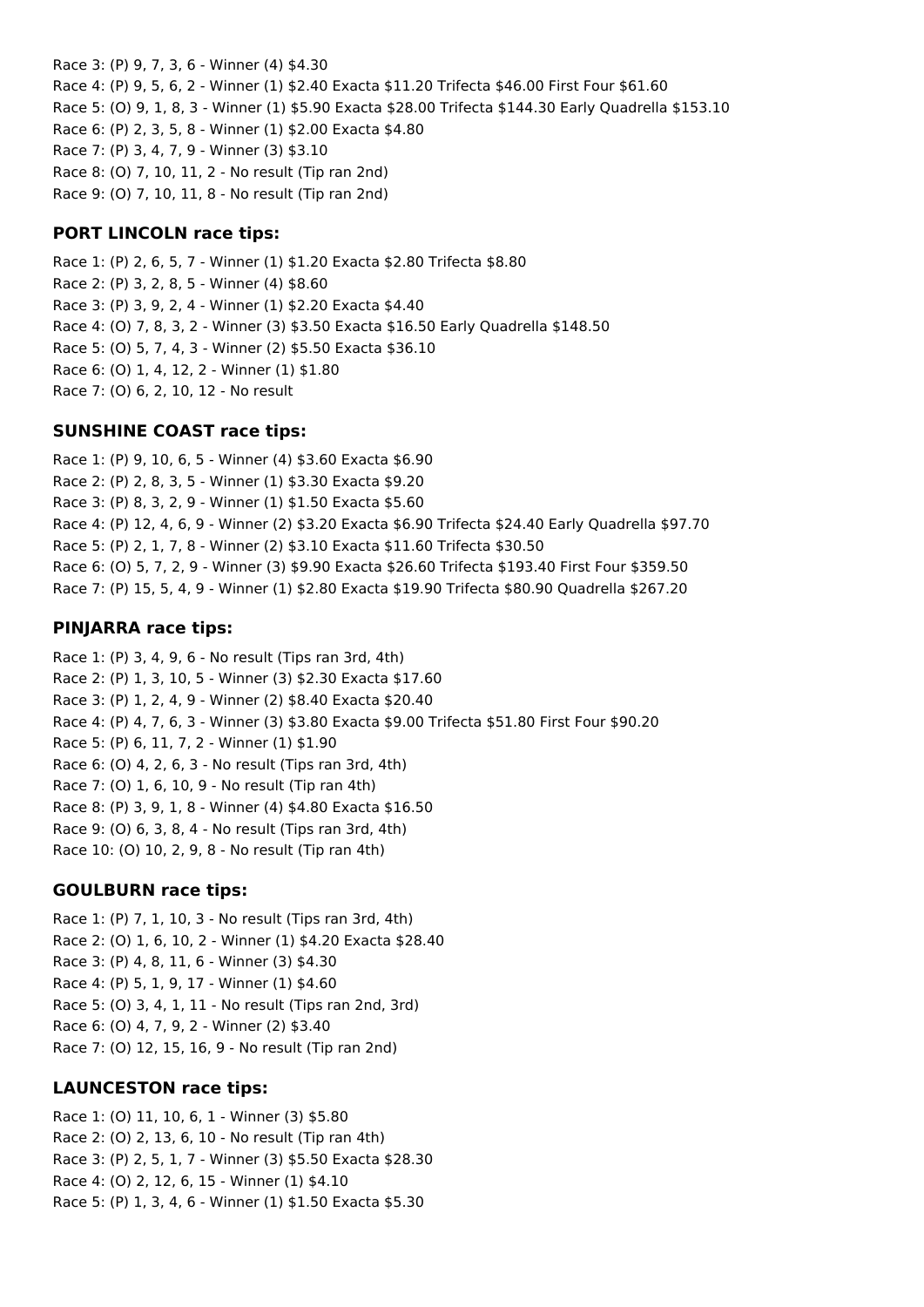Race 6: (O) 6, 5, 2, 1 - Winner (4) \$3.00 Race 7: (P) 11, 7, 4, 5 - Winner (1) \$1.30 Exacta \$8.30 Race 8: (O) 5, 7, 11, 8 - No result (Tip ran 3rd)

# **Sunday 16th February 2020**

## **COLAC race tips:**

Race 1: (P) 5, 2, 7, 10 - Winner (3) \$6.10 Exacta \$7.80 Race 2: (P) 6, 9, 4, 5 - Winner (2) \$5.70 Exacta \$37.20 Trifecta \$95.20 Race 3: (P) 6, 8, 3, 2 - Winner (1) \$1.40 Exacta \$4.20 Race 4: (P) 4, 7, 6, 8 - Winner (4) \$3.90 Exacta \$19.50 Early Quadrella \$393.80 Race 5: (P) 5, 7, 1, 6 - Winner (3) \$5.30 Race 6: (P) 5, 6, 3, 7 - No result (Tips ran 2nd, 3rd, 4th) Race 7: (O) 4, 1, 11, 5 - Winner (3) \$4.40 Exacta \$18.90 Race 8: (P) 3, 8, 1, 4 - No result (Tips ran 2nd, 4th)

# **BORDERTOWN race tips:**

Race 1: (P) 1, 3, 7, 2 - Winner (1) \$1.60 Race 2: (P) 4, 6, 5, 2 - Winner (1) \$4.50 Exacta \$19.40 Race 3: (P) 6, 8, 3, 5 - Winner (1) \$1.40 Race 4: (P) 5, 3, 9, 8 - No result (Tips ran 3rd, 4th) Race 5: (P) 3, 4, 5, 7 - No result (Tips ran 2nd, 3rd, 4th) Race 6: (P) 6, 3, 7, 4 - Abandoned Race 7: (P) 7, 8, 5, 4 - Winner (1) \$2.80

## **ALBANY race tips:**

Race 1: (P) 7, 4, 1, 5 - No result (Tip ran 4th) Race 2: (P) 1, 5, 4, 7 - No result (Tips ran 2nd, 4th) Race 3: (O) 7, 10, 8, 9 - Winner (3) \$5.80 Race 4: (P) 3, 5, 7, 6 - No result (Tips ran 2nd, 3rd) Race 5: (O) 5, 4, 3, 8 - No result (Tip ran 3rd) Race 6: (O) 6, 9, 11, 13 - No result (Tips ran 3rd, 4th) Race 7: (O) 7, 2, 5, 1 - Winner (1) \$5.70 Race 8: (O) 9, 8, 10, 11 - No result (Tip ran 2nd)

## **WERRIBEE race tips:**

Race 1: (P) 3, 6, 4, 5 - Winner (3) \$6.90 Exacta \$51.30 Trifecta \$136.10 Race 2: (P) 11, 10, 9, 12 - Winner (4) \$3.10 Exacta \$13.80 Race 3: (P) 11, 9, 13, 7 - Winner (1) \$2.90 Race 4: (P) 3, 6, 2, 4 - Winner (1) \$7.40 Exacta \$20.30 Trifecta \$92.20 Early Quadrella \$1,477.20 Race 5: (O) 6, 8, 4, 7 - No result (Tips ran 2nd, 3rd) Race 6: (P) 8, 4, 3, 1 - Winner (4) \$3.70 Exacta \$37.90 Trifecta \$53.60 Race 7: (P) 4, 2, 5, 11 - No result (Tips ran 2nd, 4th)

# **MORUYA race tips:**

Race 1: (P) 11, 9, 7, 2 - No result (Tips ran 2nd, 3rd) Race 2: (O) 9, 3, 12, 11 - No result (Tips ran 2nd, 4th) Race 3: (P) 2, 7, 12, 3 - Winner (4) \$15.90 Exacta \$100.30 Trifecta \$178.00 Race 4: (O) 4, 1, 7, 16 - No result (Tips ran 2nd, 3rd, 4th) Race 5: (P) 12, 3, 9, 7 - Winner (2) \$1.50 Exacta \$4.30 Trifecta \$14.50 Race 6: (P) 1, 4, 13, 9 - Winner (1) \$3.40 Race 7: (O) 6, 3, 11, 2 - Winner (1) \$3.90 Race 8: (O) 13, 6, 10, 2 - No result (Tips ran 3rd, 4th)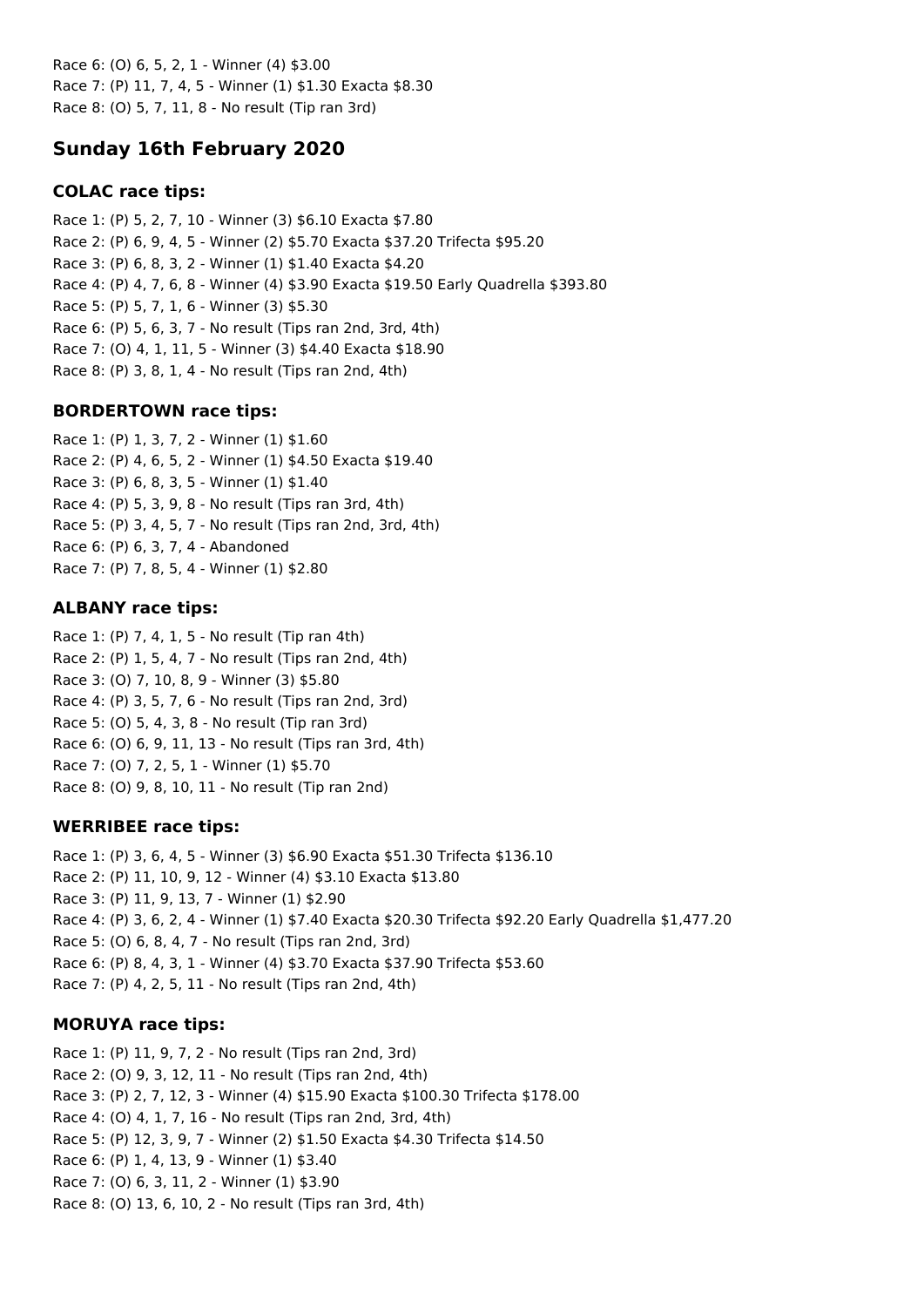#### **SUNSHINE COAST race tips:**

Race 1: (P) 10, 2, 9, 3 - Winner (1) \$1.90 Race 2: (P) 1, 6, 3, 4 - Winner (1) \$1.90 Exacta \$4.00 Trifecta \$9.20 First Four \$10.60 Race 3: (O) 7, 4, 6, 9 - Winner (2) \$3.50 Race 4: (O) 10, 9, 3, 7 - No result (Tips ran 2nd, 3rd) Race 5: (P) 13, 6, 8, 4 - No result (Tips ran 3rd, 4th) Race 6: (P) 7, 12, 6, 8 - Winner (1) \$4.00 Race 7: (P) 9, 6, 16, 5 - Winner (3) \$5.50 Race 8: (O) 8, 1, 11, 7 - Winner (2) \$4.50 Race 9: (O) 8, 6, 4, 3 - No result (Tip ran 3rd) Race 10: (O) 14, 8, 16, 10 - Winner (2) \$5.70 Exacta \$122.00 Trifecta \$338.10

## **DUBBO race tips:**

Race 1: (P) 11, 9, 4, 3 - Winner (1) \$1.90 Race 2: (O) 5, 1, 7, 4 - No result Race 3: (O) 1, 11, 5, 4 - No result (Tips ran 2nd, 3rd, 4th) Race 4: (O) 4, 10, 9, 12 - No result (Tip ran 4th) Race 5: (O) 7, 10, 12, 6 - No result (Tip ran 3rd) Race 6: (O) 7, 1, 9, 12 - Winner (4) \$23.40 Exacta \$146.10 Race 7: (P) 4, 5, 12, 6 - Winner (1) \$2.50 Exacta \$10.90 Race 8: (O) 4, 2, 7, 1 - No result (Tips ran 3rd, 4th)

# **Sunday 9th February 2020**

## **GOULBURN race tips:**

Race 1: (P) 2, 8, 9, 5 - Winner (3) \$4.30 Exacta \$10.50 Race 2: (P) 6, 5, 8, 7 - Winner (1) \$2.20 Race 3: (O) 1, 3, 2, 6 - Winner (4) \$15.50 Exacta \$279.50 Race 4: (P) 5, 2, 8, 7 - Winner (3) \$3.00 Exacta \$6.90 Early Quadrella \$477.30 Race 5: (P) 4, 10, 12, 7 - No result (Tips ran 2nd, 3rd, 4th) Race 6: (P) 8, 4, 3, 5 - Abandoned Race 7: (P) 6, 1, 3, 9 - Abandoned

## **FLEMINGTON race tips:**

Race 1: (P) 4, 7, 6, 9 - Winner (3) \$5.80 Exacta \$24.00 Race 2: (O) 7, 6, 9, 5 - No result (Tips ran 2nd, 3rd) Race 3: (P) 2, 3, 1, 5 - Winner (1) \$2.00 Exacta \$5.00 Trifecta \$10.50 Race 4: (O) 1, 13, 12, 8 - No result Race 5: (P) 6, 3, 1, 2 - Winner (2) \$3.00 Race 6: (P) 5, 11, 6, 12 - Winner (2) \$3.20 Exacta \$9.50 Trifecta \$27.60 Race 7: (O) 11, 5, 3, 2 - Winner (2) \$7.00

## **NARACOORTE race tips:**

Race 1: (P) 6, 5, 7, 1 - Winner (4) \$5.30 Exacta \$24.90 Race 2: (P) 1, 4, 3, 6 - Winner (4) \$11.60 Race 3: (P) 4, 2, 1, 6 - No result (Tips ran 3rd, 4th) Race 4: (P) 2, 6, 1, 4 - Winner (3) \$4.10 Exacta \$7.40 Trifecta \$23.70 Race 5: (O) 5, 3, 2, 4 - Winner (2) \$4.10 Exacta \$20.10 Race 6: (O) 4, 6, 10, 5 - No result (Tips ran 2nd, 3rd) Race 7: (P) 3, 2, 1, 11 - Winner (4) \$11.20 Race 8: (O) 1, 2, 6, 5 - Winner (3) \$5.00 Exacta \$20.70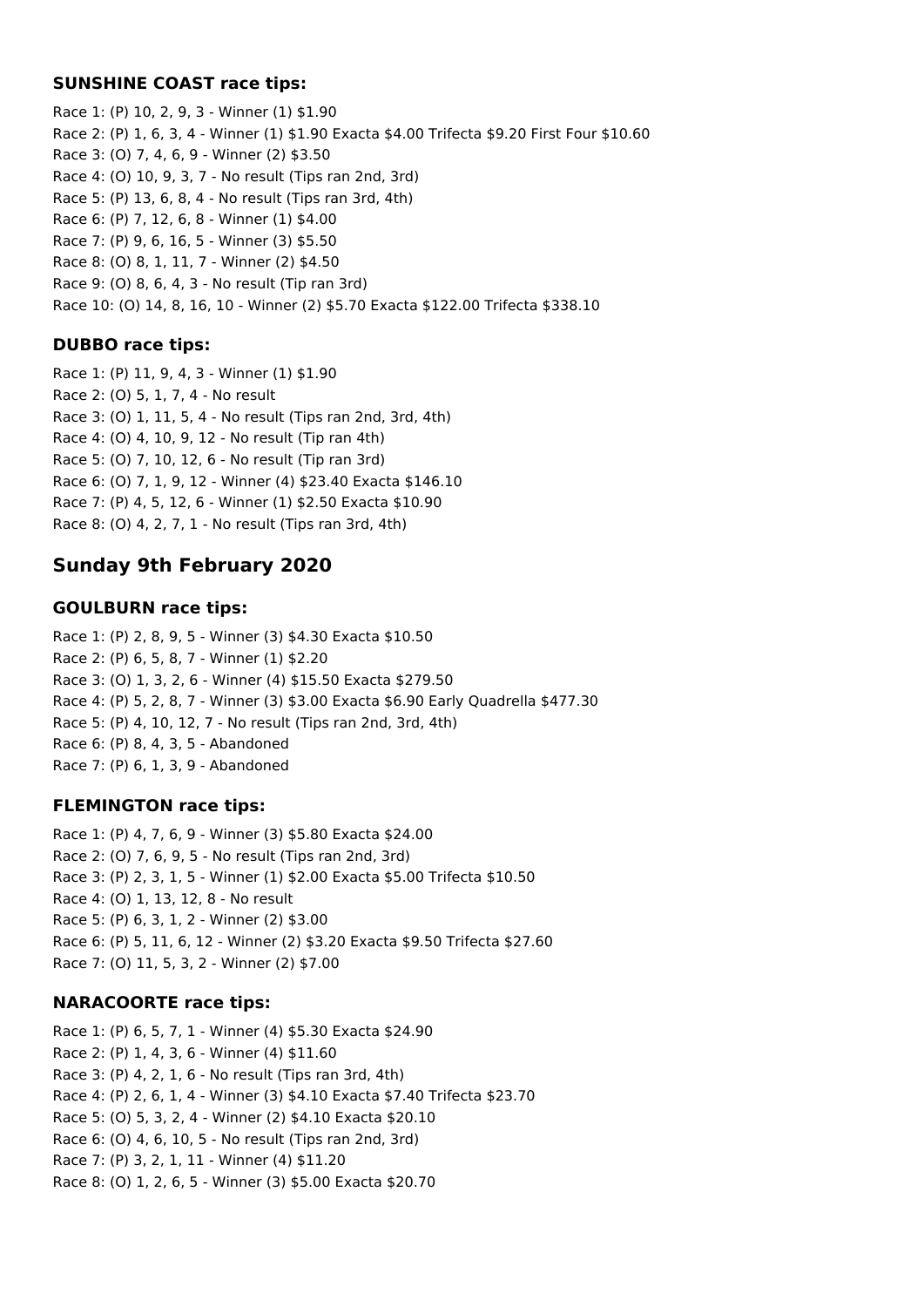#### **ROCKHAMPTON race tips:**

Race 1: (P) 1, 4, 5, 2 - Winner (2) \$7.00 Race 2: (P) 3, 4, 10, 11 - Winner (2) \$3.70 Race 3: (P) 5, 1, 2, 6 - Winner (2) \$2.90 Exacta \$5.50 Trifecta \$13.40 Race 4: (O) 8, 1, 5, 2 - No result (Tips ran 2nd, 3rd) Race 5: (O) 2, 9, 6, 3 - Winner (3) \$7.70 Race 6: (P) 8, 2, 7, 5 - No result (Tips ran 2nd, 3rd) Race 7: (O) 13, 9, 8, 6 - Winner (1) \$4.30

## **NARROGIN race tips:**

Race 1: (P) 3, 2, 7, 1 - Winner (1) \$1.50 Exacta \$6.50 Race 2: (O) 5, 2, 10, 8 - Winner (1) \$2.40 Exacta \$5.40 Trifecta \$32.30 Race 3: (P) 2, 4, 6, 3 - Winner (3) \$6.30 Exacta \$29.10 Trifecta \$112.90 First Four \$211.50 Race 4: (O) 8, 2, 7, 4 - Winner (3) \$5.50 Exacta \$37.60 Trifecta \$202.00 First Four \$1,271.40 Early Quadrella \$432.50 Race 5: (P) 4, 6, 7, 1 - Winner (3) \$3.20 Race 6: (O) 3, 12, 10, 2 - Winner (2) \$5.90 Race 7: (P) 5, 3, 8, 10 - Winner (1) \$1.50 Exacta \$5.50 Race 8: (O) 3, 6, 2, 8 - Winner (2) \$2.50 Exacta \$19.70 Trifecta \$137.80 First Four \$313.70 Quadrella \$242.40

#### **MOE race tips:**

Race 1: (P) 4, 2, 8, 6 - No result (Tips ran 2nd, 3rd, 4th) Race 2: (O) 5, 2, 13, 8 - Winner (2) \$2.90 Exacta \$11.90 Race 3: (P) 10, 9, 8, 2 - Winner (1) \$1.70 Exacta \$10.70 Trifecta \$32.30 Race 4: (O) 3, 1, 5, 9 - Winner (4) \$20.80 Exacta \$275.70 Trifecta \$775.00 Race 5: (O) 4, 5, 1, 9 - Winner (2) \$4.50 Race 6: (O) 1, 4, 9, 8 - Winner (4) \$3.90 Race 7: (P) 6, 7, 1, 2 - Winner (3) \$4.60 Exacta \$16.70 Trifecta \$47.90 Quadrella \$6,742.20

## **PORT MACQUARIE race tips:**

Race 1: (P) 1, 2, 4, 6 - Abandoned Race 2: (P) 7, 3, 2, 1 - Abandoned Race 3: (P) 4, 1, 11, 12 - Abandoned Race 4: (P) 10, 1, 12, 3 - Abandoned Race 5: (P) 2, 1, 6, 3 - Abandoned Race 6: (P) 6, 4, 5, 1 - Abandoned Race 7: (P) 3, 9, 1, 2 - Abandoned

## **HOBART race tips:**

Race 1: (P) 4, 5, 14, 3 - Winner (4) \$9.10 Exacta \$48.00 Trifecta \$327.30 First Four \$989.00 Race 2: (O) 3, 7, 9, 15 - Winner (2) \$4.70 Exacta \$132.80 Race 3: (P) 8, 2, 9, 7 - Winner (2) \$3.60 Exacta \$23.00 Race 4: (P) 5, 7, 8, 6 - Winner (2) \$7.20 Exacta \$40.60 Race 5: (O) 3, 11, 1, 2 - No result (Tips ran 2nd, 4th) Race 6: (P) 2, 1, 7, 6 - Winner (1) \$1.50 Exacta \$3.10 Trifecta \$13.00 Race 7: (P) 3, 2, 1, 5 - Winner (1) \$1.70 Exacta \$3.30 Trifecta \$12.10 Race 8: (O) 14, 1, 5, 8 - No result (Tips ran 2nd, 3rd) Race 9: (P) 2, 5, 10, 1 - Winner (2) \$4.30 Race 10: (P) 7, 11, 8, 6 - No result (Tips ran 2nd, 3rd)

# **Sunday 2nd February 2020**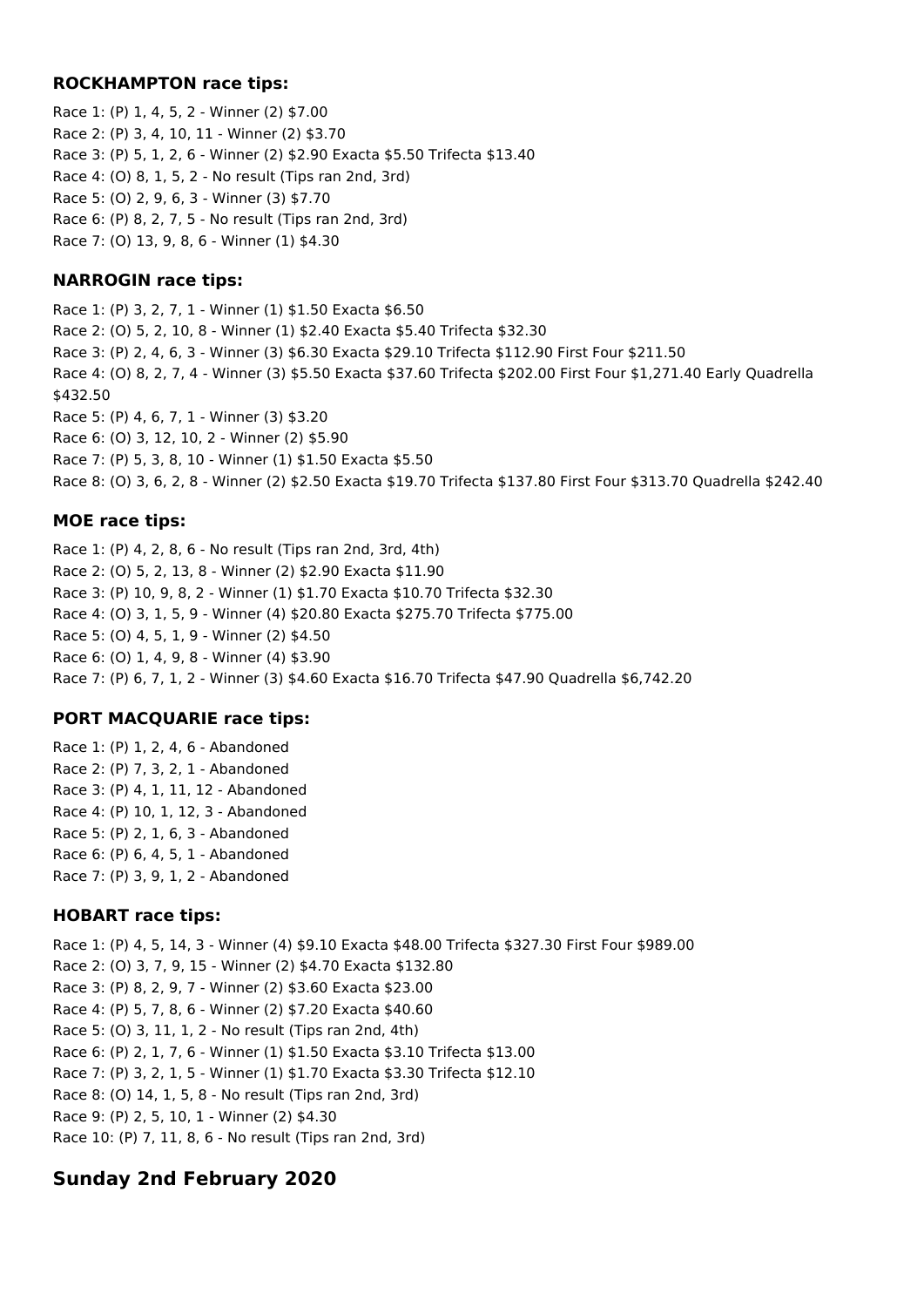## **SAPPHIRE COAST race tips:**

Race 1: (P) 7, 1, 3, 10 - Winner (3) \$4.40 Exacta \$24.20 Race 2: (P) 4, 11, 1, 5 - Winner (1) \$2.30 Race 3: (P) 1, 6, 7, 5 - Winner (2) \$3.90 Exacta \$13.10 Race 4: (O) 12, 10, 1, 6 - Winner (1) \$8.60 Early Quadrella \$799.60 Race 5: (O) 6, 3, 9, 11 - Winner (2) \$2.10 Race 6: (P) 3, 6, 7, 1 - Winner (1) \$1.60 Race 7: (O) 7, 13, 5, 9 - Winner (3) \$2.90 Race 8: (P) 2, 5, 6, 8 - No result (Tips ran 3rd, 4th)

## **SALE race tips:**

Race 1: (P) 5, 3, 6, 4 - Winner (1) \$1.30 Exacta \$1.90 Trifecta \$2.60 First Four \$2.10 Race 2: (P) 13, 9, 12, 11 - Winner (1) \$2.40 Exacta \$9.50 Trifecta \$27.70 Race 3: (P) 9, 5, 4, 2 - Winner (1) \$3.30 Exacta \$36.90 Race 4: (P) 6, 7, 5, 11 - Winner (1) \$1.60 Exacta \$2.50 Trifecta \$12.70 Race 5: (P) 4, 1, 2, 3 - Winner (2) \$3.00 Early Quadrella \$71.00 Race 6: (P) 1, 3, 2, 7 - Winner (2) \$3.40 Race 7: (P) 2, 1, 4, 3 - Winner (1) \$2.60 Exacta \$15.90 Trifecta \$24.90 Race 8: (P) 1, 2, 6, 3 - No result Race 9: (P) 9, 6, 7, 1 - Winner (2) \$4.10

## **STRATHALBYN race tips:**

Race 1: (P) 1, 4, 2, 7 - Winner (3) \$7.20 Exacta \$47.40 Race 2: (O) 5, 4, 6, 8 - No result (Tip ran 3rd) Race 3: (P) 4, 8, 7, 3 - Winner (2) \$3.10 Race 4: (P) 4, 3, 6, 1 - No result (Tips ran 2nd, 3rd, 4th) Race 5: (P) 5, 7, 3, 1 - Winner (1) \$2.90 Exacta \$7.00 Trifecta \$16.80 Race 6: (O) 3, 5, 7, 9 - Winner (4) \$4.00 Race 7: (O) 3, 1, 9, 7 - No result (Tips ran 3rd, 4th) Race 8: (P) 7, 8, 11, 10 - Winner (3) \$2.00 Exacta \$4.80

# **SUNSHINE COAST race tips:**

Race 1: (P) 4, 5, 3, 2 - Winner (1) \$1.90 Exacta \$5.10 Trifecta \$20.90 Race 2: (P) 5, 13, 4, 2 - Winner (2) \$3.30 Exacta \$32.80 Race 3: (P) 1, 6, 3, 2 - Winner (1) \$1.40 Exacta \$9.50 Trifecta \$33.80 Race 4: (P) 6, 5, 3, 4 - Winner (4) \$8.90 Exacta \$20.40 Trifecta \$36.10 First Four \$127.50 Early Quadrella \$102.10 Race 5: (P) 1, 4, 7, 6 - Winner (1) \$1.40 Exacta \$1.90 Race 6: (P) 5, 3, 9, 11 - No result (Tips ran 2nd, 4th) Race 7: (P) 12, 2, 1, 7 - Winner (1) \$1.90 Race 8: (O) 4, 7, 10, 1 - Winner (2) \$3.00 Exacta \$28.90

## **BUNBURY race tips:**

Race 1: (P) 8, 9, 3, 2 - Winner (2) \$2.00 Exacta \$4.60 Trifecta \$12.10 Race 2: (P) 4, 7, 2, 9 - Winner (3) \$6.70 Race 3: (O) 6, 1, 13, 7 - Winner (1) \$4.90 Exacta \$66.60 Race 4: (O) 5, 3, 8, 4 - No result (Tips ran 2nd, 4th) Race 5: (P) 6, 9, 8, 10 - Winner (2) \$2.40 Exacta \$20.40 Race 6: (O) 1, 3, 6, 4 - No result (Tips ran 3rd, 4th) Race 7: (P) 1, 4, 7, 3 - Winner (1) \$2.30 Race 8: (O) 1, 8, 10, 9 - Winner (1) \$1.50 Race 9: (O) 6, 1, 8, 4 - Winner (1) \$4.20 Exacta \$25.10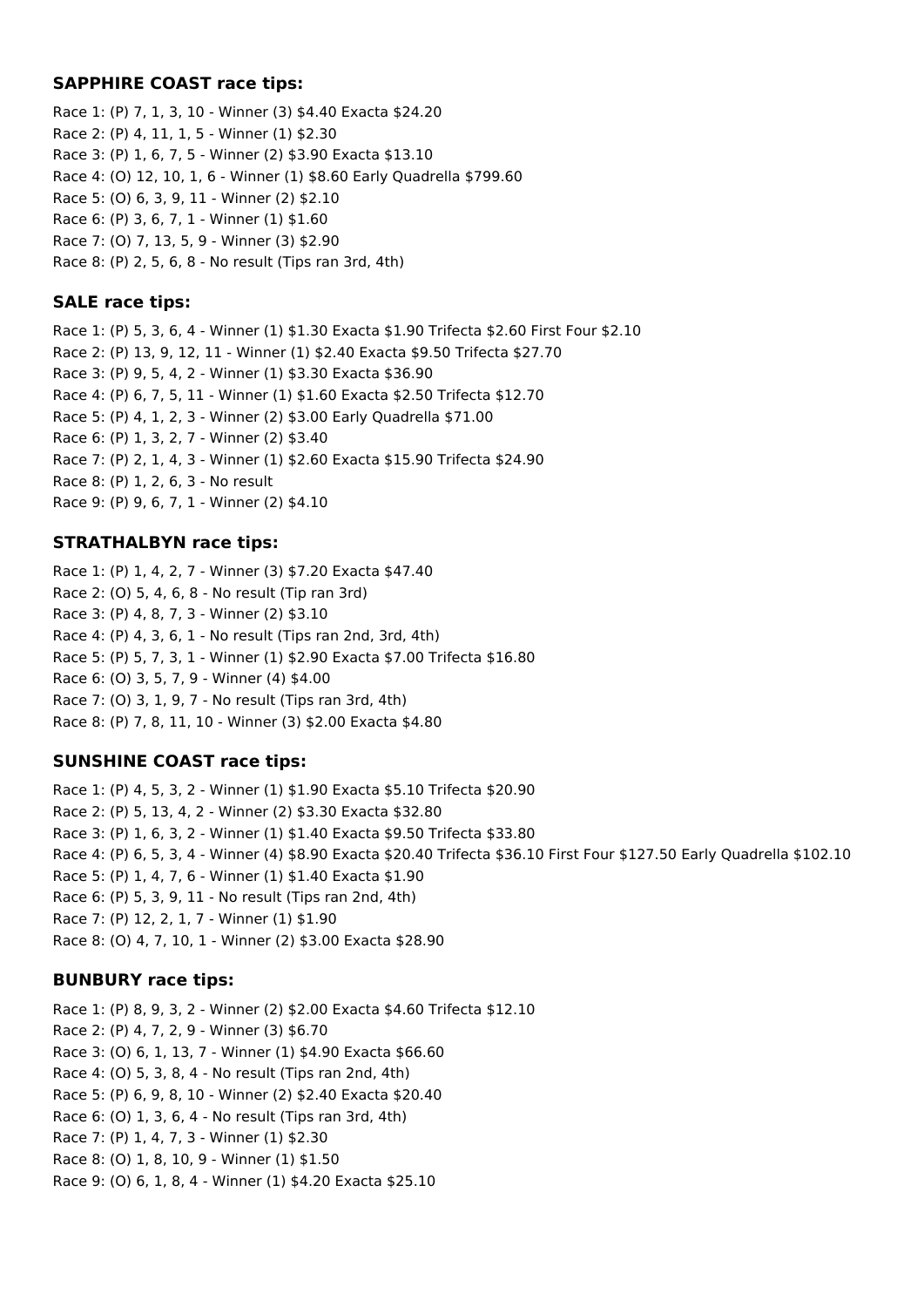#### **MURWILLUMBAH race tips:**

Race 1: (P) 2, 5, 7, 6 - Winner (1) \$1.40 Exacta \$2.40 Race 2: (P) 1, 4, 10, 8 - No result (Tips ran 2nd, 4th) Race 3: (O) 1, 8, 3, 12 - Winner (1) \$2.40 Exacta \$11.50 Race 4: (P) 8, 5, 6, 9 - Winner (1) \$5.20 Exacta \$10.00 Race 5: (P) 11, 3, 8, 4 - Winner (2) \$4.70 Race 6: (P) 11, 5, 8, 2 - Winner (1) \$1.50 Exacta \$3.70 Race 7: (O) 5, 2, 8, 6 - Winner (2) \$2.50 Quadrella \$221.10

# **Sunday 26th January 2020**

## **WYONG race tips:**

Race 1: (P) 3, 6, 7, 5 - Winner (4) \$6.70 Exacta \$41.20 Trifecta \$64.80 Race 2: (P) 6, 8, 12, 13 - Winner (2) \$4.10 Exacta \$18.00 Trifecta \$47.70 First Four \$273.90 Race 3: (O) 1, 11, 4, 5 - Winner (4) \$4.60 Race 4: (P) 1, 5, 9, 8 - Winner (1) \$1.20 Early Quadrella \$203.10 Race 5: (P) 3, 15, 4, 10 - Winner (1) \$1.90 Exacta \$9.80 Race 6: (P) 10, 8, 6, 3 - Winner (1) \$2.70 Race 7: (P) 1, 7, 6, 3 - Winner (3) \$3.80 Quadrella \$42.30

## **GEELONG race tips:**

Race 1: (O) 2, 14, 10, 16 - Winner (2) \$3.00 Race 2: (P) 1, 11, 7, 2 - Winner (1) \$2.70 Race 3: (P) 10, 4, 7, 9 - Winner (3) \$7.00 Exacta \$12.80 Trifecta \$44.30 Race 4: (O) 12, 1, 10, 5 - Winner (2) \$2.90 Exacta \$9.00 Early Quadrella \$396.00 Race 5: (P) 7, 9, 5, 3 - No result (Tips ran 2nd, 3rd) Race 6: (P) 9, 3, 12, 6 - Winner (2) \$3.90 Race 7: (P) 11, 16, 6, 15 - Winner (2) \$3.90 Exacta \$43.90 Race 8: (P) 3, 13, 7, 12 - No result (Tip ran 3rd)

# **MURRAY BRIDGE race tips:**

Race 1: (P) 8, 5, 6, 3 - Winner (1) \$1.70 Exacta \$5.80 Race 2: (P) 3, 8, 6, 5 - No result (Tips ran 2nd, 3rd) Race 3: (O) 4, 6, 2, 5 - Winner (3) \$4.80 Exacta \$18.50 Trifecta \$70.60 First Four \$389.90 Race 4: (P) 1, 7, 4, 2 - No result (Tips ran 2nd, 4th) Race 5: (P) 7, 3, 6, 11 - Winner (1) \$1.80 Exacta \$3.70 Trifecta \$9.20 Race 6: (P) 4, 2, 6, 5 - No result (Tips ran 2nd, 3rd, 4th) Race 7: (P) 1, 8, 3, 2 - Winner (3) \$5.00 Exacta \$16.10 Trifecta \$42.60

## **BEAUDESERT race tips:**

Race 1: (P) 9, 4, 6, 7 - Winner (2) \$2.20 Exacta \$6.10 Trifecta \$19.10 Race 2: (O) 12, 1, 4, 2 - Winner (1) \$1.70 Race 3: (O) 2, 12, 3, 8 - Winner (1) \$2.20 Race 4: (P) 1, 8, 6, 4 - Winner (3) \$2.80 Exacta \$13.50 Trifecta \$16.40 First Four \$33.30 Race 5: (O) 6, 1, 8, 5 - No result (Tips ran 2nd, 4th) Race 6: (O) 6, 12, 3, 2 - Winner (2) \$9.20 Race 7: (P) 3, 2, 6, 10 - No result (Tips ran 2nd, 4th) Race 8: (O) 4, 8, 6, 5 - No result (Tips ran 2nd, 4th) Race 9: (O) 10, 8, 7, 3 - Winner (3) \$5.00 Race 10: (O) 1, 15, 5, 11 - Winner (1) \$4.10

## **GERALDTON race tips:**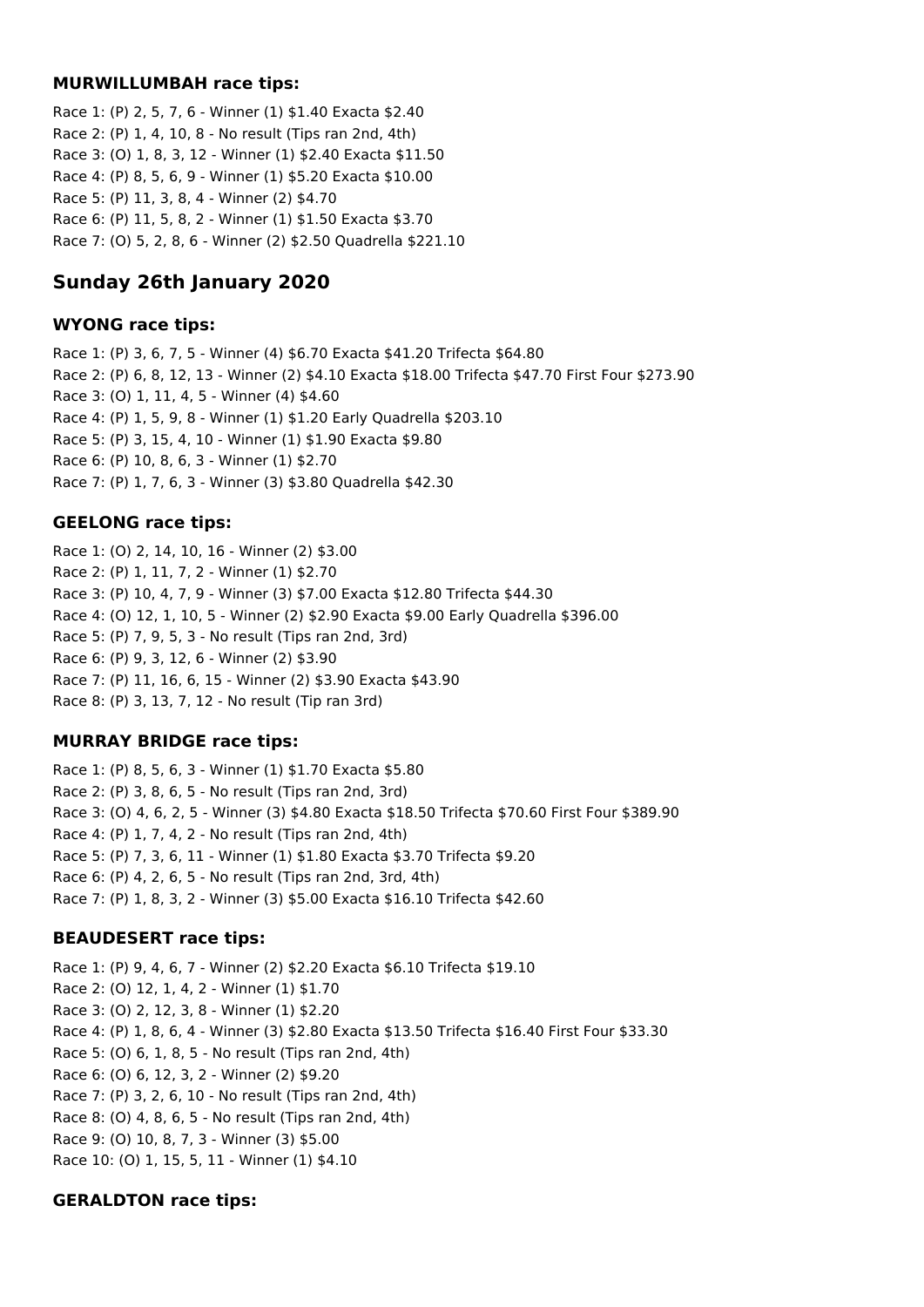Race 1: (P) 3, 1, 6, 2 - No result (Tips ran 2nd, 4th) Race 2: (P) 7, 3, 6, 1 - Winner (1) \$2.70 Race 3: (O) 12, 4, 11, 9 - Winner (2) \$3.40 Race 4: (P) 3, 7, 6, 2 - Winner (1) \$1.90 Race 5: (P) 5, 8, 3, 9 - Winner (2) \$3.70 Exacta \$9.20 Race 6: (P) 2, 1, 8, 6 - Winner (2) \$3.20 Exacta \$25.00 Trifecta \$314.50 First Four \$424.40 Race 7: (O) 10, 3, 1, 4 - No result (Tips ran 3rd, 4th) Race 8: (P) 8, 1, 10, 3 - Winner (3) \$2.30 Exacta \$5.30

#### **GREAT WESTERN race tips:**

Race 1: (P) 8, 6, 2, 7 - Winner (2) \$2.90 Exacta \$4.40 Trifecta \$8.40 Race 2: (P) 8, 5, 4, 7 - No result (Tips ran 2nd, 4th) Race 3: (P) 4, 8, 7, 2 - Winner (2) \$3.80 Exacta \$5.50 Race 4: (P) 4, 7, 6, 1 - No result (Tips ran 2nd, 4th) Race 5: (P) 1, 3, 8, 5 - Winner (1) \$4.30 Exacta \$23.10 Race 6: (P) 2, 1, 5, 8 - Winner (1) \$2.10 Exacta \$8.20 Race 7: (P) 7, 2, 8, 1 - Winner (4) \$7.60 Exacta \$23.70

#### **WAGGA race tips:**

Race 1: (P) 11, 4, 6, 5 - Winner (2) \$3.80 Race 2: (O) 3, 2, 8, 6 - Winner (1) \$3.90 Race 3: (P) 1, 4, 12, 5 - Winner (1) \$2.40 Race 4: (O) 5, 2, 13, 12 - Winner (1) \$2.50 Early Quadrella \$157.80 Race 5: (P) 2, 1, 6, 4 - Winner (1) \$2.80 Exacta \$6.40 Trifecta \$23.90 Race 6: (P) 4, 6, 9, 10 - Winner (3) \$10.40 Race 7: (P) 4, 3, 9, 6 - No result (Tips ran 2nd, 3rd, 4th) Race 8: (O) 5, 1, 3, 6 - Winner (2) \$4.30 Exacta \$17.60 Trifecta \$48.60

# **Sunday 19th January 2020**

#### **COWRA race tips:**

Race 1: (P) 2, 4, 7, 1 - Winner (2) \$1.90 Exacta \$4.20 Trifecta \$9.20 First Four \$14.00 Race 2: (P) 9, 6, 4, 3 - Winner (1) \$2.00 Exacta \$6.40 Race 3: (P) 7, 6, 12, 2 - Winner (2) \$2.30 Exacta \$8.20 Trifecta \$38.90 Race 4: (O) 3, 8, 5, 7 - Winner (3) \$5.40 Exacta \$19.30 Early Quadrella \$38.00 Race 5: (O) 7, 3, 5, 13 - Winner (4) \$8.40 Exacta \$56.10 Race 6: (O) 9, 8, 6, 2 - No result (Tips ran 2nd, 3rd, 4th) Race 7: (P) 10, 3, 5, 1 - No result (Tip ran 2nd) Race 8: (O) 6, 4, 7, 3 - No result (Tips ran 2nd, 3rd)

#### **WERRIBEE race tips:**

Race 1: (P) 5, 12, 14, 13 - Winner (1) \$2.90 Exacta \$12.30 Race 2: (P) 1, 3, 8, 5 - Winner (1) \$1.30 Exacta \$3.20 Trifecta \$5.20 First Four \$9.90 Race 3: (P) 13, 5, 3, 11 - No result (Tips ran 2nd, 3rd) Race 4: (P) 10, 11, 4, 6 - No result (Tips ran 2nd, 3rd, 4th) Race 5: (O) 7, 3, 6, 4 - No result (Tips ran 2nd, 3rd) Race 6: (P) 2, 5, 7, 9 - Winner (1) \$2.10 Exacta \$6.10 Trifecta \$18.20 Race 7: (P) 12, 8, 1, 15 - Winner (3) \$4.70 Race 8: (P) 5, 12, 8, 7 - Winner (1) \$3.20

#### **SUNSHINE COAST race tips:**

Race 1: (O) 8, 13, 19, 15 - Winner (4) \$5.90 Race 2: (O) 12, 10, 6, 1 - Winner (1) \$3.90 Exacta \$18.00 Trifecta \$83.70 First Four \$325.00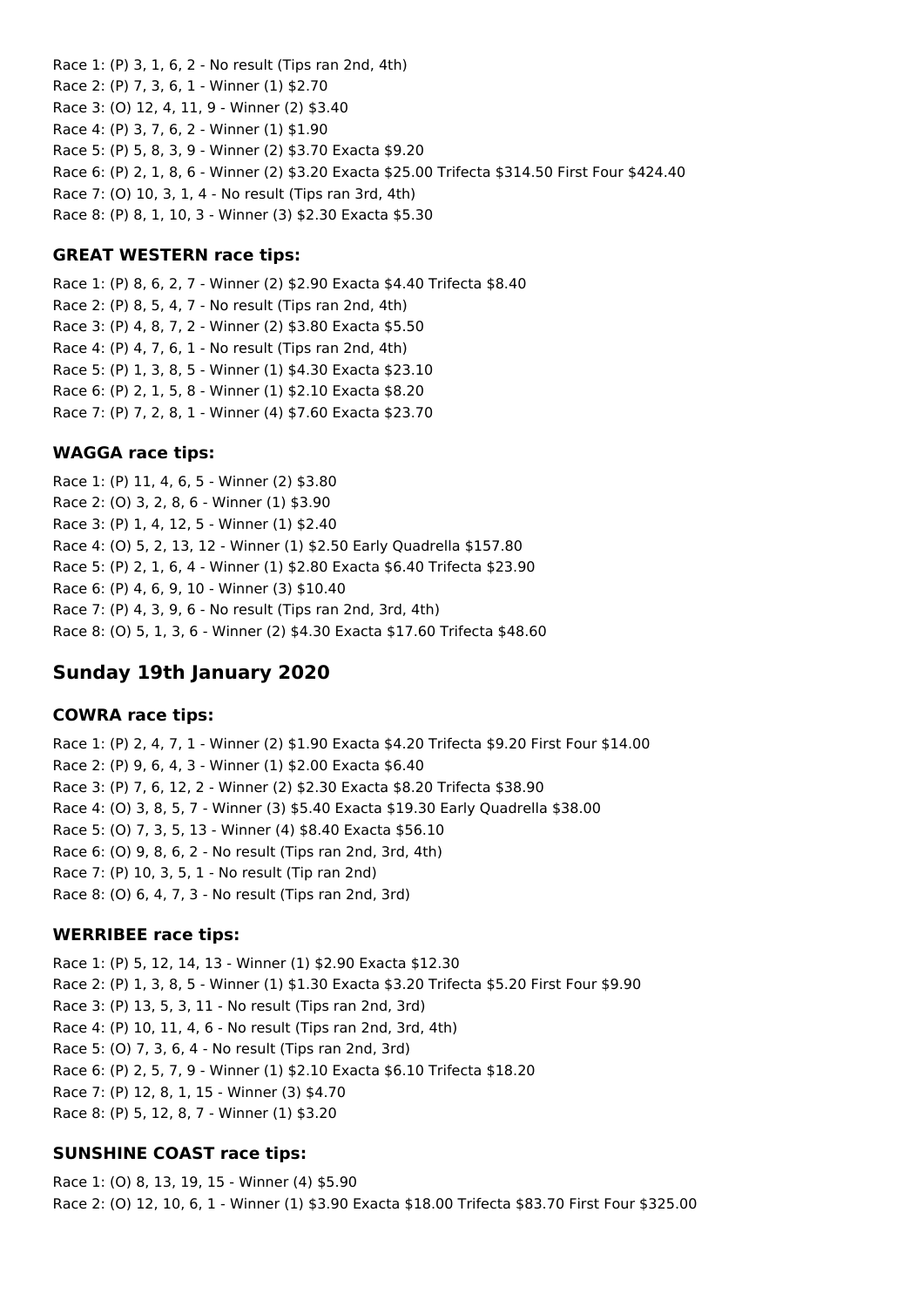Race 3: (O) 8, 9, 11, 2 - Winner (1) \$4.80 Exacta \$22.90 Trifecta \$111.90 Race 4: (P) 6, 8, 1, 2 - Winner (3) \$8.30 Exacta \$57.50 Early Quadrella \$2,409.00 Race 5: (P) 3, 4, 2, 8 - Winner (1) \$1.70 Race 6: (P) 4, 5, 2, 6 - Winner (1) \$1.40 Exacta \$3.40 Race 7: (P) 8, 4, 9, 11 - Winner (3) \$3.80 Exacta \$9.90 Trifecta \$40.00 First Four \$44.00 Race 8: (P) 4, 3, 10, 7 - Winner (2) \$2.20 Exacta \$3.20 Quadrella \$24.20

#### **ALBANY race tips:**

Race 1: (P) 7, 8, 9, 2 - No result (Tips ran 2nd, 3rd, 4th) Race 2: (P) 1, 2, 8, 5 - Winner (1) \$2.80 Exacta \$18.60 Trifecta \$49.40 Race 3: (P) 1, 8, 3, 4 - Winner (1) \$1.60 Race 4: (O) 3, 8, 7, 4 - No result Race 5: (O) 7, 5, 6, 11 - No result (Tips ran 3rd, 4th) Race 6: (O) 6, 10, 3, 7 - No result (Tip ran 4th) Race 7: (O) 3, 6, 12, 7 - Winner (3) \$22.30 Exacta \$92.10 Trifecta \$307.60 Race 8: (O) 9, 4, 1, 5 - Winner (4) \$7.30 Race 9: (O) 12, 4, 7, 15 - Winner (1) \$3.80

#### **STONY CREEK race tips:**

Race 1: (P) 4, 3, 6, 9 - Winner (2) \$3.30 Exacta \$14.30 Trifecta \$77.70 Race 2: (P) 2, 9, 7, 3 - Winner (2) \$1.70 Exacta \$4.20 Trifecta \$10.10 Race 3: (P) 9, 2, 5, 1 - No result (Tips ran 2nd, 3rd, 4th) Race 4: (P) 1, 5, 3, 8 - Winner (4) \$6.40 Exacta \$19.30 Trifecta \$112.40 First Four \$390.70 Race 5: (O) 7, 6, 5, 10 - Winner (1) \$3.40 Exacta \$19.20 Race 6: (O) 6, 12, 2, 13 - Winner (3) \$8.70 Race 7: (O) 1, 7, 6, 3 - Winner (2) \$3.80 Quadrella \$2,843.70

#### **MUSWELLBROOK race tips:**

Race 1: (P) 14, 10, 8, 5 - Winner (2) \$1.80 Race 2: (P) 6, 3, 2, 7 - No result (Tip ran 2nd) Race 3: (P) 7, 2, 16, 3 - Winner (1) \$2.40 Exacta \$8.90 Trifecta \$43.30 Race 4: (P) 2, 1, 7, 6 - Winner (1) \$3.00 Exacta \$11.30 Trifecta \$64.30 Race 5: (O) 9, 1, 7, 11 - Winner (3) \$5.00 Exacta \$14.50 Race 6: (P) 2, 3, 4, 6 - No result (Tips ran 2nd, 3rd, 4th) Race 7: (O) 1, 10, 2, 13 - Winner (2) \$3.40

# **Sunday 12th January 2020**

#### **COFFS HARBOUR race tips:**

Race 1: (P) 7, 4, 8, 5 - Winner (2) \$1.90 Exacta \$6.30 Trifecta \$20.50 Race 2: (P) 1, 3, 8, 11 - Winner (1) \$3.20 Exacta \$26.10 Trifecta \$60.70 First Four \$192.40 Race 3: (O) 4, 8, 13, 10 - Winner (4) \$15.00 Exacta \$300.30 Trifecta \$1,335.50 Race 4: (O) 11, 3, 9, 16 - Winner (2) \$2.30 Early Quadrella \$308.20 Race 5: (O) 5, 3, 6, 4 - Winner (3) \$6.50 Exacta \$28.60 Race 6: (P) 6, 11, 2, 4 - Winner (1) \$2.60 Exacta \$13.20 Race 7: (O) 2, 17, 7, 5 - No result (Tips ran 2nd, 3rd)

#### **SALE race tips:**

Race 1: (P) 7, 3, 4, 8 - Winner (3) \$4.60 Exacta \$8.40 Race 2: (P) 11, 6, 5, 4 - No result (Tip ran 2nd) Race 3: (P) 9, 8, 6, 7 - Winner (1) \$1.90 Exacta \$13.70 Race 4: (P) 8, 4, 5, 3 - Winner (1) \$2.20 Exacta \$5.10 Trifecta \$16.00 Race 5: (P) 3, 5, 6, 8 - Winner (1) \$2.70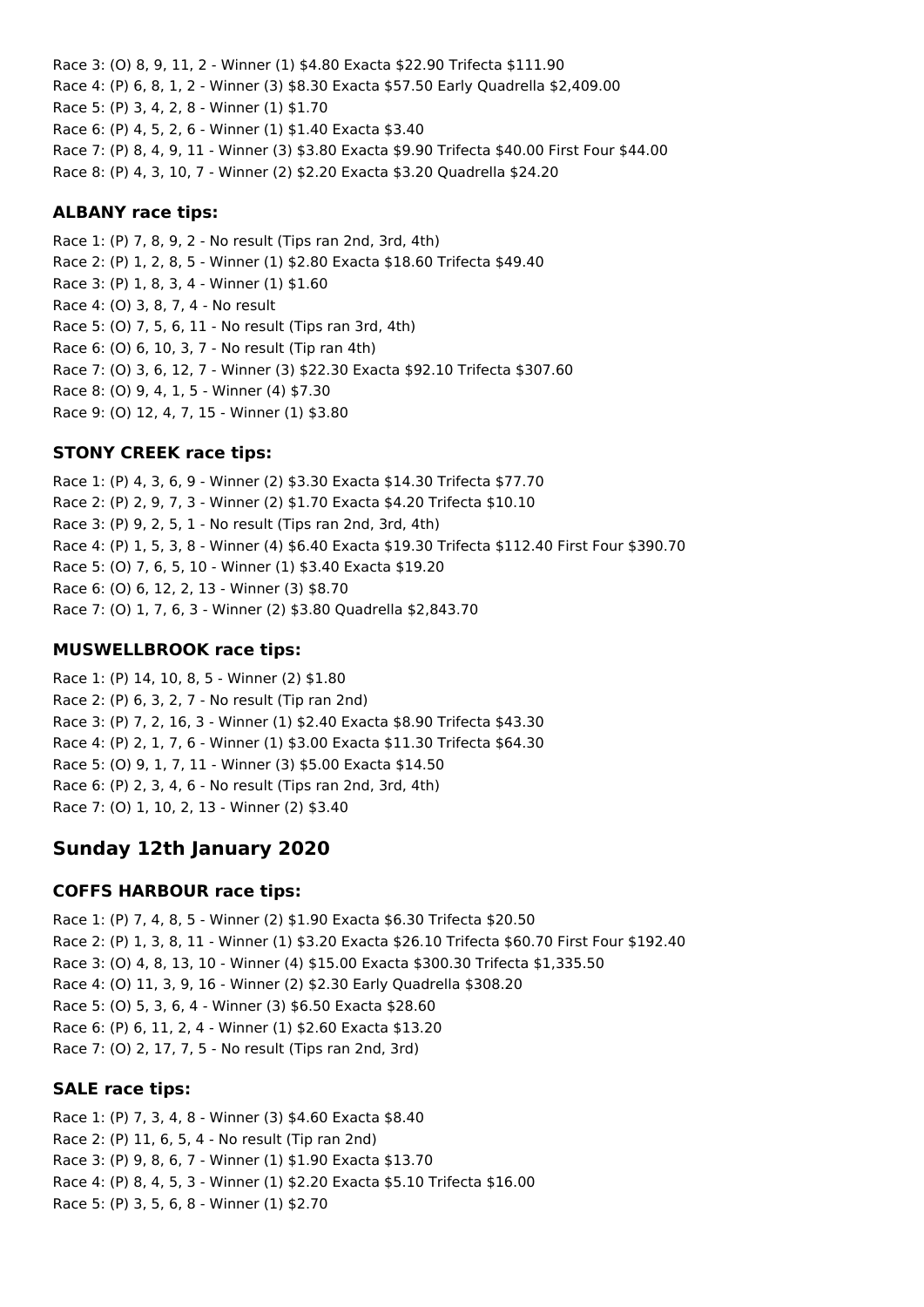Race 6: (P) 1, 5, 8, 4 - Winner (4) \$2.90 Race 7: (O) 4, 1, 5, 6 - No result (Tips ran 2nd, 4th) Race 8: (P) 6, 5, 11, 3 - No result (Tips ran 2nd, 3rd)

# **PORT LINCOLN race tips:**

Race 1: (P) 7, 5, 4, 3 - Winner (2) \$5.10 Exacta \$9.00 Race 2: (P) 6, 3, 2, 1 - Winner (4) \$4.20 Race 3: (P) 12, 2, 6, 9 - Winner (1) \$1.70 Exacta \$6.10 Trifecta \$19.70 First Four \$50.70 Race 4: (O) 6, 4, 5, 1 - No result (Tip ran 2nd) Race 5: (O) 3, 6, 4, 5 - Winner (2) \$20.50 Race 6: (O) 2, 5, 8, 3 - No result (Tip ran 2nd) Race 7: (O) 5, 3, 6, 2 - Winner (3) \$5.50 Race 8: (O) 7, 1, 3, 11 - Winner (2) \$4.30

## **SUNSHINE COAST race tips:**

Race 1: (P) 4, 7, 5, 8 - Winner (2) \$2.80 Exacta \$16.40 Trifecta \$44.40 Race 2: (P) 11, 6, 2, 4 - No result (Tips ran 2nd, 4th) Race 3: (P) 5, 4, 6, 9 - Winner (2) \$3.00 Exacta \$5.20 Race 4: (P) 9, 10, 2, 15 - No result (Tip ran 4th) Race 5: (P) 1, 10, 3, 9 - Winner (3) \$5.70 Exacta \$12.40 Trifecta \$66.10 First Four \$257.50 Race 6: (P) 3, 6, 2, 17 - Winner (2) \$4.70 Race 7: (O) 18, 3, 10, 1 - Winner (4) \$11.00 Exacta \$133.60

## **ALBANY race tips:**

Race 1: (O) 7, 11, 12, 10 - Winner (2) \$9.00 Race 2: (P) 6, 7, 8, 2 - Winner (1) \$1.90 Exacta \$8.60 Race 3: (P) 2, 10, 7, 5 - Winner (4) \$2.70 Exacta \$13.20 Race 4: (O) 6, 9, 2, 8 - Winner (4) \$12.90 Exacta \$87.60 Race 5: (O) 1, 4, 5, 12 - Winner (1) \$4.10 Early Quadrella \$468.50 Race 6: (O) 10, 8, 5, 12 - No result (Tip ran 2nd) Race 7: (O) 4, 5, 7, 10 - No result (Tip ran 2nd) Race 8: (P) 2, 7, 1, 13 - Winner (2) \$7.10 Exacta \$20.40 Race 9: (O) 4, 6, 10, 8 - No result (Tip ran 4th)

# **BENALLA race tips:**

Race 1: (P) 3, 10, 8, 1 - Winner (1) \$2.90 Exacta \$7.40 Race 2: (P) 14, 13, 9, 12 - Winner (1) \$2.30 Race 3: (O) 8, 3, 11, 2 - No result (Tip ran 4th) Race 4: (P) 4, 5, 3, 9 - Winner (1) \$2.70 Exacta \$22.00 Trifecta \$76.70 First Four \$174.20 Race 5: (P) 8, 4, 6, 2 - Winner (3) \$7.10 Race 6: (O) 8, 1, 5, 6 - Winner (3) \$4.50

# **NOWRA race tips:**

Race 1: (P) 2, 1, 3, 7 - Abandoned Race 2: (O) 1, 4, 9, 10 - Abandoned Race 3: (O) 1, 7, 2, 6 - Abandoned Race 4: (P) 1, 2, 3, 4 - Abandoned Race 5: (P) 2, 5, 4, 12 - Abandoned Race 6: (P) 2, 4, 5, 1 - Abandoned Race 7: (O) 2, 3, 4, 7 - Abandoned

# **Sunday 5th January 2020**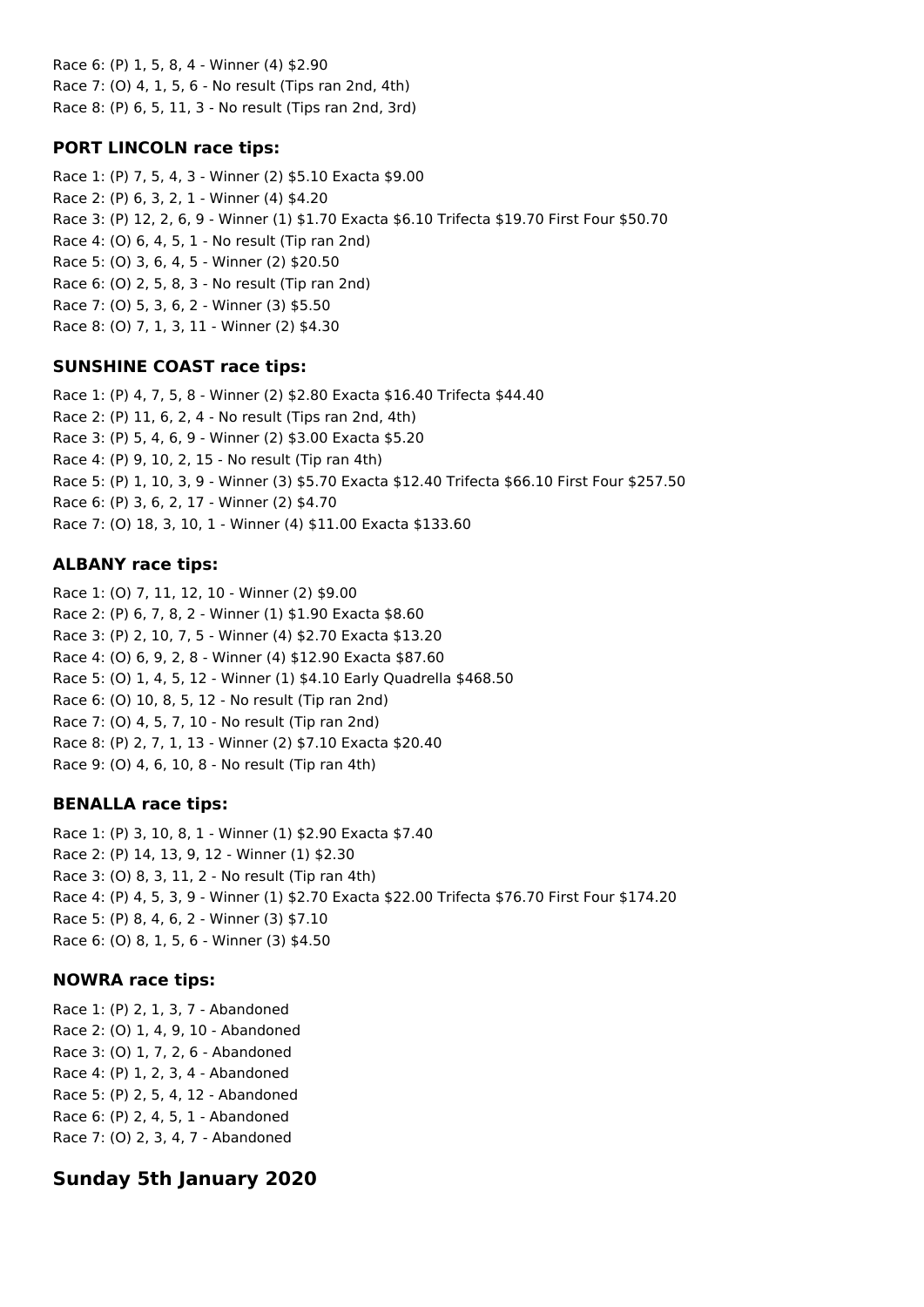#### **GILGANDRA race tips:**

Race 1: Abandoned Race 2: Abandoned Race 3: Abandoned Race 4: Abandoned Race 5: Abandoned Race 6: Abandoned Race 7: Abandoned Race 8: Abandoned

#### **WARRNAMBOOL race tips:**

Race 1: (P) 4, 8, 7, 5 - Winner (3) \$2.80 Exacta \$20.40 Trifecta \$68.50 First Four \$69.50 Race 2: (P) 8, 5, 2, 6 - Winner (2) \$2.60 Exacta \$6.30 Trifecta \$43.10 First Four \$101.20 Race 3: (O) 11, 14, 13, 6 - Winner (2) \$3.60 Exacta \$18.30 Race 4: (P) 2, 3, 8, 6 - Winner (1) \$2.30 Exacta \$8.30 Trifecta \$29.40 First Four \$47.70 Early Quadrella \$192.30 Race 5: (O) 11, 1, 6, 4 - Winner (3) \$7.20 Race 6: (O) 3, 11, 2, 10 - Winner (2) \$6.10 Race 7: (P) 4, 3, 10, 8 - Winner (2) \$5.40 Exacta \$26.30 Trifecta \$99.10 First Four \$207.40 Race 8: (O) 8, 7, 11, 9 - Winner (2) \$7.90 Quadrella \$4,297.00

#### **STRATHALBYN race tips:**

Race 1: (P) 1, 3, 6, 4 - Winner (3) \$3.10 Exacta \$15.80 Trifecta \$29.80 First Four \$38.90 Race 2: (P) 10, 12, 3, 6 - Winner (1) \$2.10 Exacta \$6.60 Trifecta \$32.40 Race 3: (P) 10, 7, 9, 6 - Winner (1) \$2.20 Exacta \$8.70 Trifecta \$106.50 Race 4: (P) 7, 9, 4, 11 - Winner (1) \$2.60 Exacta \$9.20 Early Quadrella \$25.80 Race 5: (P) 4, 1, 6, 8 - Winner (1) \$4.00 Race 6: (O) 12, 14, 3, 10 - Winner (4) \$11.20 Exacta \$85.30 Trifecta \$447.90 Race 7: (O) 5, 8, 6, 3 - No result (Tips ran 2nd, 3rd, 4th)

#### **SUNSHINE COAST race tips:**

Race 1: (P) 5, 3, 2, 1 - Winner (2) \$2.90 Exacta \$3.50 Trifecta \$9.50 First Four \$13.80 Race 2: (O) 15, 8, 14, 13 - Winner (2) \$1.70 Exacta \$25.60 Trifecta \$92.30 Race 3: (P) 5, 2, 1, 6 - Winner (1) \$3.20 Exacta \$13.80 Race 4: (P) 5, 2, 6, 9 - Winner (4) \$5.60 Early Quadrella \$214.10 Race 5: (O) 2, 6, 3, 12 - Winner (2) \$3.90 Race 6: (P) 6, 5, 2, 3 - Winner (1) \$2.90 Exacta \$15.70 Trifecta \$49.30 Race 7: (O) 1, 13, 9, 16 - No result (Tips ran 2nd, 3rd) Race 8: (O) 6, 5, 8, 12 - Winner (3) \$4.40

#### **BUNBURY race tips:**

Race 1: (P) 5, 3, 7, 2 - Winner (2) \$4.20 Exacta \$4.60 Race 2: (P) 8, 4, 5, 7 - Winner (1) \$1.50 Exacta \$6.60 Race 3: (P) 8, 3, 9, 2 - No result (Tip ran 4th) Race 4: (O) 11, 7, 10, 12 - Winner (2) \$4.30 Exacta \$7.80 Race 5: (P) 4, 2, 7, 6 - Winner (2) \$4.40 Exacta \$42.00 Race 6: (P) 3, 1, 2, 9 - Winner (1) \$3.30 Exacta \$11.20 Race 7: (P) 8, 4, 7, 1 - No result (Tips ran 2nd, 3rd) Race 8: (O) 2, 9, 14, 8 - Winner (2) \$6.40 Exacta \$37.70

## **MORNINGTON race tips:**

Race 1: (P) 2, 7, 3, 6 - Winner (3) \$9.80 Exacta \$34.20 Trifecta \$85.70 Race 2: (P) 9, 8, 5, 6 - No result (Tips ran 2nd, 3rd)